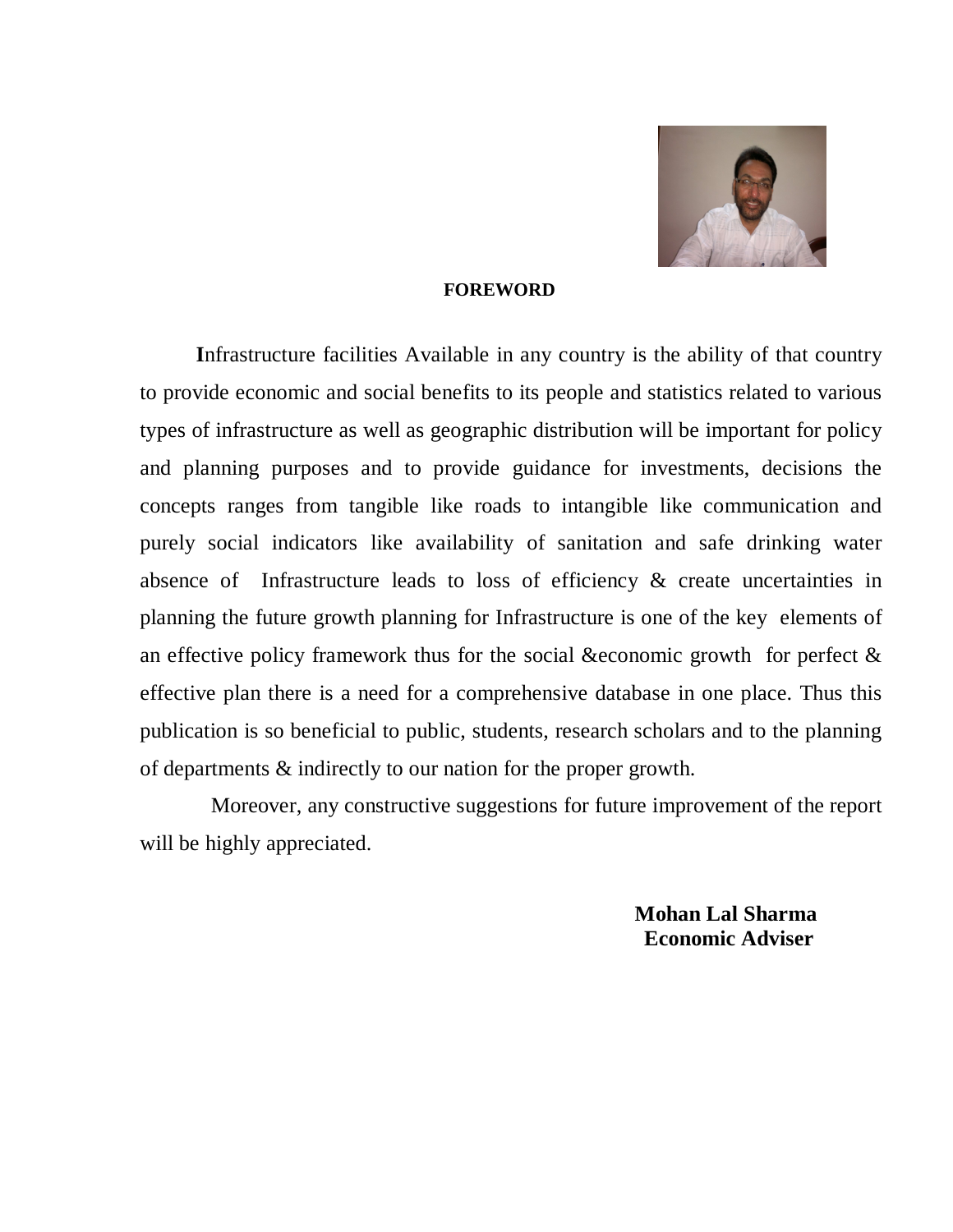#### **PREFACE**

As recommended by Ragaragan Commission, a consolidated Publication on Infrastructure Statistics was prepared by CSO. The publication contains Statistical information on various aspects of Infrastructure that were recommended by the standing committee on Infrastructure Statistics (SCINS) to be considered at sub sectors. After that CSO has prepared Manual on Infrastructure Statistics to guide State Statistical offices in preparing Statistical publication on statistics at State level.

 It was felt that a similar publication is required at state level that would facilitate the planning of Infrastructure at state level. Thus this publication on Infrastructure Statistics is prepared which contains information on roads, railways, airways, energy, telecommunication, irrigation & storage etc. It is expected that this publication would help the policy makers in the assessment and planning of Infrastructure in the state, thus facilitating the growth & development of the country.

 The publication is prepared by Industry section of ESO, under the Supervision & guidance of Director Parminder Singh Walia. I appreciate the work done by Miss Manmeet kaur in preparing the initial draft of the report.

 This publication was never possible without the help of departments/ministries who provided data. I am thankful to source departments of State and central government.

> **Mohan Lal Sharma Economic Adviser**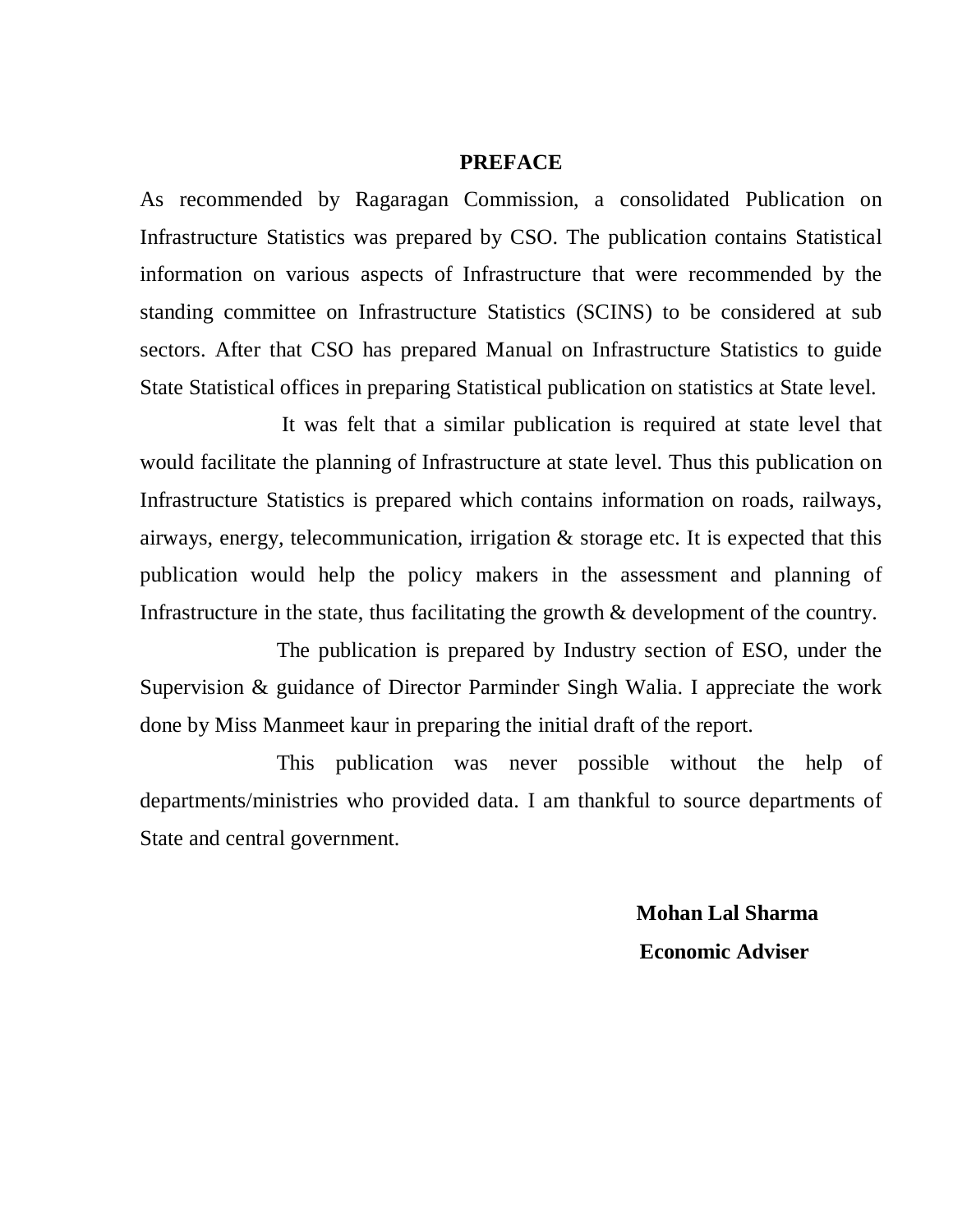### **OFFICIALS ASSOCIATED WITH THE PUBLICATION**

Sh. Parminder Singh Walia, Director

Sh. Pritpal Singh, Dy. ESA

Ms. Rajinder kaur, Research Officer

Miss. Manmeet Kaur, Statistical Analyst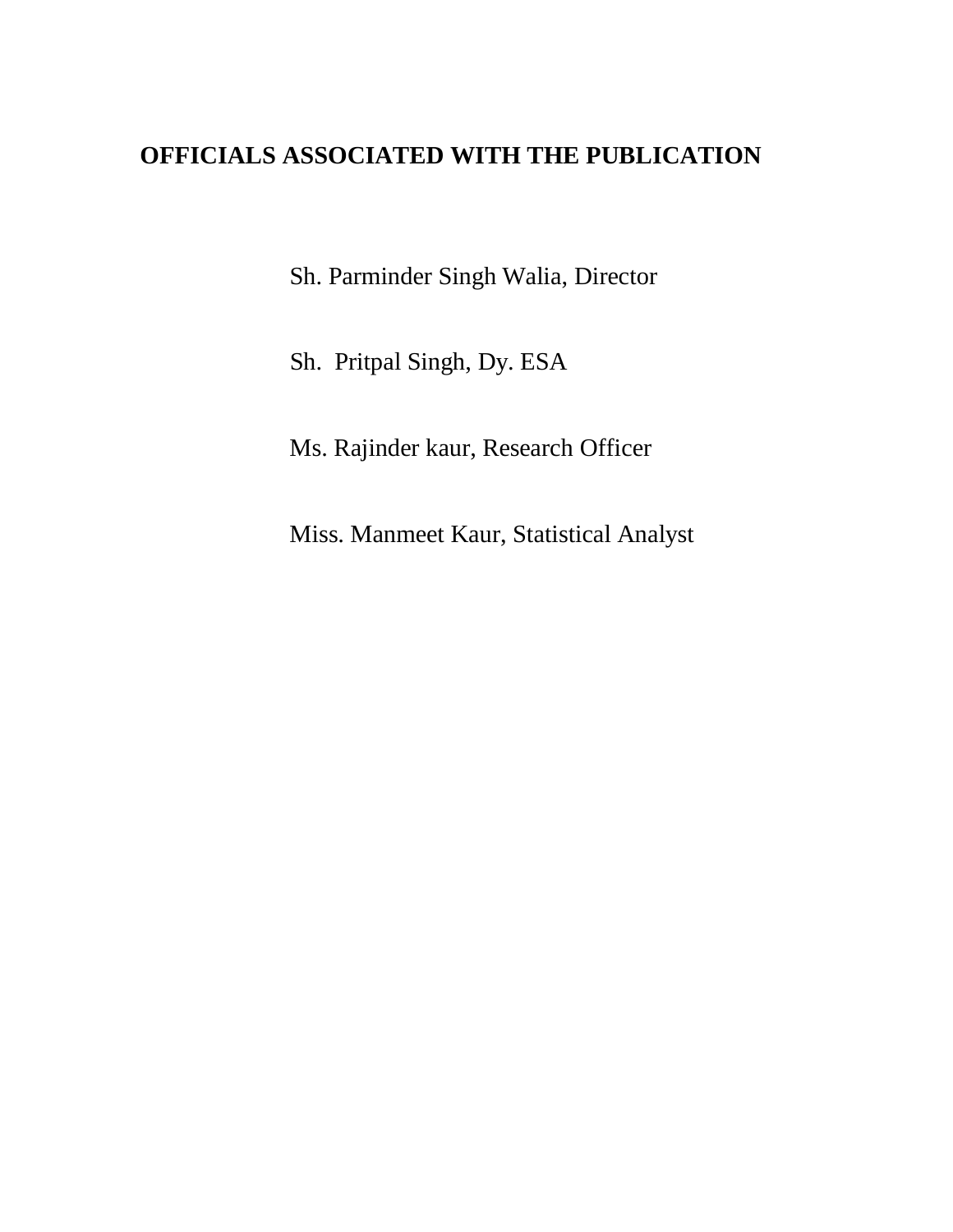# **Acknowledgment**

Industry section of Economic and statistical organization, Punjab is highly thankful to all data providers of this publication. Our special thanks to the respective officials and staff in the source ministries for their valuable cooperation.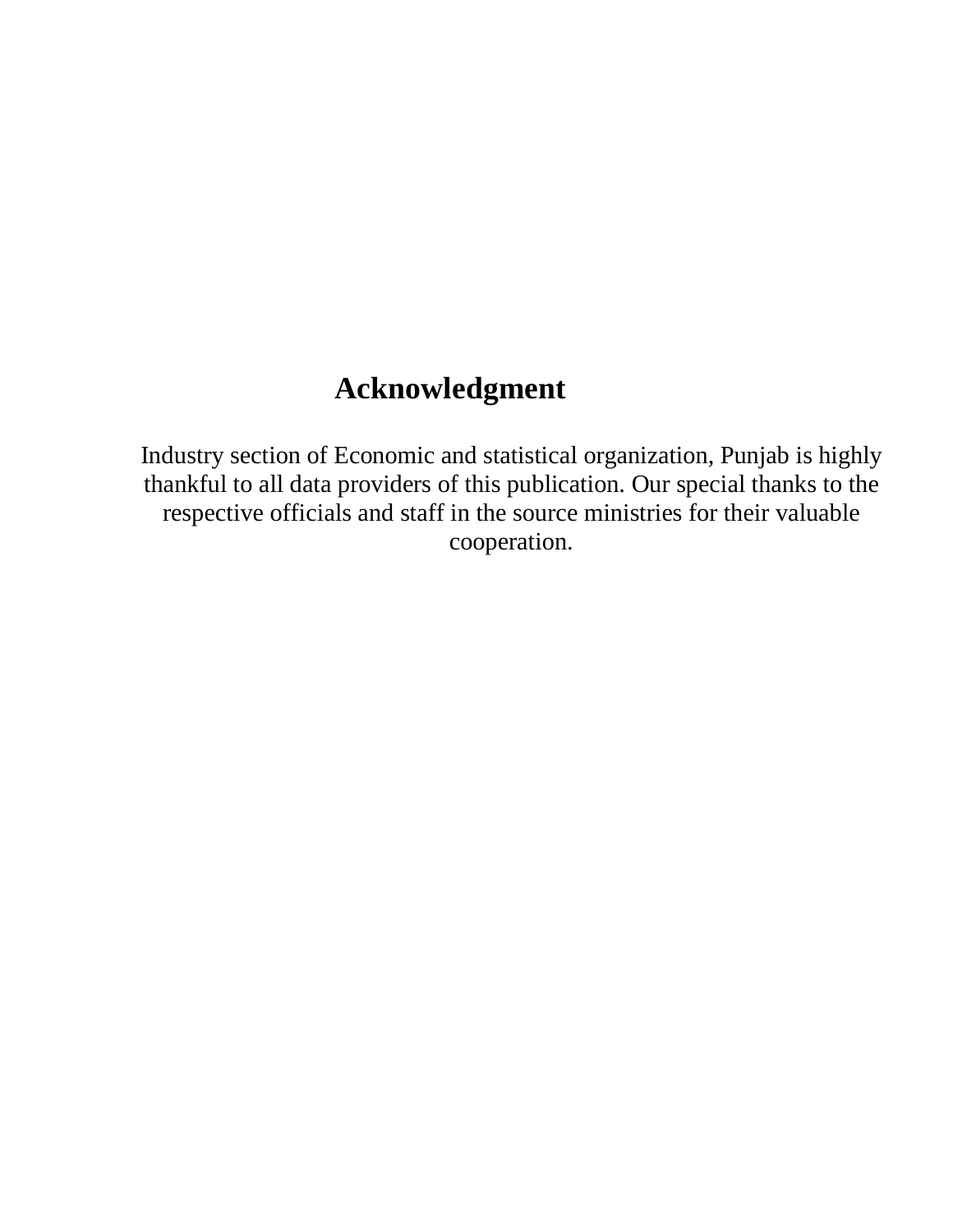# **INFRASTRUCTURE STATISTICS OF PUNJAB 2011 (First Issue)**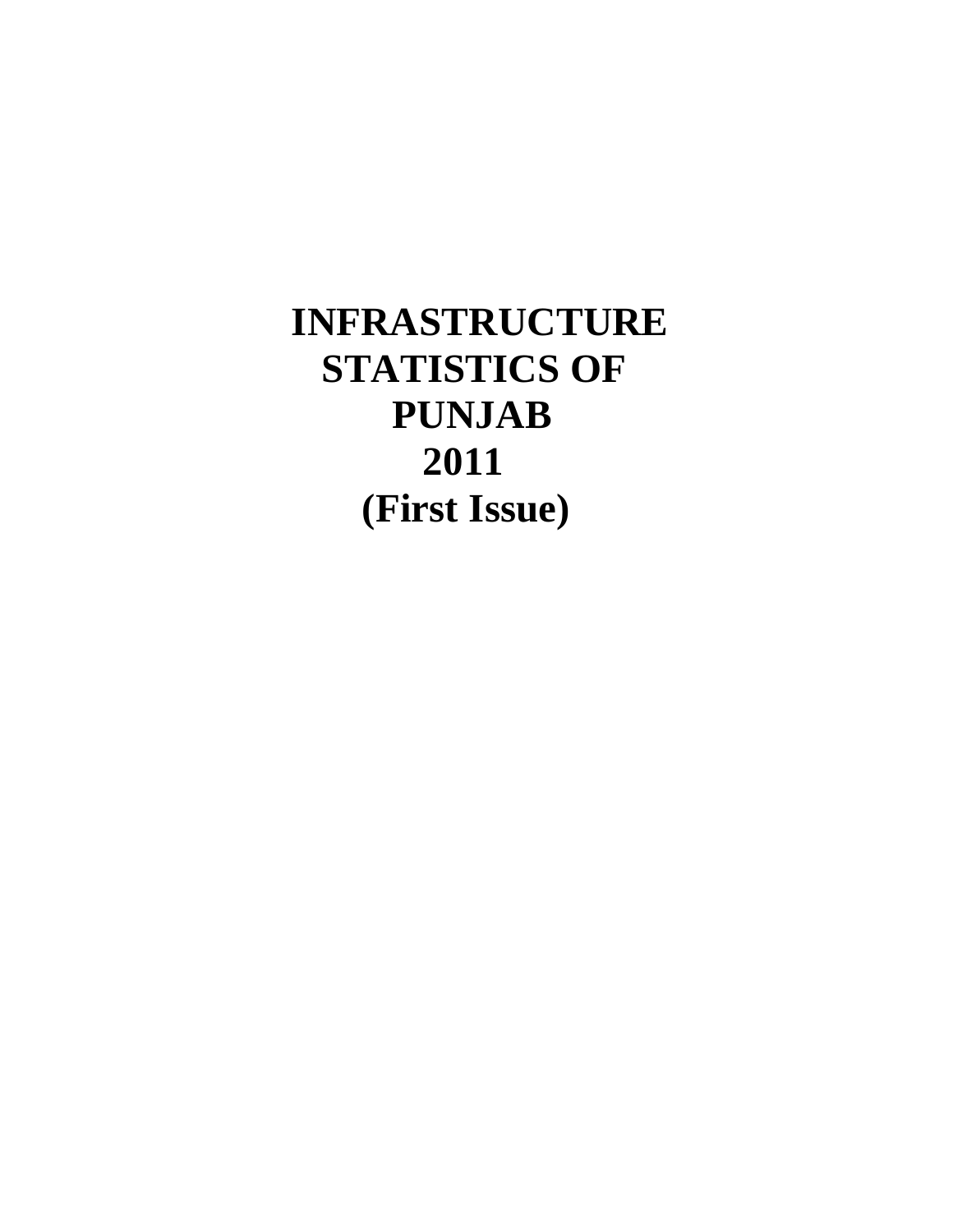## **Content**

|                | Chapter   ITEM DESCRIPTION                                                                              | <b>PAGES</b>   |
|----------------|---------------------------------------------------------------------------------------------------------|----------------|
| 1              | <b>ROAD TRANSPORT</b>                                                                                   | $1-8$          |
|                | ROAD TRANSPORT-CONTENTS                                                                                 | $\mathbf{1}$   |
| 1.1            | NUMBER OF DIFFERENT TYPES OF VEHICLES<br>(VEHICLE POPULATION OR VEHICLE<br>REGISTERED) AS ON 31-03-2010 | 2              |
| 1.2            | YEARWISE DAILY KILOMETER ALLOTED TO BUS<br><b>OPERATORS</b>                                             | 3              |
| 1.3            | ROAD LENTH ACCORDING TO AREA AND<br>POPULATION AND VILLAGES LINKED WITH ROADS IN<br><b>PUNJAB</b>       | $4 - 5$        |
| 1.4            | NUMBER OF ACCIDENTS ACCORDING TO THE CLASS<br>OF VEHICLE INVOLVED                                       | 6              |
| 1.5            | <b>ROAD ACCIDENTS IN PUNJAB 2010</b>                                                                    | $\overline{7}$ |
| 1.6            | <b>ROAD ACCIDENTS IN PUNJAB 2011</b>                                                                    | 8              |
| $\overline{2}$ | <b>RAIL TRANSPORT</b>                                                                                   | $9 - 18$       |
|                |                                                                                                         |                |
|                | RAIL TRANSPORT-CONTENTS                                                                                 | 9              |
| 2.1            | ZONE/DIVISON WISE AND DEPARTMENTWISE<br>NUMBER OF STAFF 2010-11                                         | 10             |
| 2.2            | GAUGE WISE AND DIVISON WISE REVENUE AND<br><b>EXPENSES FOR THE YEAR 2010-11</b>                         | 11             |
| 2.3            | ZONE/DIVISON WISE PASSENGER TRAFFIC ON BROAD<br>GAUGE AND NARROW GAUGE 2009-10 & 2010-11                | 11             |
| 2.4            | ZONE /DIVISON WISE FREIGHT TRAFFIC ON BROAD<br>GAUGE &NARROW GAUGE LINES DURING 2009-10&<br>2010-11     | 12             |
| 2.5            | SIGNALLING SYSTEM AND TELECOMMUNICATIONS<br>AS ON 31 <sup>ST</sup> MARCH (BROAD GAUGE)                  | 12             |
| 2.6            | ZONE WISE TOTAL TRACK KMS. ELECTRIFIED AS ON<br>31 <sup>ST</sup> MARCH (BROAD GAUGE)                    | 13             |
| 2.7            | ZONE/DIVISON WISE TOTAL ROUTE KMS. AND ROUTE<br>KILOMETERS ELECTRIFIED AS ON 31 <sup>ST</sup> MARCH     | 13             |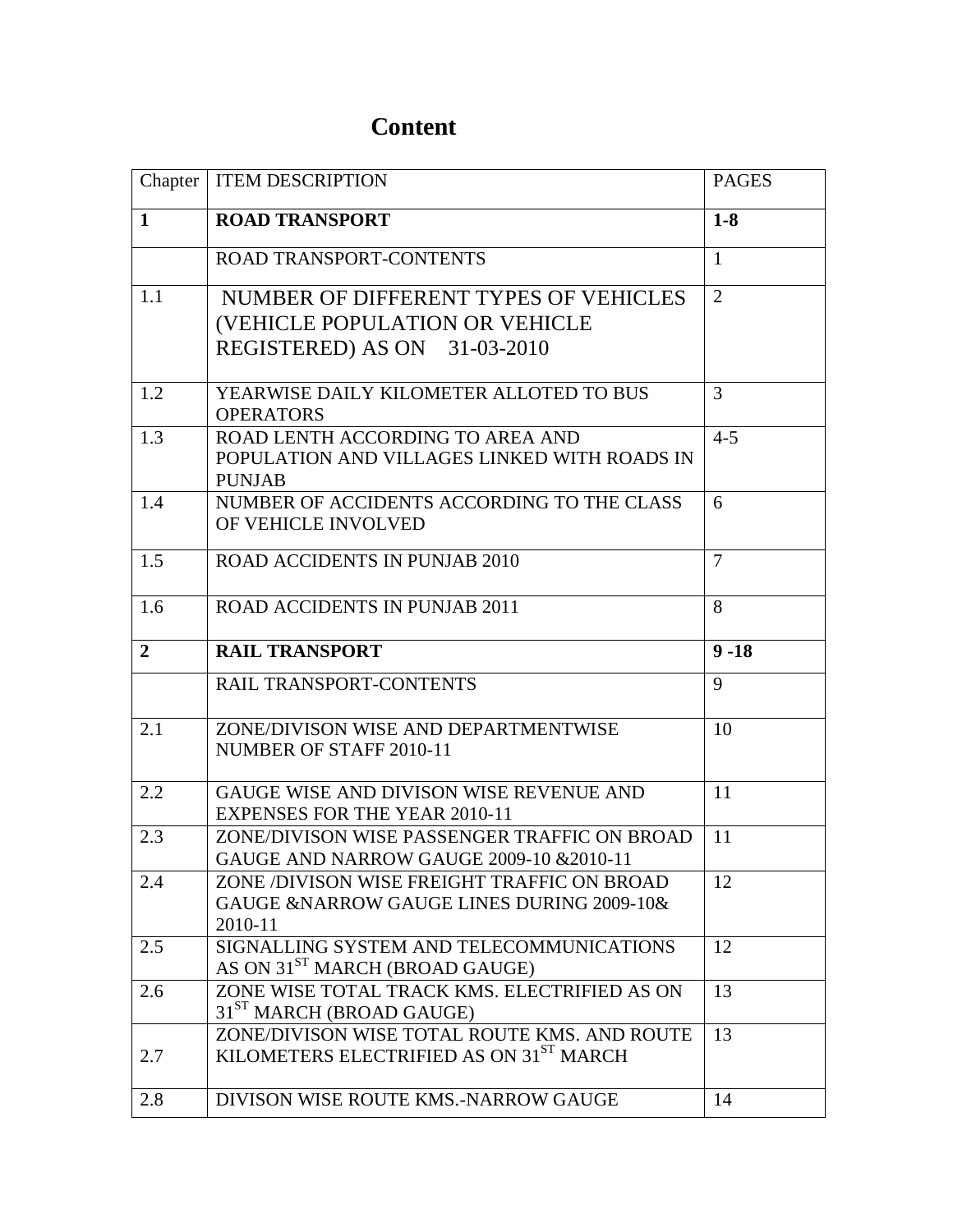| 2.9                     | DIVISON WISE ROUTE KMS.-BROAD GAUGE                                                              | 14        |
|-------------------------|--------------------------------------------------------------------------------------------------|-----------|
| 2.10                    | DIVISON WISE ROUTE KMS.(NG+ BG)                                                                  | 14        |
| 2.11                    | DIVISON WISE RAILWAY ACCIDENTS DURING 2010                                                       | 15        |
| 2.12                    | DIVISON WISE RAILWAY ACCIDENTS DURING 2011                                                       | 16        |
| 2.13                    | WAGONS OF GOODS LOADED ON BROAD GAUGE                                                            | 17        |
| 2.14                    | RAILWAY ROUTE AS ON 31ST MARCH                                                                   | 18        |
| $\mathbf{3}$            | <b>AIR TRANSPORT</b>                                                                             | $19 - 22$ |
|                         | AIR TRANSPORT-CONTENTS                                                                           | 19        |
| 3.1                     | AIR ACCIDENT STATISTICS                                                                          | 20        |
| 3.2                     | AIRPORTWISE STAFF STRENTH DURING 2010-11                                                         | 21        |
| 3.3                     | AIRPORTWISE OPERATING REVENUE AND<br>EXPENDITURE(2010-11)                                        | 21        |
| 3.4                     | AIRPORTWISE DOMESTIC TRAFFIC HANDLED BY<br>DOMESTIC FLIGHTS PER DAY DURING 2010-11               | 22        |
| 3.5                     | AIRPORTWISE INTERNATIONAL TRAFFIC HANDLED<br>BY INTERNATIONAL FLIGHTS PER DAY DURING 2010-<br>11 | 22        |
| $\overline{\mathbf{4}}$ | <b>ELECTRICITY</b>                                                                               | $23 - 46$ |
|                         | ELECTRICITY-CONTENTS                                                                             | $23 - 24$ |
|                         | <b>TERMS AND ABBRIVATIONS USED</b>                                                               | 25        |
| 4.1                     | INSTALLED CAPACITY AND FIRM CAPACITY OF<br>HYDRO, THERMAL AND DIESEL SETS AS ON 31-03-2011       | 26        |
| 4.2                     | <b>INSTALLED CAPACITY OF DIFFERENT TYPES OF</b><br>PRIME MOVERS AS ON 31-03-2011                 | $27 - 28$ |
| 4.3                     | PARTICULARS OF THE BOARD'S ELECTRICITY<br><b>GENERATED AND SALES DURING THE YEAR 2010-11</b>     | $29 - 30$ |
| 4.4                     | DETAILS OF POWER GENERATED BY DIFFERENT<br><b>POWER HOUSES DURING 2010-11</b>                    | 31        |
| 4.5                     | DETAILS OF POWER GENERATED BY DIFFERENT<br>GENERATING PLANTS AND FUEL CONSUMED DURING<br>2010-11 | 32        |
| 4.6                     | DISTRICTWISE DETAILS OF CONNECTION ENDING 31-<br>03-2011                                         | $33 - 36$ |
| 4.7                     | DISTRICTWISE DETAILS OF LOAD ENDING AS ON 31-                                                    | $37 - 38$ |
|                         | 03-2011                                                                                          |           |
| 4.8                     | UTILISATION CAPACITY OF GENRATING PLANTS IN<br>PUNJAB DURING 2010-11                             | 39        |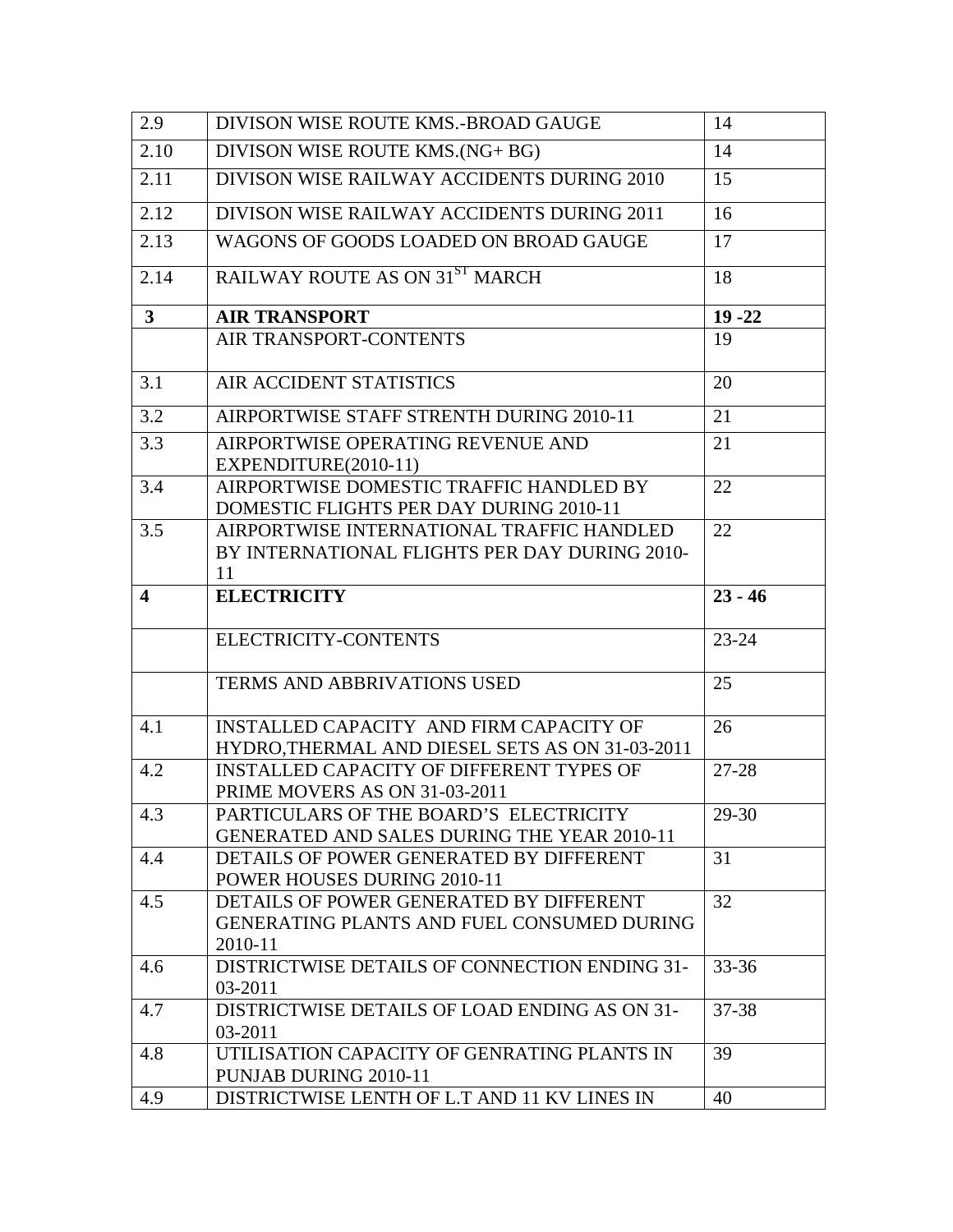|      | <b>KILOMETERS</b>                                                                                                              |           |
|------|--------------------------------------------------------------------------------------------------------------------------------|-----------|
| 4.10 | PARTICULARS OF BOARD'S TRANSMISSION LINES                                                                                      | 41        |
| 4.11 | DISTRICTWISE NO. OF DISTRIBUTION TRNSFORMERS<br>AND THEIR CAPACITY IN KVA AS ON 31-03-2011                                     | 42        |
| 4.12 | DISTRICTWISE DETAILS OF CONNECTION ENDING 31-<br>03-2011(GSC AND INDUSTRIAL)                                                   | 43        |
| 4.13 | DISTRICTWISE NUMBER OF HIGH TENSION<br><b>CONSUMERS</b>                                                                        | 44        |
| 4.14 | DISTRICTWISE NUMBER OF TUBEWELLS/PUMPING<br><b>SETS OPERATED BY ELECTRICITY</b>                                                | $45 - 46$ |
| 5    | <b>TELECOMMUNICATION</b>                                                                                                       | $47 - 49$ |
|      | TELECOMMUNICATION-CONTENTS                                                                                                     | 47        |
| 5.1  | FIXED PHONE CONNECTIONS AND MOBILE PHONE<br>CONNECTIONS OF PUNJAB CIRCLE AS ON 31-03-2011                                      | 48        |
| 5.2  | DISTRICT WISE POST OFFICES AND TELEPHONE<br><b>EXCHANGES IN PUNJAB DURING 2009-10</b>                                          | 49        |
|      |                                                                                                                                |           |
| 6    | <b>POST OFFICES</b>                                                                                                            | $50 - 55$ |
|      | POST OFFICES-CONTENTS                                                                                                          | 50        |
| 6.1  | DIVISON WISE NUMBER OF POST OFFICES (TOTAL)<br>PO <sub>s</sub> IN URBAN AREA<br>$\mathbf{i}$<br>POS IN RURAL AREA<br>$\rm ii)$ | 51        |
| 6.2  | DIVISON WISE MDG(MUKHYA DAAK GHAR)                                                                                             | 52        |
| 6.3  | DIVISON WISE PSSKs (PANCHAYAT SANCHAR SEVA<br><b>KENDRA</b> )                                                                  | 53        |
| 6.4  | NUMBER OF POST OFFICES AND AVERAGE<br>POPULATION SERVED BY A POST OFFICE IN 2010-11                                            | 54        |
| 6.5  | NUMBER OF POST OFFICES AND AVERAGE AREA<br>SERVED BY A POST OFFICE DURING 2010-11                                              | 55        |
| 7    | <b>IRRIGATION</b>                                                                                                              | $56 - 64$ |
|      | <b>IRRIGATION-CONTENTS</b>                                                                                                     | 56        |
| 7.1  | NET IRRIGATED AREA IN PUNJAB BY SOURCE                                                                                         | 57        |
| 7.2  | GROSS CROPPED AND IRRIGATED AREA IN PUNJAB                                                                                     | 58        |
| 7.3  | <b>TUBEWELLS IN PUNJAB</b>                                                                                                     | 59        |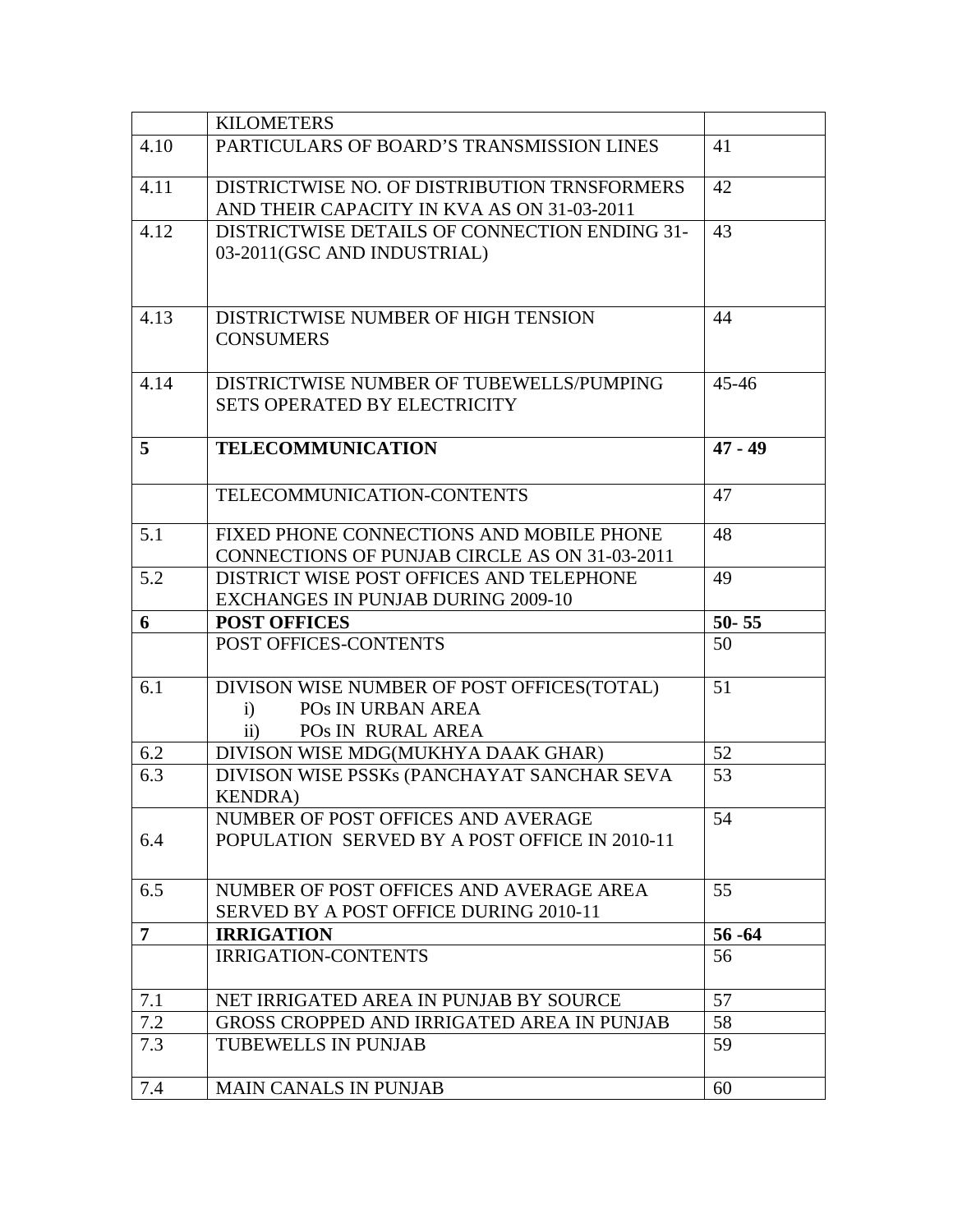| 7.5          | NET IRRIGATED AREA IN PUNJAB YEARWISE                                                                                             | 61        |
|--------------|-----------------------------------------------------------------------------------------------------------------------------------|-----------|
| 7.6          | <b>GROSS CROPPED AND IRRIGATED AREA IN PUNJAB</b><br><b>YEARWISE</b>                                                              | 62        |
| 7.7          | CROPWISE GROSS IRRIGATED AREA IN PUNJAB                                                                                           | 63        |
| 7.8          | PRE MONSOON AND POST MONSOON GROUND LEVEL<br><b>IN PUNJAB</b>                                                                     | 64        |
| 8            | <b>WATER SUPPLY</b>                                                                                                               | $65 - 75$ |
|              | <b>WATER SUPPLY- CONTENTS</b>                                                                                                     | 65        |
| 8.1          | DISTRICT WISE NUMBER OF VILLAGES HAVING<br>ACCESS TO TAP WATER FACILITIES PER 1000<br><b>VILLAGES DURING 2010</b>                 | 66-67     |
| 8.2          | YEARWISE VILLAGES COVERED UNDER RURAL<br>DRINKING WATER SUYPPLY SCHEMES IN PUNJAB                                                 | 68        |
| 8.3          | DISTRICTWISE EXPENDITURE ON WATER SUPPLY<br><b>PROGRAMMES</b>                                                                     | 69        |
| 8.4          | URBAN WATER SUPPLY IN PUNJAB(2008-09)                                                                                             | 70-74     |
| 8.5          | VILLAGES COVERED UNDER RURAL DRINKING<br>WATER SUPPLY SCHEMES IN PUNJAB                                                           | 75        |
|              |                                                                                                                                   |           |
| 9            | <b>SANITATION</b>                                                                                                                 | $76 - 81$ |
|              | SANITATION -CONTENTS                                                                                                              | 76        |
| 9.1          | DISTRICT WISE NUMBER OF HOUSEHOLDS HAVING<br>ACCESS TO TOILET FACILITIES PER 1000<br><b>HOUSEHOLDS</b>                            | 77-78     |
| 9.2          | DISTRICT WISE RURAL HOUSEHOLDS HAVING<br>ACCESS TO TOILET FACILITIES AS ON 31ST MARCH                                             | 79        |
| 9.3          | DISTRICTWISE EXPENDITURE ON SANITATION<br><b>PROGRAMMES</b>                                                                       | 80-81     |
| <b>10</b>    | <b>STORAGE</b>                                                                                                                    | 82-94     |
|              | STORAGE-CONTENTS                                                                                                                  | 82        |
| 10.1         | DISTRICT WISE AND SECTOR WISE DISTRIBUTION OF<br>COLD STORAGES AS ON 31-03-2011                                                   | 83        |
| 10.2<br>10.3 | THE STATEMENT SHOWING DISTRICT WISE WORKING<br>NUMBER OF COLD STORAGES AND THEIR CAPACITY<br>FOR THE YEAR 2010-11 IN PUNJAB STATE | 84        |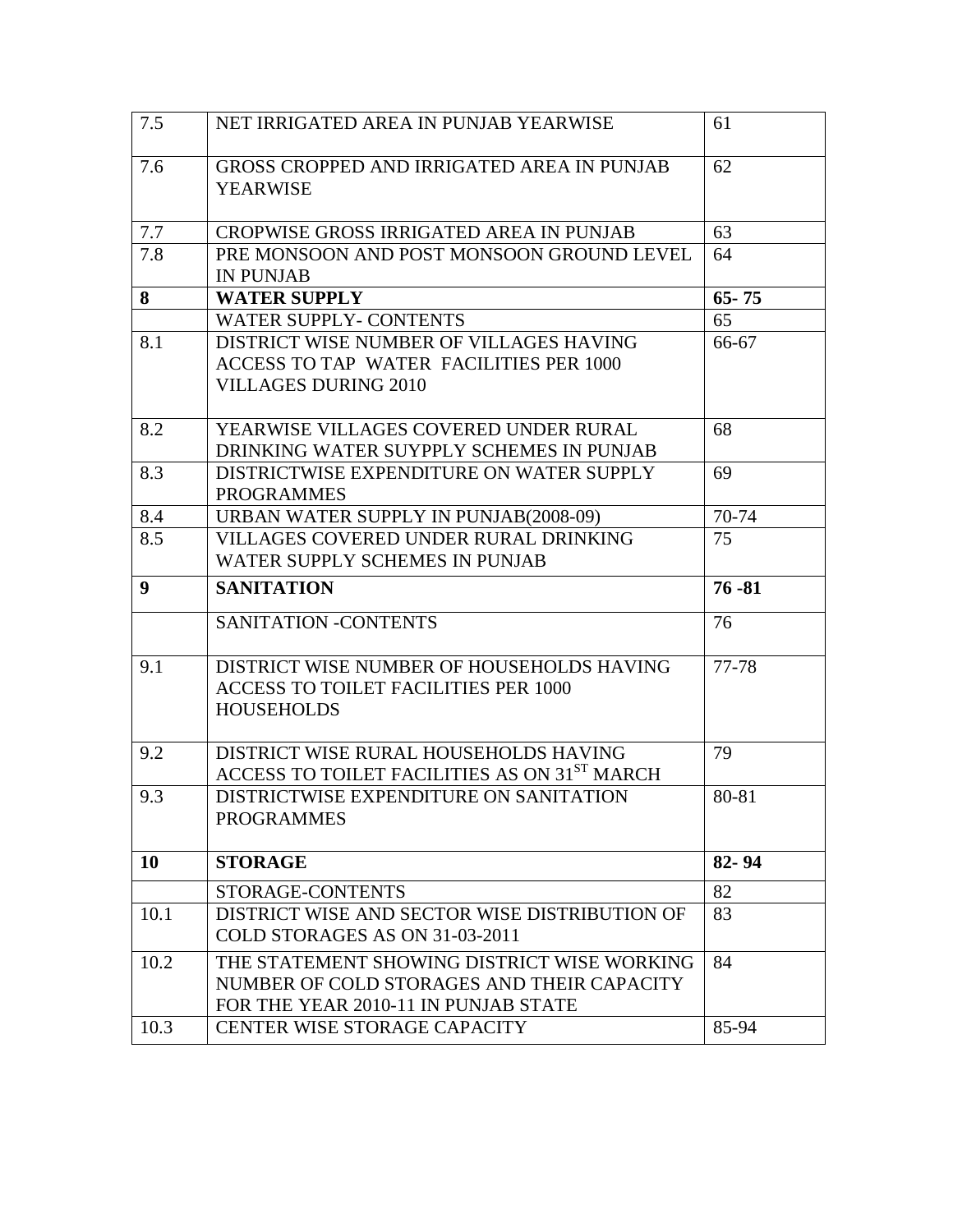|     | <b>ROAD TRANSPORT</b>                                                                                         |
|-----|---------------------------------------------------------------------------------------------------------------|
| 1.1 | NUMBER OF DIFFERENT TYPES OF VEHICLES<br>(VEHICLE POPULATION OR VEHICLE REGISTERED) AS ON<br>$31 - 03 - 2010$ |
| 1.2 | YEARWISE DAILY KILOMETER ALLOTED TO BUS OPERATORS                                                             |
| 1.3 | ROAD LENTH ACCORDING TO AREA AND POPULATION AND<br>VILLAGES LINKED WITH ROADS IN PUNJAB                       |
| 1.4 | NUMBER OF ACCIDENTS ACCORDING TO CLASS OF<br><b>VEHICLE INVOLVED</b>                                          |
| 1.5 | <b>ROAD ACCIDENTS IN PUNJAB 2010</b>                                                                          |
| 1.6 | ROAD ACCIDENTS IN PUNJAB 2011                                                                                 |

 $\overline{\phantom{a}}$ 

ľ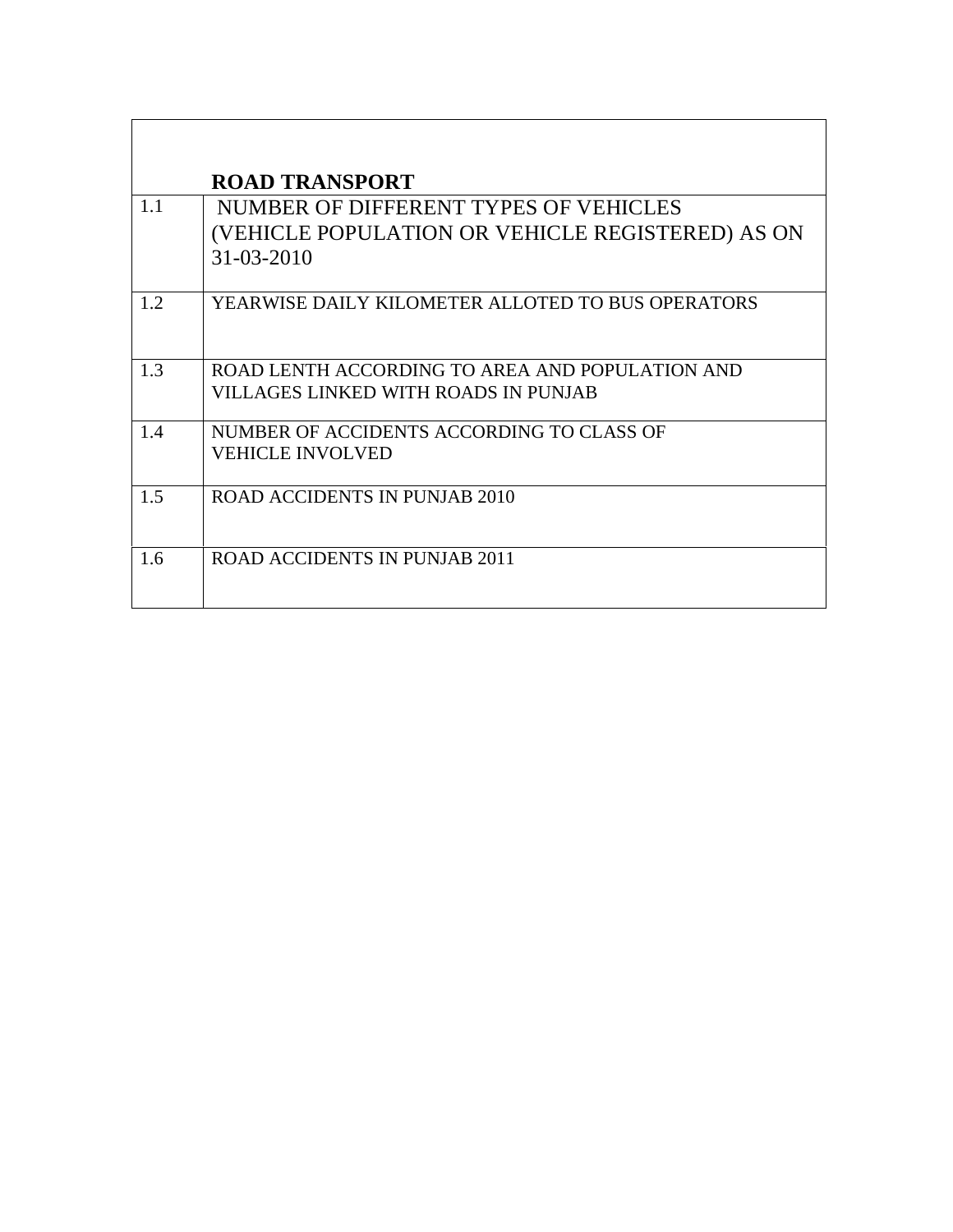#### **TABLE 1.1 NUMBER OF DIFFERENT TYPES OF VEHICLES REGISTERED AS ON 31-03-2010**

| S.N | <b>DISTRICTS</b>                              | <b>BUSES</b>   | <b>CARS</b>                    | <b>JEEPS</b>   | <b>TAXIES</b>  | <b>THREE</b> | <b>TWO</b>     | <b>TOTAL</b> |
|-----|-----------------------------------------------|----------------|--------------------------------|----------------|----------------|--------------|----------------|--------------|
|     |                                               |                | <b>AND</b>                     |                |                | <b>WHEEL</b> | <b>WHEEL</b>   |              |
|     |                                               |                | <b>STATION</b><br><b>WAGON</b> |                |                | <b>ERS</b>   | <b>ERS</b>     |              |
|     |                                               |                |                                |                |                |              |                |              |
|     | 1                                             | $\overline{2}$ | $\overline{3}$                 | $\overline{4}$ | 5              | 6            | $\overline{7}$ | 8            |
| 1.  | <b>GURDASPUR</b>                              | 1837           | 7625                           | 3242           | 428            | 4101         | 206305         | 223528       |
| 2.  | <b>AMRITSAR</b>                               | 2630           | 76388                          | 3522           | 912            | 18193        | 551073         | 652718       |
| 3.  | <b>TARN TARAN</b>                             | 81             | 1813                           | 62             | 46             | 97           | 41456          | 43555        |
| 4.  | <b>KAPURTHALA</b>                             | 1195           | 11198                          | 2503           | 188            | 2107         | 127434         | 144625       |
| 5.  | <b>JALANDHAR</b>                              | 3014           | 99007                          | 10260          | 725            | 7154         | 615919         | 736079       |
| 6.  | <b>S.B.S NAGAR</b>                            | 414            | 4408                           | 1444           | 37             | 305          | 72134          | 78742        |
| 7.  | <b>HOSHIARPUR</b>                             | 1650           | 18538                          | 4119           | 379            | 2026         | 207125         | 233837       |
| 8.  | <b>RUPNAGAR</b>                               | 4018           | 8259                           | 3525           | 319            | 1617         | 117374         | 135112       |
| 9.  | <b>S.A.S NAGAR</b>                            | 660            | 1959                           | 58             | 59             | 1042         | 38454          | 42232        |
| 10. | <b>LUDHIANA</b>                               | 2588           | 147633                         | 10630          | 1701           | 14562        | 866392         | 1043506      |
| 11. | <b>FIROZPUR</b>                               | 1072           | 10301                          | 2957           | 584            | 1370         | 146684         | 162968       |
| 12. | <b>FARIDKOT</b>                               | 1104           | 9404                           | 2795           | 775            | 1389         | 109590         | 125057       |
| 13. | <b>SHRI</b><br><b>MUKTSAR</b><br><b>SAHIB</b> | 380            | 4518                           | 622            | 27             | 125          | 33849          | 39521        |
| 14. | <b>MOGA</b>                                   | 659            | 7752                           | 624            | 123            | 189          | 64439          | 73786        |
| 15. | <b>BATHINDA</b>                               | 934            | 16047                          | 2236           | 458            | 435          | 145547         | 165657       |
| 16. | <b>MANSA</b>                                  | 310            | 2506                           | 1019           | 101            | 99           | 34426          | 38461        |
| 17. | <b>SANGRUR</b>                                | 1317           | 6066                           | 1569           | 282            | 613          | 165609         | 175456       |
| 18. | <b>BARNALA</b>                                | 72             | 1962                           | $\overline{7}$ | $\overline{a}$ | 55           | 15220          | 17316        |
| 19. | <b>PATIALA</b>                                | 2658           | 43686                          | 3046           | 734            | 1766         | 328842         | 380732       |
| 20. | <b>FATEHGARH</b><br><b>SAHIB</b>              | 477            | 7600                           | 558            | 156            | 634          | 68407          | 77832        |
|     | <b>GRAND TOTAL</b>                            | 41909          | 486670                         | 54798          | 8034           | 57879        | 3956279        | 11190720     |

### **Source-State Transport Commissioner, Punjab**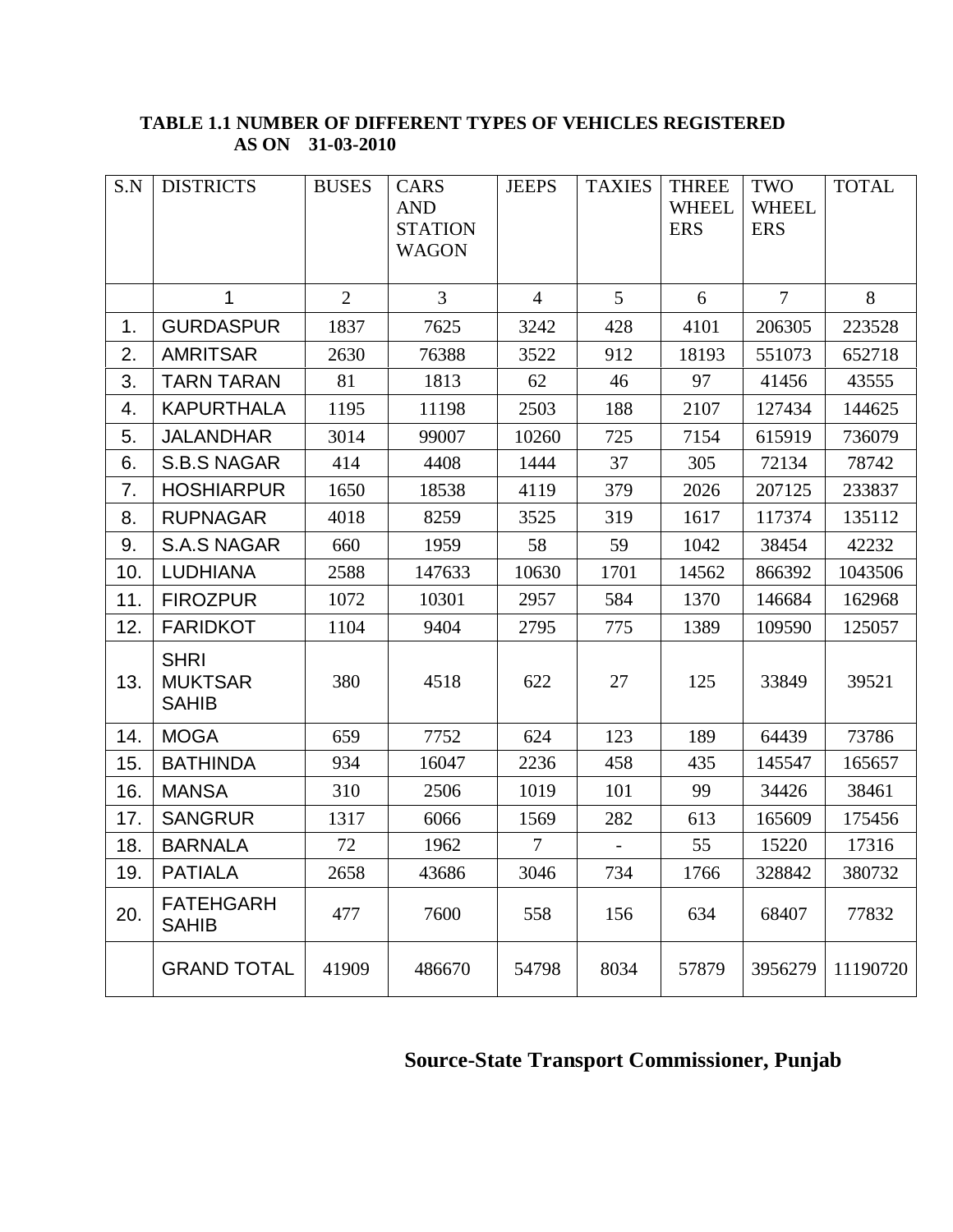#### **TABLE 1.2 YEARWISE DAILY KILOMETER ALLOTED TO BUS OPERATORS**

| <b>YEAR</b>  | <b>PUNJAB</b><br><b>ROADWAYS</b> | PEPSU ROAD<br><b>TRANSPORT</b><br>CORPORA-<br><b>TION</b> | <b>MUNICIPAL</b><br>CORPORA-<br><b>TION</b><br><b>TRANSPORT</b> | <b>PRIVATE</b><br>OPERAT-<br><b>OR</b> | <b>TOTAL</b> | KILOME-<br><b>TERS OF</b><br><b>PUNJAB</b><br><b>BUSES IN</b><br><b>OTHER</b><br><b>STATES</b> | KILOME-<br><b>TERS OF</b><br><b>OTHER</b><br><b>STATE</b><br><b>BUSES IN</b><br><b>PUNJAB</b> |
|--------------|----------------------------------|-----------------------------------------------------------|-----------------------------------------------------------------|----------------------------------------|--------------|------------------------------------------------------------------------------------------------|-----------------------------------------------------------------------------------------------|
| $\mathbf{1}$ | 2                                | 3                                                         | $\overline{4}$                                                  | 5                                      | 6            | $\overline{7}$                                                                                 | 8                                                                                             |
| 1980-81      | 448878                           | 237828                                                    | 26116                                                           | 343490                                 | 1056312      | 61283                                                                                          | 63039                                                                                         |
| 1990-91      | 574071                           | 293828                                                    | 26558                                                           | 435035                                 | 1329492      | 98210                                                                                          | 103252                                                                                        |
| 2000-01      | 674699                           | 369466                                                    |                                                                 | 682631                                 | 1726796      | 185825                                                                                         | 190664                                                                                        |
| 2007-08      | 527000                           | 369466                                                    |                                                                 | 729958                                 | 1626424      | 195805                                                                                         | 216690                                                                                        |
| 2008-09      | 440042                           | 302501                                                    |                                                                 | 900415                                 | 1642958      | 195805                                                                                         | 216690                                                                                        |
| 2009-10      | 440042                           | 303998                                                    |                                                                 | 900607                                 | 1644647      | 155034                                                                                         | 216690                                                                                        |

### **Source-State Transport Commissioner, Punjab**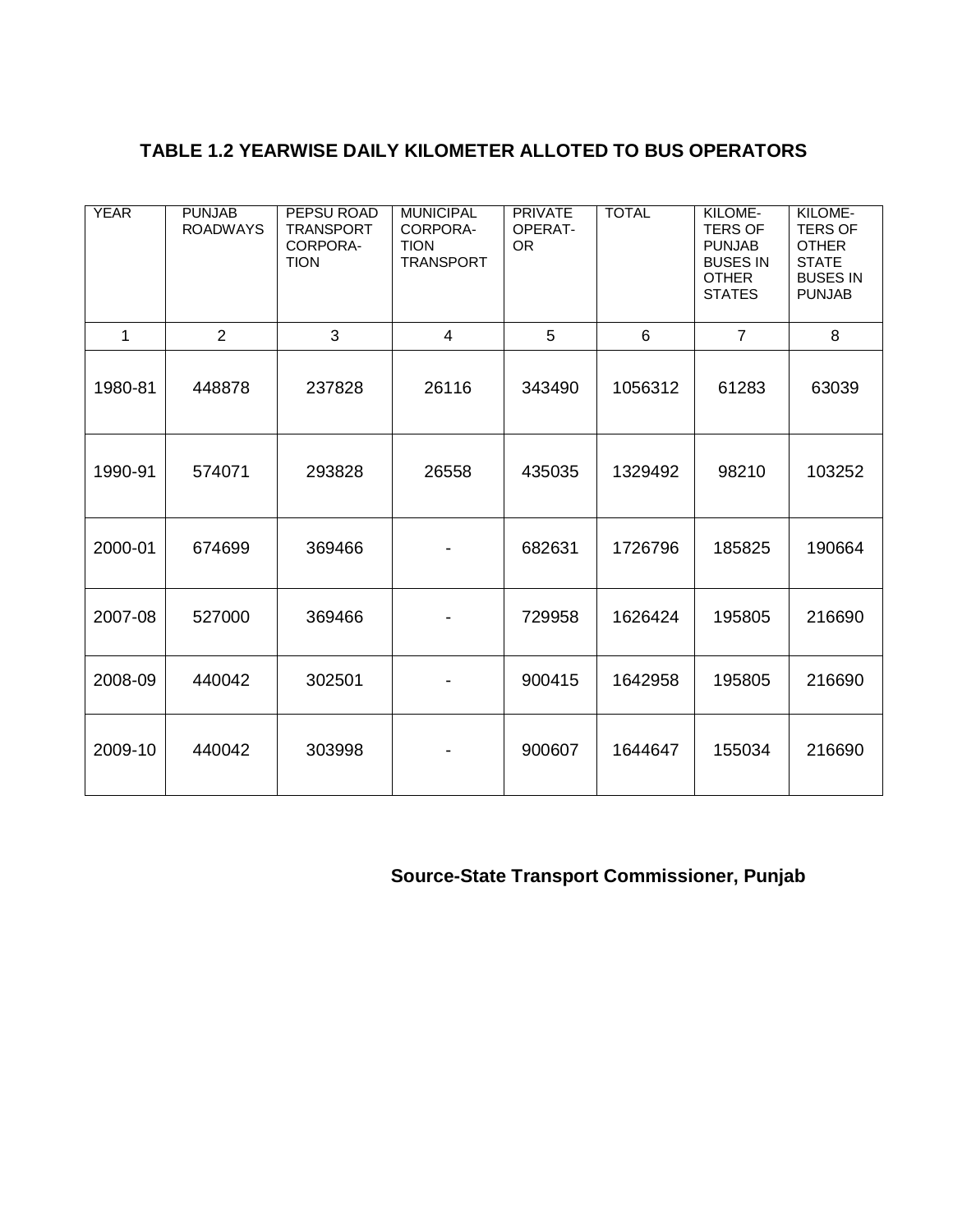#### **TABLE 1.3 ROAD LENGTH ACCORDING TO AREA AND POPULATION AND VILLAGES LINKED WITH ROADS IN PUNJAB AS ON 31-03-2010**

| S.N | <b>DISTRICT</b><br><b>NAME</b>                | <b>TOTAL</b><br><b>ROADS</b><br>(KM) | KM.<br><b>ROADS</b><br>PER 100 Sq.<br>KMS. OF<br><b>AREA</b> | KM.<br><b>ROADS</b><br>PER<br><b>LAKH OF</b><br>POPULA-<br><b>TION</b> | <b>TOTAL</b><br><b>INHABI-</b><br><b>TED</b><br>VILLAG-<br>ES<br>$(2009-10)$ | VILA-<br><b>GES</b><br><b>LINKED</b><br><b>WITH</b><br><b>ROADS</b> | %age OF<br><b>VILLAGES</b><br><b>LINKED</b><br><b>WITH</b><br><b>ROADS</b> |
|-----|-----------------------------------------------|--------------------------------------|--------------------------------------------------------------|------------------------------------------------------------------------|------------------------------------------------------------------------------|---------------------------------------------------------------------|----------------------------------------------------------------------------|
|     | $\mathbf{1}$                                  | $\overline{2}$                       | 3                                                            | $\overline{4}$                                                         | 5                                                                            | 6                                                                   | $\tau$                                                                     |
| 1.  | <b>GURDASPUR</b>                              | 4991                                 | 140                                                          | 202                                                                    | 1539                                                                         | 1539                                                                | 100.00                                                                     |
| 2.  | <b>AMRITSAR</b>                               | 5057                                 | 191                                                          | 194                                                                    | 669                                                                          | 669                                                                 | 100.00                                                                     |
| 3.  | <b>TARN TARAN</b>                             | 2534                                 | 103                                                          | 223                                                                    | 515                                                                          | 515                                                                 | 100.00                                                                     |
| 4.  | <b>KAPURTHALA</b>                             | 2224                                 | 136                                                          | 257                                                                    | 619                                                                          | 619                                                                 | 100.00                                                                     |
| 5.  | <b>JALANDHAR</b>                              | 5524                                 | 210                                                          | 241                                                                    | 940                                                                          | 940                                                                 | 100.00                                                                     |
| 6.  | <b>S.B.S NAGAR</b>                            | 2335                                 | 184                                                          | 363                                                                    | 465                                                                          | 465                                                                 | 100.00                                                                     |
| 7.  | <b>HOSHIARPUR</b>                             | 4985                                 | 148                                                          | 299                                                                    | 1389                                                                         | 1389                                                                | 100.00                                                                     |
| 8.  | <b>RUPNAGAR</b>                               | 2322                                 | 170                                                          | 309                                                                    | 598                                                                          | 598                                                                 | 100.00                                                                     |
| 9.  | <b>S.A.S NAGAR</b>                            | 2215                                 | 203                                                          | 266                                                                    | 399                                                                          | 399                                                                 | 100.00                                                                     |
| 10. | <b>LUDHIANA</b>                               | 9337                                 | 248                                                          | 252                                                                    | 896                                                                          | 896                                                                 | 100.00                                                                     |
| 11. | <b>FIROZPUR</b>                               | 5399                                 | 102                                                          | 262                                                                    | 967                                                                          | 967                                                                 | 100.00                                                                     |
| 12. | <b>FARIDKOT</b>                               | 1684                                 | 115                                                          | 258                                                                    | 164                                                                          | 164                                                                 | 100.00                                                                     |
| 13. | <b>SHRI</b><br><b>MUKTSAR</b><br><b>SAHIB</b> | 3563                                 | 136                                                          | 393                                                                    | 234                                                                          | 234                                                                 | 100.00                                                                     |
| 14. | <b>MOGA</b>                                   | 2863                                 | 129                                                          | 282                                                                    | 323                                                                          | 323                                                                 | 100.00                                                                     |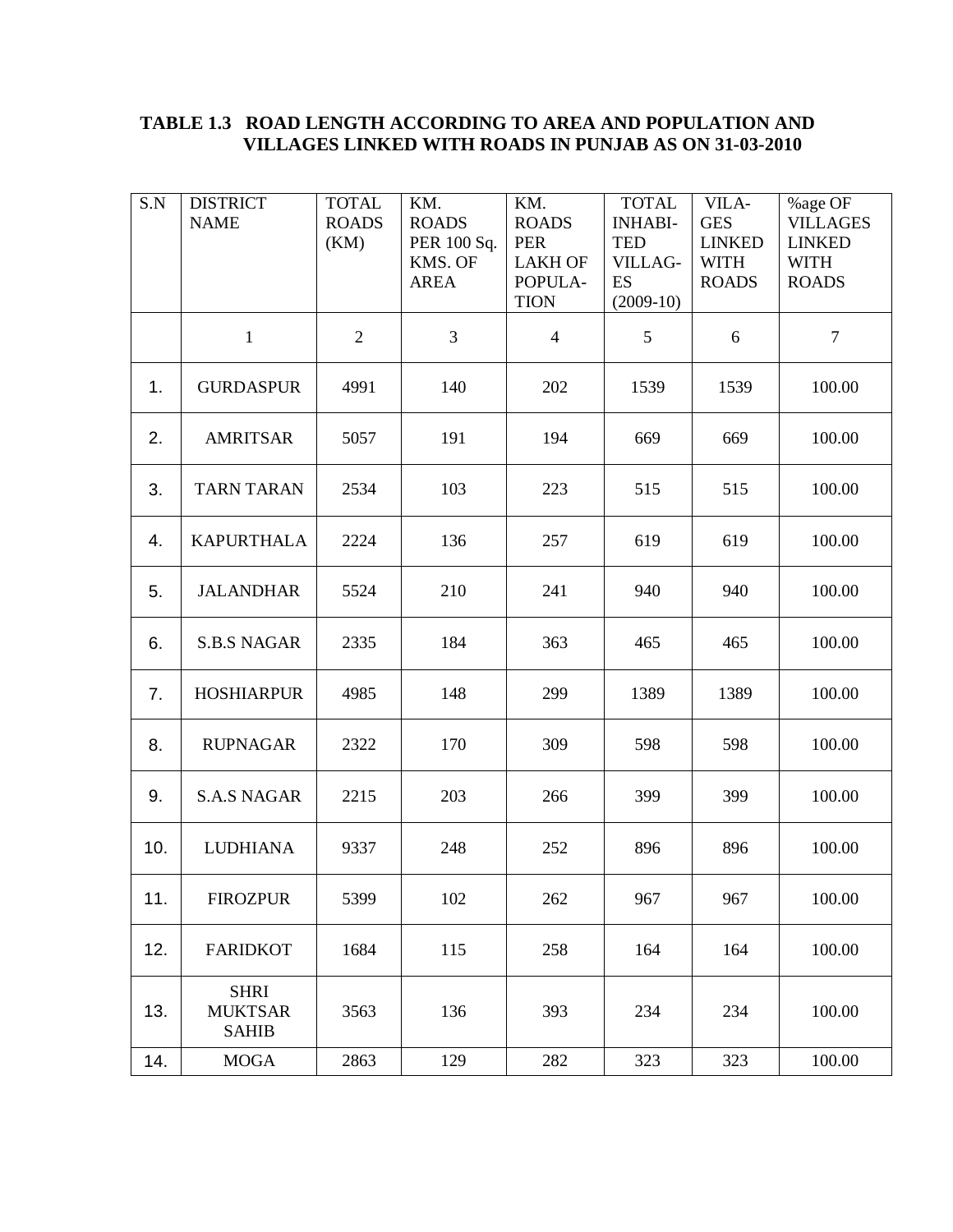### **TABLE 1.3(CONTINUED)**

| S.N | <b>DISTRICT</b><br><b>NAME</b>   | <b>TOTAL</b><br><b>ROADS</b><br>(KM) | KM.<br><b>ROADS</b><br>PER 100 Sq.<br>KMS. OF<br><b>AREA</b> | KM.<br><b>ROADS</b><br><b>PER</b><br><b>LAKH OF</b><br>POPULA-<br><b>TION</b> | <b>TOTAL</b><br><b>INHABI-</b><br><b>TED</b><br><b>VILLAG-</b><br>ES<br>$(2009-10)$ | VILIA-<br><b>GES</b><br><b>LINKED</b><br><b>WITH</b><br><b>ROADS</b> | <b>PERCENT</b><br><b>AGE OF</b><br><b>VILLAGES</b><br><b>LINKED</b><br><b>WITH</b><br><b>ROADS</b> |
|-----|----------------------------------|--------------------------------------|--------------------------------------------------------------|-------------------------------------------------------------------------------|-------------------------------------------------------------------------------------|----------------------------------------------------------------------|----------------------------------------------------------------------------------------------------|
| 15. | <b>BATHINDA</b>                  | 3271                                 | 97                                                           | 235                                                                           | 281                                                                                 | 281                                                                  | 100.00                                                                                             |
| 16. | <b>MANSA</b>                     | 2095                                 | 97                                                           | 259                                                                           | 238                                                                                 | 238                                                                  | 100.00                                                                                             |
| 17. | <b>SANGRUR</b>                   | 4805                                 | 133                                                          | 280                                                                           | 568                                                                                 | 568                                                                  | 100.00                                                                                             |
| 18  | <b>BARNALA</b>                   | 1613                                 | 114                                                          | 263                                                                           | 124                                                                                 | 124                                                                  | 100.00                                                                                             |
| 19. | <b>PATIALA</b>                   | 5185                                 | 161                                                          | 266                                                                           | 924                                                                                 | 924                                                                  | 100.00                                                                                             |
| 20. | <b>FATEHGARH</b><br><b>SAHIB</b> | 1582                                 | 134                                                          | 253                                                                           | 443                                                                                 | 443                                                                  | 100.00                                                                                             |
|     | <b>TOTAL</b>                     | 73584                                | 146                                                          | 256                                                                           | 12295                                                                               | 12295                                                                | 100.00                                                                                             |

## **Source-State Transport Commissioner, Punjab**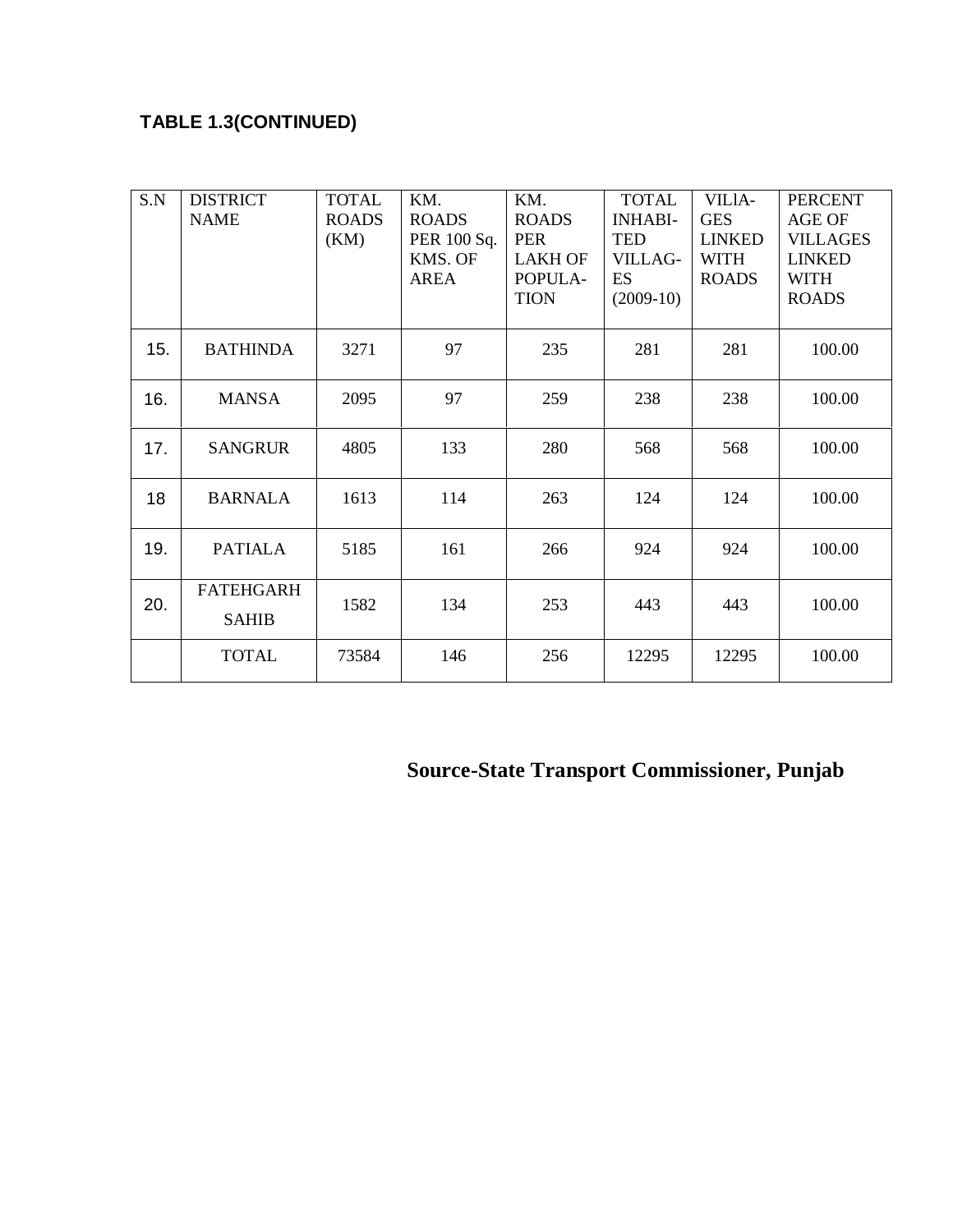### **TABLE 1.4 NUMBER OF ACCIDENTS ACCORDING TO CLASS OF VEHICLE INVOLVED**

| S.N | <b>YEAR</b>  | TWO<br><b>WHEE</b><br><b>LERS</b> | <b>AUTO</b><br>RICK-<br><b>SHAW</b> | CAR            | <b>JEEP</b>              | <b>BUS</b> | <b>TRUCK</b>    | <b>TEMPO</b>             | <b>OTHER</b> | <b>TOTAL</b> |
|-----|--------------|-----------------------------------|-------------------------------------|----------------|--------------------------|------------|-----------------|--------------------------|--------------|--------------|
|     | $\mathbf{1}$ | $\overline{2}$                    | 3                                   | $\overline{4}$ | 5                        | 6          | $7\phantom{.0}$ | 8                        | 9            | 10           |
| 1.  | 1980         | 55                                | 16                                  | 68             | 31                       | 286        | 259             | 3                        | 203          | 1010         |
| 2.  | 1990         | 93                                | 33                                  | 177            | 77                       | 293        | 398             | $\overline{\phantom{a}}$ | 472          | 1621         |
| 3.  | 2000         | 325                               | 70                                  | 1002           | $\overline{\phantom{a}}$ | 574        | 1,125           | $\qquad \qquad -$        | 780          | 3876         |
| 4.  | 2007         | 743                               | 96                                  | 862            | 255                      | 577        | 864             | 209                      | 1259         | 5208         |
| 5.  | 2008         | 706                               | 95                                  | 768            | 284                      | 601        | 939             | 215                      | 906          | 5115         |
| 6.  | 2009         | 613                               | 100                                 | 738            | 424                      | 666        | 1119            | 232                      | 1339         | 5570         |
| 7.  | 2010         | $\qquad \qquad \blacksquare$      | 830                                 | 120            | 1067                     | 440        | 593             | 332                      | 793          | 5507         |

 **Source-State Transport Commissioner, Punjab**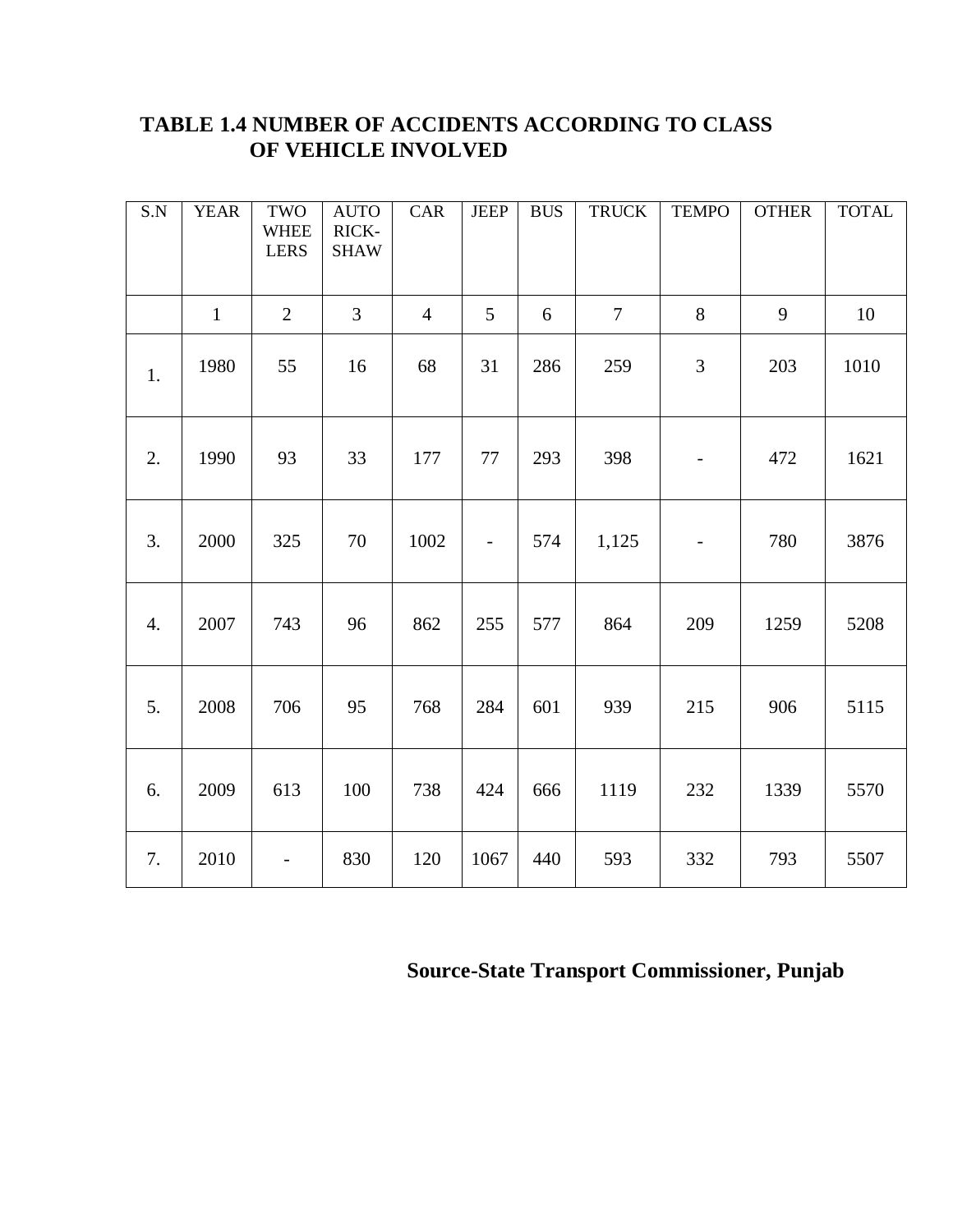### **TABLE 1.5 ROAD ACCIDENTS IN PUNJAB (2010)**

| $\overline{S}$ .N | <b>DISTRICTS</b>                    | <b>NUMBER</b><br><b>OF</b><br><b>ACCIDENTS</b> | <b>VEHICLES</b><br><b>INVOLVED</b> | <b>KILLED</b><br><b>PERSONS</b> | <b>INJURED</b><br><b>PERSONS</b> |
|-------------------|-------------------------------------|------------------------------------------------|------------------------------------|---------------------------------|----------------------------------|
|                   | $\mathbf{1}$                        | 2                                              | 3                                  | $\overline{4}$                  | 5                                |
| 1.                | <b>GURDASPUR</b>                    | 350                                            | 350                                | 270                             | 168                              |
| 2.                | <b>AMRITSAR</b>                     | 224                                            | 224                                | 155                             | 152                              |
| 3.                | <b>TARN TARAN</b>                   | 101                                            | 101                                | 98                              | 57                               |
| 4.                | <b>KAPURTHALA</b>                   | 150                                            | 150                                | 122                             | 115                              |
| 5.                | <b>JALANDHAR</b>                    | 409                                            | 409                                | 290                             | 285                              |
| 6.                | <b>S.B.S NAGAR</b>                  | 200                                            | 200                                | 97                              | 136                              |
| 7.                | <b>HOSHIARPUR</b>                   | 319                                            | 319                                | 261                             | 272                              |
| 8.                | <b>RUPNAGAR</b>                     | 245                                            | 245                                | 165                             | 313                              |
| 9.                | <b>S.A.S NAGAR</b>                  | 402                                            | 402                                | 196                             | 362                              |
| 10.               | <b>LUDHIANA</b>                     | 825                                            | 825                                | 556                             | 580                              |
| 11.               | <b>FIROZPUR</b>                     | 232                                            | 232                                | 166                             | 115                              |
| 12.               | <b>FARIDKOT</b>                     | 119                                            | 119                                | 62                              | 111                              |
| 13.               | <b>SHRI MUKTSAR</b><br><b>SAHIB</b> | 91                                             | 91                                 | 71                              | 98                               |
| 14.               | <b>MOGA</b>                         | 151                                            | 151                                | 111                             | 168                              |
| 15.               | <b>BATHINDA</b>                     | 274                                            | 274                                | 152                             | 196                              |
| 16.               | <b>MANSA</b>                        | 121                                            | 121                                | 73                              | 133                              |
| 17.               | <b>SANGRUR</b>                      | 333                                            | 333                                | 204                             | 260                              |
| 18.               | <b>BARNALA</b>                      | 92                                             | 92                                 | 79                              | 149                              |
| 19.               | <b>PATIALA</b>                      | 697                                            | 697                                | 357                             | 650                              |
| 20.               | <b>FATEHGARH</b><br><b>SAHIB</b>    | 235                                            | 235                                | 183                             | 166                              |
|                   | <b>TOTAL</b>                        | 5570                                           | 5570                               | 3668                            | 4486                             |

### **Source-Addl. Director General of Police, Railways & Traffic, Punjab Chd**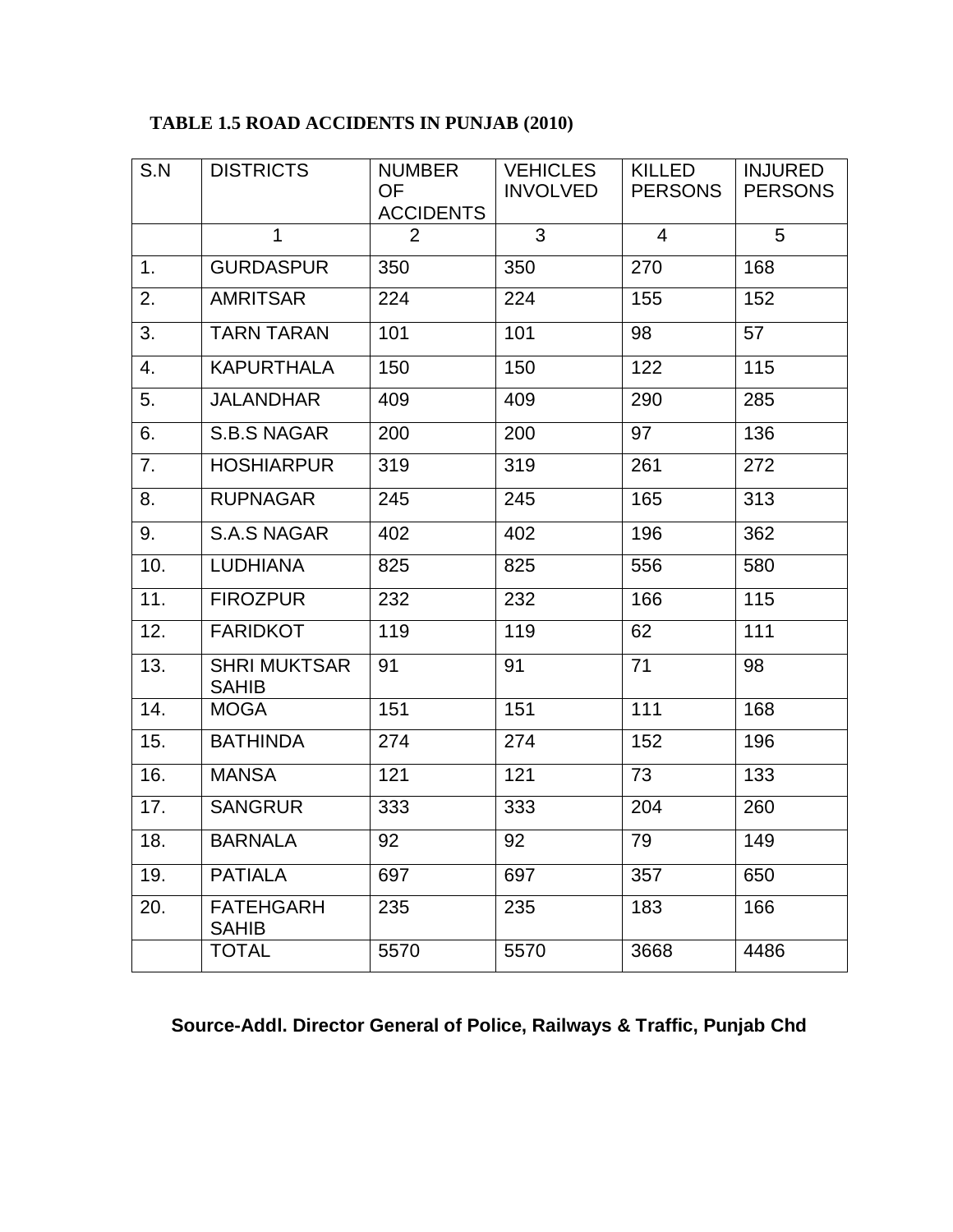### **TABLE 1.6 ROAD ACCIDENTS IN PUNJAB (2011)**

| S.N | <b>DISTRICTS</b>                    | <b>REGISTERED</b> | <b>NUMBER</b>    | KILLED         | <b>INJURED</b> |
|-----|-------------------------------------|-------------------|------------------|----------------|----------------|
|     |                                     | <b>CASES</b>      | <b>OF</b>        | <b>PERSONS</b> | <b>PERSONS</b> |
|     |                                     |                   | <b>ACCIDENTS</b> |                |                |
|     | $\mathbf 1$                         | $\overline{2}$    | 3                | $\overline{4}$ | 5              |
| 1.  | <b>GURDASPUR</b>                    | 306               | 306              | 176            | 233            |
| 2.  | <b>AMRITSAR</b>                     | 257               | 257              | 156            | 180            |
| 3.  | <b>TARNTARAN</b>                    | 328               | 328              | 97             | 470            |
| 4.  | <b>KAPURTHALA</b>                   | 261               | 261              | 92             | 322            |
| 5.  | <b>JALANDHAR</b>                    | 322               | 322              | 214            | 188            |
| 6.  | <b>S.B.S NAGAR</b>                  | 114               | 114              | 101            | 80             |
| 7.  | <b>HOSHIARPUR</b>                   | 203               | 203              | 158            | 92             |
| 8.  | <b>RUPNAGAR</b>                     | 267               | 267              | 158            | 224            |
| 9.  | <b>S.A.S NAGAR</b>                  | 366               | 366              | 181            | 324            |
| 10. | <b>LUDHIANA</b>                     | 649               | 649              | 443            | 517            |
| 11. | <b>FIROZPUR</b>                     | 141               | 141              | 107            | 125            |
| 12. | <b>FARIDKOT</b>                     | 115               | 115              | 32             | 72             |
| 13. | <b>SHRI MUKTSAR</b><br><b>SAHIB</b> | 86                | 86               | 64             | 71             |
| 14. | <b>MOGA</b>                         | 103               | 103              | 80             | 103            |
| 15. | <b>BATHINDA</b>                     | 189               | 189              | 124            | 175            |
| 16. | <b>MANSA</b>                        | 94                | 94               | 46             | 67             |
| 17. | <b>SANGRUR</b>                      | 266               | 266              | 186            | 218            |
| 18. | <b>BARNALA</b>                      | 116               | 116              | 15             | 141            |
| 19. | <b>PATIALA</b>                      | 405               | 405              | 281            | 402            |
| 20. | <b>FATEHGARH</b><br><b>SAHIB</b>    | 152               | 152              | 105            | 58             |
| 21  | <b>FAZILKA</b>                      | 15                | 15               | 10             | 05             |
| 22  | <b>PATHANKOT</b>                    | $00\,$            | 00               | $00\,$         | 00             |
|     | <b>TOTAL</b>                        | 4748              | 4748             | 2801           | 4128           |

 **Source-Addl. Director General of police, railways & traffic, Punjab chd**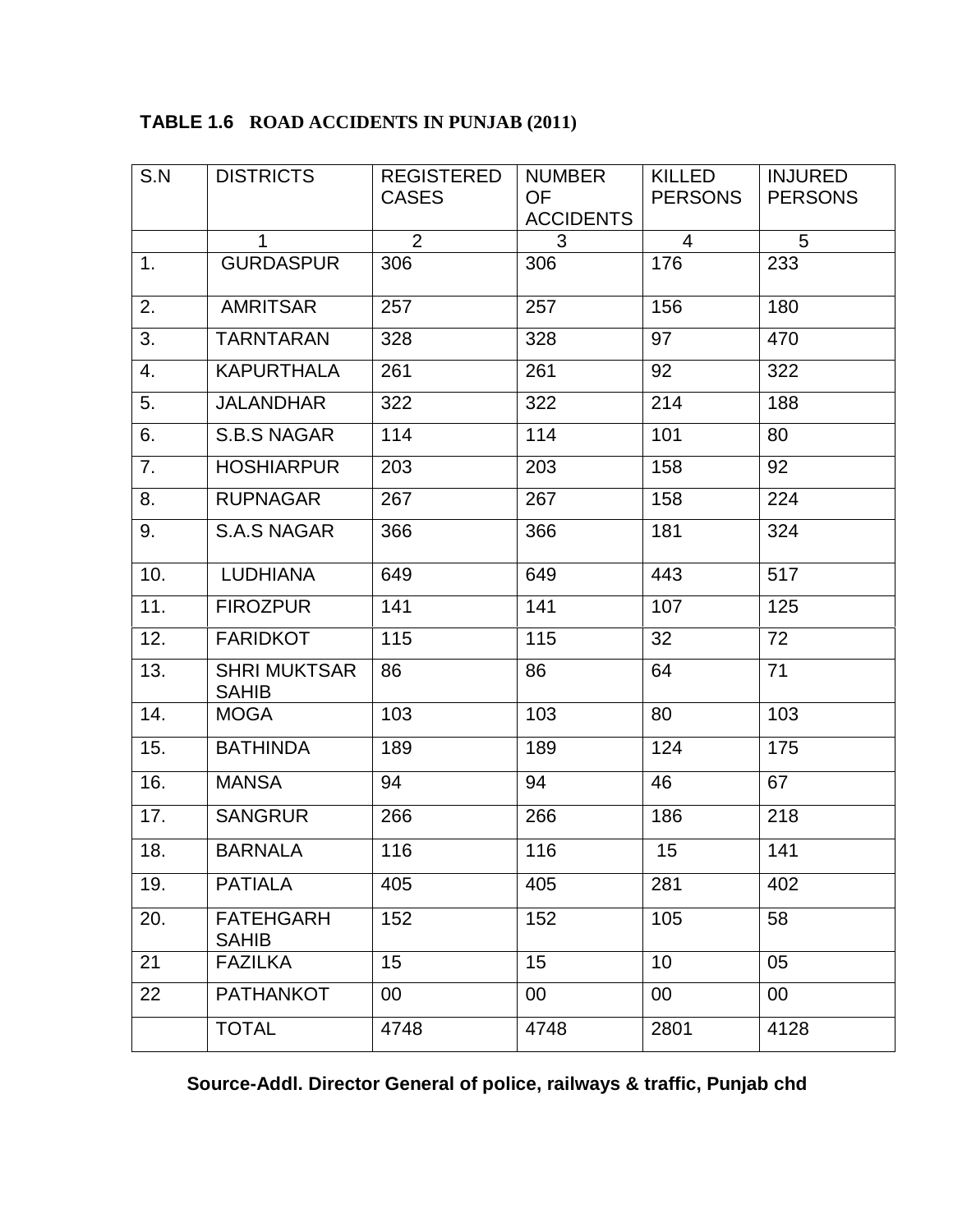|      | <b>RAIL TRANSPORT-FZR DIVISON</b>                                                                   |
|------|-----------------------------------------------------------------------------------------------------|
|      | ZONE/DIVISON WISE AND DEPARTMENTWISE NUMBER OF                                                      |
| 2.1  | <b>STAFF 2010-11</b>                                                                                |
|      | GAUGE WISE AND DIVISON WISE REVENUE AND EXPENSES                                                    |
| 2.2  | <b>FOR THE YEAR 2010-11</b>                                                                         |
|      | ZONE/DIVISON WISE PASSENGER TRAFFIC ON BROAD GAUGE                                                  |
| 2.3  | AND NARROW GAUGE 2009-10 & 2010-11                                                                  |
|      | ZONE /DIVISON WISE FREIGHT TRAFFIC ON BROAD GAUGE                                                   |
| 2.4  | &NARROW GAUGE LINES DURING 2009-10& 2010-11                                                         |
|      |                                                                                                     |
| 2.5  | SIGNALLING SYSTEM AND TELECOMMUNICATIONS AS ON<br>31 <sup>ST</sup> MARCH (BROAD GAUGE)              |
|      |                                                                                                     |
| 2.6  | ZONE WISE TOTAL TRACK KMS. ELECTRIFIED AS ON 31st<br><b>MARCH (BROAD GAUGE)</b>                     |
|      |                                                                                                     |
| 2.7  | ZONE/DIVISON WISE TOTAL ROUTE KMS. AND ROUTE<br>KILOMETERS ELECTRIFIED AS ON 31 <sup>st</sup> MARCH |
|      |                                                                                                     |
| 2.8  | DIVISON WISE ROUTE KMS.-NARROW GAUGE                                                                |
|      |                                                                                                     |
| 2.9  | DIVISON WISE ROUTE KMS.-BROAD GAUGE                                                                 |
|      |                                                                                                     |
| 2.10 | DIVISON WISE ROUTE KMS.(NG+ BG)                                                                     |
|      |                                                                                                     |
|      | DIVISON WISE RAILWAY ACCIDENTS DURING 2010                                                          |
| 2.11 |                                                                                                     |
|      |                                                                                                     |
|      | 2.12 DIVISON WISE RAILWAY ACCIDENTS DURING 2011                                                     |
|      |                                                                                                     |
| 2.13 | WAGONS OF GOODS LOADED ON BROAD GAUGE                                                               |
|      |                                                                                                     |
| 2.14 | RAILWAY ROUTE AS ON 31 <sup>st</sup> MARCH                                                          |
|      |                                                                                                     |

<u> 1989 - Johann Barbert Barbert Barbert Barbert Barbert Barbert Barbert Barbert Barbert Barbert Barbert Barbert</u>

ן

 $\sqrt{ }$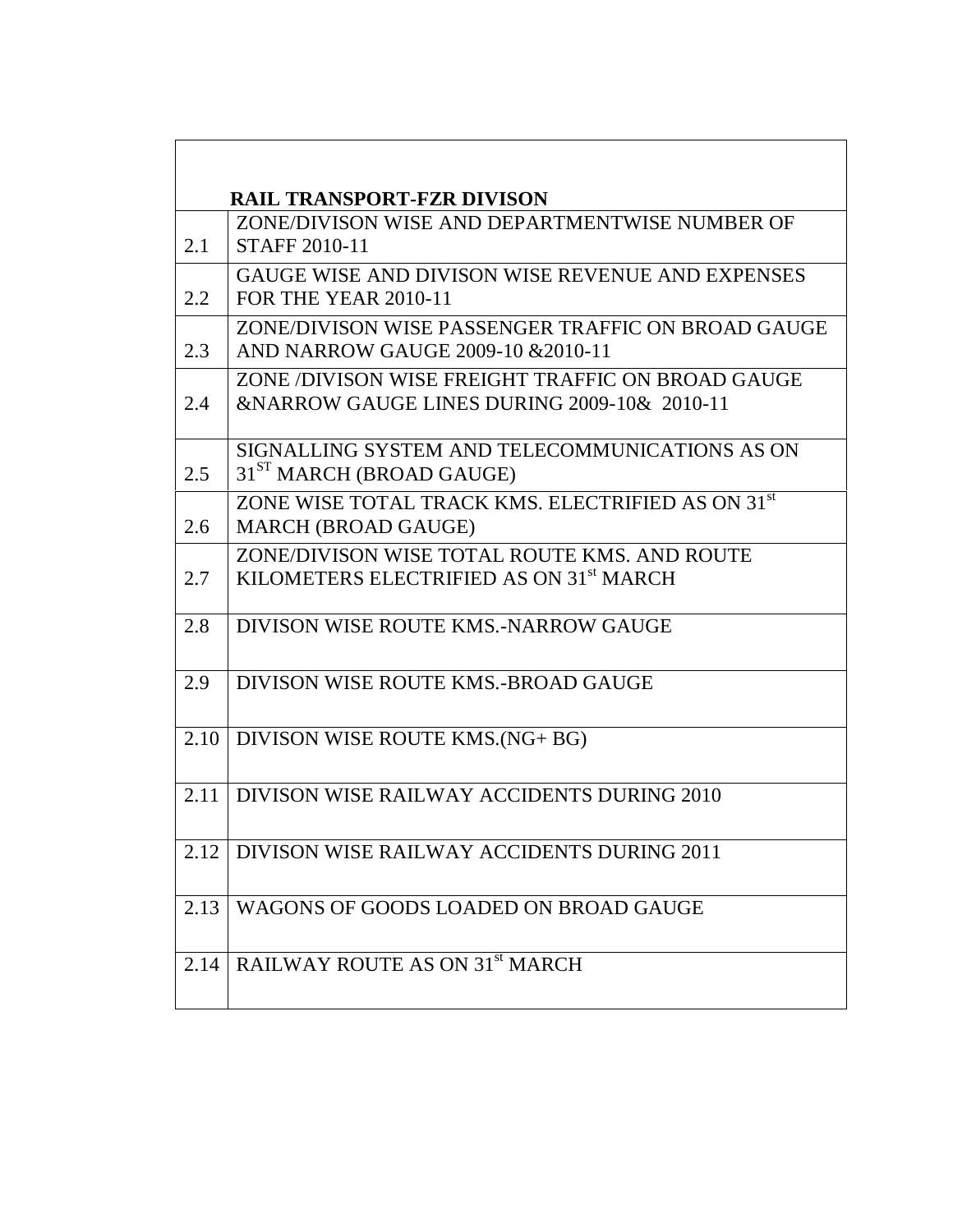#### **TABLE 2.1 DEPARTMENT WISE NUMBER OF STAFF IN FZR DIVISON OF NORTHERN RAILWAY ON 31-03-2011**

| S.N            | DEPARTMENT WISE                 | <b>NUMBER OF STAFF</b> |
|----------------|---------------------------------|------------------------|
|                | 1                               | $\overline{2}$         |
| $\mathbf{1}$   | <b>ADMINISTRATION</b>           | 132                    |
| $\overline{2}$ | <b>ACCOUNTS</b>                 | 105                    |
| 3              | <b>CIVIL ENGINEERING</b>        | 6363                   |
| $\overline{4}$ | SIGNAL & TELECOMMUNICATION      | 871                    |
| 5              | <b>TRANSPORTATION</b>           | 2700                   |
| 6              | <b>COMMERCIAL</b>               | 1959                   |
| 7              | MECHANICAL ENGINEERING          | 4953                   |
| 8              | <b>STORES</b>                   | 12                     |
| 9              | <b>ELECTRICAL</b>               | 1947                   |
| 10             | <b>MEDICAL</b>                  | 700                    |
| 11             | <b>PERSONNEL</b>                | 136                    |
| 12             | <b>RAILWAY PROTECTION FORCE</b> | 1481                   |
| 13             | DIVISIONAL RAILWAY OFFICERS     | 119                    |
|                | <b>TOTAL EMPLOYEES</b>          | 21478                  |
|                | <b>TOTAL FEMALE EMPLOYEES</b>   | 1039                   |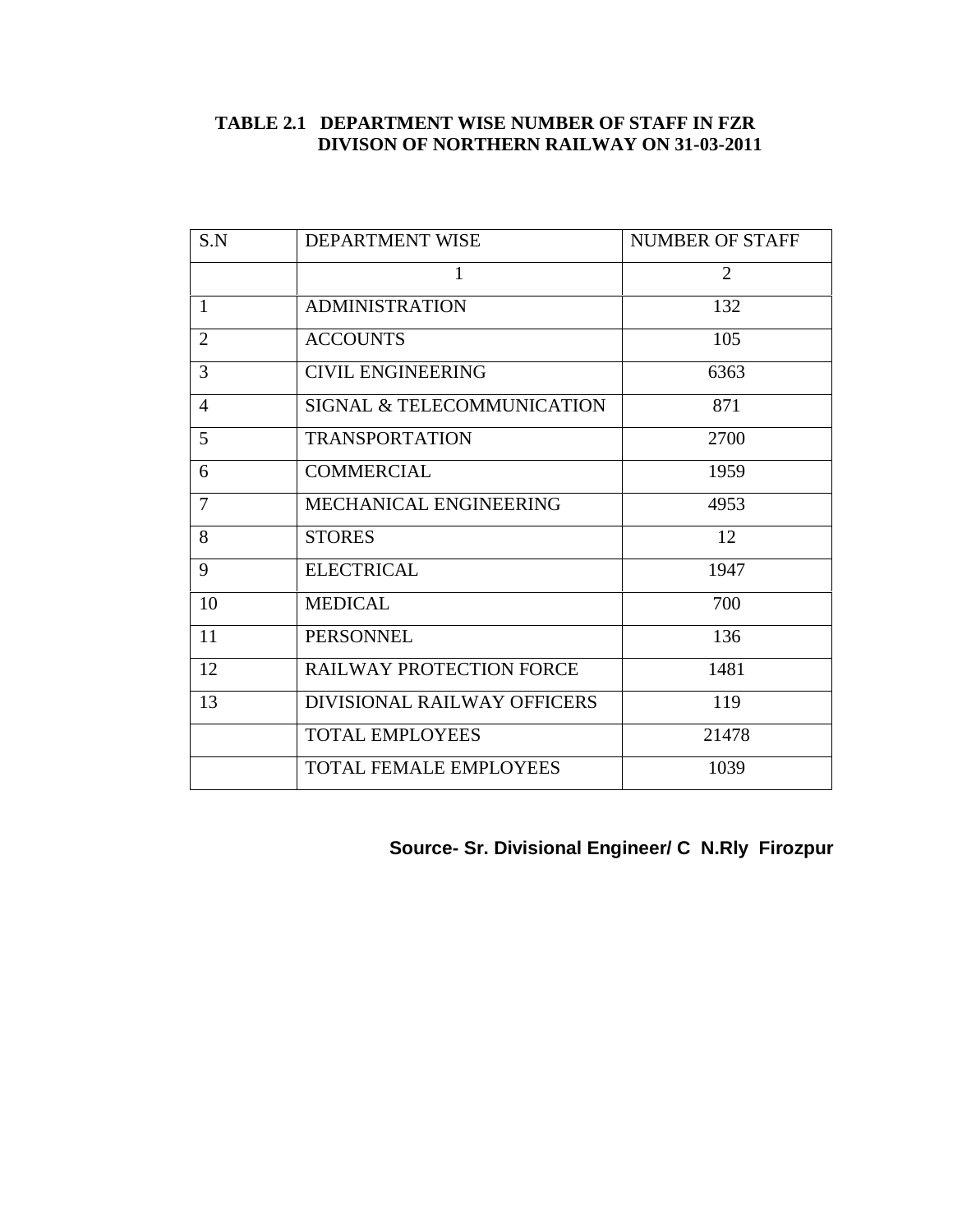#### **TABLE 2.2 GAUGE WISE REVENUE AND WORKING EXPENSES FOR THE YEAR 2010-11**

| S.N | <b>RAILWAY</b> |                       | <b>GROSS REVENUE IN LAKHS</b> |               |              | <b>WORKING</b>  |
|-----|----------------|-----------------------|-------------------------------|---------------|--------------|-----------------|
|     |                | <b>PASSENGER</b>      | <b>FREIGHT</b>                | <b>OTHER</b>  | <b>TOTAL</b> | <b>EXPENSES</b> |
|     |                | <b>REVENUE</b>        | <b>REVENUE</b>                | <b>INCOME</b> |              | (IN LAKH Rs.)   |
|     |                | $\mathcal{D}_{\cdot}$ | 3                             | 4             | 5            | 6               |
|     | <b>BROAD</b>   | 81053                 | 122376                        | 21368         | 224797       | 100480          |
|     | <b>GAUGE</b>   |                       |                               |               |              |                 |
| 2   | <b>NARROW</b>  | 225                   |                               |               | 225          | 15248           |
|     | <b>GAUGE</b>   |                       |                               |               |              |                 |
|     | <b>TOTAL</b>   | 81278                 | 122376                        | 21368         | 225022       | 115728          |

#### **TABLE 2.3 ZONE WISE PASSENGER TRAFFIC ON BROAD GAUGE AND NARROW GAUGE LINES DURING 2009-10 & 2010-11**

| S.NO. | <b>RAILWAY</b> | 2009-10           |                   | 2010-11           |                      |  |
|-------|----------------|-------------------|-------------------|-------------------|----------------------|--|
|       |                | <b>PASSENGER</b>  | <b>PASSENGER</b>  | <b>PASSENGER</b>  | <b>PASSENGER</b>     |  |
|       |                | <b>CARRIED IN</b> | <b>KILOMETERS</b> | <b>CARRIED IN</b> | <b>KILOMETERS IN</b> |  |
|       |                | <b>LAKHS</b>      | <b>IN LAKHS</b>   | <b>LAKHS</b>      | <b>LAKHS</b>         |  |
|       | 1              | $\overline{2}$    | 3                 | $\overline{4}$    | 5                    |  |
|       | <b>BROAD</b>   | 728               | N.A               | 771               | N.A                  |  |
|       | <b>GAUGE</b>   |                   |                   |                   |                      |  |
| 2     | <b>NARROW</b>  | 36                | N.A               | 40                | N.A                  |  |
|       | <b>GAUGE</b>   |                   |                   |                   |                      |  |
|       | <b>TOTAL</b>   | 764               | N.A               | 811               | N.A                  |  |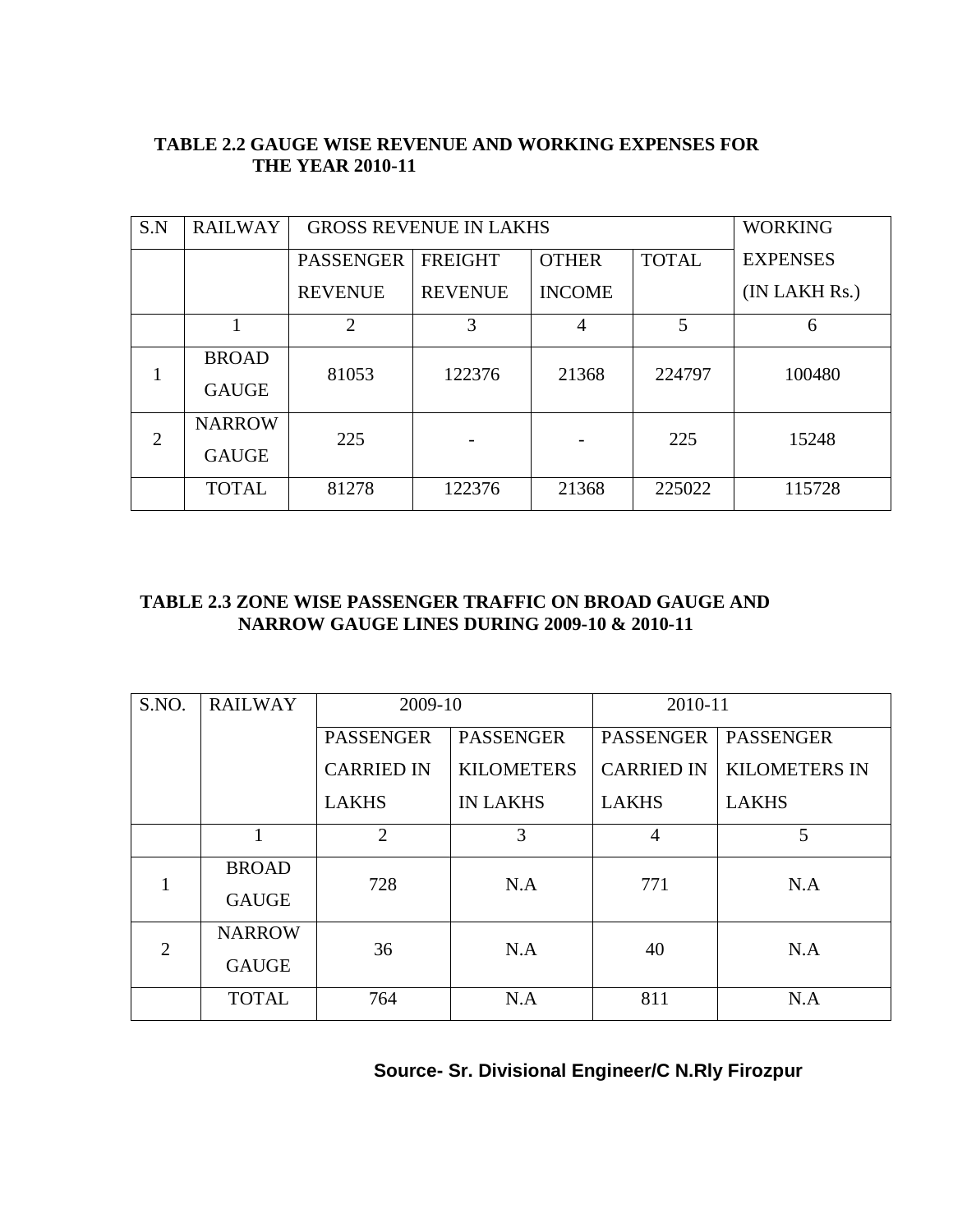#### **TABLE 2.4 ZONE/DIVISON WISE FREIGHT TRAFFIC ON BROAD GAUGE AND NARROW GAUGE LINES DURING 2009-10&2010-11**

| S.N                         | <b>RAILWAY</b> |                   | TOTAL FREIGHT TRAFFIC (REVENUE+NON REVENUE) |                   |                     |  |  |
|-----------------------------|----------------|-------------------|---------------------------------------------|-------------------|---------------------|--|--|
|                             |                | 2009-10           |                                             | 2010-11           |                     |  |  |
|                             |                | <b>TONNES</b>     | <b>TONNE</b>                                | <b>TONNES</b>     | <b>TONNE</b>        |  |  |
|                             |                | <b>CARRIED IN</b> | <b>KILOMETER</b>                            | <b>CARRIED IN</b> | <b>KILOMETER IN</b> |  |  |
|                             |                | <b>THOUSANDS</b>  | <b>IN LAKH</b>                              | <b>THOUSANDS</b>  | <b>LAKH</b>         |  |  |
|                             |                | $\overline{2}$    | 3                                           | $\overline{4}$    | 5                   |  |  |
|                             | <b>BROAD</b>   | 11430             | N.A                                         | 11800             | N.A                 |  |  |
|                             | <b>GAUGE</b>   |                   |                                             |                   |                     |  |  |
| $\mathcal{D}_{\mathcal{L}}$ | <b>NARROW</b>  |                   |                                             |                   |                     |  |  |
|                             | <b>GAUGE</b>   |                   |                                             |                   |                     |  |  |
|                             | <b>TOTAL</b>   | 11430             |                                             | 11800             |                     |  |  |

#### **TABLE 2.5 SIGNALLING SYSTEM AND TELECOMMUNICATIONS AS ON 31st MARCH (BROAD GAUGE)**

| S.NO. | <b>SIGNALLING</b>                                                            | 2005                  | 2006 | 2007 | 2008 | 2009 | 2010 | 2011 | CAGR %     |
|-------|------------------------------------------------------------------------------|-----------------------|------|------|------|------|------|------|------------|
|       | <b>INSTALLATION</b>                                                          |                       |      |      |      |      |      |      |            |
|       |                                                                              | $\mathcal{D}_{\cdot}$ | 3    | 4    | 5    | 6    | 7    | 8    | 9          |
|       | <b>NEW</b><br><b>SIGNALLING</b><br><b>INSTALLATION</b><br><b>AT STATIONS</b> | 14                    | 21   | 18   | 13   | 8    | 10   | 13   | <b>NIL</b> |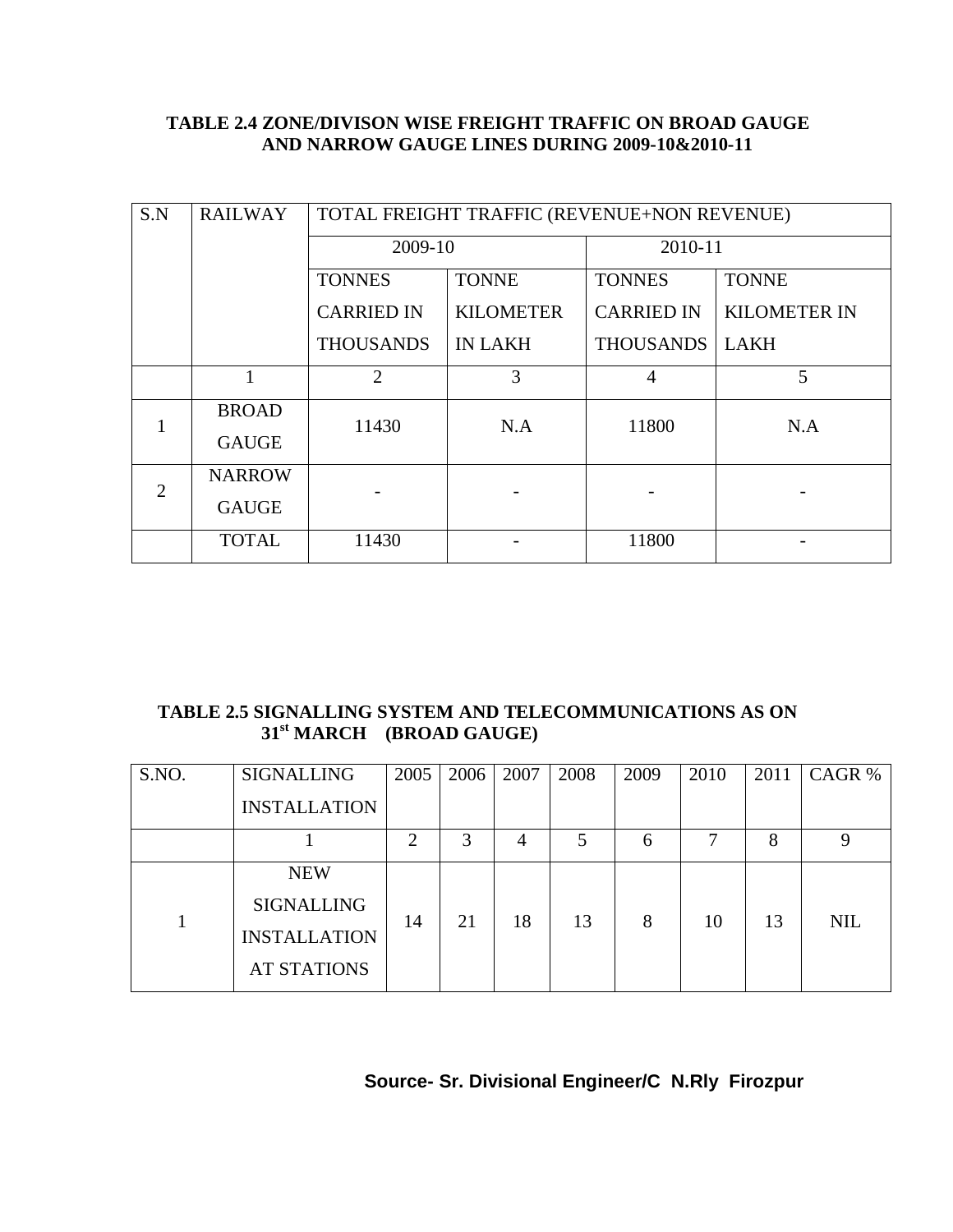#### **TABLE 2.6 ZONE WISE TOTAL TRACK KMS. ELECTRIFIED AS ON 31stMARCH (BROAD GAUGE)**

| S.N | <b>ZONE</b> |                                 |        | 2010             |              | 2011            |               |  |
|-----|-------------|---------------------------------|--------|------------------|--------------|-----------------|---------------|--|
|     |             | ∍                               |        |                  |              |                 |               |  |
|     |             | <b>TOTAL</b><br><b>ELECTRI-</b> |        | $\%$             | <b>TOTAL</b> | <b>ELECTRI-</b> | % ELECTRIFI   |  |
|     |             | <b>FIED</b>                     |        | <b>ELECTRIFI</b> |              | <b>FIED</b>     | <b>CATION</b> |  |
|     |             |                                 |        | <b>CATION</b>    |              |                 |               |  |
|     | <b>FZR</b>  | 2418.748                        | 497.20 | 20.56            | 2459.23      | 500.00          | 20.33         |  |

#### **TABLE 2.7 ZONE /DIVISON WISE TOTAL ROUTE KMS. AND ROUTE KMS. ELECTRIFIED AS ON 31st MARCH**

| S.N | <b>ZONE</b> |                                  | 2010             |                   | 2011         |                  |               |  |
|-----|-------------|----------------------------------|------------------|-------------------|--------------|------------------|---------------|--|
|     |             | 3<br>$\mathcal{D}_{\mathcal{A}}$ |                  | 4                 | 5            | 6                | 7             |  |
|     |             | <b>TOTAL</b>                     | <b>ELECTRI-</b>  | $\%$              | <b>TOTAL</b> | <b>ELECTRI-</b>  | % ELECTRIFI-  |  |
|     |             | <b>FIED</b>                      |                  | <b>ELECTRIFI-</b> |              | <b>FIED</b>      | <b>CATION</b> |  |
|     |             |                                  |                  | <b>CATION</b>     |              |                  |               |  |
|     | <b>FZR</b>  | 1564.45                          | 163 TKM          | 10.42             | 1564.45      | 163 TKM          | 10.42         |  |
|     |             |                                  | 156 TKM(D/L)     |                   |              | 156 TKM(D/L)     |               |  |
|     |             |                                  | $+$              |                   |              | $+$              |               |  |
|     |             |                                  | $07$ TKM $(S/L)$ |                   |              | $07$ TKM $(S/L)$ |               |  |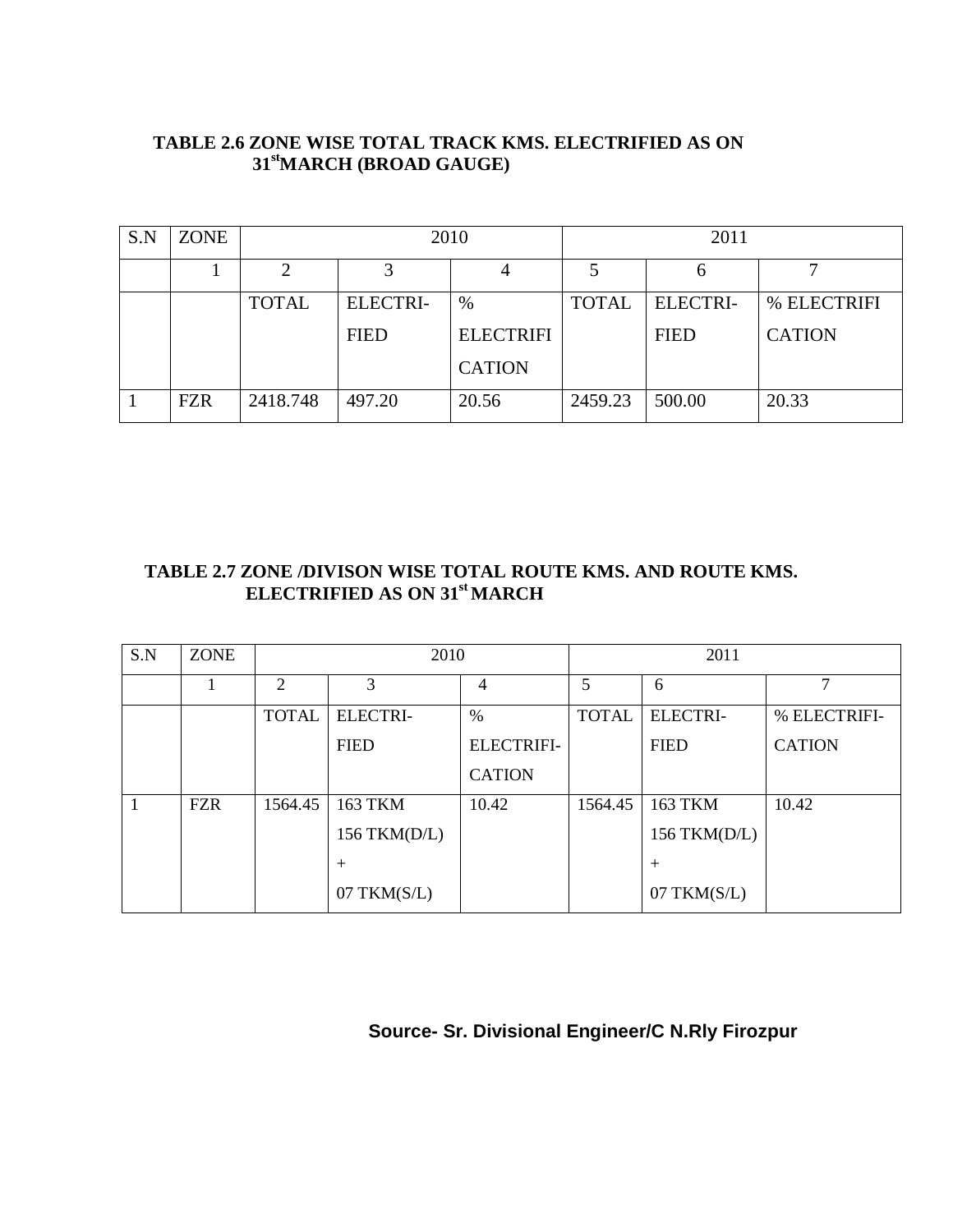| S.N | <b>ZONE</b> | 2005       | 2006   | 2007 | 2008                                | 2009 | 2010 | 2011   | CAGR % |
|-----|-------------|------------|--------|------|-------------------------------------|------|------|--------|--------|
|     |             |            |        |      |                                     |      |      |        |        |
|     | <b>FZR</b>  | 163.<br>99 | 163.99 |      | $163.99$   163.99   163.99   163.99 |      |      | 163.99 |        |

**TABLE 2.8 ZONE/DIVISON WISE ROUTE KMS.-NARROW GAUGE**

#### **TABLE 2.9 ZONE/DIVISON WISE ROUTE KMS.- BROAD GAUGE**

| S.N | <b>ZONE</b> | 2005    | 2006 | 2007 | 2008                                                               | 2009 | 2010 | 2011 | CAGR |
|-----|-------------|---------|------|------|--------------------------------------------------------------------|------|------|------|------|
|     |             |         |      |      |                                                                    |      |      |      | $\%$ |
|     |             |         |      |      |                                                                    |      |      |      |      |
|     | <b>FZR</b>  | 1440.39 |      |      | 1440.39   1440.39   1443.35   1443.35   1563.45   1564.45   0.0138 |      |      |      |      |

#### **TABLE 2.10 ZONE/DIVISON WISE ROUTE KMS. (NG+BG)**

| S.N | <b>ZONE</b>  | 2005    | 2006    | 2007    | 2008    | 2009    | 2010    | 2011    | CAGR   |
|-----|--------------|---------|---------|---------|---------|---------|---------|---------|--------|
|     |              |         |         |         |         |         |         |         | %      |
|     |              | ∍       | 3       |         |         | 6       |         |         | 9      |
|     | FIROZPUR(NG) | 163.99  | 163.99  | 163.99  | 163.99  | 163.99  | 163.99  | 163.99  |        |
| 2   | FIROZPUR(BG) | 1440.39 | 1440.39 | 1440.39 | 1443.35 | 1443.35 | 1564.45 | 1564.45 | 0.0138 |
|     | <b>TOTAL</b> | 1604.38 | 1604.38 | 1604.38 | 1607.34 | 1607.34 | 1728.44 | 1728.44 |        |

**CAGR-COMPOUND ANNUAL GROWTH RATE**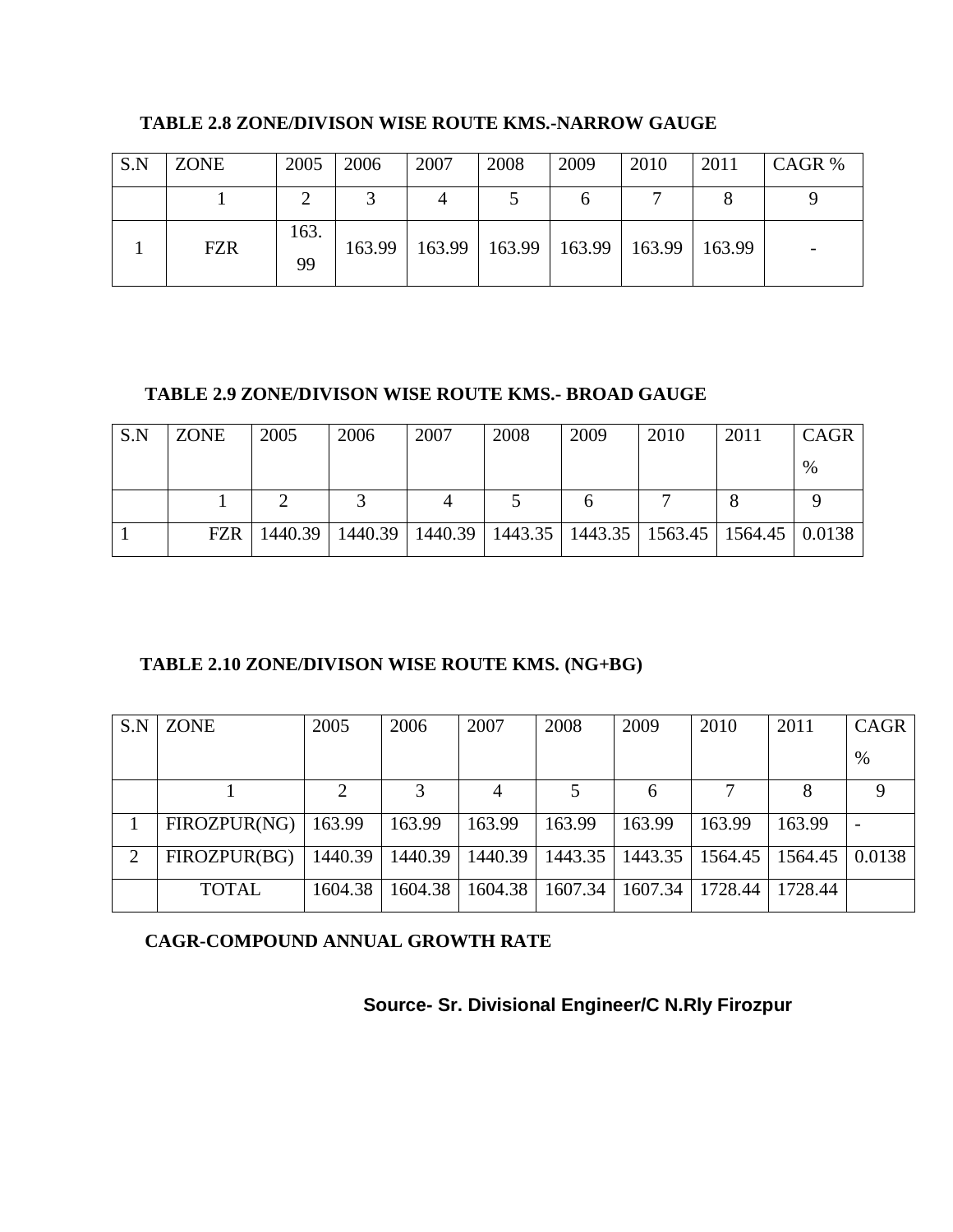#### **TABLE 2.11 RAILWAY ACCIDENTS DURING 2010**

| S.N              | <b>DIVISON</b>   | <b>DEATH</b>     | <b>SUICIDE</b> | NATU-          | <b>OTHERS</b>  | <b>TOTAL</b> | <b>IDENT-</b>  | UNIDENT-     |
|------------------|------------------|------------------|----------------|----------------|----------------|--------------|----------------|--------------|
|                  |                  | WITH RAIL-       |                | <b>RAL</b>     |                |              | <b>IFIED</b>   | <b>IFIED</b> |
|                  |                  | <b>WAY</b>       |                | <b>DEATH</b>   |                |              |                |              |
|                  |                  | <b>ACCIDENTS</b> |                |                |                |              |                |              |
|                  |                  |                  |                |                |                |              |                |              |
|                  | $\mathbf{1}$     | $\overline{2}$   | $\overline{3}$ | $\overline{4}$ | 5              | 6            | $\overline{7}$ | 8            |
| 1.               | <b>PATIALA</b>   | 77               | 22             | $\overline{7}$ | 6              | 112          | 67             | 45           |
| 2.               | <b>SIRHIND</b>   | 117              | 30             | 14             | 6              | 167          | 113            | 54           |
| 3.               | <b>LUDHIANA</b>  | 180              | 64             | 65             | $\overline{3}$ | 312          | 165            | 147          |
| $\overline{4}$ . | <b>JALANDHAR</b> | 230              | 57             | 44             | $\overline{2}$ | 333          | 176            | 157          |
| 5.               | <b>AMRITSAR</b>  | 132              | 43             | 67             | $\overline{3}$ | 245          | 125            | 120          |
| 6.               | <b>PATHANKOT</b> | 54               | 22             | $\overline{8}$ | $\mathbf{1}$   | 85           | 55             | 30           |
| 7.               | <b>SANGRUR</b>   | 40               | 45             | 10             | $\overline{0}$ | 95           | 83             | 12           |
| 8.               | <b>BATHINDA</b>  | 56               | 55             | 41             | 11             | 163          | 100            | 63           |
| 9.               | <b>FARIDKOT</b>  | 20               | 33             | $\overline{7}$ | $\overline{2}$ | 62           | 52             | 10           |
| 10.              | <b>FIROZPUR</b>  | 28               | $\overline{2}$ | 15             | $\mathbf{1}$   | 46           | 28             | 18           |
| 11.              | <b>ABOHAR</b>    | 14               | 33             | $\overline{4}$ | $\overline{3}$ | 54           | 48             | 6            |
|                  | <b>TOTAL</b>     | 948              | 406            | 282            | 38             | 1674         | 1012           | 662          |

### **Source-Addl. Director General of Police, Railways & Traffic, Punjab chd**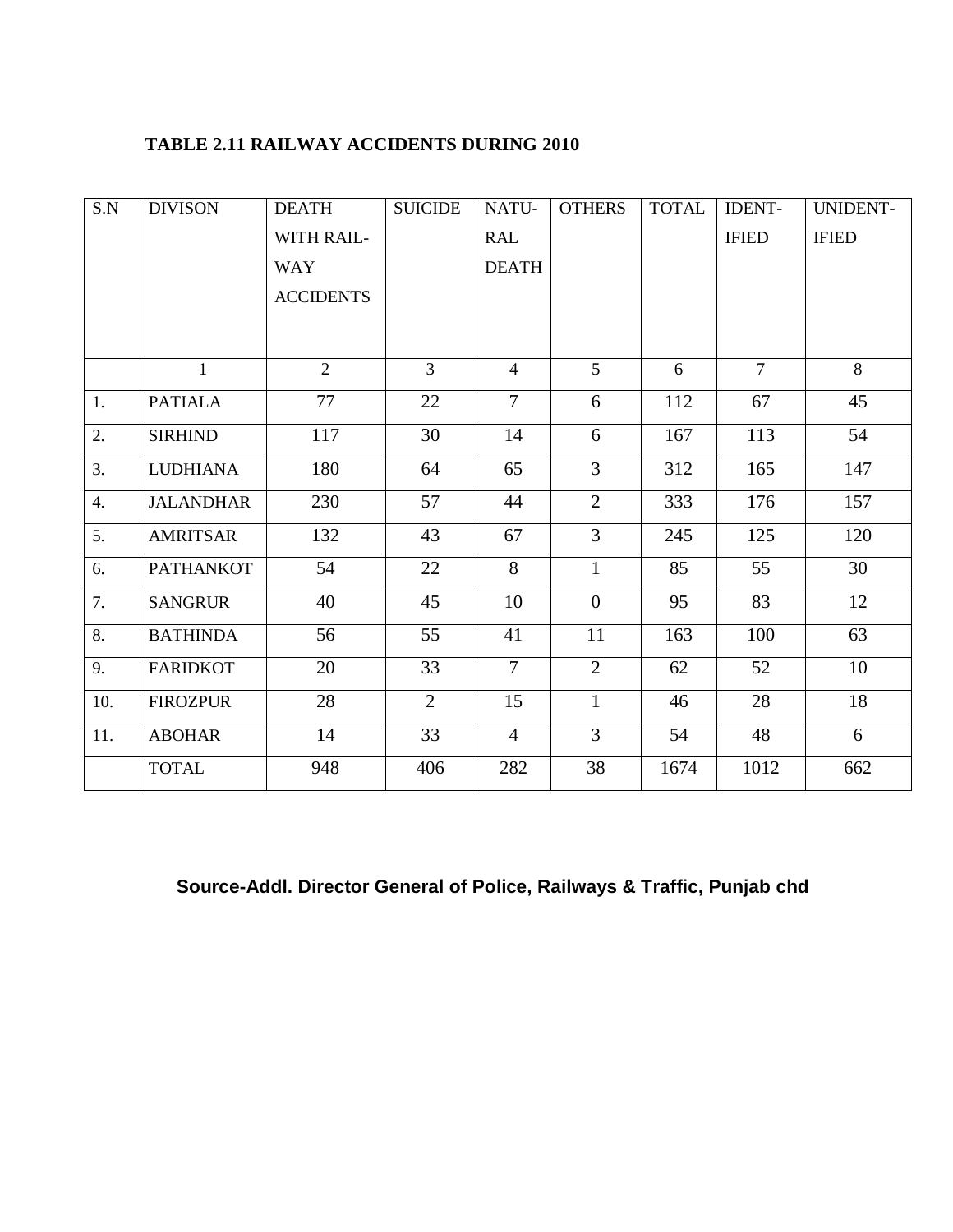#### **TABLE 2.12 RAILWAY ACCIDENTS DURING 2011**

| S.N | <b>DIVISON</b>   | <b>DEATH</b>     | <b>SUICI-</b>  | <b>NATURAL</b> | <b>OTHERS</b>            | <b>TOTAL</b> | <b>IDENT-</b>  | <b>UNIDEN</b>  |
|-----|------------------|------------------|----------------|----------------|--------------------------|--------------|----------------|----------------|
|     |                  | <b>WITH</b>      | DE             | <b>DEATH</b>   |                          |              | <b>IFIED</b>   | <b>T-IFIED</b> |
|     |                  | <b>RAILWAY</b>   |                |                |                          |              |                |                |
|     |                  | <b>ACCIDENTS</b> |                |                |                          |              |                |                |
|     | $\mathbf{1}$     | $\overline{2}$   | $\overline{3}$ | $\overline{4}$ | 5                        | 6            | $\overline{7}$ | 8              |
| 1.  | <b>PATIALA</b>   | 90               | 21             | 15             | $\overline{\phantom{a}}$ | 126          | 58             | 68             |
| 2.  | <b>SIRHIND</b>   | 111              | 35             | 18             | $\mathbf{1}$             | 166          | 99             | 67             |
| 3.  | <b>LUDHIANA</b>  | 187              | 49             | 48             | $\overline{4}$           | 288          | 156            | 132            |
| 4.  | <b>JALANDHAR</b> | 182              | 65             | 67             | 14                       | 328          | 172            | 156            |
| 5.  | <b>AMRITSAR</b>  | 113              | 35             | 46             | $\mathbf{1}$             | 195          | 116            | 79             |
| 6.  | <b>PATHANKOT</b> | 38               | 23             | 11             | $\overline{4}$           | 76           | 62             | 14             |
| 7.  | <b>SANGRUR</b>   | 22               | 50             | 6              | $\mathbf{1}$             | 79           | 66             | 13             |
| 8.  | <b>BATHINDA</b>  | 66               | 65             | 67             | 6                        | 194          | 178            | 26             |
| 9.  | <b>FARIDKOT</b>  | 19               | 23             | $\overline{4}$ | $\overline{2}$           | 48           | 37             | 11             |
| 10. | <b>FIROZPUR</b>  | 22               | 10             | 16             | $\overline{2}$           | 50           | 28             | 22             |
| 11. | <b>ABOHAR</b>    | 15               | 20             | 11             | 5                        | 51           | 37             | 14             |
|     | <b>TOTAL</b>     | 865              | 396            | 309            | 40                       | 1601         | 1009           | 602            |

### **Source-Addl. Director General of Police, Railways & Traffic, Punjab chd**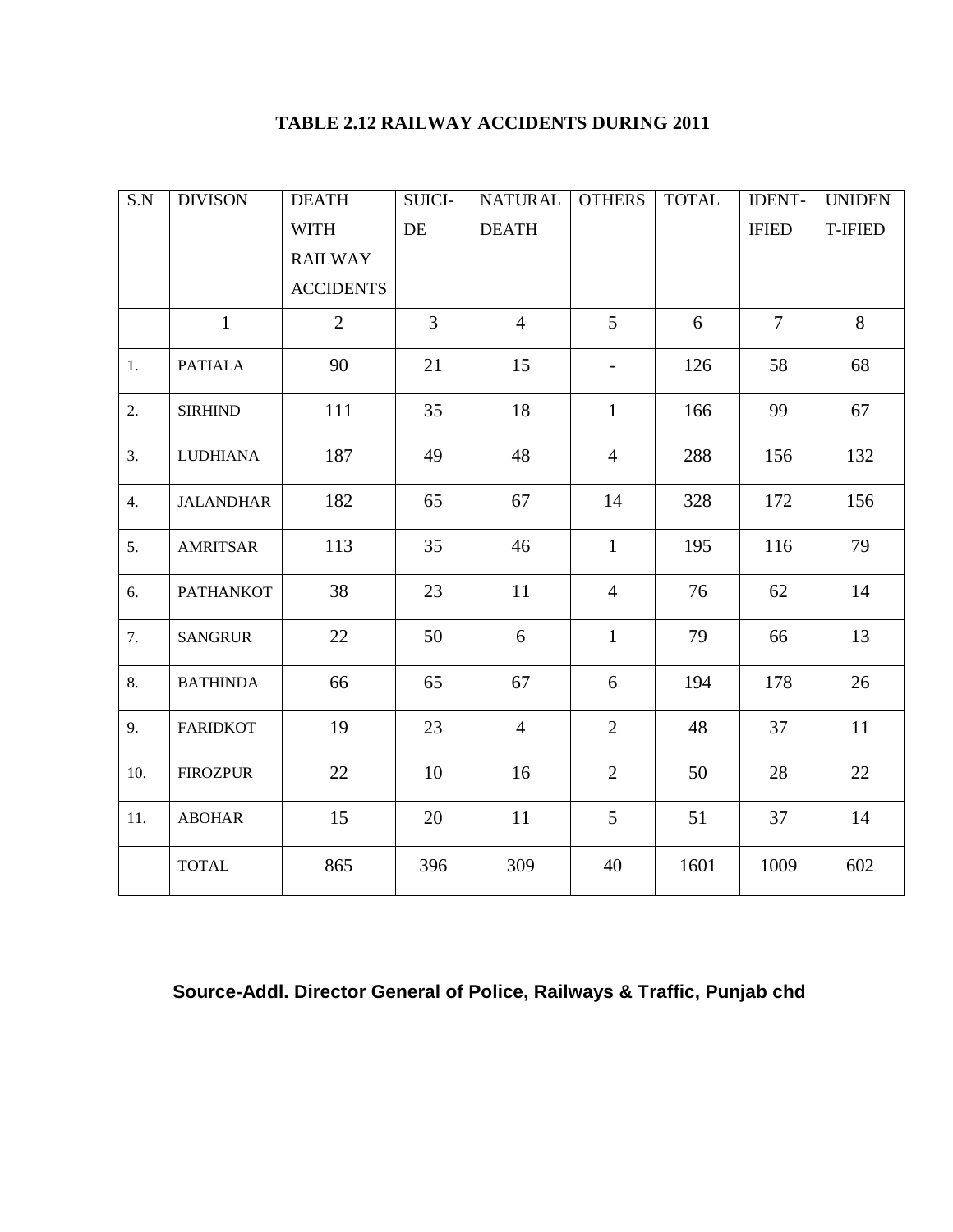#### **TABLE 2.13 WAGONS OF GOODS LOADED ON BROAD GAUGE**

| S.N            | <b>ITEM/DIVISON</b> | 1980-81        | 1990-91                  | 2000-01                  | 2007-08        | 2008-09 | 2009-10                      |
|----------------|---------------------|----------------|--------------------------|--------------------------|----------------|---------|------------------------------|
|                | $\mathbf{1}$        | $\overline{2}$ | $\overline{3}$           | $\overline{4}$           | 5              | 6       | $\overline{7}$               |
| $\mathbf{1}$   | <b>FOODGRAINS</b>   |                |                          |                          |                |         |                              |
|                | <b>DELHI</b>        | 2,05,140       | 1,05,199                 | 1,07,305                 | 1,34,716       | 44,315  | 58,676                       |
|                | <b>FIROZPUR</b>     | 1,92,022       | 2,08,131                 | 2,01,699                 | 2,48,839       | 92,946  | 1,15,723                     |
|                | <b>AMBALA</b>       |                | 1,82,886                 | 1,56,100                 | 2,41,903       | 83,772  | 1,04,768                     |
| $\overline{2}$ | <b>OILSEEDS</b>     |                |                          |                          |                |         |                              |
|                | <b>DELHI</b>        | 233            | 24                       | $\qquad \qquad -$        |                |         |                              |
|                | <b>FIROZPUR</b>     | 1,217          | 218                      | 26                       |                |         |                              |
|                | <b>AMBALA</b>       |                | 583                      | $\overline{\phantom{0}}$ |                |         |                              |
| 3              | <b>SUGAR</b>        |                |                          |                          |                |         |                              |
|                | <b>DELHI</b>        | 3,271          | 7,080                    | 6,519                    | 1,700          | 337     | 337                          |
|                | <b>FIROZPUR</b>     | 5              | $\overline{\phantom{a}}$ | 67                       | $\blacksquare$ |         | $\qquad \qquad \blacksquare$ |
|                | <b>AMBALA</b>       |                | 560                      | 1,137                    | 398            |         |                              |

### **Source-General Manager (Statistics) Northern Railways, New Delhi**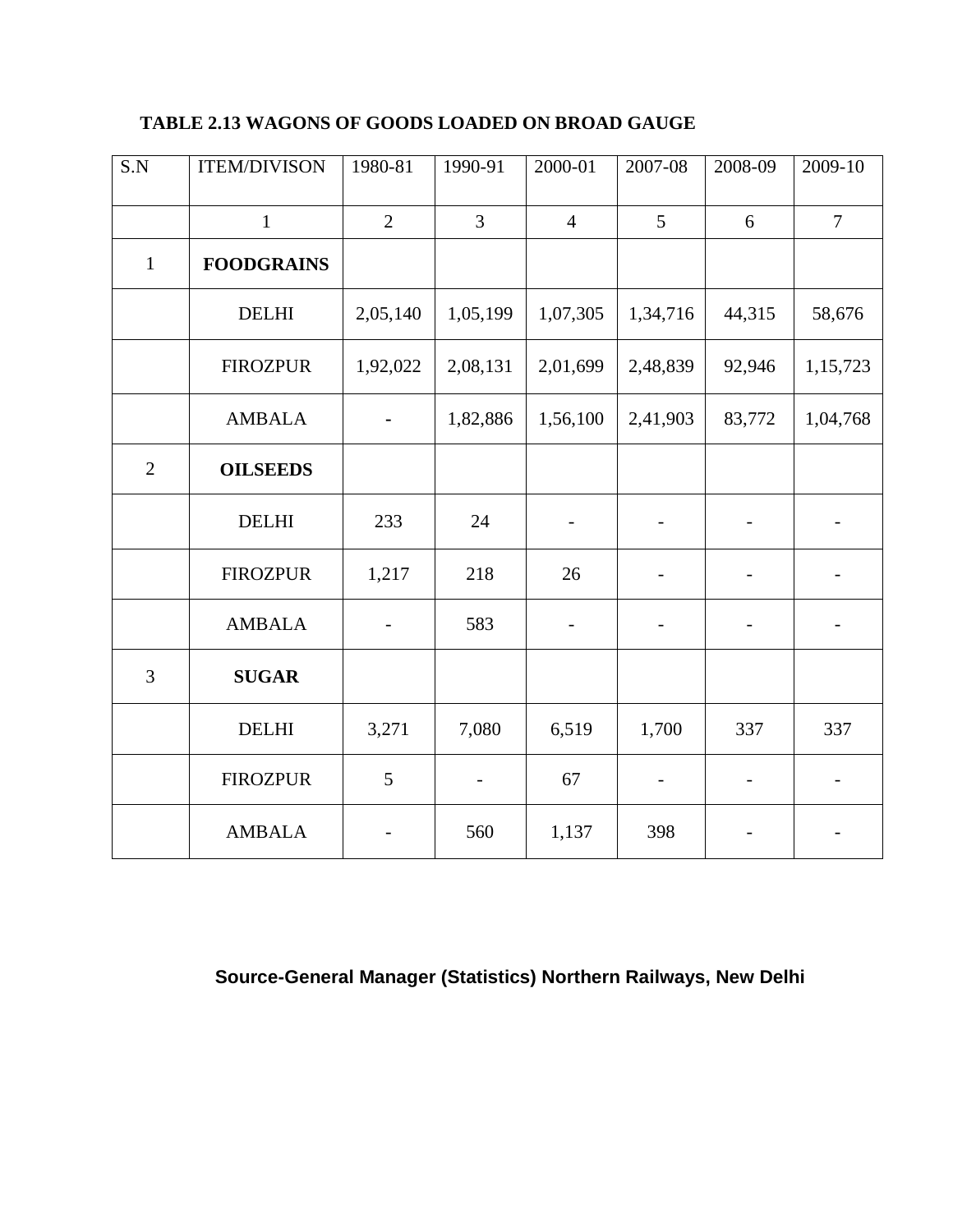# **TABLE 2.14 RAILWAY ROUTE AS ON 31ST MARCH**

|                     |                |                |                          | (IN KILOMETERS)        |
|---------------------|----------------|----------------|--------------------------|------------------------|
| <b>DIVISON/YEAR</b> | <b>TOTAL</b>   | <b>GAUGE</b>   | <b>METER</b>             | GUAGE $2^{\prime}$ -6" |
|                     | <b>BROAD</b>   | $5'-6'$        | <b>NARROW</b>            | AND $2^{\prime}$ -0"   |
|                     |                |                |                          |                        |
| $\mathbf{1}$        | $\overline{2}$ | $\overline{3}$ | $\overline{4}$           | 5                      |
| A. DELHI            |                |                |                          |                        |
| 1980                | 1,1734.09      | 1,638.52       | $\overline{\phantom{a}}$ | 95.57                  |
| 1990                | 1,192.95       | 1,192.95       |                          |                        |
| 2000                | 1,188.38       | 1,188.38       |                          |                        |
| 2008                | 1,309.93       | 1,298.66       | 11.27                    | $\qquad \qquad -$      |
| 2009                | 1,309.93       | 1,298.66       | 11.27                    | $\qquad \qquad -$      |
| 2010                | 1315.68        | 1304.41        | 11.27                    | $\qquad \qquad -$      |
| <b>B.FIROZPUR</b>   |                |                |                          |                        |
| 1980                | 1,777.28       | 1,613.29       | $\overline{\phantom{a}}$ | 163.99                 |
| 1990                | 1,464.80       | 1,300.81       |                          | 163.99                 |
| 2000                | 1,550.59       | 1,386.60       |                          | 163.99                 |
| 2008                | 1,633.33       | 1469.02        | $\overline{\phantom{0}}$ | 164.31                 |
| 2009                | 1,709.33       | 1545.02        |                          | 164.31                 |
| 2010                | 1726.23        | 1561.92        |                          | 164.31                 |
| <b>C.AMBALA</b>     |                |                |                          |                        |
| 1990                | 986.31         | 890.74         | $\overline{\phantom{a}}$ | 95.57                  |
| 2000                | 987.09         | 890.55         |                          | 96.54                  |
| 2008                | 1053.10        | 956.56         |                          | 96.54                  |
| 2009                | 1053.10        | 956.56         | $\overline{\phantom{0}}$ | 96.54                  |
| 2010                | 1064.35        | 967.81         |                          | 96.54                  |
| <b>TOTAL</b>        |                |                |                          |                        |
| $(A+B+C)$           |                |                |                          |                        |
| 1980                | 3,511.37       | 3,251.81       | $\overline{\phantom{a}}$ | 259.56                 |
| 1990                | 3,644.06       | 3,384.50       |                          | 259.56                 |
| 2000                | 3,726.06       | 3,465.53       |                          | 260.53                 |
| 2008                | 3996.36        | 3724.24        | 11.27                    | 260.85                 |
| 2009                | 4072.36        | 3800.24        | 11.27                    | 260.85                 |
| 2010                | 4106.26        | 3834.14        | 11.27                    | 260.85                 |

### **Source-General Manager (Statistics) Northern Railways, New Delhi**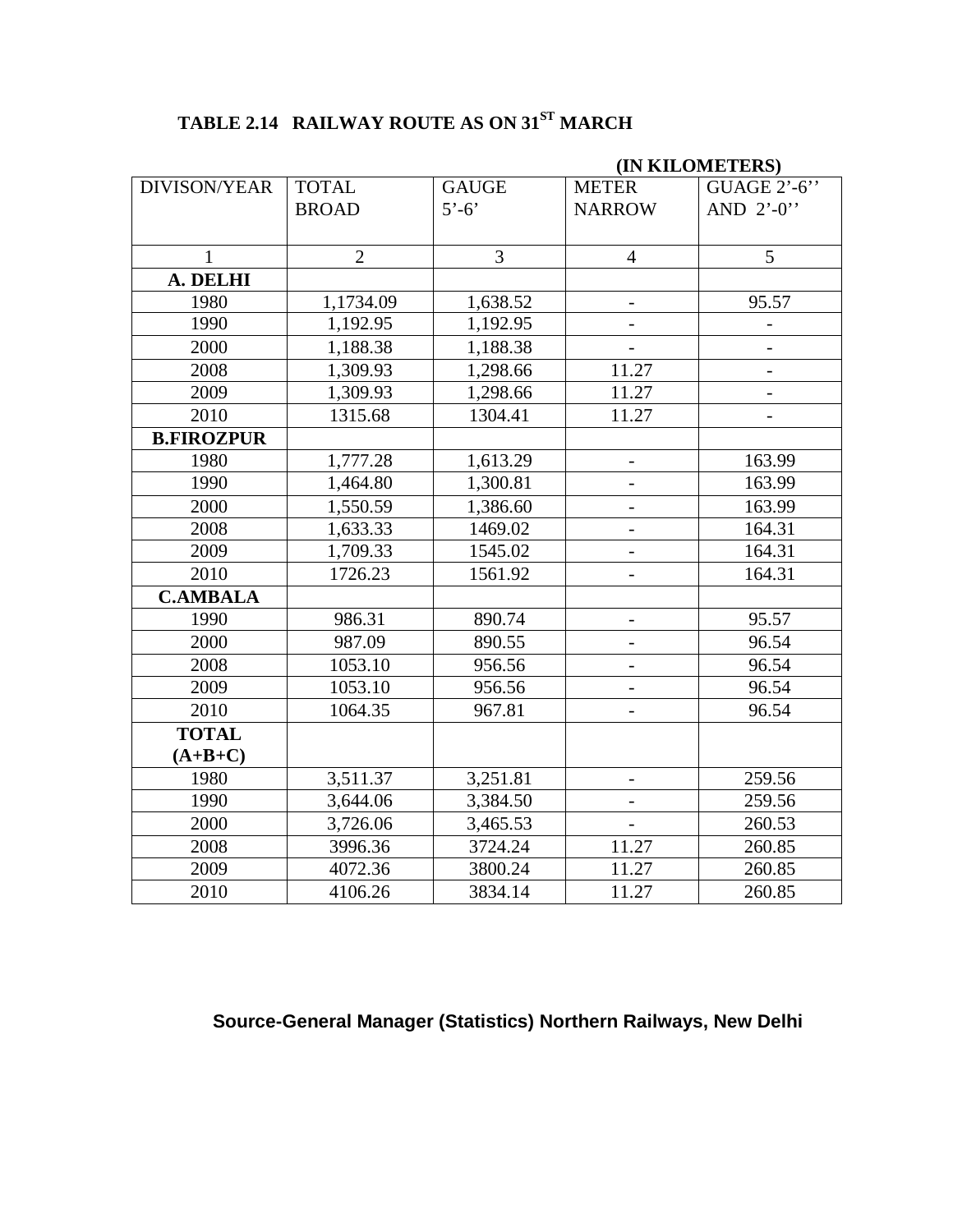|     | <b>AIR TRANSPORT</b>                                                        |  |  |  |  |
|-----|-----------------------------------------------------------------------------|--|--|--|--|
| 3.1 | AIR ACCIDENT STATISTICS                                                     |  |  |  |  |
| 3.2 | AIRPORTWISE DOMESTIC TRAFFIC HANDLED PER DAY<br><b>DURING 2010-11</b>       |  |  |  |  |
| 3.3 | AIRPORT WISE INTERNATIONAL TRAFFIC HANDLED PER<br><b>DAY DURING 2010-11</b> |  |  |  |  |
| 3.4 | AIRPORTWISE EXPENDITURE AND REVENUE (2010-11)                               |  |  |  |  |
| 3.5 | AIRPORTWISE STAFF STRENTH DURING 2010-11                                    |  |  |  |  |

r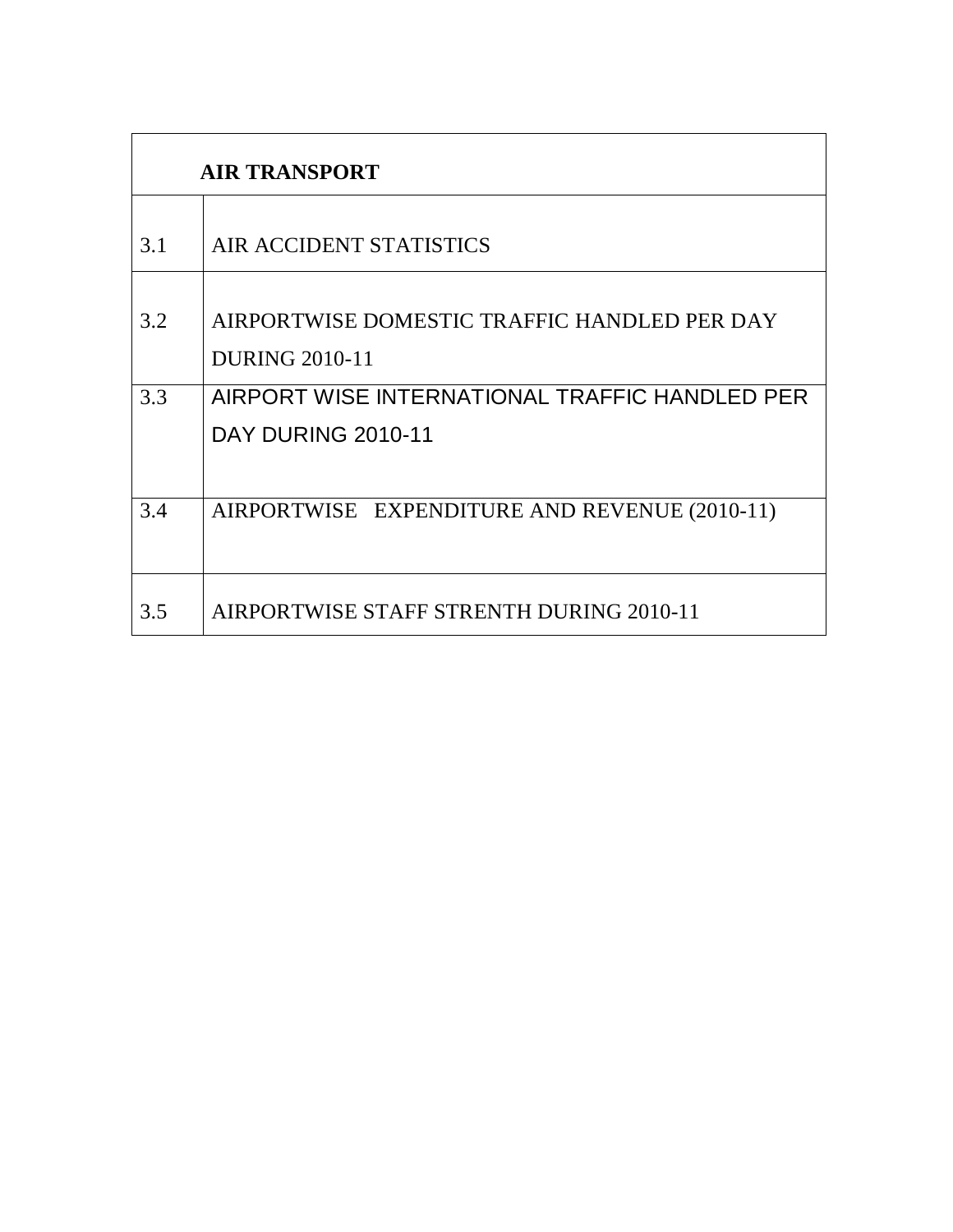#### 2010-11 NO. OF ACCIDENTS S.N NAME OF AIRLINE IN AIR ON GROUND TOTAL NO. OF **CONSULTIES**  CAUSE OF **ACCIDENTS**  $1 \quad 2 \quad 3 \quad 4 \quad 5 \quad 6$ 1. AIR INDIA NIL NIL NIL NIL NIL NIL NIL 2 JET AIRWAYS NIL NIL NIL NIL NIL NIL NIL NIL 3. KINGFISHER AIRLINES NIL | NIL | NIL | NIL | NIL 4. UZBEKISTAN AIRWAYS NIL | NIL | NIL | NIL | NIL 5. TURKMONIS-TAN AIRLINE NIL | NIL | NIL | NIL | NIL 6. QATAR AIRWAYS NIL | NIL | NIL | NIL | NIL 7. BRITISH MIDLAND INTERNA-TIONAL NIL | NIL | NIL | NIL | NIL

#### **TABLE 3.1 AIR ACCIDENT STATISTICS (2010-11)**

#### **Source-AGM (ATM), Airport Authority of India**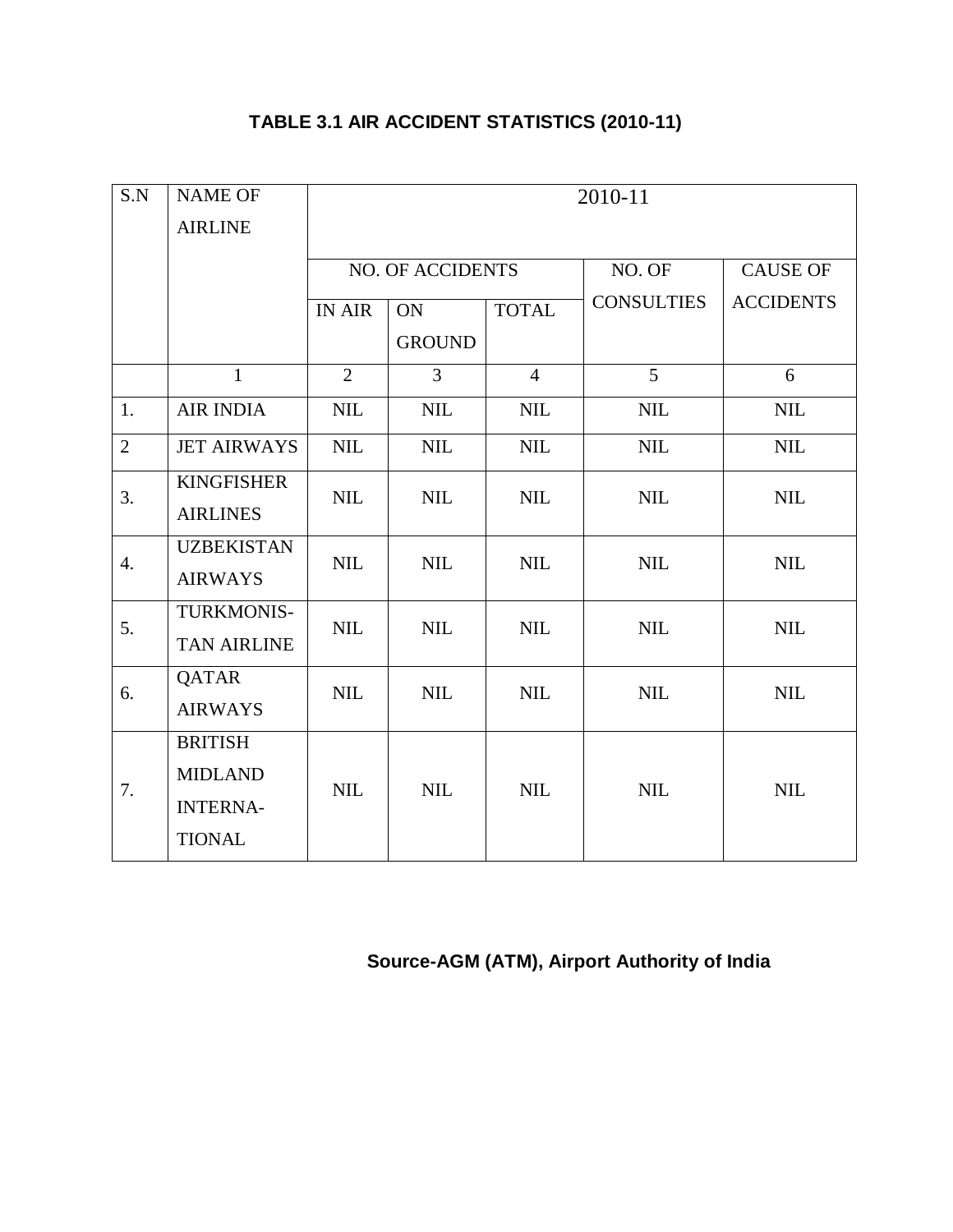|     |                                   | <b>DURING 2010-11</b>  |                       |                |
|-----|-----------------------------------|------------------------|-----------------------|----------------|
| S.N | NAME OF THE                       | AVERAGE NO. OF         | <b>AVERAGE NUMBER</b> | <b>AVERAGE</b> |
|     | <b>AIRPORT</b>                    | <b>FLIGHTS HANDLED</b> | OF PASSENGERS         | <b>CARGO</b>   |
|     |                                   | PER DAY                | <b>HANDLED PER</b>    | <b>HANDLED</b> |
|     |                                   |                        | DAY(IN NUMBER)        | PER DAY        |
|     |                                   |                        |                       | (IN TONES)     |
|     |                                   | 2                      | 3                     | 4              |
|     | <b>AMRITSAR</b><br><b>AIRPORT</b> | 13                     | 1053                  | 0.43           |

# **TABLE 3.2 AIRPORTWISE DOMESTIC TRAFFIC HANDLED PER DAY**

#### **TABLE 3.3 AIRPORTWISE INTERNATIONAL TRAFFIC HANDLED PER DAY DURING 2010-11**

| S.N | NAME OF THE                       | <b>AVERAGE NO. OF</b>  | <b>AVERAGE NO. OF</b> | AVERAGE            |
|-----|-----------------------------------|------------------------|-----------------------|--------------------|
|     | <b>AIRPORT</b>                    | <b>FLIGHTS HANDLED</b> | <b>PASSENGERS</b>     | <b>CARGO</b>       |
|     |                                   | PER DAY                | <b>HANDLED PER</b>    | <b>HANDLED PER</b> |
|     |                                   |                        | DAY(NOS.)             | DAY(IN TONES)      |
|     |                                   | 2                      | 3                     |                    |
|     | <b>AMRITSAR</b><br><b>AIRPORT</b> | 11                     | 1188                  | 5.72               |

 **Source-AGM (ATM), Airport Authority of India**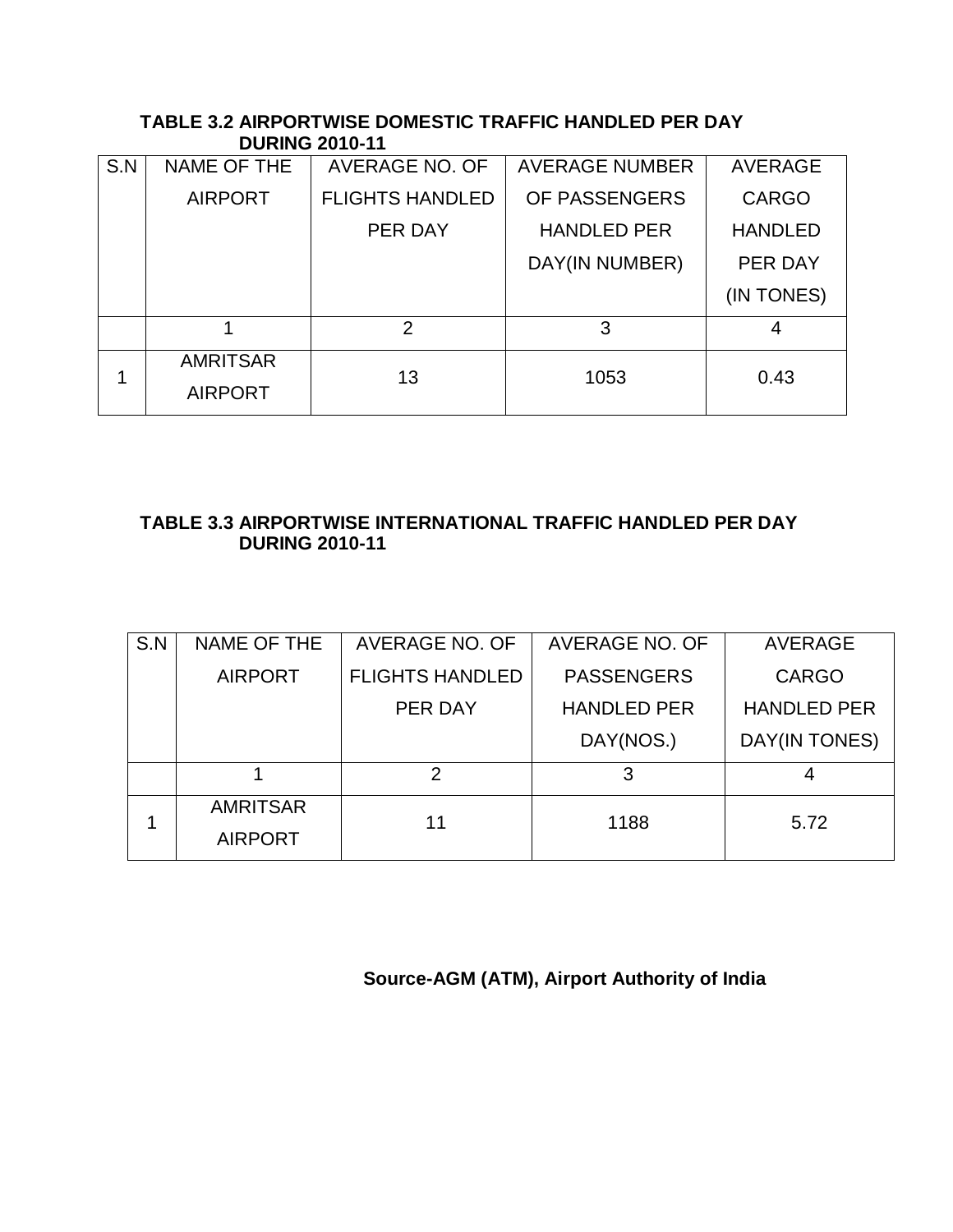|  |  | TABLE 3.4 AIRPORTWISE EXPENDITURE AND REVENUE (2010-11) |  |  |  |
|--|--|---------------------------------------------------------|--|--|--|
|--|--|---------------------------------------------------------|--|--|--|

| S.N | <b>NAME OF THE</b>      | <b>OPERATING</b> | <b>TOTAL</b>       |
|-----|-------------------------|------------------|--------------------|
|     | <b>AIRPORT</b>          | <b>REVENUE</b>   | <b>EXPENDITURE</b> |
|     |                         | (IN LAKH Rs.)    | (IN LAKH Rs.)      |
|     |                         |                  |                    |
|     |                         | $\mathcal{D}$    |                    |
|     | <b>AMRITSAR AIRPORT</b> | 5700.01          | 8170.29            |

### **TABLE 3.5 AIRPORTWISE STAFF STRENGTH (2010-11)**

| S N | <b>NAME OF THE AIRPORT</b> | <b>STAFF (IN NUMBER)</b> |
|-----|----------------------------|--------------------------|
|     |                            |                          |
|     | <b>AMRITSAR AIRPORT</b>    | 256                      |

### **Source-AGM (ATM), Airport Authority of India**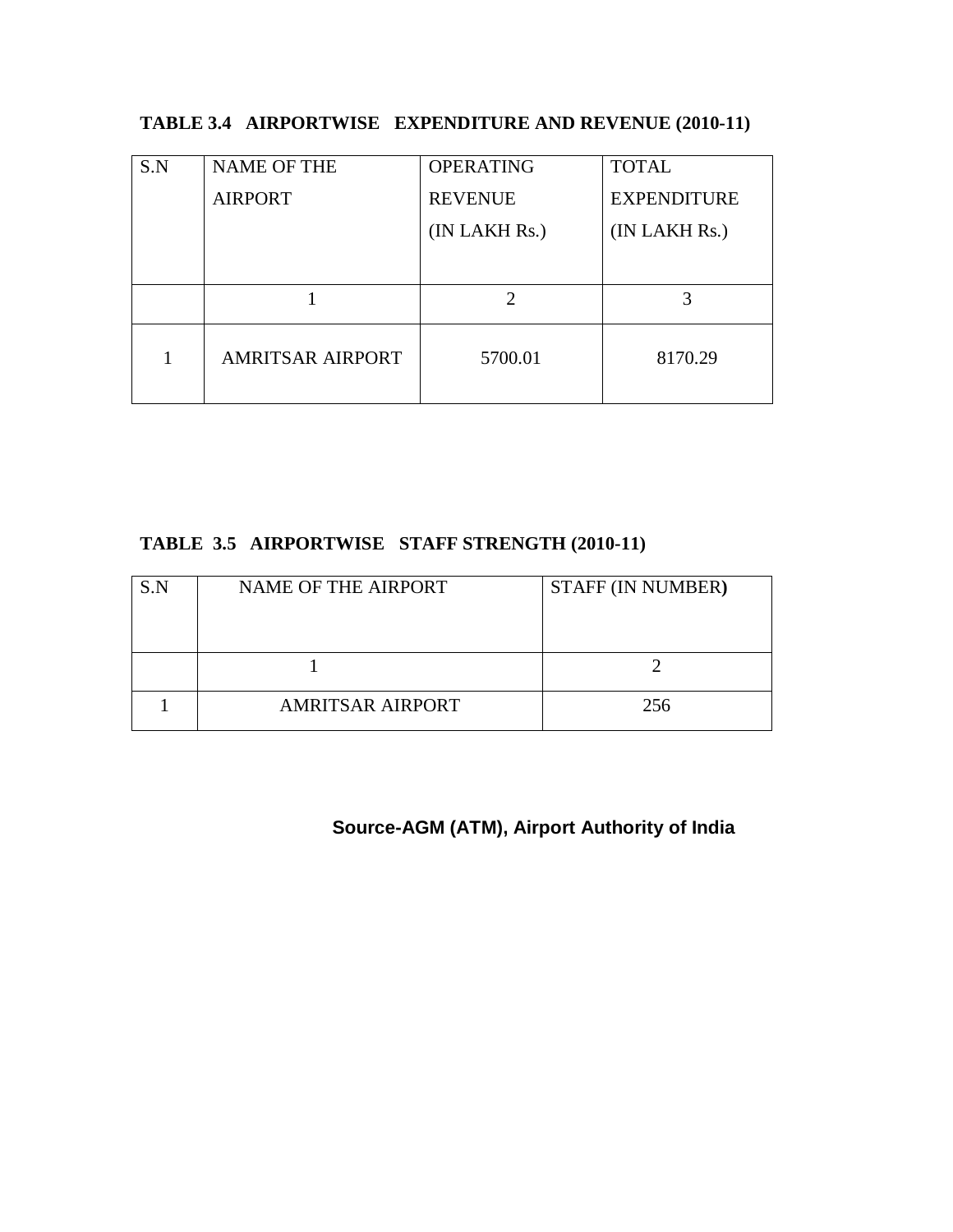|     | <b>ELECTRICITY</b>                                                                            |
|-----|-----------------------------------------------------------------------------------------------|
| 4.1 | INSTALLED CAPACITY AND FIRM CAPACITY OF HYDRO, THERMAL<br>AND DIESEL SETS AS ON 31-03-2011    |
| 4.2 | INSTALLED CAPACITY OF DIFFERENT TYPES OF PRIME MOVERS AS<br>ON 31-03-2011                     |
| 4.3 | PARTICULARS OF THE BOARD's ELECTRICITY GENERATED AND<br><b>SALES DURING THE YEAR 2010-11</b>  |
| 4.4 | DETAILS OF POWER GENERATED BY DIFFERENT POWER HOUSES<br><b>DURING 2010-11</b>                 |
| 4.5 | DETAILS OF POWER GENERATED BY DIFFERENT GENERATING<br>PLANTS AND FUEL CONSUMED DURING 2010-11 |
| 4.6 | DISTRICTWISE DETAILS OF CONNECTION ENDING 31-03-2011                                          |
| 4.7 | DISTRICTWISE DETAILS OF LOAD ENDING AS ON 31-03-2011                                          |
| 4.8 | UTILISATION CAPACITY OF GENRATING PLANTS IN PUNJAB<br><b>DURING 2010-11</b>                   |
| 4.9 | DISTRICTWISE LENTH OF L.T AND 11 KV LINES IN KILOMETERS                                       |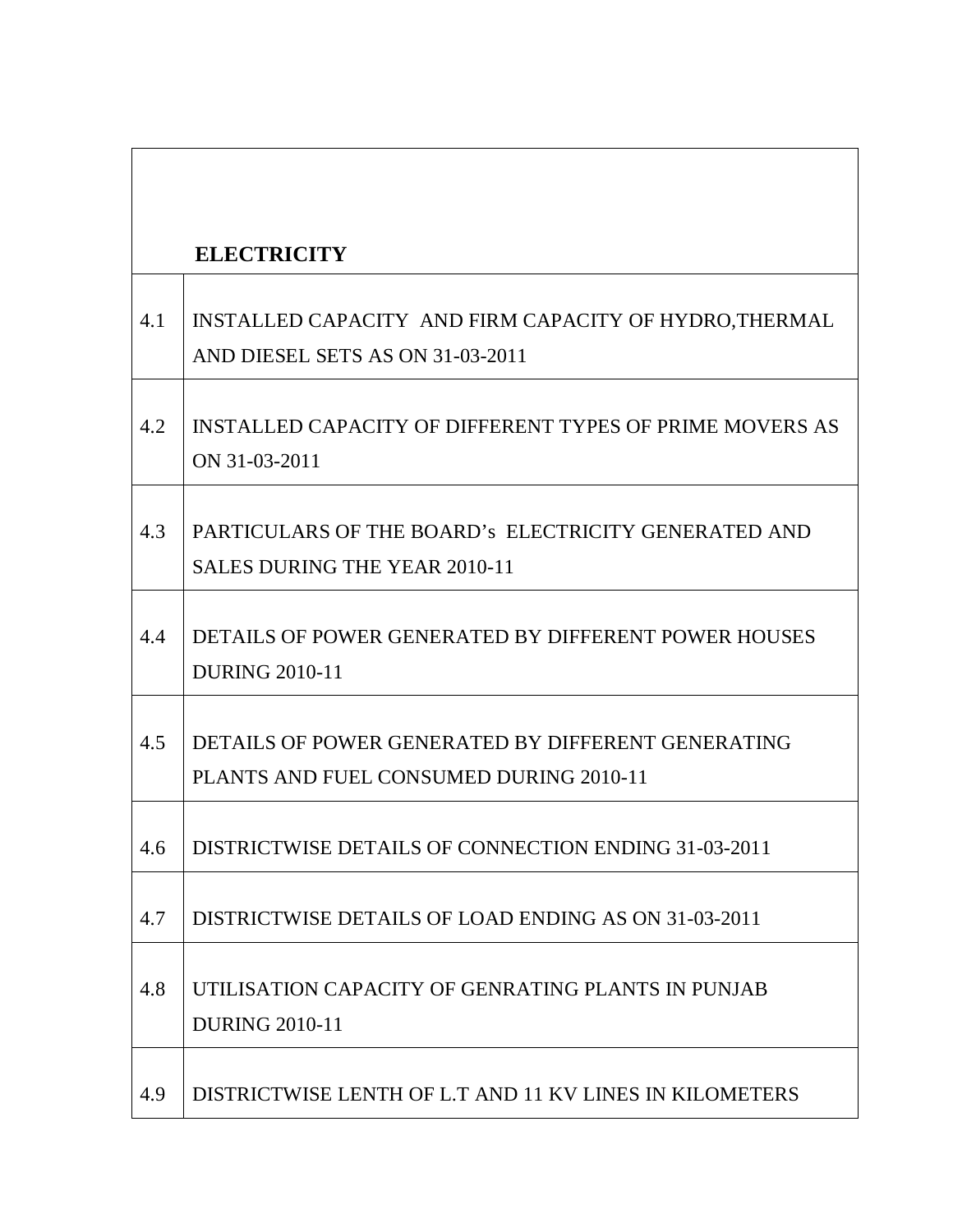| 4.10 | PARTICULARS OF BOARD'S TRANSMISSION LINES                                                  |
|------|--------------------------------------------------------------------------------------------|
| 4.11 | DISTRICTWISE NO. OF DISTRIBUTION TRNSFORMERS AND THEIR<br>CAPACITY IN KVA AS ON 31-03-2011 |
| 4.12 | DISTRICTWISE DETAILS OF CONNECTION ENDING 31-03-2011(GSC<br>AND INDUSTRIAL)                |
| 4.13 | DISTRICTWISE NUMBER OF HIGH TENSION CONSUMERS                                              |
| 4.14 | DISTRICTWISE NUMBER OF TUBEWELLS/PUMPING SETS OPERATED<br><b>BY ELECTRICITY</b>            |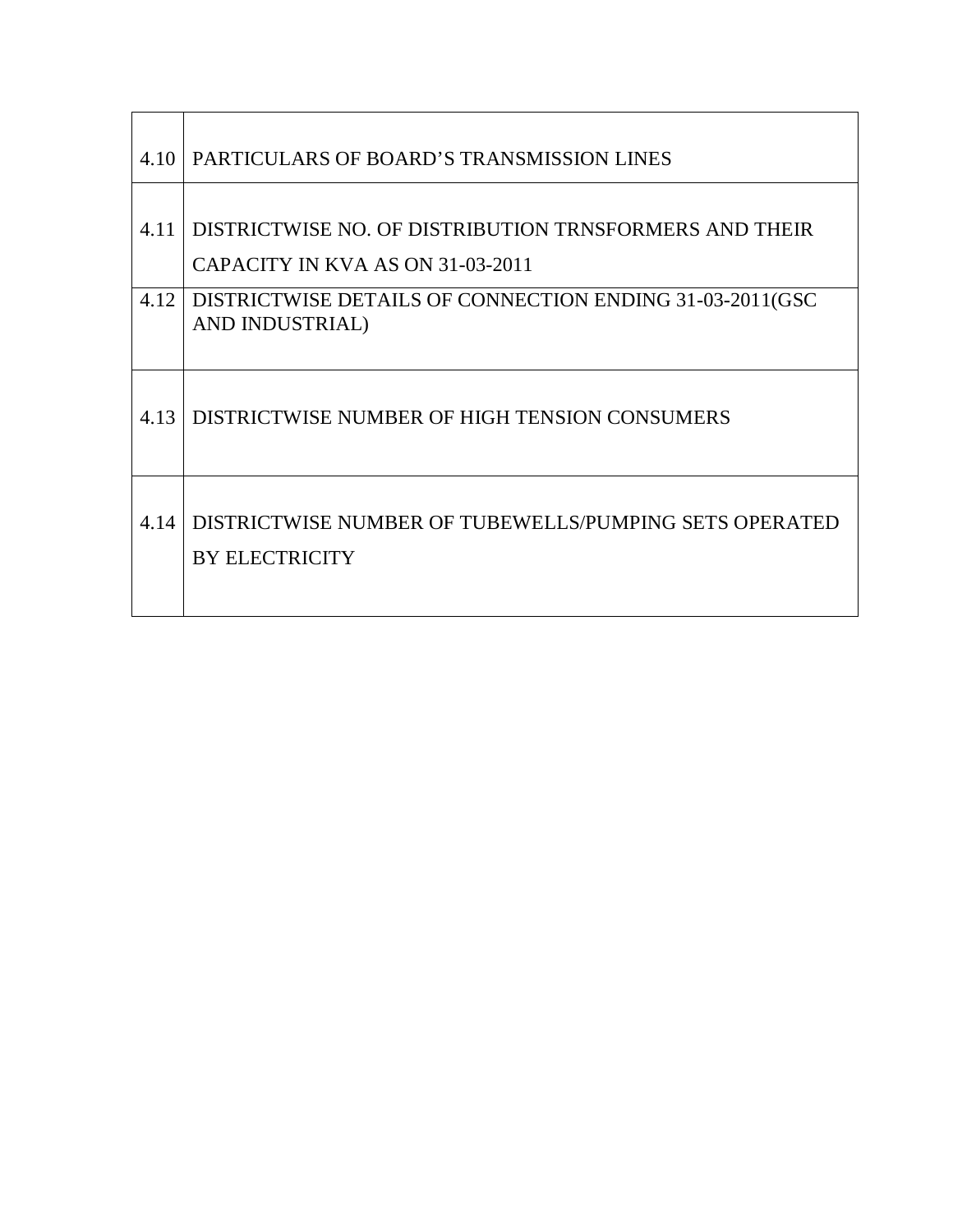|                    | <b>TERMS USED</b>                             |
|--------------------|-----------------------------------------------|
| VOLT(V)            | UNIT OF ELECTRIC PRESSURE                     |
| K.V                | <b>ONE THOUSAND VOLTS</b>                     |
| $\overline{K.V.A}$ | <b>KILO VOLT AMPERES</b>                      |
| M.U                | <b>MEGA UNIT</b>                              |
| <b>INSTALLED</b>   | THE INSTALLED CAPACITY OF A GENERATING UNIT   |
| <b>CAPACITY</b>    | IS THE MAXIMUM POWER GENERATION CAPABILITY    |
|                    | OF A UNIT.                                    |
| C.S                | <b>COMMERCIAL SUPPLY</b>                      |
| D.S                | <b>DOMESTIC SUPPLY</b>                        |
| G.S.C              | <b>GENERAL SERVICE CONNECTION</b>             |
| <b>H.T LINE</b>    | HIGH TENSION LINE IS THE ELECTRIC LINE        |
|                    | THROUGH WHICH POWER IS TRANSMITTED BUT NOT    |
|                    | DISTRIBUTED GENERALLY. TO ILLUSTRATE 33 K.V.  |
|                    | LINE IS TREATED AS H.T LINE.                  |
| <b>L.T LINE</b>    | LOW TENSION IS THE ELECTRICAL LINE ILLUSTRATE |
|                    | <b>4 K.V LINE IS TREATED AS L.T.</b>          |
| <b>PH</b>          | <b>POWER HOUSES</b>                           |
| <b>LOAD FACTOR</b> | IT IS THE RATIO OF THE NUMBER OF THE KILOWATT |
|                    | <b>HOURS</b>                                  |
| <b>AMPERE</b>      | <b>UNITS OF CURRENT</b>                       |
| L.P.G              | LIQUEFIED PETROLEUM GAS                       |
| L.D.O              | <b>LIGHT DIESEL OIL</b>                       |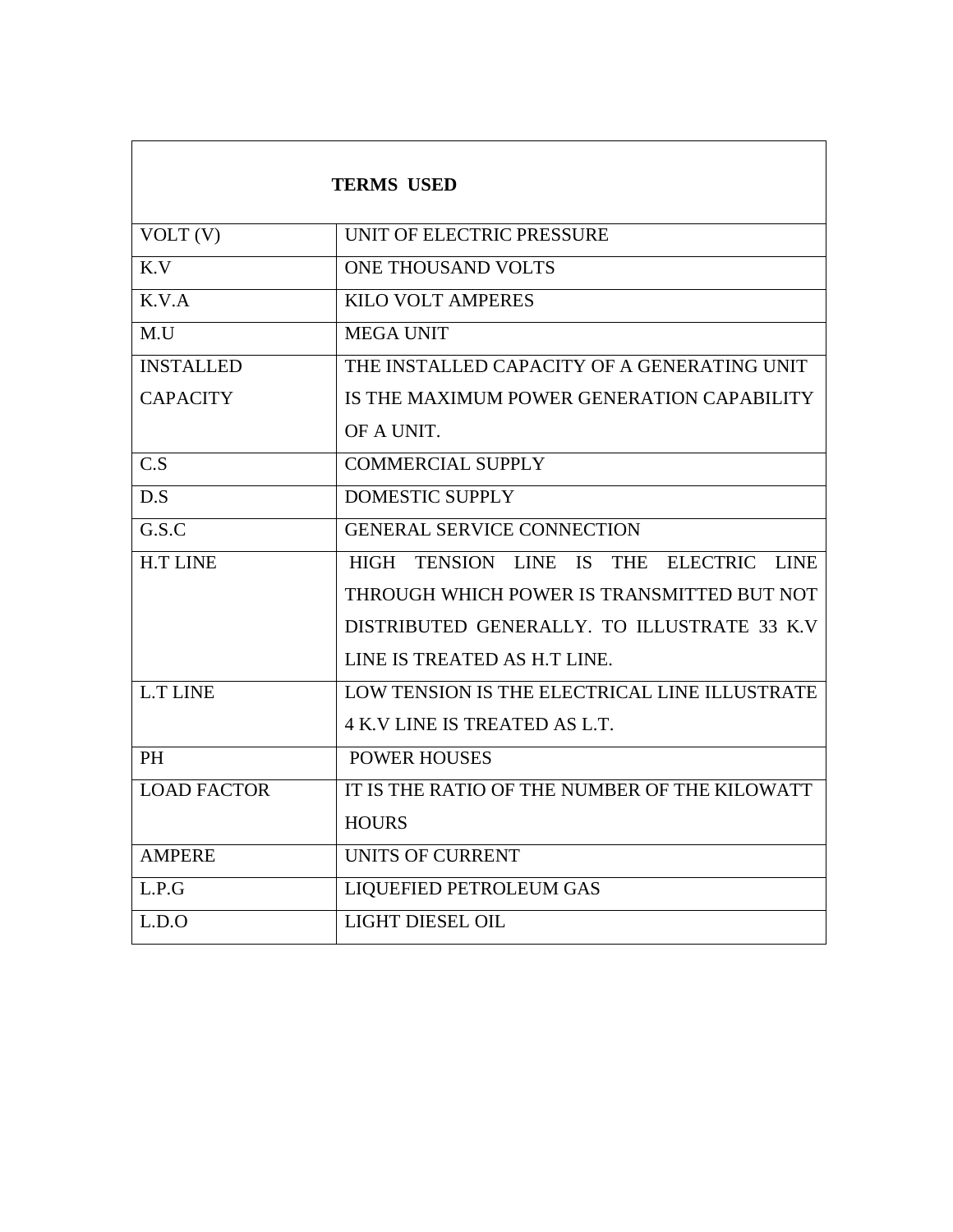| S.N          | <b>NAME OF POWER</b>                    | <b>INSTALLED</b>   | PB'S SHARE MW |
|--------------|-----------------------------------------|--------------------|---------------|
|              | <b>HOUSES</b>                           | <b>CAPACITY MW</b> |               |
|              |                                         | $\overline{2}$     | 3             |
|              | <b>HYDRO POWER HOUSE:</b>               |                    |               |
| $\mathbf{1}$ | <b>OWN SOURCES</b>                      |                    |               |
|              |                                         |                    |               |
|              | <b>SHANAN POWER HOUSE</b>               | 110.000            | 110.000       |
|              | UBDC-I                                  | 45.000             | 45.000        |
|              | <b>UBDC-II</b>                          | 46.350             | 46.350        |
|              | <b>ANANDPUR SAHIB</b>                   | 134.000            | 134.000       |
|              | <b>MUKERIAN</b>                         | 207.000            | 207.000       |
|              | <b>RANJIT SAGAR DAM</b>                 | 600.000            | 452.000       |
|              | <b>NIDAMPUR MICRO</b><br><b>HYDEL</b>   | 0.800              | 0.800         |
|              | <b>DAUDHAR</b>                          | 1.500              | 1.500         |
|              | <b>ROHTI</b>                            | 0.800              | 0.800         |
|              | <b>ROPAR MICRO HYDEL</b>                | 1.700              | 1.700         |
|              | <b>THUHI</b>                            | 0.800              | 0.800         |
|              | <b>TOTAL</b>                            | 1147.950           | 1000.350      |
| 1.B          | <b>SHARE IN BBMS</b><br><b>PROJECTS</b> |                    |               |
|              | <b>BHAKRA RIGHT BANK</b>                | 785.000            | 362.710       |
|              | <b>BHAKRA LEFT BANK</b>                 | 540.000            | 249.500       |
|              | <b>GANGUWAL POWER</b><br><b>HOUSE</b>   | 77.650             | 35.878        |
|              | <b>KOTLA POWER HOUSE</b>                | 77.650             | 35.878        |
|              | <b>DEHAR POWER HOUSE</b>                | 990.000            | 475.000       |
|              | PONG DAM POWER<br><b>HOUSE</b>          | 396.000            | 99.000        |
|              | <b>TOTAL</b>                            | 2866.300           | 1257.966      |
|              | <b>THERMAL POWER</b>                    |                    |               |
| 2            | <b>HOUSE</b>                            |                    |               |
|              | <b>GNDTP BATHINDA</b>                   | 440.000            | 440.000       |
|              | <b>GGSSTP ROPAR</b>                     | 1260.000           | 1260.000      |
|              | <b>GHTP LEHRA MOHABAT</b>               | 920.000            | 920.000       |
|              | <b>TOTAL</b>                            | 2620.000           | 2620.000      |
| 3            | <b>DIESEL SETS:</b>                     | <b>NIL</b>         | <b>NIL</b>    |
|              |                                         |                    |               |
|              | $TOTAL(1+2+3)$                          | 6634.250           | 4878.316      |

#### **TABLE 4.1 INSTALLED CAPACITY AND FIRM CAPACITY OF HYDRO, THERMAL AND DIESEL SETS AS ON 31.03.2011**

**Source-Punjab State Power corporation ltd.**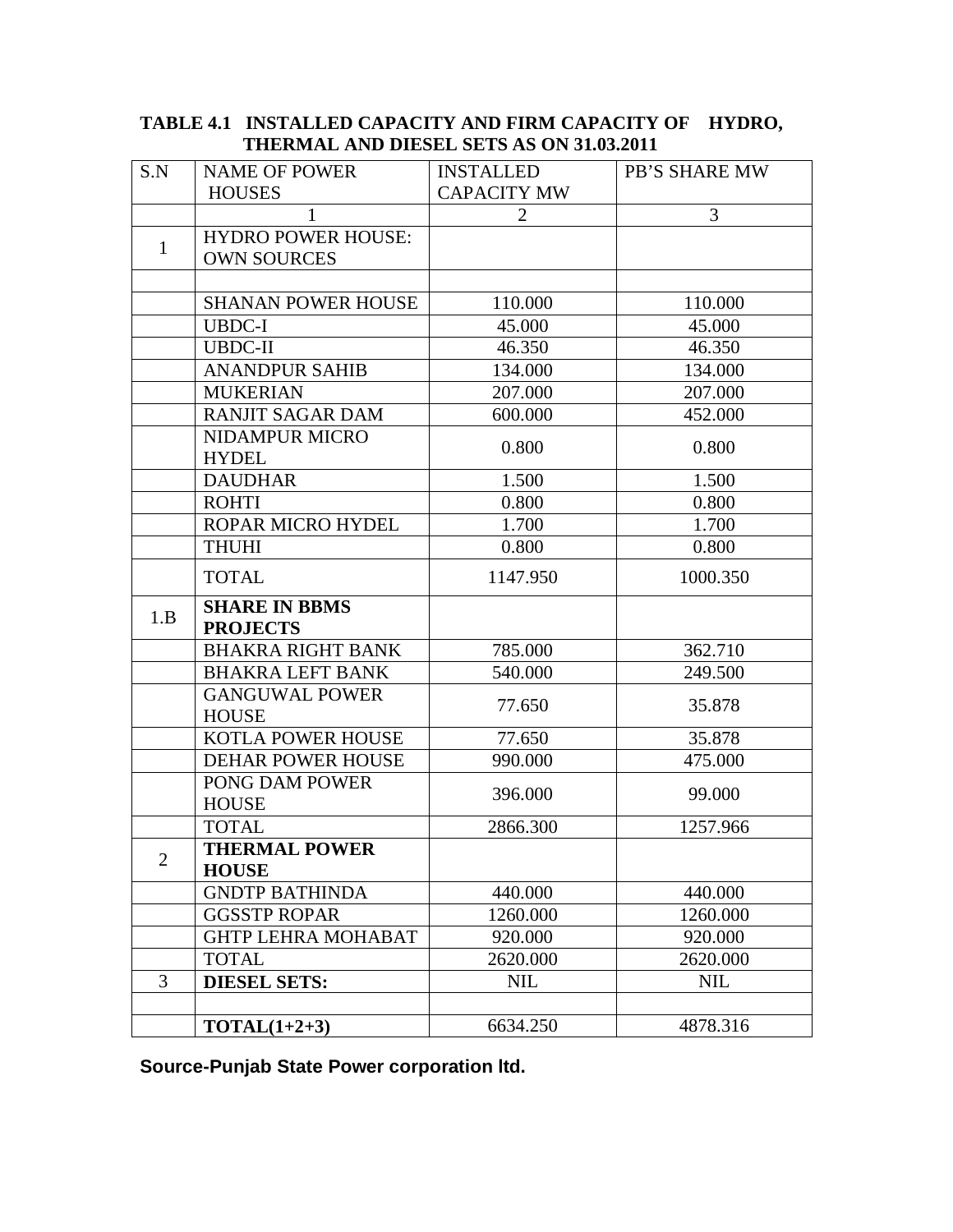#### **TABLE 4.2 INSTALLED CAPACITY OF DIFFERENT TYPE OF PRIME MOVERS AS ON 31-03-2011**

| S.N          | <b>NAME OF POWER</b>                      | <b>NUMBER OF PRIME</b>  | <b>INSTALLED</b>               |
|--------------|-------------------------------------------|-------------------------|--------------------------------|
|              | <b>HOUSE</b>                              | <b>MOVERS</b>           | <b>CAPACITY OF PRIME</b>       |
|              |                                           |                         | MOVERS(BHP)                    |
|              | $\mathbf{1}$                              | $\overline{2}$          | 3                              |
|              | <b>HYDRO POWER</b>                        |                         |                                |
|              | <b>HOUSES:</b>                            |                         |                                |
| $\mathbf{A}$ | <b>OWN POWER</b><br><b>HOUSE:</b>         |                         |                                |
| $\bf{I}$     | <b>SHANAN POWER</b><br><b>HOUSE</b>       | 4*20107=80428           | $(80428+67024)=147452$         |
|              |                                           | 1*67024=67024           |                                |
|              |                                           |                         |                                |
| $\mathbf{I}$ | <b>UBDC POWER HOUSE</b>                   | 3*21000=63000           | $(63000+64935)=1,27,93$<br>5   |
|              |                                           | 3*21645=64935           |                                |
|              |                                           |                         |                                |
| III          | <b>ANANDPUR SAHIB</b>                     | 4*47453=189812(35400KW) | 1,89,812                       |
|              |                                           |                         |                                |
| IV           | <b>MUKERIAN</b>                           | 6*20000=120000          | $(120000+156000)=2,76,$<br>000 |
|              |                                           | 6*26000=156000          |                                |
| $\mathbf V$  | NIDAMPUR MICRO<br><b>HYDEL</b>            | 2*536=1072              | 1072                           |
| VI           | <b>DAUDHAR MICRO</b><br><b>HYDEL</b>      | $3*670=2010$            | 2010                           |
| <b>VII</b>   | <b>ROHTI MICRO</b><br><b>HYDEL</b>        | $2*536=1072$            | 1072                           |
| <b>VIII</b>  | <b>THUHI MICRO</b><br><b>HYDEL</b>        | 2*536=1072              | 1072                           |
| IX           | <b>RUPNAGAR MICRO</b><br><b>HYDEL</b>     | <b>NA</b>               | <b>NA</b>                      |
| X            | <b>RANJIT SAGAR DAM</b>                   | 4*206937=827748         | 827748                         |
|              |                                           |                         |                                |
| $\bf{B}$     | <b>BBMB PROJECTS:</b>                     |                         |                                |
| $\mathbf I$  | <b>BHAKRA NANGAL</b><br><b>LEFT BANK</b>  | 5*150000=750000         | 7,50,000                       |
| $\mathbf{I}$ | <b>BHAKRA NANGAL</b><br><b>RIGHT BANK</b> | 5*217131.2=1085656      | 1085656                        |
| III          | <b>KOTLA POWER</b><br><b>HOUSE</b>        | 1*37976=37976           |                                |
|              |                                           | 2*32439=64878           | 102854                         |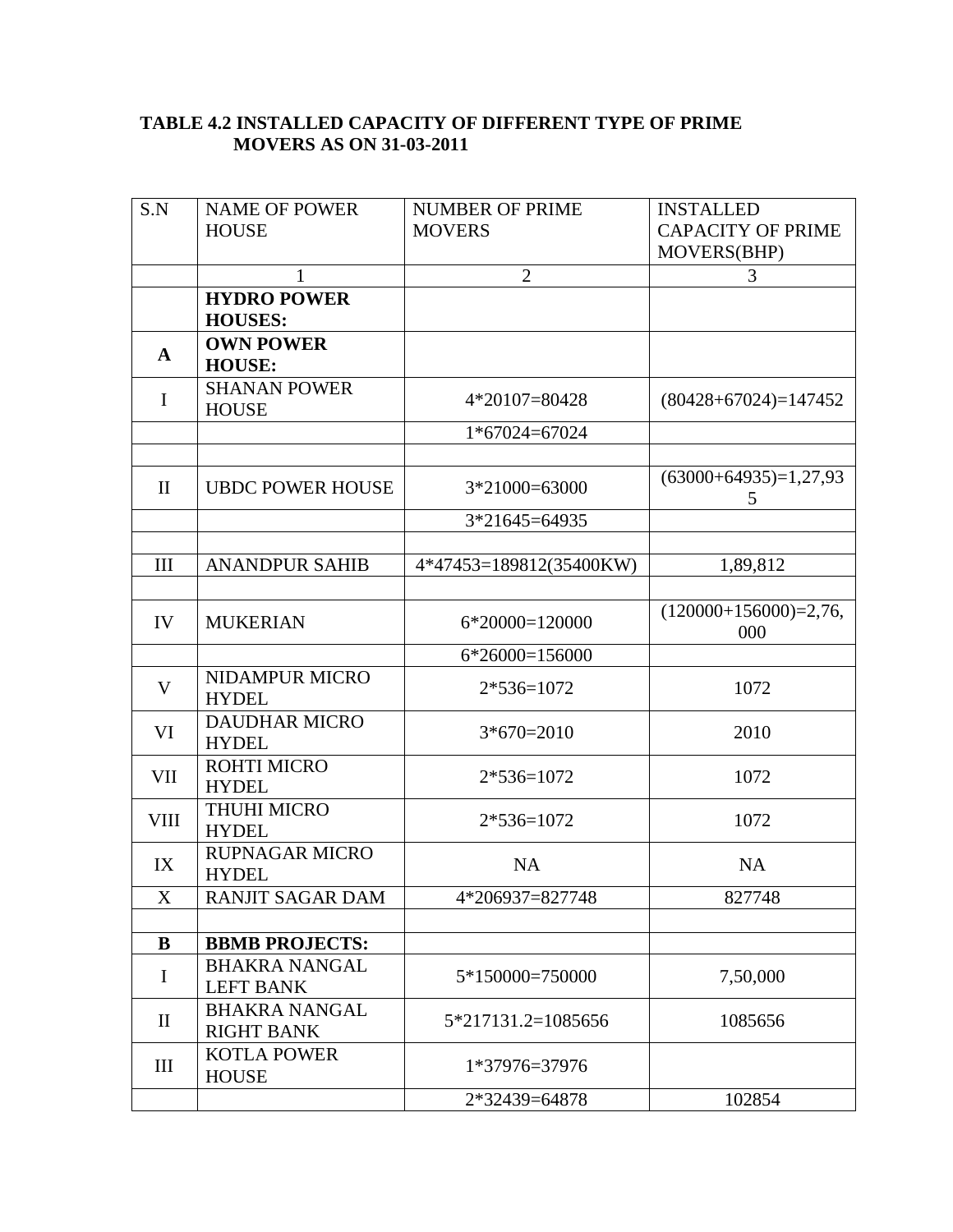| IV           | <b>GANGUWAL POWER</b><br><b>HOUSE</b> | 1*37507=37507     |         |
|--------------|---------------------------------------|-------------------|---------|
|              |                                       | 2*32439=64878     | 102385  |
| V            | <b>DEHAR POWER</b><br><b>HOUSE</b>    | 6*230000=1380000  | 1380000 |
|              |                                       |                   |         |
| VI           | PONG POWER HOUSE                      | 6*86200=517200    | 517200  |
|              |                                       |                   |         |
| $\mathbf{2}$ | <b>THERMAL POWER</b>                  |                   |         |
|              | <b>HOUSES:</b>                        |                   |         |
| I            | GNDTP, BATHINDA                       | 4*147453=589812   | 589812  |
| $\mathbf{I}$ | GGSSTP, ROPAR                         | 6*147453=1689000  | 1689000 |
| III          | <b>GHTP,LEHAR</b>                     | 2*285714,1*340136 | 911564  |
|              | <b>MOHABAT</b>                        |                   |         |
| IV           | <b>RSTP JALKHERI</b>                  | $1*13405=13405$   | 13405   |

HERE \* IS USED FOR MULTIPLICATION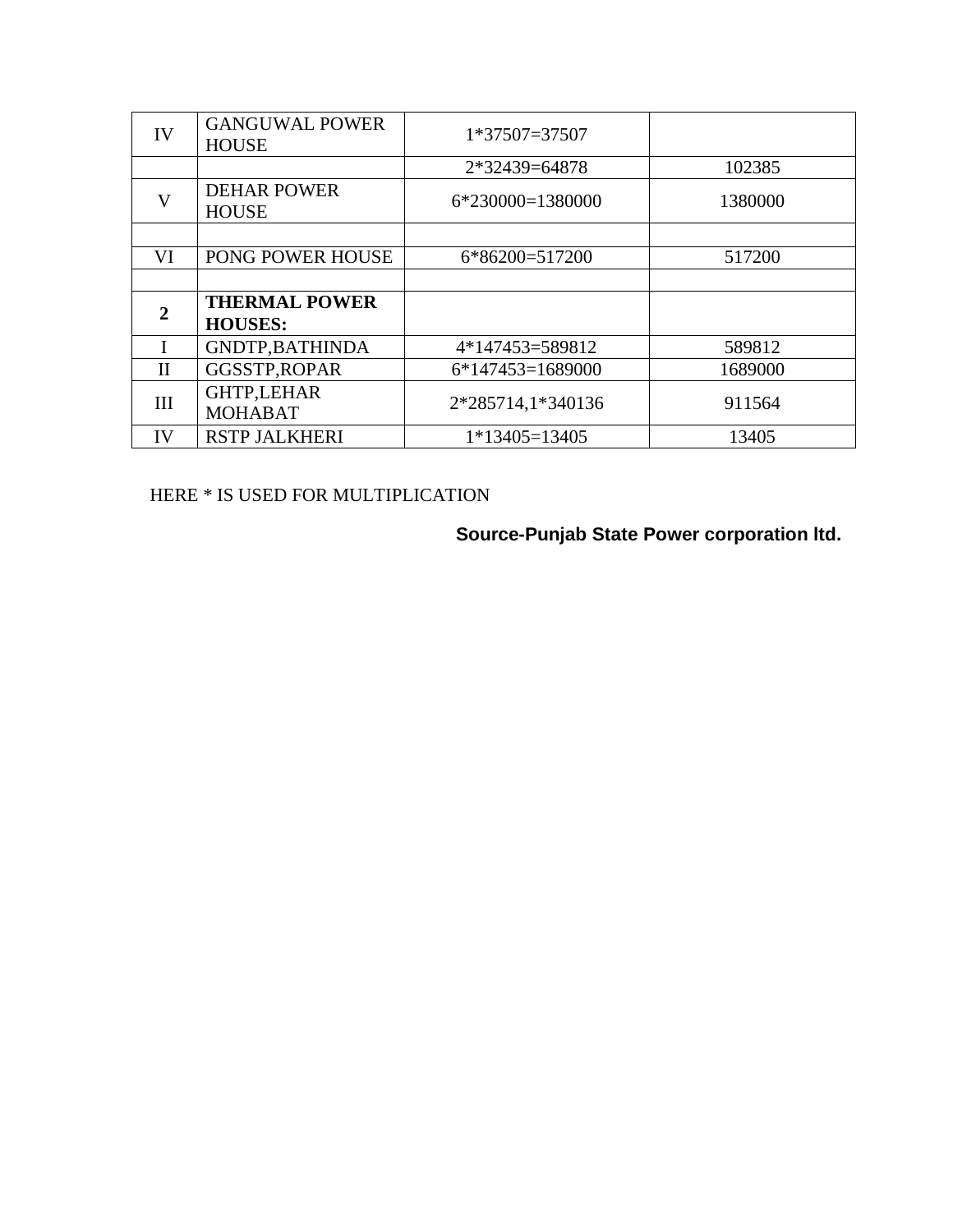### **TABLE 4.3 PARTICULARS OF BOARD'S ELECTRICITY GENRATED AND SALES DURING THE YEAR 2010-11**

| S.N            | UNITS GENTRATED RECEIVED/PURCHASED                  | <b>FIGURES IN MUs</b>  |
|----------------|-----------------------------------------------------|------------------------|
|                | 1                                                   | 2                      |
| A              | <b>THROUGH OWN SOURCES:</b>                         |                        |
| $\mathbf I$    | <b>SHAMAN POWER HOUSE</b>                           | 597.974                |
| $\mathbf{I}$   | <b>UBDC POWER HOUSE</b>                             | 410.013                |
| III            | MUKERIAN POWER HOUSE                                | 1069.729               |
| IV             | ANANDPUR SAHIB POWER HOUSES                         | 741.684                |
| V              | <b>RANJIT SAGAR DEM</b>                             | 1737.673               |
| VI             | MICRO HYDEL POWER HOUSES                            | 10.479                 |
|                | <b>TOTAL</b>                                        | 4567.552               |
| VII            | <b>GNDTP BATHINDA</b>                               | 1775.205               |
| <b>VIII</b>    | GGSSTP, ROPAR                                       | 9717.850               |
| IX             | <b>GHTP, LEHRA MOHABAT</b>                          | 6833.087               |
|                | <b>TOTAL</b>                                        | 18326.142              |
| B              | <b>SHARE FROM COMMON POOL PROJECTS:</b>             |                        |
| $\mathbf I$    | UNITS RCEIVED FROM BHAKRA NANGAL COMPLEX            | 2727.876               |
| $\mathbf{I}$   | <b>DEHAR POWER HOUSE</b>                            | 1515.135               |
| III            | PONG POWER HOUSE                                    | 327.868                |
|                | <b>TOTAL</b>                                        | 4570.879               |
| $\mathsf{C}$   | <b>IMPORT/PURCHASE OF POWER FROM CENTRAL SECTOR</b> |                        |
|                | PROJETS &OTHER STATES                               |                        |
|                | <b>NAME OF PROJECTS</b>                             | <b>ENERGY (IN MUs)</b> |
|                | POWER PURCHASED(MU)                                 |                        |
|                | <b>NHPC</b>                                         |                        |
|                | <b>B.SULL</b>                                       | 324.876                |
|                | <b>SALAL</b>                                        | 862.438                |
|                | <b>T.PUR</b>                                        | 65.395                 |
|                | <b>CHAMERA-1</b>                                    | 245.567                |
|                | <b>CHAMERA-2</b>                                    | 185.096                |
|                | <b>URI</b>                                          | 416.265                |
|                | <b>DHAULI GANGA</b>                                 | 140.294                |
|                | <b>DUL HASTI</b>                                    | 233.584                |
|                | <b>SEWA-II</b>                                      | 38.993                 |
|                | <b>TOTAL</b>                                        | 2512.508               |
|                | NATHPA JHAKRI                                       | 830.585                |
| $\overline{2}$ | UNITS USED BY THE AUXILIARIES:-                     |                        |
| 3              | <b>UNITS AVAILABLE FOR SALE:</b>                    |                        |
| $\bf I$        | COPY OF PB PERFORMA                                 |                        |
|                | SHARE OF COMMON POOL CONSUMER(1-2)                  | 42630.670              |
| $\mathbf{I}$   | ENERGY RECEIVED AS SHARE FORCOMMON POOL             | 303.160                |
|                | <b>CONSUMER(NFL)</b>                                |                        |
| Ш              | UNITS AVAILABLE FOR SALE INCLUDING                  |                        |
|                | SHARE OF COMMON POOL CONSUMER(NFL)                  | 42933.830              |
| 4              | UNITS SOLD WITH-IN PUNJASB (MUs)                    |                        |
| $\mathbf I$    | <b>DOMESTIC SUPPLY</b>                              | 7915.240               |
| $\mathbf{I}$   | <b>COMMERCIAL SUPPLY</b>                            | 2360.680               |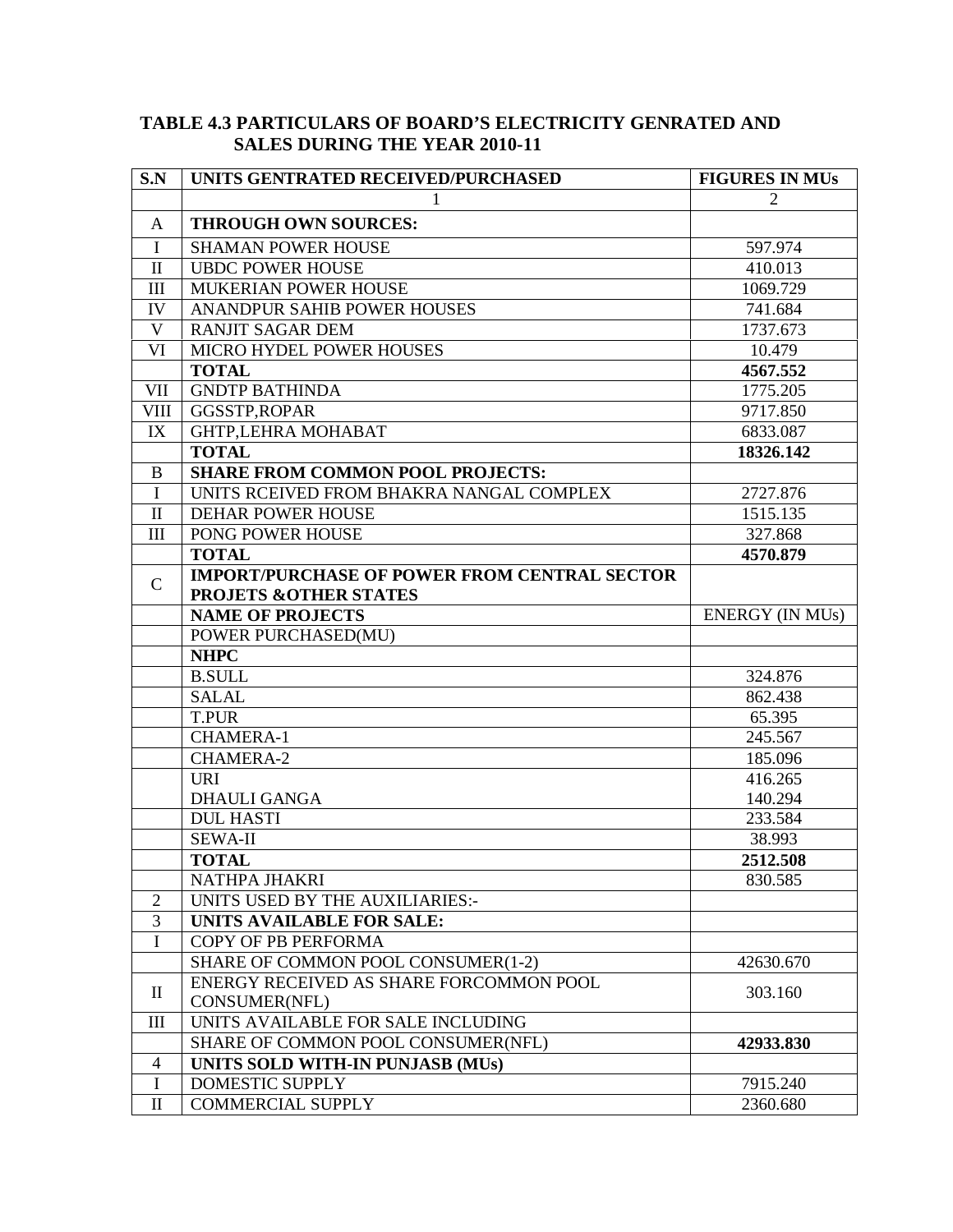|              | <b>SMALL POWER</b>                                                 | 717.040        |
|--------------|--------------------------------------------------------------------|----------------|
|              | <b>MEDIUM SUPPLY LT</b>                                            | 1228.210       |
|              | MEDIUM SUPPLY HT                                                   | 317.110        |
|              | <b>LARGE SUPPLY LT</b>                                             | 675.180        |
|              | <b>LARGE SUPPLY HT</b>                                             | 7734.720       |
|              | PUBLIC WATER WORKS LT                                              | 256.850        |
|              | PUBLIC WATER WORKS HT                                              | 101.440        |
|              | <b>AGRICULTURE SUPPLY</b>                                          | 10116.890      |
|              | <b>BULK SUPPLY</b>                                                 | 659.050        |
|              | <b>STREET LIGHT</b>                                                | 129.360        |
|              | UNITS USED ON BOARD'S WORKS                                        | 19.950         |
|              | THEFT DETECTED                                                     | 393.160        |
|              | UNDER ASSESSED(ON ACCOUNT OF MCOs) UNBILLED UNITS                  | 115.412        |
|              | <b>TOTAL</b>                                                       | 32740.300      |
| 5            | UNITS SOLD OUT F STATES:                                           |                |
|              | EXPORT(AT PSEB PHERIPHY)                                           |                |
|              | (ROYALITY)                                                         | 52.947         |
|              | (RSD SHARE)                                                        | 75.527         |
|              | <b>TOTAL</b>                                                       | 128.474        |
|              | <b>BANKING</b>                                                     |                |
|              | <b>HPSEB</b>                                                       | 344.453        |
|              |                                                                    |                |
|              | <b>RAJASTHAN</b>                                                   | 58.800         |
|              | <b>UPCL</b>                                                        | $\overline{0}$ |
|              | J&K                                                                | 283.400        |
|              | <b>INTERREGIONAL DIRECT BANKING</b>                                | 417.234        |
|              | <b>TOTAL</b>                                                       | 1103.887       |
|              | <b>BANKING THROUGH TRADERS</b>                                     |                |
|              | PTC(ORISSA)                                                        | 418.298        |
|              | <b>NVVNL</b>                                                       | 208.498        |
|              | LANCO, ADANI                                                       | 285.225        |
|              | OTHERS(MITTAL)                                                     | 85.556         |
|              | <b>MPPL</b>                                                        | 68.388         |
|              | <b>TOTAL</b>                                                       | 1065.965       |
|              | SALE(OTHER THAN THROUGH POWER EXCHANGE)                            | 280.053        |
|              | <b>SALE THROUGH POWER EXCHANGE</b>                                 | 29.423         |
|              | OPEN ACCESS TRANSACTION                                            | 114.411        |
|              | <b>TOTAL EXPORT</b>                                                | 2722.213       |
| 6            | <b>TOTAL UNITS SOLD</b>                                            |                |
| I            | TOTAL UNITS SOLD EXCLUDING SALE TO COMMON POOL<br><b>CONSUMERS</b> | 35462.509      |
| $\mathbf{I}$ | ENERGY SUPPLIED TO COMMON POOL CONSUMER(NFL)                       | 303.160        |
| Ш            | TOTAL UNITS SOLD INCLUDING SALE TO COMMON POOL<br><b>CONSUMER</b>  | 35765.669      |
| IV           | UNITS UNACCOUNTED FOR                                              | 7168.161       |
|              | TRANSMISSION & DISTRIBUTION LOSSES                                 | 17.96%         |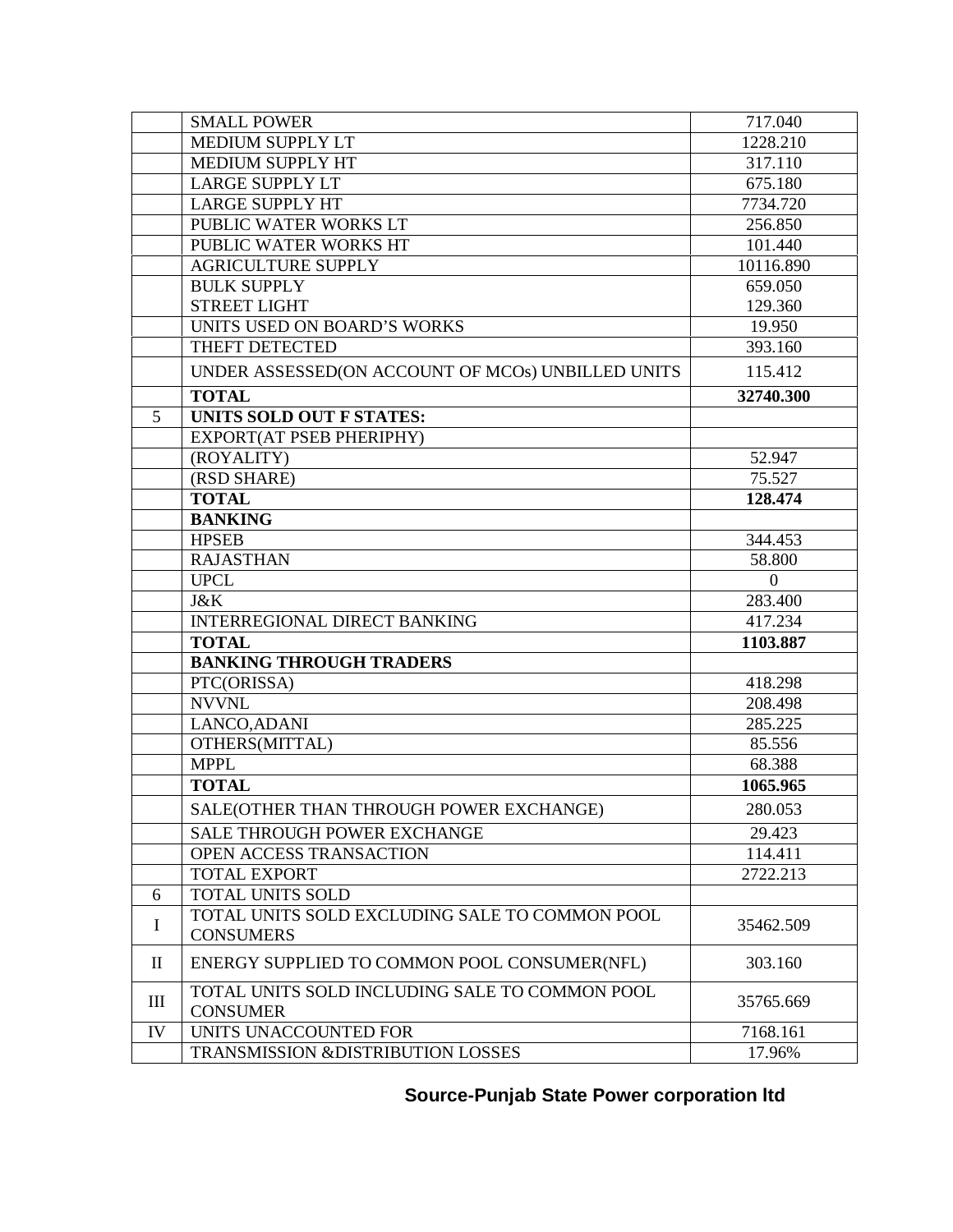### **TABLE 4.4 DETAIL OF POWER GENRATED BY POWER HOUSES DURING 2010-11**

### **(IN MU's)**

| <b>S.NO.</b> | TYPE OF POWER GENRATED BY A POWER | <b>POWER</b>              |  |  |
|--------------|-----------------------------------|---------------------------|--|--|
|              | <b>HOUSE</b>                      | <b>GENERATED(IN MW's)</b> |  |  |
|              | $\mathbf{1}$                      | $\overline{2}$            |  |  |
| 1.           | <b>HYDRO</b>                      |                           |  |  |
| A.           | <b>OWN SOURCES</b>                |                           |  |  |
| I            | <b>SHANAN POWER HOUSE</b>         | 567.974                   |  |  |
|              |                                   |                           |  |  |
| $\mathbf{I}$ | <b>UBDC POWER HOUSE</b>           | 410.013                   |  |  |
|              |                                   |                           |  |  |
|              |                                   |                           |  |  |
| III          | <b>MUKERIAN POWER HOUSE</b>       | 1069.729                  |  |  |
|              |                                   |                           |  |  |
| IV           | ANANDPUR SAHIB POWER HOUSE        | 741.684                   |  |  |
|              |                                   |                           |  |  |
| $\mathbf V$  | <b>RANJIT SAGAR DAM</b>           | 1737.673                  |  |  |
|              |                                   |                           |  |  |
|              | MICRO HYDEL PROJECTS              | 10.479                    |  |  |
|              | TOTAL-(A)                         | 4567.552                  |  |  |
|              | <b>SHARE FROM BBMB PROJECTS</b>   |                           |  |  |
|              |                                   |                           |  |  |
| $\mathbf I$  | BHAKRA NANGAL COMPLEX             | 2727.876                  |  |  |
| $\mathbf{I}$ | <b>DEHAR POWER HOUSE</b>          | 1515.135                  |  |  |
| III          | PONG POWER HOUSE                  | 327.868                   |  |  |
|              |                                   | 4570.879                  |  |  |
|              | TOTAL-(B)                         | 9138.431                  |  |  |
|              | 2. THERMAL                        |                           |  |  |
|              |                                   |                           |  |  |
| $\mathbf I$  | <b>GNDP, BATHINDA</b>             | 1775.205                  |  |  |
|              |                                   |                           |  |  |
| $\mathbf{I}$ | GGSSTP, ROPAR                     | 9717.850                  |  |  |
|              |                                   |                           |  |  |
| III          | <b>GHTP, LEHRA MOHABBAT</b>       | 6833.087                  |  |  |
|              | $TOTAL-(2)$                       | 18326.142                 |  |  |
|              |                                   |                           |  |  |
|              | TOTAL $(1+2)$                     | 27464.573                 |  |  |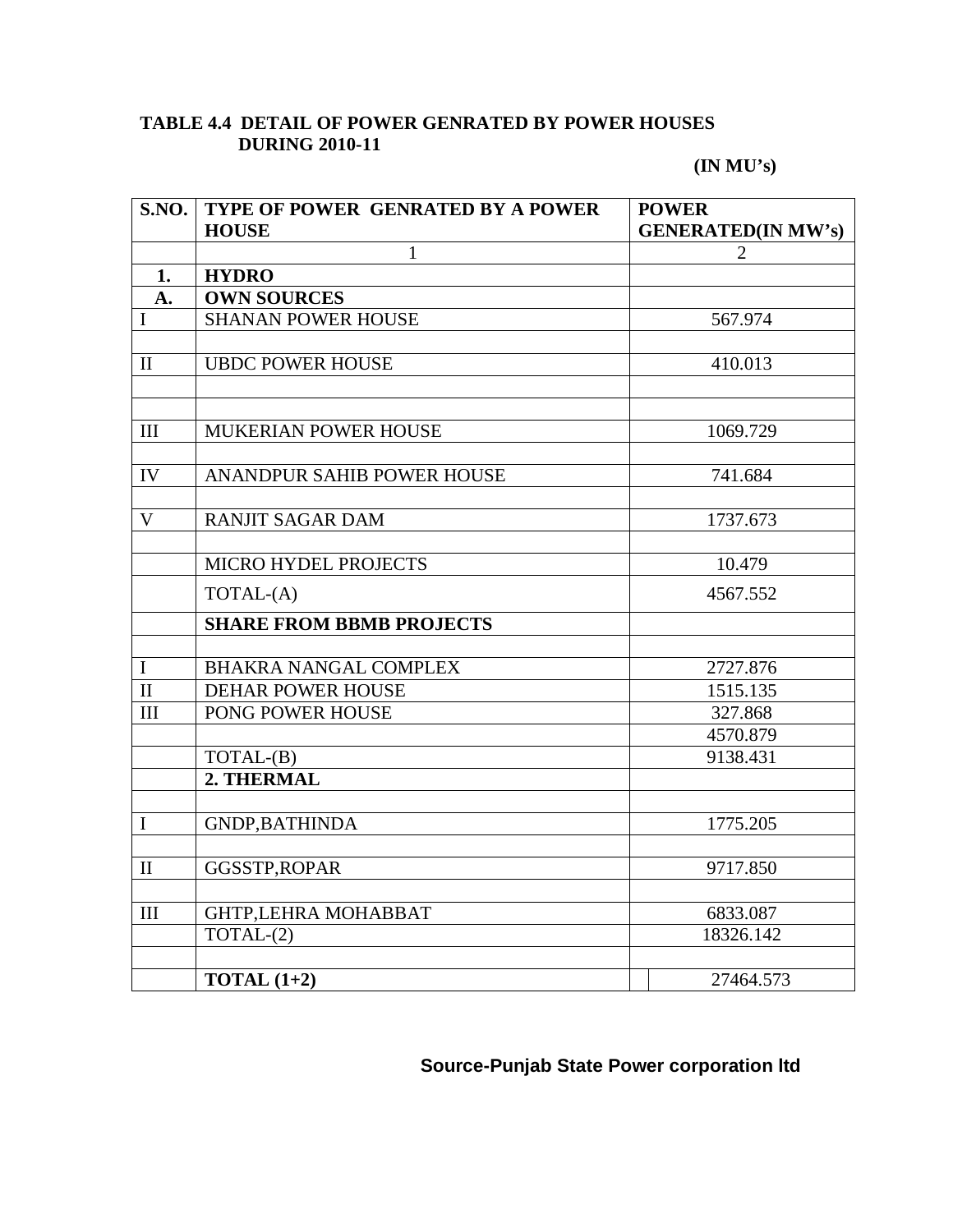#### **TABLE 4.5 DETAILS OF POWER GENERATED BY DIFFERENT PLANTS AND FUEL CONSUMED DURING 2010-11**

| S.N          | <b>PARTICULAR OF</b><br><b>PLANTS</b> | <b>UNITS</b><br><b>GENERATED(MUS)</b> | <b>QTY OF FUEL CONSUMED</b> |                 |
|--------------|---------------------------------------|---------------------------------------|-----------------------------|-----------------|
|              | 1                                     | $\overline{2}$                        | 3                           | 4               |
| 1.           | <b>STEAM POWER</b><br><b>PLANTS</b>   |                                       | <b>COAL</b><br>(MT)         | OIL<br>(KL)     |
| I            | <b>GNDP BATHINDA</b>                  | 1775.205                              | 1321119                     | 6634            |
| $\mathbf{I}$ | <b>GGSSTP RUPNAGAR</b>                | 9717.850                              | 6408051                     | 3612.47         |
| III          | <b>GHTP LEHRA</b><br><b>MOHABAT</b>   | 6833.087                              | 4191496                     | 3963            |
| IV           | <b>RSTP JALKHERI</b>                  | <b>ON LEASE</b>                       |                             | <b>ON LEASE</b> |
|              | <b>TOTAL</b>                          | 18326.142                             | 11920666                    | 14209.47        |
|              | <b>DIESEL POWER</b><br><b>HOUSES</b>  | $\overline{0}$                        | $\overline{0}$              | $\overline{0}$  |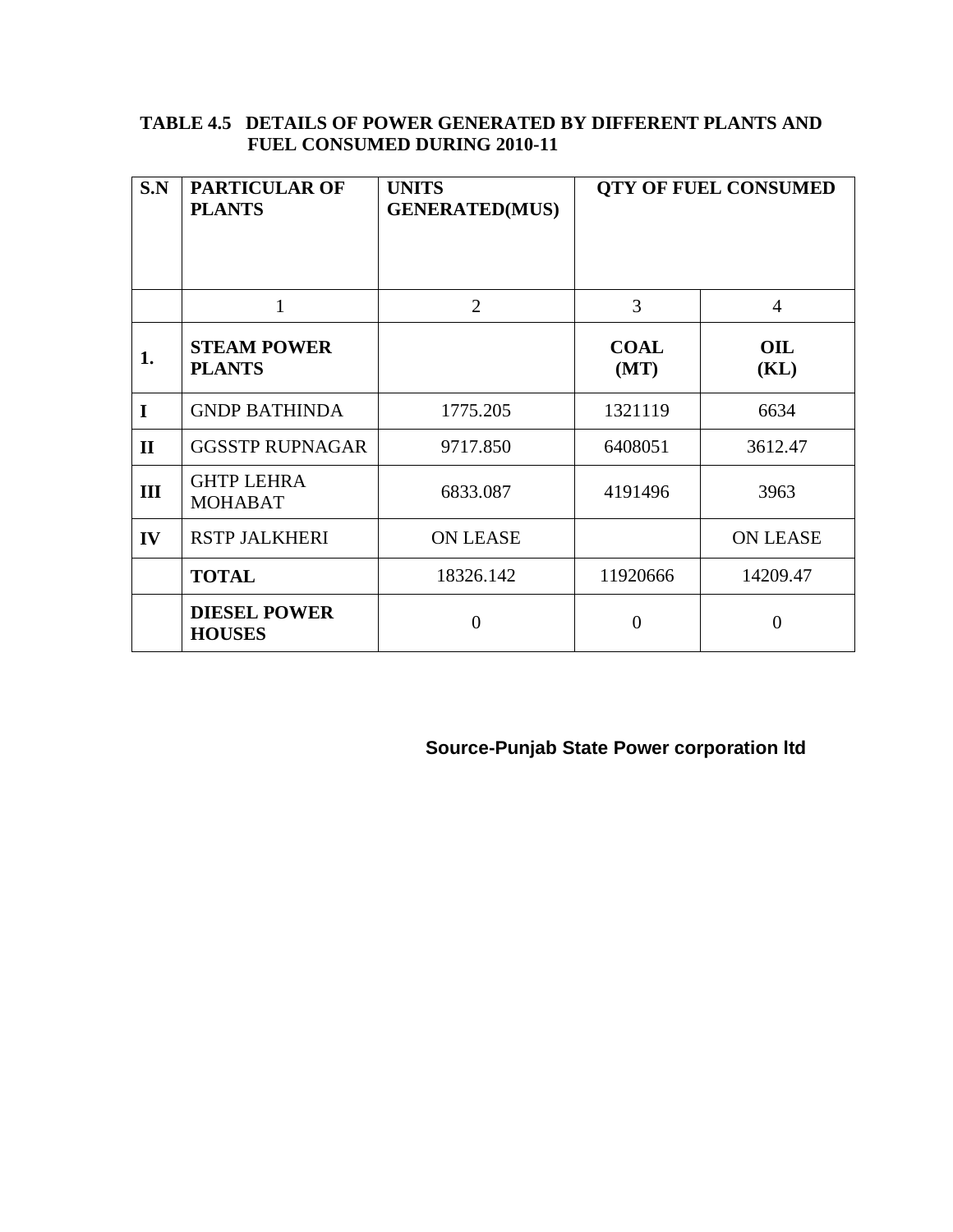### **TABLE 4.6 DISTRICTWISE DETAILS OF CONNECTION ENDING 31-03-2011**

| S.N            | <b>DISTRICT</b><br><b>NAME</b> | <b>DESCRIP</b><br>-TION | <b>BULK</b><br><b>SUPPLY</b> | <b>GRID</b><br><b>SUPPLY</b> | <b>RAILWA</b><br><b>Y TRAC</b> | <b>STREET</b><br><b>LIGH</b> | <b>TOTAL</b><br><b>BULK &amp;</b> |
|----------------|--------------------------------|-------------------------|------------------------------|------------------------------|--------------------------------|------------------------------|-----------------------------------|
|                |                                |                         |                              |                              | <b>TION</b>                    | <b>TING</b>                  | <b>OTHERS</b>                     |
|                | $\mathbf{1}$                   | $\overline{2}$          | $\overline{3}$               | $\overline{4}$               | 5                              | 6                            | $\overline{7}$                    |
| $\mathbf{1}$   | <b>GURDASPUR</b>               | <b>RURAL</b>            | $\overline{0}$               | $\overline{0}$               | $\mathbf{0}$                   | $\mathbf{0}$                 | $\overline{0}$                    |
|                |                                | <b>URBAN</b>            | 67                           | $\overline{0}$               | $\overline{0}$                 | $\mathbf{1}$                 | $\overline{2}$                    |
| 2              | <b>AMRITSAR</b>                | <b>RURAL</b>            | 61                           | $\overline{0}$               | $\mathbf{0}$                   | 74                           | 202                               |
|                |                                | <b>URBAN</b>            | 16                           | $\overline{3}$               | $\overline{0}$                 | 347                          | 392                               |
| 3              | <b>TARNTARAN</b>               | <b>RURAL</b>            | 32                           | $\overline{0}$               | $\overline{0}$                 | $\overline{0}$               | $\overline{0}$                    |
|                |                                | <b>URBAN</b>            | $\mathbf{0}$                 | $\overline{0}$               | $\overline{0}$                 | 9                            | 14                                |
| $\overline{4}$ | <b>KAPURTHALA</b>              | <b>RURAL</b>            | $\overline{4}$               | $\overline{0}$               | $\overline{0}$                 | 9                            | 13                                |
|                |                                | <b>URBAN</b>            | 12                           | $\overline{0}$               | $\mathbf{1}$                   | 71                           | 84                                |
| 5              | <b>JALANDHAR</b>               | <b>RURAL</b>            | $\mathbf{1}$                 | $\overline{0}$               | $\overline{0}$                 | $\overline{3}$               | $\overline{4}$                    |
|                |                                | <b>URBAN</b>            | 40                           | $\overline{0}$               | $\overline{0}$                 | 459                          | 499                               |
| 6              | <b>S.B.S NAGAR</b>             | <b>RURAL</b>            | $\tau$                       | $\overline{0}$               | $\overline{0}$                 | 11                           | 13                                |
|                |                                | <b>URBAN</b>            | $\overline{3}$               | $\overline{0}$               | $\mathbf{0}$                   | $\overline{4}$               | $\overline{7}$                    |
| $\overline{7}$ | <b>HOSHIARPUR</b>              | <b>RURAL</b>            | 10                           | $\overline{0}$               | $\mathbf{0}$                   | 27                           | 37                                |
|                |                                | <b>URBAN</b>            | 10                           | $\overline{0}$               | $\mathbf{0}$                   | 13                           | 23                                |
| 8              | <b>RUPNAGAR</b>                | <b>RURAL</b>            | $\overline{2}$               | $\overline{0}$               | $\overline{0}$                 | 31                           | 33                                |
|                |                                | <b>URBAN</b>            | 10                           | $\overline{0}$               | $\overline{0}$                 | 61                           | 71                                |
| 9              | <b>S.A.S NAGAR</b>             | <b>RURAL</b>            | 2                            | $\overline{0}$               | $\mathbf{0}$                   | $5\overline{)}$              | $\tau$                            |
|                |                                | <b>URBAN</b>            | 10                           | $\overline{0}$               | $\boldsymbol{0}$               | 213                          | 223                               |
| 10             | <b>LUDHIANA</b>                | <b>RURAL</b>            | 11                           | $\mathbf{0}$                 | 3                              | 19                           | 33                                |
|                |                                | <b>URBAN</b>            | 41                           | $\overline{0}$               | $\overline{3}$                 | 665                          | 709                               |
| 11             | <b>FIROZPUR</b>                | <b>RURAL</b>            | 48                           | $\overline{0}$               | $\boldsymbol{0}$               | $\mathbf{1}$                 | 49                                |
|                |                                | <b>URBAN</b>            | 22                           | $\overline{0}$               | $\mathbf{0}$                   | 30                           | 52                                |
| 12             | <b>FARIDKOT</b>                | <b>RURAL</b>            | $\mathbf{0}$                 | $\overline{0}$               | $\overline{0}$                 | $\mathbf{0}$                 | $\overline{0}$                    |
|                |                                | <b>URBAN</b>            | 5 <sup>5</sup>               | $\overline{0}$               | $\mathbf{0}$                   | $\tau$                       | 12                                |
| 13             | <b>SHRI</b><br><b>MUKTSAR</b>  | <b>RURAL</b>            | $\overline{3}$               | $\overline{0}$               | $\overline{0}$                 | $\mathbf{1}$                 | $\overline{4}$                    |
|                | <b>SAHIB</b>                   | <b>URBAN</b>            | $7\phantom{.0}$              | $\overline{0}$               | $\boldsymbol{0}$               | $\overline{4}$               | $\tau$                            |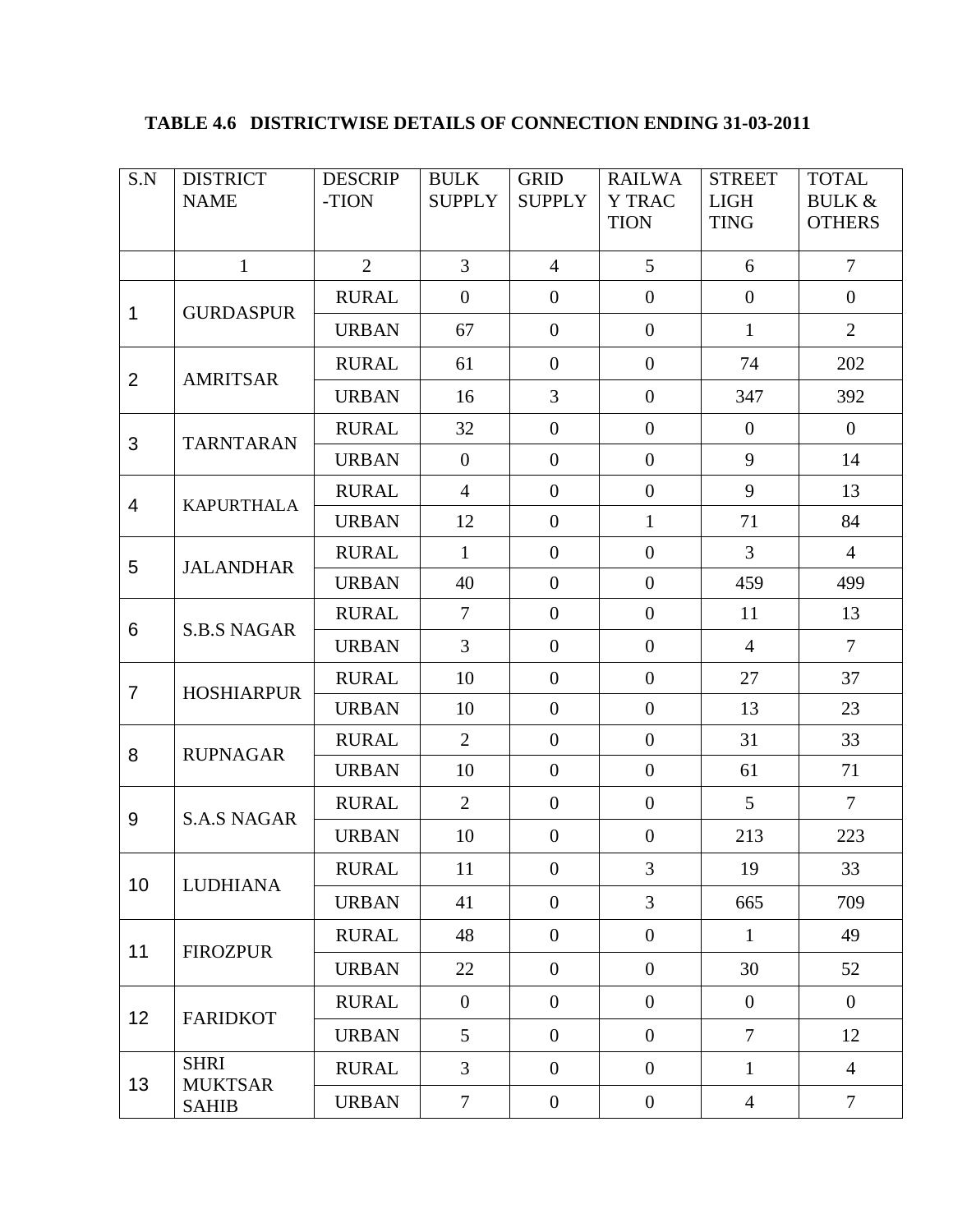| 14 | <b>MOGA</b>      | <b>RURAL</b>                 | $\overline{2}$ | $\overline{0}$ | $\overline{0}$   | $\overline{0}$ | 2              |
|----|------------------|------------------------------|----------------|----------------|------------------|----------------|----------------|
|    |                  | <b>URBAN</b>                 | $\overline{7}$ | $\Omega$       | $\overline{0}$   | 10             | 17             |
| 15 | <b>BATHINDA</b>  | <b>RURAL</b>                 | $\mathbf{1}$   | $\overline{0}$ | $\overline{0}$   | $\overline{2}$ | $\overline{2}$ |
|    |                  | <b>URBAN</b>                 | 18             | $\overline{0}$ | $\overline{0}$   | 252            | 252            |
| 16 | <b>MANSA</b>     | <b>RURAL</b>                 | $\overline{0}$ | $\overline{0}$ | $\overline{0}$   | $\overline{0}$ | $\overline{0}$ |
|    |                  | <b>URBAN</b>                 | $\overline{0}$ | $\overline{0}$ | $\overline{0}$   | $\overline{4}$ | $\overline{4}$ |
| 17 | <b>SANGRUR</b>   | <b>RURAL</b>                 | $\overline{4}$ | $\Omega$       | $\overline{0}$   | 16             | 20             |
|    |                  | <b>URBAN</b>                 | 8              | $\Omega$       | $\overline{0}$   | 19             | 27             |
| 18 | <b>BARNALA</b>   | <b>RURAL</b>                 | $\overline{3}$ | $\overline{0}$ | $\overline{0}$   | 26             | 29             |
|    |                  | <b>URBAN</b>                 | $\overline{3}$ | $\overline{0}$ | $\overline{0}$   | 6              | 9              |
| 19 | <b>PATIALA</b>   | <b>RURAL</b>                 | 5              | $\overline{0}$ | $\boldsymbol{0}$ | 8              | $\overline{3}$ |
|    |                  | <b>URBAN</b>                 | 22             | $\overline{0}$ | $\overline{2}$   | 148            | 172            |
| 20 | <b>FATEHGARH</b> | <b>RURAL</b>                 | $\overline{2}$ | $\overline{0}$ | $\overline{0}$   | 6              | 8              |
|    | <b>SAHIB</b>     | <b>URBAN</b>                 | 6              | $\overline{0}$ | $\overline{0}$   | 17             | 23             |
|    | <b>G.TOTAL</b>   | <b>RURAL</b>                 | 193            | $\overline{0}$ | 3                | 222            | 453            |
|    |                  | <b>URBAN</b>                 | 300            | 3              | 6                | 2322           | 2596           |
|    |                  | <b>GRAND</b><br><b>TOTAL</b> | 493            | 3              | 9                | 2544           | 3049           |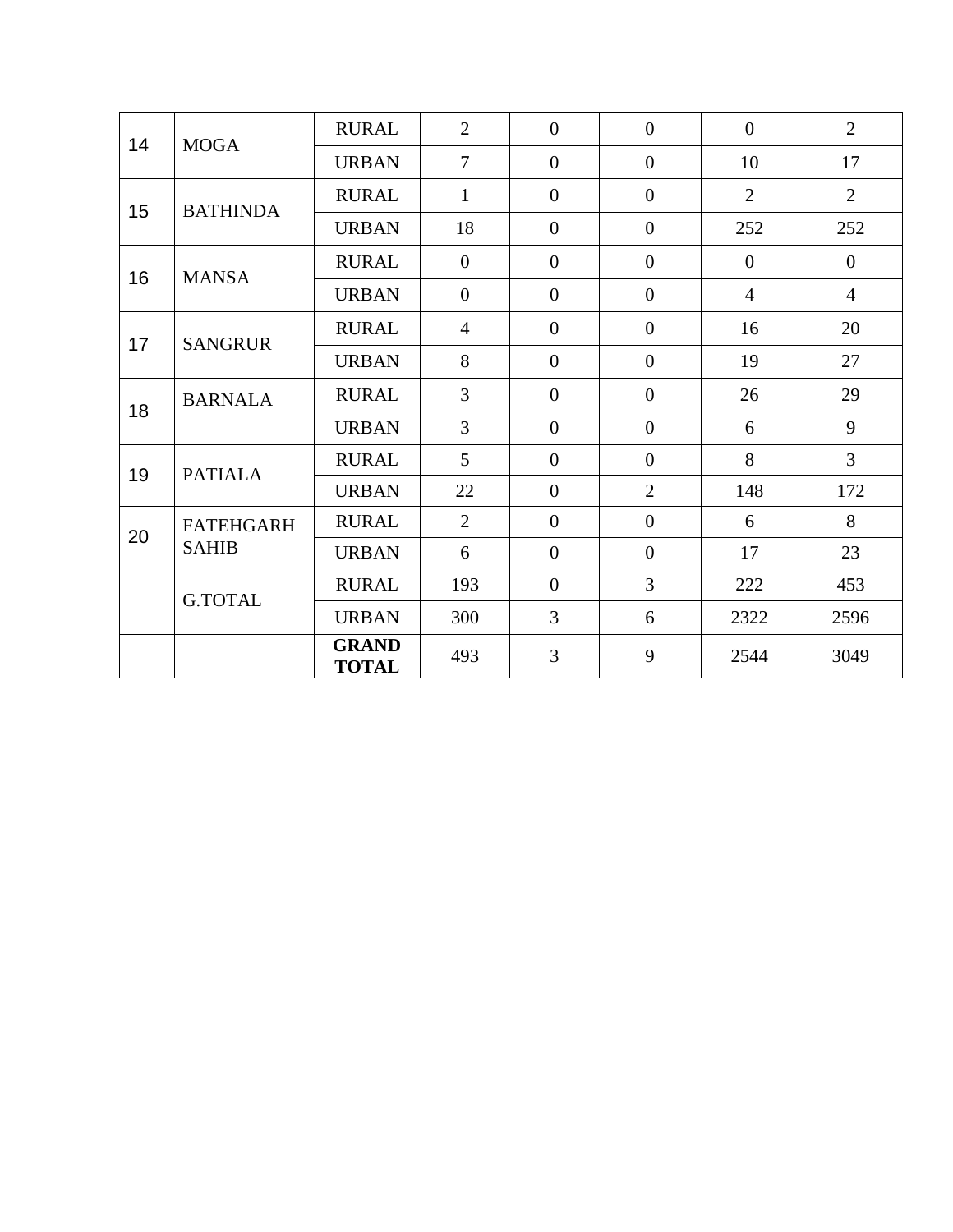### **TABLE 4.6 (CONCLUDED)**

| S.N | <b>DISTRICT</b>    | <b>DESCRIP</b> | <b>METERED</b>   | <b>SP</b>        | <b>UNMETERED</b> | <b>TOTAL</b> |
|-----|--------------------|----------------|------------------|------------------|------------------|--------------|
|     | <b>NAME</b>        | <b>TION</b>    |                  |                  | (ASSESSED)       | (AP)         |
|     |                    |                |                  |                  |                  |              |
|     |                    |                | 8                | 9                | 10               | 11           |
| 1   | <b>GURDASPUR</b>   | <b>RURAL</b>   | 494              | 311              | 86634            | 87439        |
|     |                    | <b>URBAN</b>   | 724              | 39               | 981              | 1744         |
| 2.  | <b>AMRITSAR</b>    | <b>RURAL</b>   | 6                | 553              | 126789           | 127348       |
|     |                    | <b>URBAN</b>   | 1546             | 249              | 3975             | 5770         |
| 3   | <b>TARNTARAN</b>   | <b>RURAL</b>   | $\boldsymbol{0}$ | $\overline{0}$   | 14081            | 14081        |
|     |                    | <b>URBAN</b>   | $\mathbf{0}$     | 43               | 254              | 297          |
| 4.  | <b>KAPURTHALA</b>  | <b>RURAL</b>   | 139              | 38               | 47692            | 47869        |
|     |                    | <b>URBAN</b>   | 321              | 20               | 275              | 616          |
| 5   | <b>JALANDHAR</b>   | <b>RURAL</b>   | 225              | 140              | 74609            | 74974        |
|     |                    | <b>URBAN</b>   | 759              | 137              | 508              | 1404         |
| 6   | <b>S.B.S NAGAR</b> | <b>RURAL</b>   | 247              | $\overline{0}$   | 24140            | 24387        |
|     |                    | <b>URBAN</b>   | 143              | $\overline{0}$   | 23               | 166          |
| 7.  | <b>HOSHIARPUR</b>  | <b>RURAL</b>   | 1035             | $\overline{7}$   | 1810             | 42852        |
|     |                    | <b>URBAN</b>   | 644              | 3                | 12               | 659          |
| 8.  | <b>RUPNAGAR</b>    | <b>RURAL</b>   | 1023             | 20               | 17158            | 18201        |
|     |                    | <b>URBAN</b>   | 40               | $\overline{2}$   | 102              | 144          |
| 9.  | <b>S.A.S NAGAR</b> | <b>RURAL</b>   | 436              | $\overline{2}$   | 11498            | 11936        |
|     |                    | <b>URBAN</b>   | 21               | $\overline{7}$   | 353              | 381          |
| 10. | <b>LUDHIANA</b>    | <b>RURAL</b>   | 666              | 671              | 95997            | 97334        |
|     |                    | <b>URBAN</b>   | 747              | 3                | 183              | 933          |
| 11. | <b>FIROZPUR</b>    | <b>RURAL</b>   | $\boldsymbol{0}$ | $\boldsymbol{0}$ | 102504           | 102504       |
|     |                    | <b>URBAN</b>   | $\overline{0}$   | $\overline{0}$   | 1273             | 1273         |
|     |                    | <b>RURAL</b>   | $\overline{0}$   | $\boldsymbol{0}$ | 31762            | 31762        |
| 12. | <b>FARIDKOT</b>    | <b>URBAN</b>   | 198              | 11               | 105              | 314          |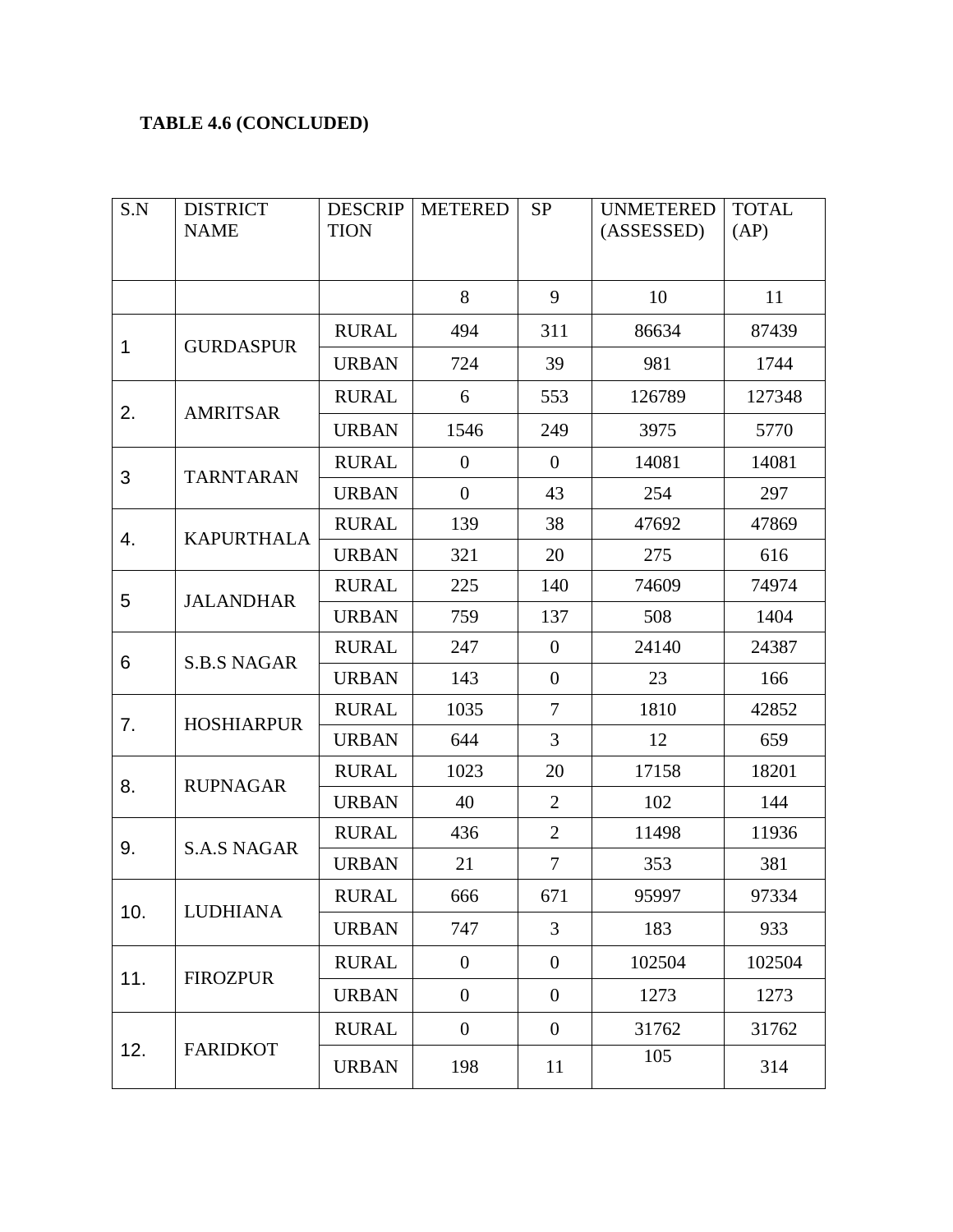|     | <b>SHRI</b><br><b>MUKTSAR</b> | <b>RURAL</b>                 | $\overline{4}$ | $\overline{0}$   | 55607            | 55611   |
|-----|-------------------------------|------------------------------|----------------|------------------|------------------|---------|
| 13. | <b>SAHIB</b>                  | <b>URBAN</b>                 | 19             | $\boldsymbol{0}$ | $\boldsymbol{0}$ | 19      |
| 14. | <b>MOGA</b>                   | <b>RURAL</b>                 | 38             | $\overline{0}$   | 62732            | 62770   |
|     |                               | <b>URBAN</b>                 | 93             | $\overline{0}$   | 210              | 303     |
| 15. | <b>BATHINDA</b>               | <b>RURAL</b>                 | 6              | $\overline{0}$   | 49532            | 49538   |
|     |                               | <b>URBAN</b>                 | 66             | $\boldsymbol{0}$ | 88               | 154     |
| 16. | <b>MANSA</b>                  | <b>RURAL</b>                 | 43             | $\overline{0}$   | 29518            | 29561   |
|     |                               | <b>URBAN</b>                 | 15             | $\overline{0}$   | 21               | 36      |
|     | <b>SANGRUR</b>                | <b>RURAL</b>                 | 230            | 98               | 104358           | 104686  |
| 17. |                               | <b>URBAN</b>                 | 202            | 5                | 780              | 987     |
| 18. | <b>BARNALA</b>                | <b>RURAKL</b>                | $\overline{3}$ | $\overline{0}$   | 20653            | 20650   |
|     |                               | <b>URBAN</b>                 | 47             | $\overline{0}$   | 15680            | 15727   |
| 19  | <b>PATIALA</b>                | <b>RURAL</b>                 | 31             | 39               | 79558            | 79628   |
|     |                               | <b>URBAN</b>                 | 242            | $\overline{0}$   | 224              | 466     |
| 20  | <b>FATEHGARH</b>              | <b>RURAL</b>                 | 68             | 49               | 28311            | 28428   |
|     | <b>SAHIB</b>                  | <b>URBAN</b>                 | 131            | $\overline{0}$   | 184              | 315     |
|     | <b>G.TOTAL</b>                | <b>RURAL</b>                 | 4688           | 1928             | 1104943          | 1111559 |
|     |                               | <b>URBAN</b>                 | 5958           | 519              | 25231            | 31708   |
|     |                               | <b>GRAND</b><br><b>TOTAL</b> | 10646          | 2447             | 1130174          | 1143267 |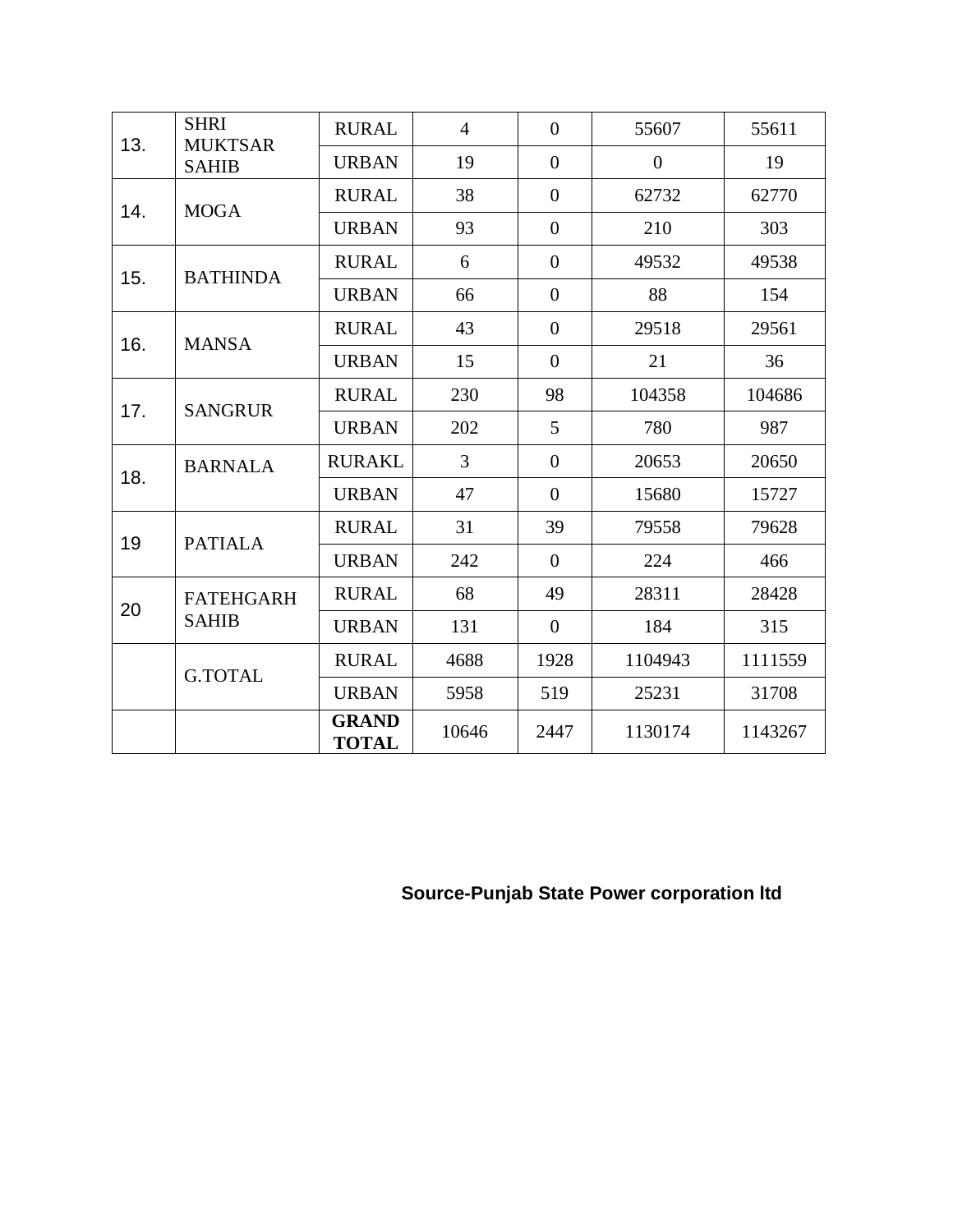| S.N | <b>DISTRICT</b><br><b>NAME</b> |                |                |                | <b>GENRAL SERVICE CONNECTION(GSC)</b> |                    | <b>INDUSTRIAL</b>          |             |            |                 |  |
|-----|--------------------------------|----------------|----------------|----------------|---------------------------------------|--------------------|----------------------------|-------------|------------|-----------------|--|
|     |                                |                | <b>DS</b>      | CS             |                                       |                    |                            |             | SP         |                 |  |
|     | $\mathbf{1}$                   | $\overline{c}$ | $\overline{3}$ | $\overline{4}$ | 5                                     | 6                  | $\overline{7}$             | 8           | 9          | 10              |  |
|     |                                |                |                | <b>NRS</b>     | <b>BOARD'S</b><br><b>WORKS</b>        | <b>TOTAL</b><br>CS | <b>TOTAL</b><br><b>GSC</b> | SP<br>INDS. | <b>PWW</b> | <b>TOTAL SP</b> |  |
|     |                                | $\mathbb{R}$   | 139646         | 20832          | 250                                   | 21082              | 160728                     | 13612       | 929        | 14541           |  |
| 1   | <b>AMRITSAR</b>                | U              | 685425         | 271879         | 706                                   | 272585             | 958010                     | 88346       | 3333       | 91679           |  |
| 2   | <b>GURDASPUR</b>               | $\mathbb{R}$   | 260866         | 43002          | 207                                   | 43209              | 304075                     | 27089       | 3868       | 30957           |  |
|     |                                | U              | 244471         | 83207          | 697                                   | 83904              | 328375                     | 24354       | 899        | 25253           |  |
| 3   | <b>JALANDHAR</b>               | $\mathbb{R}$   | 352545         | 52271          | 517                                   | 52788              | 405333                     | 13044       | 2357       | 15401           |  |
|     |                                | U              | 696406         | 318855         | 1057                                  | 319912             | 1016318                    | 63594       | 1689       | 65283           |  |
| 4   | <b>KAPURTHALA</b>              | $\mathbb{R}$   | 181845         | 19607          | 215                                   | 19822              | 201667                     | 8548        | 1484       | 10032           |  |
|     |                                | U              | 159114         | 63417          | 211                                   | 63628              | 222742                     | 15007       | 822        | 15829           |  |
| 5   | <b>HOSHIARPUR</b>              | $\mathbb{R}$   | 359863         | 53867          | 560                                   | 54427              | 414290                     | 20826       | 4811       | 25637           |  |
|     |                                | U              | 168304         | 60948          | 425                                   | 61373              | 229677                     | 8814        | 1224       | 10038           |  |
| 6   | <b>NAWASHAHER</b>              | $\mathbb{R}$   | 148591         | 29463          | 134                                   | 29597              | 178188                     | 8052        | 1911       | 9963            |  |
|     |                                | $\mathbf U$    | 73365          | 21610          | 221                                   | 21831              | 95196                      | 2773        | 141        | 2914            |  |
| 7   | <b>RUPNAGAR</b>                | $\mathbb{R}$   | 169598         | 29846          | 993                                   | 30839              | 200437                     | 10574       | 2384       | 12958           |  |
|     |                                | $\mathbf U$    | 57716          | 22296          | 218                                   | 22514              | 80230                      | 3265        | 262        | 3527            |  |
| 8   | <b>PATIALA</b>                 | ${\bf R}$      | 272355         | 49457          | 340                                   | 49797              | 322152                     | 15721       | 5696       | 21417           |  |
|     |                                | U              | 416595         | 154043         | 2445                                  | 156488             | 573083                     | 26904       | 1505       | 28409           |  |
| 9   | <b>FATEHGARH</b>               | $\mathbb{R}$   | 113800         | 24177          | 156                                   | 24333              | 138133                     | 6773        | 1792       | 8565            |  |
|     | <b>SAHIB</b>                   | U              | 82417          | 31314          | 219                                   | 31533              | 113950                     | 14419       | 428        | 1487            |  |
| 10  | <b>LUDHIANA</b>                | $\mathbb{R}$   | 447269         | 74204          | 800                                   | 75004              | 522273                     | 34325       | 3773       | 38098           |  |
|     |                                | U              | 1264070        | 537328         | 732                                   | 538060             | 1802130                    | 231111      | 4258       | 235369          |  |
| 11  | <b>SANGRUR</b>                 | $\mathbb{R}$   | 271400         | 38284          | 178                                   | 38462              | 309862                     | 25572       | 4425       | 29997           |  |
|     |                                | $\mathbf U$    | 192952         | 66888          | 304                                   | 67192              | 260144                     | 24016       | 945        | 24961           |  |
| 12  | <b>MANSA</b>                   | ${\bf R}$      | 86453          | 7988           | 46                                    | 8034               | 94487                      | 10071       | 1016       | 11087           |  |
|     |                                | $\mathbf U$    | 70162          | 24173          | 215                                   | 24388              | 94550                      | 7612        | 706        | 8318            |  |
| 13  | <b>BATHINDA</b>                | ${\bf R}$      | 113157         | 9905           | 4081                                  | 13986              | 127143                     | 13418       | 1185       | 14603           |  |
|     |                                | ${\bf U}$      | 281263         | 95170          | 1330                                  | 96500              | 377763                     | 13276       | 1002       | 14278           |  |
| 14  | <b>MUKTSAR</b>                 | ${\bf R}$      | 120879         | 18453          | 305                                   | 18758              | 139637                     | 7788        | 2384       | 10172           |  |
|     |                                | ${\bf U}$      | 106827         | 37559          | 326                                   | 37885              | 144712                     | 7154        | 247        | 7401            |  |
| 15  | <b>FARIDKOT</b>                | $\mathbb{R}$   | 86504          | 12823          | 327                                   | 13150              | 99654                      | 8018        | 1458       | 9476            |  |
|     |                                | U              | 80231          | 28119          | 127                                   | 28246              | 108477                     | 4957        | 124        | 5081            |  |
| 16  | <b>FIROZPUR</b>                | $\mathbb{R}$   | 179636         | 20756          | 111                                   | 20867              | 200503                     | 17090       | 4297       | 21187           |  |
|     |                                | U              | 218123         | 90211          | 306                                   | 90517              | 308640                     | 12384       | 1107       | 13491           |  |
| 17  | <b>MOGA</b>                    | ${\mathbb R}$  | 170266         | 27551          | 113                                   | 27664              | 197930                     | 9039        | 247        | 11510           |  |
|     |                                | U              | 111036         | 43748          | 437                                   | 44185              | 155221                     | 7146        | 476        | 7622            |  |
| 18  | <b>MOHALI</b>                  | ${\bf R}$      | 126615         | 21564          | 189                                   | 21753              | 148368                     | 7063        | 2106       | 9169            |  |
|     |                                | U              | 423121         | 141271         | 607                                   | 141878             | 564999                     | 17154       | 2554       | 19708           |  |
| 19  | <b>TARNTARAN</b>               | ${\bf R}$      | 153030         | 25662          | 374                                   | 26036              | 179066                     | 13541       | 1936       | 15477           |  |
|     |                                | ${\bf U}$      | 45165          | 12851          | $30\,$                                | 12881              | 58046                      | 5273        | 361        | 5634            |  |
| 20  | <b>BARNALA</b>                 | ${\bf R}$      | 80719          | 19288          | 68                                    | 19356              | 100075                     | 5767        | 662        | 6429            |  |
|     |                                | ${\bf U}$      | 82449          | 19736          | 108                                   | 19844              | 102293                     | 6410        | 562        | 6972            |  |
|     | <b>GRAND TOTAL</b>             | ${\bf R}$      | 3835037        | 599000         | 9964                                  | 608964             | 4444001                    | 275931      | 50745      | 326676          |  |
|     |                                | ${\bf U}$      | 5459212        | 2124623        | 10721                                 | 2135344            | 7594556                    | 583969      | 22645      | 606614          |  |

### **TABLE 4.7 DISTRICT WISE DETAILS OF LOAD ENDING 31-03-2011**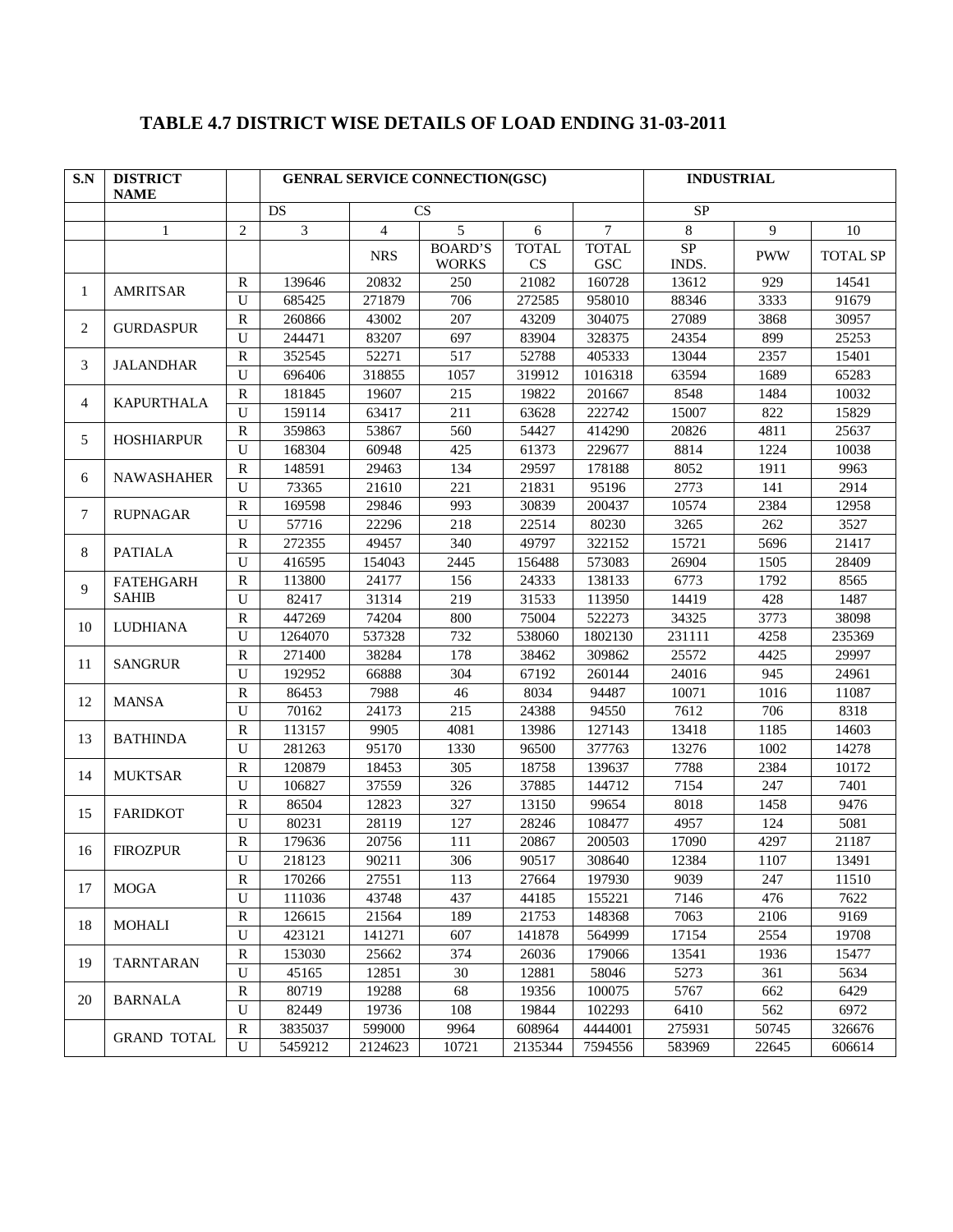### **TABLE 4.7 (CONCLUDED)**

|                                                            |                                               | <b>INDUSTRIAL</b> |                  |                           |                   |                         |                  |                 |                                   |
|------------------------------------------------------------|-----------------------------------------------|-------------------|------------------|---------------------------|-------------------|-------------------------|------------------|-----------------|-----------------------------------|
|                                                            |                                               | <b>MS</b>         |                  |                           | LS                |                         |                  |                 |                                   |
| 11                                                         | 12                                            | 13                |                  | 14                        | 15                | 16                      | 17               | 18              | 19                                |
| $\mathop{\rm LT}\nolimits$<br><b>INDUS</b><br><b>TRIAL</b> | $\operatorname{HT}$<br>INDUS-<br><b>TRIAL</b> | <b>PWW</b>        |                  | <b>TOTAL</b><br><b>MS</b> | LT<br><b>INDS</b> | $\rm HT$<br><b>INDS</b> | <b>PWW</b>       | <b>TOTAL MS</b> | <b>TOTAL</b><br><b>INDUSTRIAL</b> |
|                                                            |                                               | LT                | HT               |                           |                   |                         |                  |                 |                                   |
| 4239                                                       | 92                                            | 324               | 851              | 5506                      | 1554              | 6557                    | $\overline{0}$   | 8111            | 28158                             |
| 89606                                                      | 8561                                          | 8269              | 83               | 106519                    | 1168              | 134650                  | 1785             | 137603          | 335801                            |
| 7418                                                       | 3132                                          | 1821              | $\mathbf{0}$     | 12371                     | 271               | 70117                   | 375              | 70763           | 114091                            |
| 15299                                                      | 3625                                          | 2600              | $\mathbf{0}$     | 21524                     | 308               | 33321                   | $\boldsymbol{0}$ | 33629           | 80406                             |
| 6523                                                       | 3970                                          | 659               | $\overline{0}$   | 11152                     | $\overline{0}$    | 37653                   | 0137             | 37653           | 64206                             |
| 160199                                                     | 10916                                         | 12284             | 115              | 183514                    | 992               | 279620                  | 0155             | 280749          | 529546                            |
| 6245                                                       | 1860                                          | 657               | $\overline{0}$   | 8762                      | $\overline{0}$    | 8794                    | 115              | 8794            | 27588                             |
| 11737                                                      | 5174                                          | 1393              | $\theta$         | 18304                     | 149               | 91255                   | $\mathbf{0}$     | 91559           | 125692                            |
| 11247                                                      | 3683                                          | 3337              | 470              | 18737                     | $\overline{0}$    | 90699                   | $\mathbf{0}$     | 91814           | 136188                            |
| 6325                                                       | 1665                                          | 1218              | $\overline{0}$   | 9208                      | $\theta$          | 38302                   | $\Omega$         | 38302           | 57548                             |
| 1567                                                       | 1766                                          | 882               | $\overline{0}$   | 4215                      | $\theta$          | 91900                   | $\boldsymbol{0}$ | 91900           | 106078                            |
| 1248                                                       | 1654                                          | 870               | $\Omega$         | 3772                      | $\overline{0}$    | 3716                    | $\overline{0}$   | 3716            | 10402                             |
| 9784                                                       | 1795                                          | 1088              | 87               | 12754                     | $\boldsymbol{0}$  | 51352                   | 9611             | 60963           | 86675                             |
| 2071                                                       | 59                                            | 265               | $\overline{0}$   | 2395                      | $\overline{0}$    | 117693                  | 665              | 118358          | 124280                            |
| 8167                                                       | 18630                                         | 1122              | $\overline{0}$   | 27919                     | 203               | 36686                   | 1697             | 38586           | 87922                             |
| 57392                                                      | 11667                                         | 4049              | 165              | 73273                     | 347               | 182396                  | 463              | 183206          | 284888                            |
| 3569                                                       | 1574                                          | 156               | $\mathbf{0}$     | 5299                      | $\boldsymbol{0}$  | 46979                   | $\boldsymbol{0}$ | 46979           | 60843                             |
| 18661                                                      | 4101                                          | 1048              | $\mathbf{0}$     | 23810                     | $\overline{0}$    | 548563                  | $\mathbf{0}$     | 548563          | 587220                            |
| 23696                                                      | 5416                                          | 961               | $\mathbf{0}$     | 30073                     | 652               | 267683                  | 213              | 268548          | 336719                            |
| 53264                                                      | 7389                                          | 17961             | $\mathbf{0}$     | 557964                    | 6673              | 1287557                 | 814              | 1295044         | 2088377                           |
| 23857                                                      | 15017                                         | 568               | 28               | 39470                     | $\overline{0}$    | 113122                  | $\mathbf{0}$     | 113122          | 182589                            |
| 35136                                                      | 10735                                         | 2055              | 42               | 47968                     | 97                | 92774                   | 142              | 92819           | 165748                            |
| 4570                                                       | 692                                           | 423               | $\overline{0}$   | 5685                      | $\overline{0}$    | 430                     | $\mathbf{0}$     | 430             | 17202                             |
| 14525                                                      | 4337                                          | 841               | $\overline{0}$   | 19703                     | $\theta$          | 17404                   | 986              | 18390           | 46411                             |
| 6907                                                       | 672                                           | 543               | $\theta$         | 8122                      | $\theta$          | 4791                    | $\mathbf{0}$     | 4791            | 27516                             |
| 36261                                                      | 6144                                          | 2071              | $\overline{0}$   | 44476                     | $\overline{0}$    | 222020                  | 3883             | 225903          | 284657                            |
| 2955                                                       | 1440                                          | 1283              | $\overline{0}$   | 5678                      | $\theta$          | 26981                   | 105              | 27086           | 42936                             |
| 8626                                                       | 4901                                          | 378               | $\overline{0}$   | 13905                     | $\boldsymbol{0}$  | 25029                   | 1358             | 26387           | 47693                             |
| 2360                                                       | 287                                           | 249               | $\mathbf{0}$     | 2896                      | $\theta$          | 2285                    | $\Omega$         | 2285            | 14657                             |
| 6864                                                       | 3804                                          | 215               | $\mathbf{0}$     | 10883                     | 225               | 31702                   | 1181             | 33108           | 49072                             |
| 3278                                                       | 766                                           | 1508              | 30               | 5582                      | $\overline{0}$    | 27072                   | $\Omega$         | 27072           | 53841                             |
| 10024                                                      | 5046                                          | 2013              | $\boldsymbol{0}$ | 17083                     | $\boldsymbol{0}$  | 55528                   | 292              | 55820           | 86394                             |
| $46\,$                                                     | 1390                                          | 930               | $\Omega$         | 2366                      | $\Omega$          | 14878                   | $\boldsymbol{0}$ | 14878           | 28754                             |
| 64                                                         | 3898                                          | 930               | $\mathbf{0}$     | 4892                      | $\boldsymbol{0}$  | 56326                   | $\boldsymbol{0}$ | 56326           | 68840                             |
| 30127                                                      | 2911                                          | 1087              | $\mathbf{0}$     | 34125                     | $\overline{0}$    | 256881                  | $\theta$         | 256881          | 300175                            |
| 62653                                                      | 2543                                          | 2591              | $\overline{0}$   | 67787                     | 1098              | 210370                  | 4963             | 216431          | 303926                            |
| 2315                                                       | 319                                           | 296               | $\mathbf{0}$     | 2930                      | 0                 | 20819                   | $\theta$         | 20819           | 39226                             |
| 4287                                                       | 24                                            | 413               | $\theta$         | 4724                      | $\boldsymbol{0}$  | 4593                    | 110              | 4703            | 15061                             |
| 10039                                                      | 8950                                          | 685               | 883              | 20557                     | $\boldsymbol{0}$  | 126992                  | $\mathbf{0}$     | 126992          | 153978                            |
| 8306                                                       | 1131                                          | $\boldsymbol{0}$  | $\mathbf{0}$     | 9437                      | $\boldsymbol{0}$  | 39405                   | 119              | 39524           | 55933                             |
| 168909                                                     | 74362                                         | 18579             | 2349             | 264199                    | 2680              | 1392671                 | 13116            | 1318467         | 1909342                           |
| 1081898                                                    | 97374                                         | 61464             | 405              | 1241141                   | 10863             | 3472224                 | 17053            | 3500140         | 5347895                           |
| 1250807                                                    | 171736                                        | 80043             | 2754             | 1505340                   | 13543             | 4774895                 | 30169            | 4818607         | 7257237                           |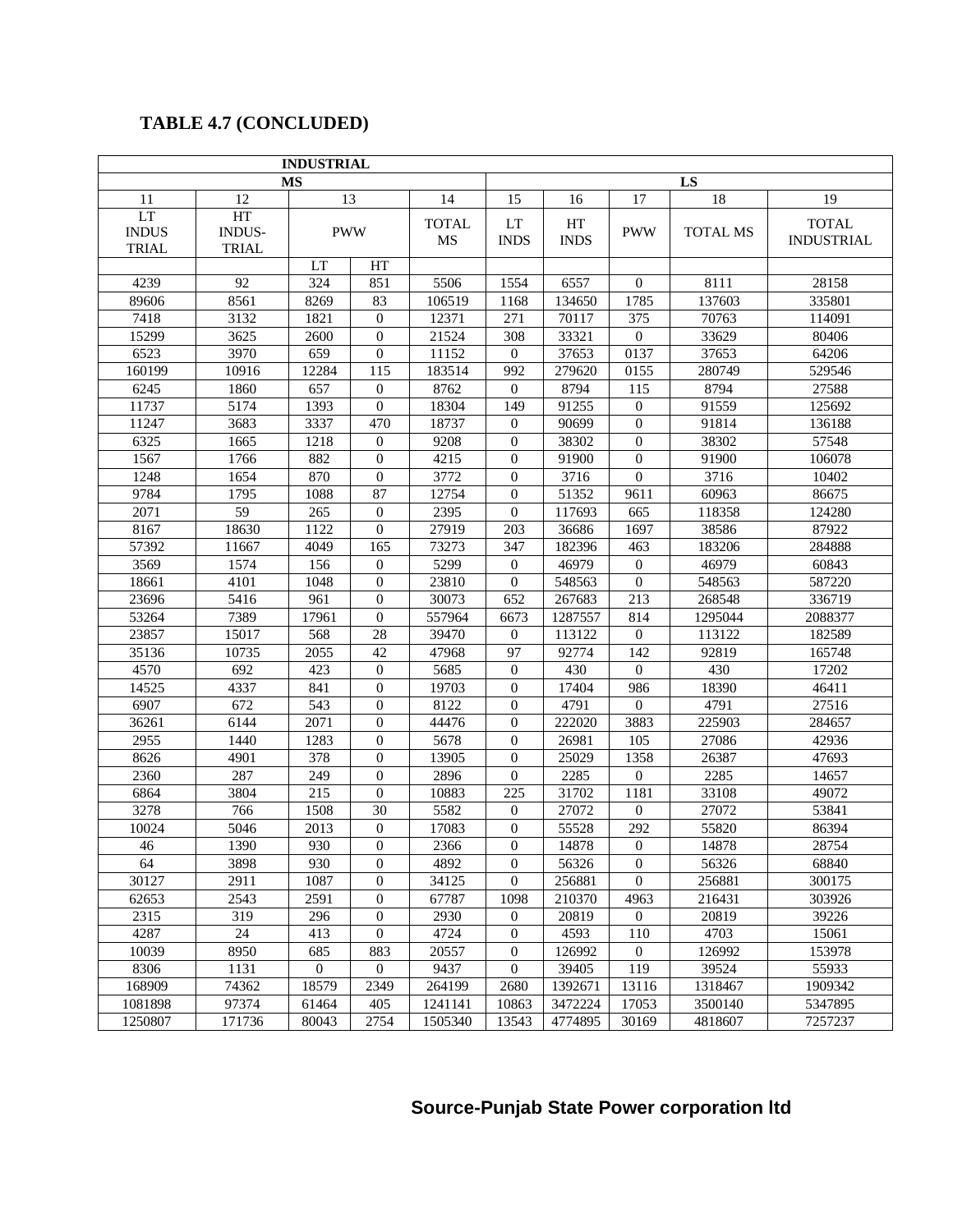### TABLE 4.8 UTILIZATION CAPACITY OF GENERATING PLANTS IN PUNJAB DURING **2010-11**

| S.N            | NAME OF POWER HOUSE                         | UTILISATION CAPACITY IN |                 |  |  |
|----------------|---------------------------------------------|-------------------------|-----------------|--|--|
|                |                                             | <b>PERCENTAGE</b>       |                 |  |  |
|                | $\mathbf{1}$                                | $\overline{2}$          | 3               |  |  |
|                |                                             | 2009-10                 | 2010-11         |  |  |
| $\mathbf{1}$   | <b>SHANAN POWER HOUSE</b>                   | 93.57                   | 93.26           |  |  |
| $\overline{2}$ | <b>UBDC POWER HOUSE</b>                     | 91.4                    | 91.95           |  |  |
| 3              | <b>ANANDPUR SAHIB POWER</b><br><b>HOUSE</b> | 77.76                   | 79.88           |  |  |
| $\overline{4}$ | <b>MUKERIAN POWER HOUSE</b>                 |                         |                 |  |  |
|                | $PH-1$                                      | 64.10                   | 59.44           |  |  |
|                | $PH-2$                                      | 54.41                   | 58.50           |  |  |
|                | $PH-3$                                      | 62.26                   | 59.27           |  |  |
|                | $PH-4$                                      | 80.90                   | 58.90           |  |  |
| 5              | NIDAMPUR MICRO HYDEL<br><b>PROJECTS</b>     | <b>ON LEASE</b>         | <b>ON LEASE</b> |  |  |
| 6              | <b>DAUDHAR</b>                              | <b>ON LEASE</b>         | <b>ON LEASE</b> |  |  |
| $\overline{7}$ | <b>ROHTI</b>                                | <b>ON LEASE</b>         | <b>ON LEASE</b> |  |  |
| 8              | <b>THUHI</b>                                | <b>ON LEASE</b>         | <b>ON LEASE</b> |  |  |
| 9              | <b>ROPAR</b>                                | <b>NA</b>               | <b>NA</b>       |  |  |
| 10             | <b>BHAKRA RIGHT BANK</b>                    | 93.56                   | 93.86           |  |  |
| 11             | <b>GANGUWAL POWER HOUSE</b>                 | 91.37                   | 97.13           |  |  |
| 12             | KOTLA POWER HOUSE                           | 64.4                    | 67.38           |  |  |
| 13             | <b>DEHAR POWER HOUSE</b>                    | 93.23                   | 92.16           |  |  |
| 14             | PONG POWER HOUSE                            | 86.5                    | 90.9            |  |  |
| 15             | <b>BHAKRA LEFT BANK</b>                     | 96.47                   | 96.91           |  |  |
| 16             | <b>GNDTP BATHINDA</b>                       | 84.4                    | 84.86           |  |  |
| 17             | <b>GGSSTP ROPAR</b>                         | 98.94                   | 94.98           |  |  |
| 18             | <b>GHTP, LEHRA MOHABAT</b>                  | 96.44                   | 84.79           |  |  |
| 19             | R.S.T.P, JALKHARI                           | <b>ON LEASE</b>         | <b>ON LEASE</b> |  |  |
| 20             | <b>RANJIT SAGAR DAM</b>                     | 20.34                   | 20.34           |  |  |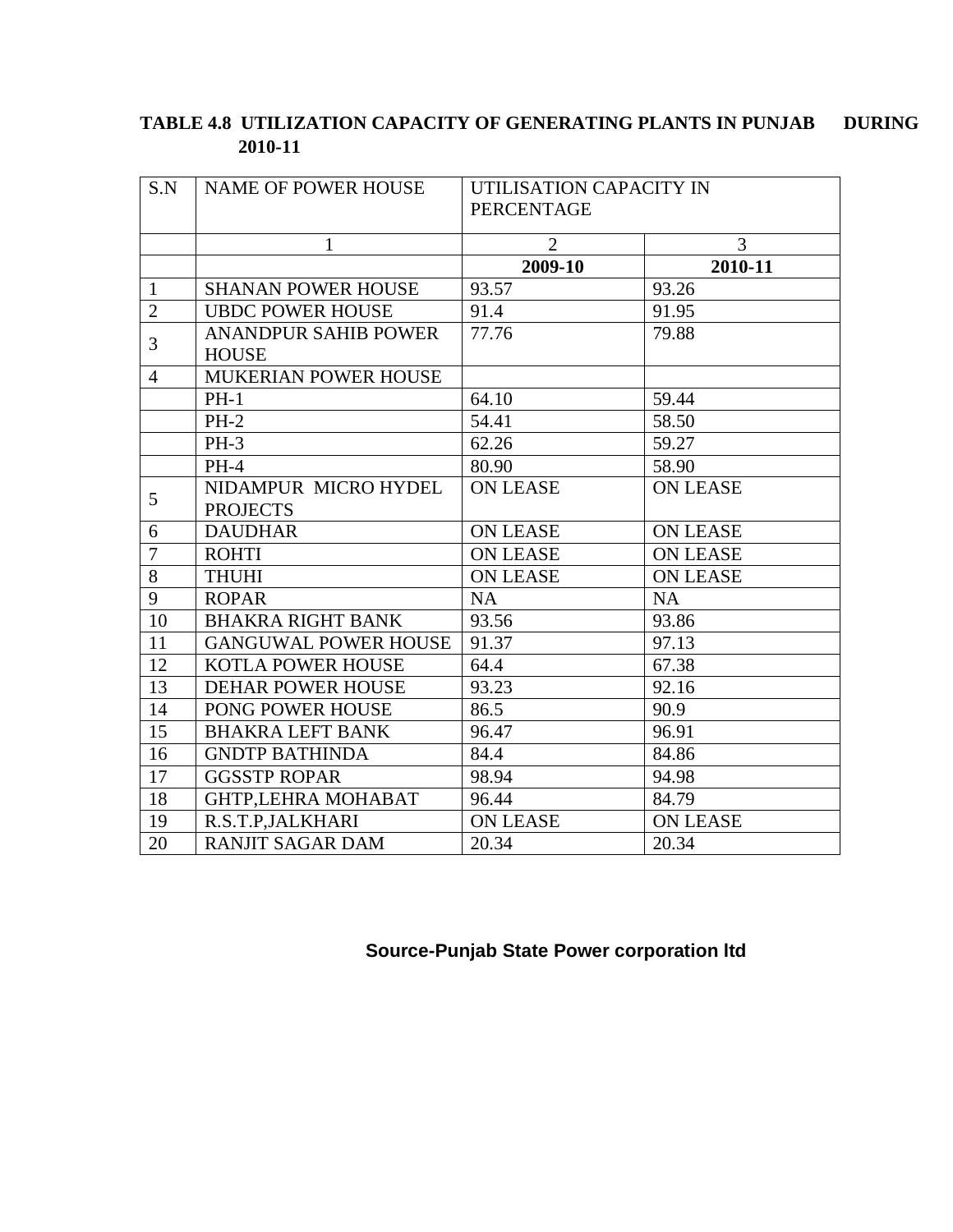| S.N            | <b>NAME OF DISTRICT</b>   | 11 KV LINES    | <b>L.T LINES</b> |
|----------------|---------------------------|----------------|------------------|
|                | $\mathbf{1}$              | $\overline{2}$ | $\overline{3}$   |
| 1.             | <b>GURDASPUR</b>          | 9383           | 12212            |
| 2.             | <b>AMRITSAR</b>           | 9143           | 13561            |
| 3.             | <b>TARNTARAN</b>          | 7611           | 9223             |
| 4.             | <b>KAPURTHALA</b>         | 4679           | 7235             |
| 5.             | <b>JALANDHAR</b>          | 10261          | 10472            |
| 6.             | <b>S.B.S NAGAR</b>        | 2922           | 4337             |
| 7 <sub>1</sub> | <b>HOSHIARPUR</b>         | 7270           | 9457             |
| 8.             | <b>RUPNAGAR</b>           | 2408           | 4295             |
| 9.             | <b>S.A.S NAGAR</b>        | 2675           | 1940             |
| 10.            | <b>LUDHIANA</b>           | 12816          | 15753            |
| 11.            | <b>FIROZPUR</b>           | 17138          | 14356            |
| 12.            | <b>FARIDKOT</b>           | 4019           | 3965             |
| 13.            | <b>SHRI MUKTSAR SAHIB</b> | 17960          | 4747             |
| 14.            | <b>MOGA</b>               | 8167           | 9313             |
| 15.            | <b>BATHINDA</b>           | 10760          | 5742             |
| 16.            | <b>MANSA</b>              | 7750           | 3061             |
| 17.            | <b>SANGRUR</b>            | 17917          | 13218            |
| 18.            | <b>BARNALA</b>            | 5216           | 4817             |
| 19.            | <b>PATIALA</b>            | 14953          | 12332            |
| 20.            | <b>FATEHGARH SAHIB</b>    | 4371           | 4058             |
|                | <b>TOTAL</b>              | 177419         | 164094           |

#### **TABLE 4.9 DISTRICTWISE LENGTH OF L.T AND 11 KV LINES IN KILOMETER AS ON 31-03-2011**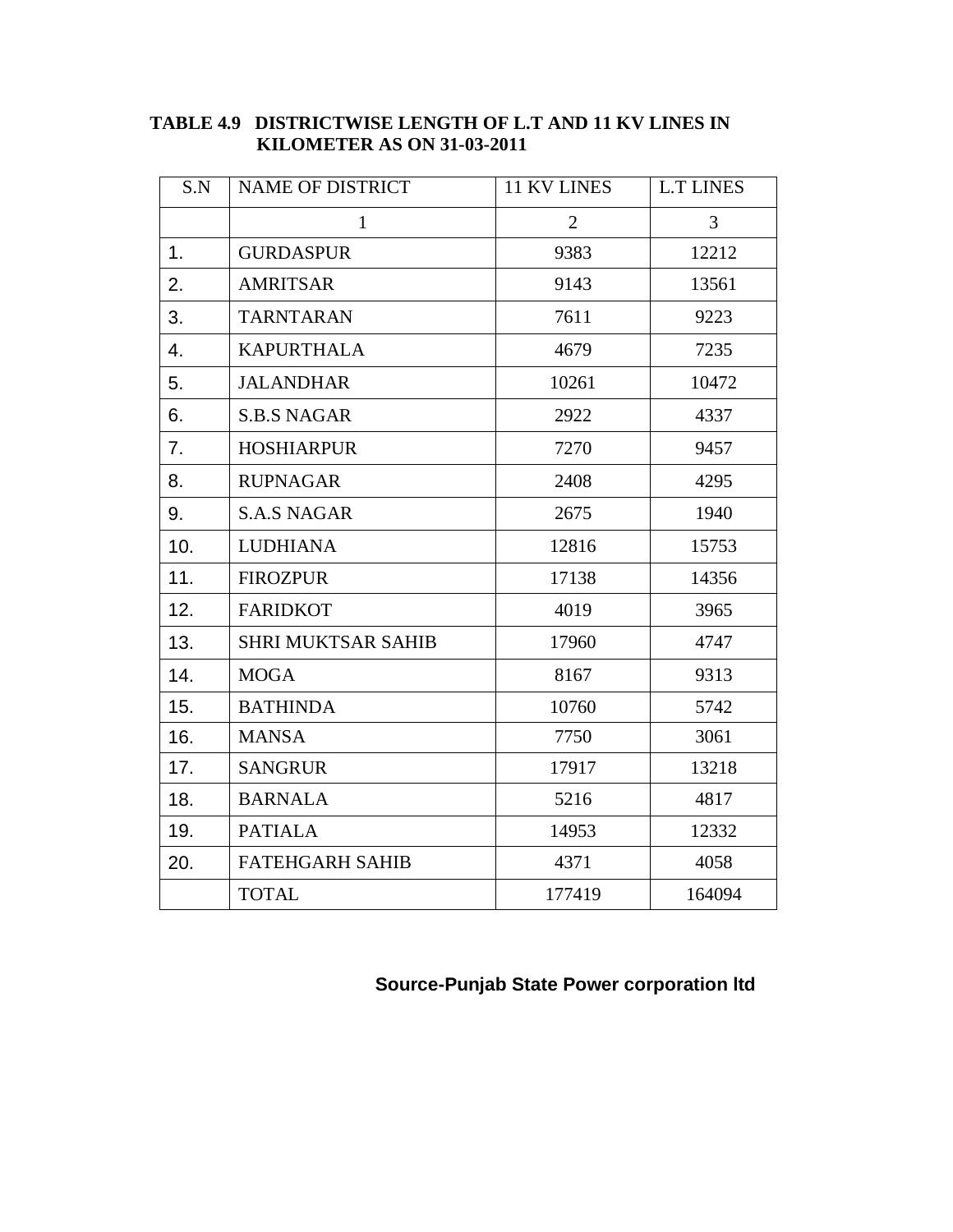### **TABLE 4.10 PARTICULARS OF BOARD'S TRANSMISSION LINES (220/132/66/33 KV) AS ON 31-03-2010**

| S.N | NAME OF<br><b>SECTION</b> | <b>VOL TAGE</b> | <b>OF</b><br>NO.<br><b>CIRCUITS</b> | <b>ROUTES</b><br><b>LENGTH</b><br><b>IN KMS</b> |                     | <b>CIRCUIT LENGTH IN KM'S</b>           |                               |
|-----|---------------------------|-----------------|-------------------------------------|-------------------------------------------------|---------------------|-----------------------------------------|-------------------------------|
|     | $\mathbf{1}$              | $\overline{2}$  | $\overline{3}$                      | $\overline{4}$                                  | 5                   | 6                                       | $\overline{7}$                |
|     |                           |                 |                                     |                                                 | AS ON<br>31.03.2010 | <b>ADDED</b><br><b>DURIN</b><br>2010-11 | <b>TOTAL</b><br><b>LENGTH</b> |
| 1.  | N.A                       | 220 KV          | N.A                                 | N.A                                             | 4591                | 343                                     | 4934                          |
| 2.  | N.A                       | 132 KV          | N.A                                 | N.A                                             | 3074                | 31                                      | 3105                          |
| 3.  | N.A                       | 66 KV           | N.A                                 | N.A                                             | 6508                | 558                                     | 7064                          |
| 4.  | N.A                       | 33 KV           | N.A                                 | N.A                                             | 1321                | $\overline{0}$                          | 1321                          |
|     | <b>TOTAL</b>              | 451 KV          | N.A                                 | N.A                                             | 15494               | 930                                     | 16424                         |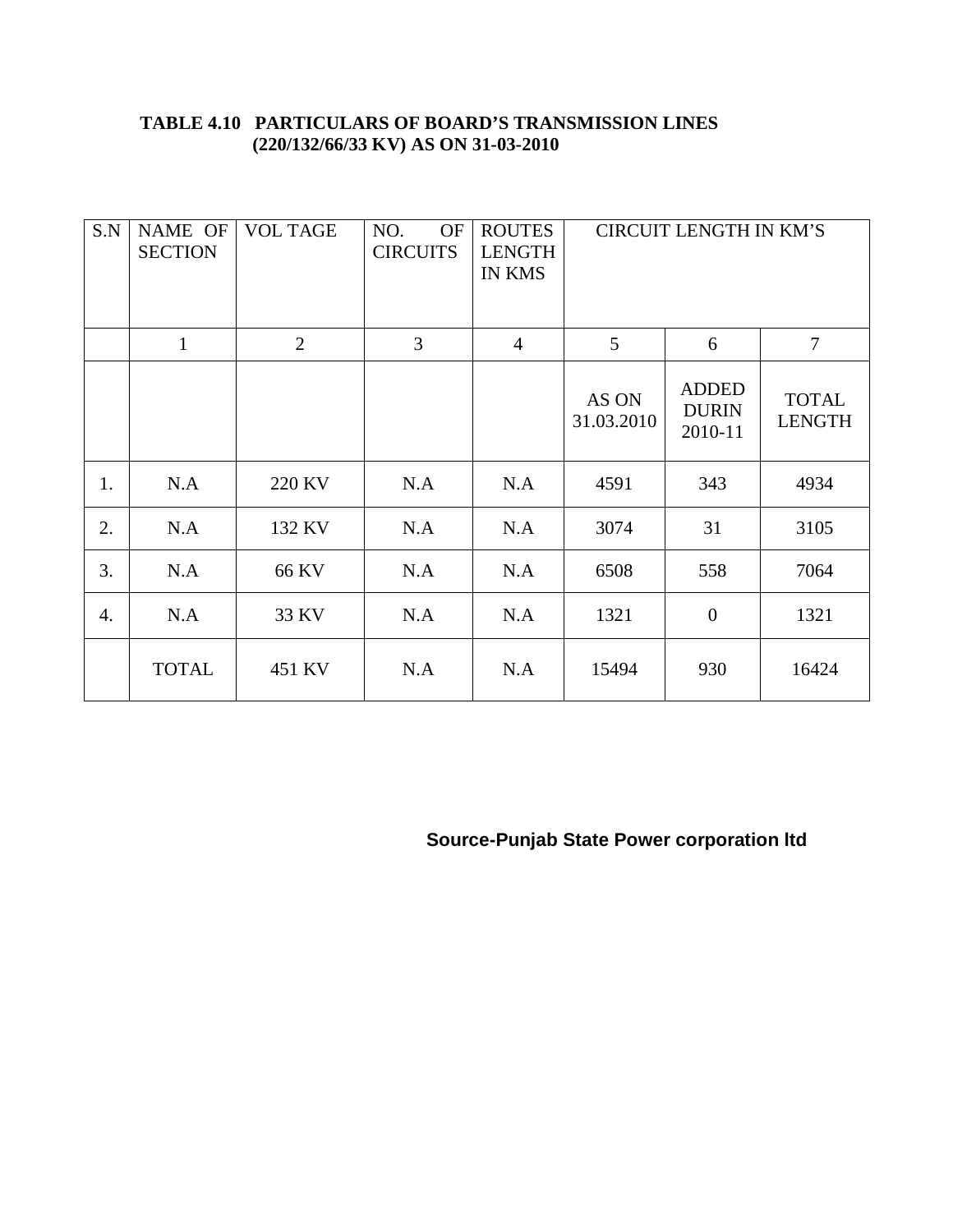| <b>TABLE 4.11 DISTRICTWISE NUMBER OF TRANSFORMERS AND THEIR</b> |
|-----------------------------------------------------------------|
| CAPACITY IN KVA AS ON 31-03-2011                                |

| S.N           | <b>NAME OF DISTRICT</b>   | NO. OF<br><b>TRANSFORMERS</b> | KVA'S          |
|---------------|---------------------------|-------------------------------|----------------|
|               | $\mathbf{1}$              | $\overline{2}$                | $\overline{3}$ |
| $\mathbf 1$ . | <b>GURDASPUR</b>          | 22655                         | 1148604        |
| 2.            | <b>AMRITSAR</b>           | 23977                         | 1741185        |
| 3.            | <b>TARNTARAN</b>          | 30270                         | 865868         |
| 4.            | <b>KAPURTHALA</b>         | 12319                         | 645969         |
| 5.            | <b>JALANDHAR</b>          | 34077                         | 1731720        |
| 6.            | <b>S.B.S NAGAR</b>        | 7041                          | 355880         |
| 7.            | <b>HOSHIARPUR</b>         | 17782                         | 821754         |
| 8.            | <b>RUPNAGAR</b>           | 7505                          | 356499         |
| 9.            | <b>S.A.S NAGAR</b>        | 6264                          | 447774         |
| 10.           | <b>LUDHIANA</b>           | 36810                         | 2959087        |
| 11.           | <b>FIROZPUR</b>           | 43382                         | 1208699        |
| 12.           | <b>FARIDKOT</b>           | 9005                          | 361037         |
| 13.           | <b>SHRI MUKTSAR SAHIB</b> | 43545                         | 569863         |
| 14.           | <b>MOGA</b>               | 18905                         | 894896         |
| 15.           | <b>BATHINDA</b>           | 15786                         | 650122         |
| 16.           | <b>MANSA</b>              | 8671                          | 363478         |
| 17.           | <b>SANGRUR</b>            | 54034                         | 1911607        |
| 18.           | <b>BARNALA</b>            | 11980                         | 488187         |
| 19.           | <b>PATIALA</b>            | 53197                         | 215880         |
| 20.           | <b>FATEHGARH SAHIB</b>    | 15023                         | 519514         |
|               | <b>TOTAL</b>              | 472238                        | 20198498       |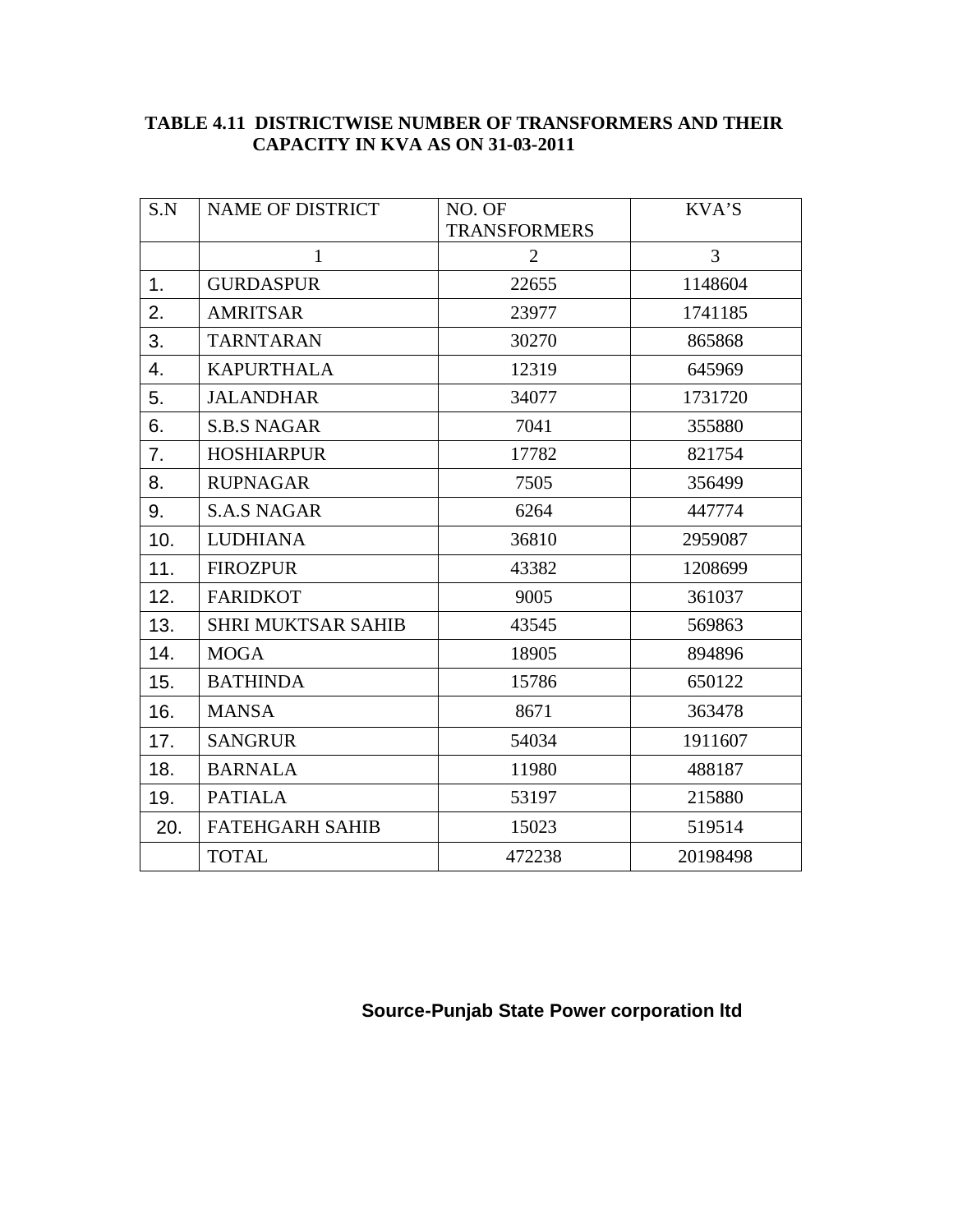| S.N              | <b>DISTRICT</b>                     |                | <b>NO. OF CONSUMERS</b> | CONNECTED LOAD IN K.W |                    |  |
|------------------|-------------------------------------|----------------|-------------------------|-----------------------|--------------------|--|
|                  |                                     | <b>LARGE</b>   | <b>BULK</b>             | <b>LARGE</b>          | <b>BULK SUPPLY</b> |  |
|                  |                                     | <b>SUPPLY</b>  | <b>SUPPLY</b>           | <b>SUPPLY</b>         |                    |  |
|                  | $\mathbf{1}$                        | $\overline{2}$ | $\overline{3}$          | $\overline{4}$        | 5                  |  |
| 1.               | <b>GURDASPUR</b>                    | 224            | 67                      | 103813                | 38718              |  |
| 2.               | <b>AMRITSAR</b>                     | 280            | 77                      | 142992                | 36580              |  |
| 3.               | <b>KAPURTHALA</b>                   | 103            | 16                      | 100204                | 8518               |  |
| $\overline{4}$ . | <b>JALANDHAR</b>                    | 662            | 41                      | 317410                | 39532              |  |
| 5.               | <b>NAWAN</b><br><b>SHEHER</b>       | 35             | 5                       | 95616                 | 1453               |  |
| 6.               | <b>HOSHIARPUR</b>                   | 81             | 17                      | 130156                | 4316               |  |
| 7.               | <b>RUPNAGAR</b>                     | 59             | 12                      | 179321                | 2810               |  |
| 8.               | <b>LUDHIANA</b>                     | 1958           | 52                      | 1556267               | 28504              |  |
| 9.               | <b>FIROZPUR</b>                     | 217            | 70                      | 82892                 | 20704              |  |
| 10.              | <b>FARIDKOT</b>                     | 98             | 5                       | 35168                 | 5943               |  |
| 11.              | <b>SHRI MUKTSAR</b><br><b>SAHIB</b> | 107            | 6                       | 53368                 | 468                |  |
| 12.              | <b>MOGA</b>                         | 199            | 9                       | 71204                 | 2291               |  |
| 13.              | <b>BATHINDA</b>                     | 239            | 19                      | 230759                | 26586              |  |
| 14.              | <b>MANSA</b>                        | 75             | $\overline{0}$          | 18820                 | $\overline{0}$     |  |
| 15.              | <b>SANGRUR</b>                      | 314            | 12                      | 206038                | 1879               |  |
| 16.              | <b>PATIALA</b>                      | 226            | 27                      | 221242                | 11968              |  |
| 17.              | <b>MOHALI</b>                       | 420            | 12                      | 472214                | 8333               |  |
| 18.              | <b>BARNALA</b>                      | 104            | 6                       | 166516                | 1995               |  |
| 19.              | <b>TARN TARAN</b>                   | 49             | 32                      | 25522                 | 2956               |  |
| 20.              | <b>FATEHGARH</b><br><b>SAHIB</b>    | 506            | 8                       | 595542                | 390                |  |
|                  | <b>TOTAL</b>                        | 5956           | 493                     | 4805064               | 243944             |  |

### **TABLE 4.12 DISTRICTWISE NUMBER OF HIGH TENSION CONSUMERS AS ON 31-03-2011**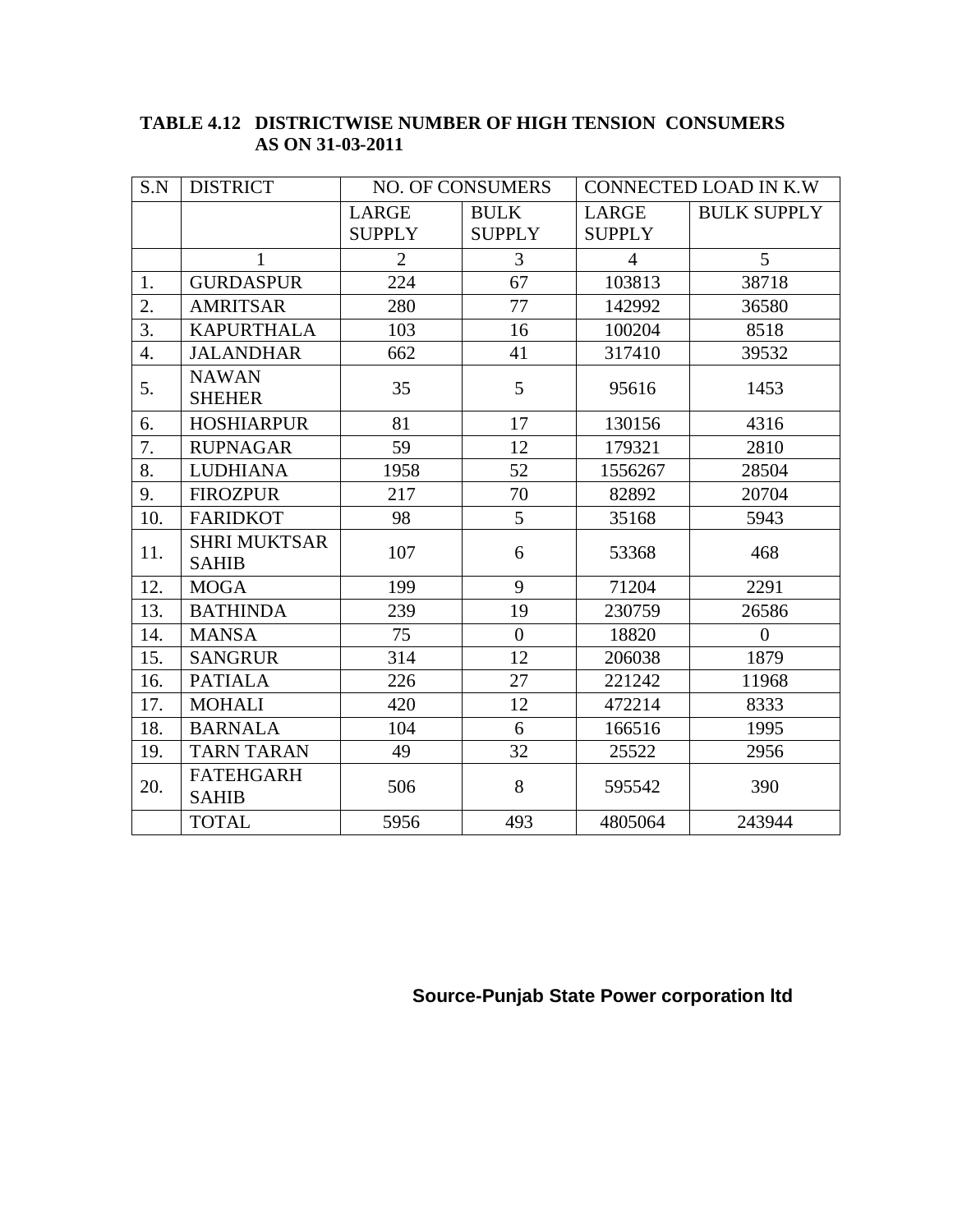### **TABLE 4.13 DISTRICTWISE NUMBER OF TUBEWELLS/PUMPING SETS OPERATED BY ELECTRICITY AS ON 31.03.2011**

| S.N | <b>DISTRICT</b>        | NUMBER OF TUBEWELLS/PUMPING SETS<br>OPERATED BY ELECTRICITY |                  |  |  |
|-----|------------------------|-------------------------------------------------------------|------------------|--|--|
|     | $\mathbf{1}$           | 2                                                           | $\overline{3}$   |  |  |
|     |                        | AS ON 31-03-10                                              | AS ON 31-03-2011 |  |  |
| 1.  | <b>GURDASPUR</b>       | 87776                                                       | 89183            |  |  |
| 2.  | <b>AMRITSAR</b>        | 80118                                                       | 133118           |  |  |
| 3.  | <b>KAPURTHALA</b>      | 48129                                                       | 48485            |  |  |
| 4.  | <b>JALANDHAR</b>       | 75933                                                       | 76378            |  |  |
| 5.  | <b>NAWAN SHEHER</b>    | 24321                                                       | 24553            |  |  |
| 6.  | <b>HOSHIARPUR</b>      | 42861                                                       | 13511            |  |  |
| 7.  | <b>RUPNAGAR</b>        | 780345                                                      | 18345            |  |  |
| 8.  | <b>LUDHIANA</b>        | 97042                                                       | 98267            |  |  |
| 9.  | <b>FIROZPUR</b>        | 99488                                                       | 103777           |  |  |
| 10. | <b>FARIDKOT</b>        | 31052                                                       | 32076            |  |  |
| 11. | <b>MUKTSAR</b>         | 40678                                                       | 55630            |  |  |
| 12. | <b>MOGA</b>            | 61883                                                       | 63073            |  |  |
| 13. | <b>BATHINDA</b>        | 45585                                                       | 49692            |  |  |
| 14. | <b>MANSA</b>           | 28087                                                       | 29597            |  |  |
| 15. | <b>SANGRUR</b>         | 109417                                                      | 105673           |  |  |
| 16. | <b>PATIALA</b>         | 79323                                                       | 80094            |  |  |
| 17. | <b>FATEHGARH SAHIB</b> | 28348                                                       | 28743            |  |  |
| 18. | <b>TARN TARAN</b>      | 64583                                                       | 14378            |  |  |
| 19. | <b>MOHALI</b>          | 12280                                                       | 12317            |  |  |
| 20. | <b>BARNALA</b>         | 30593                                                       | 36377            |  |  |
|     | <b>TOTAL</b>           | 1105517                                                     | 1143267          |  |  |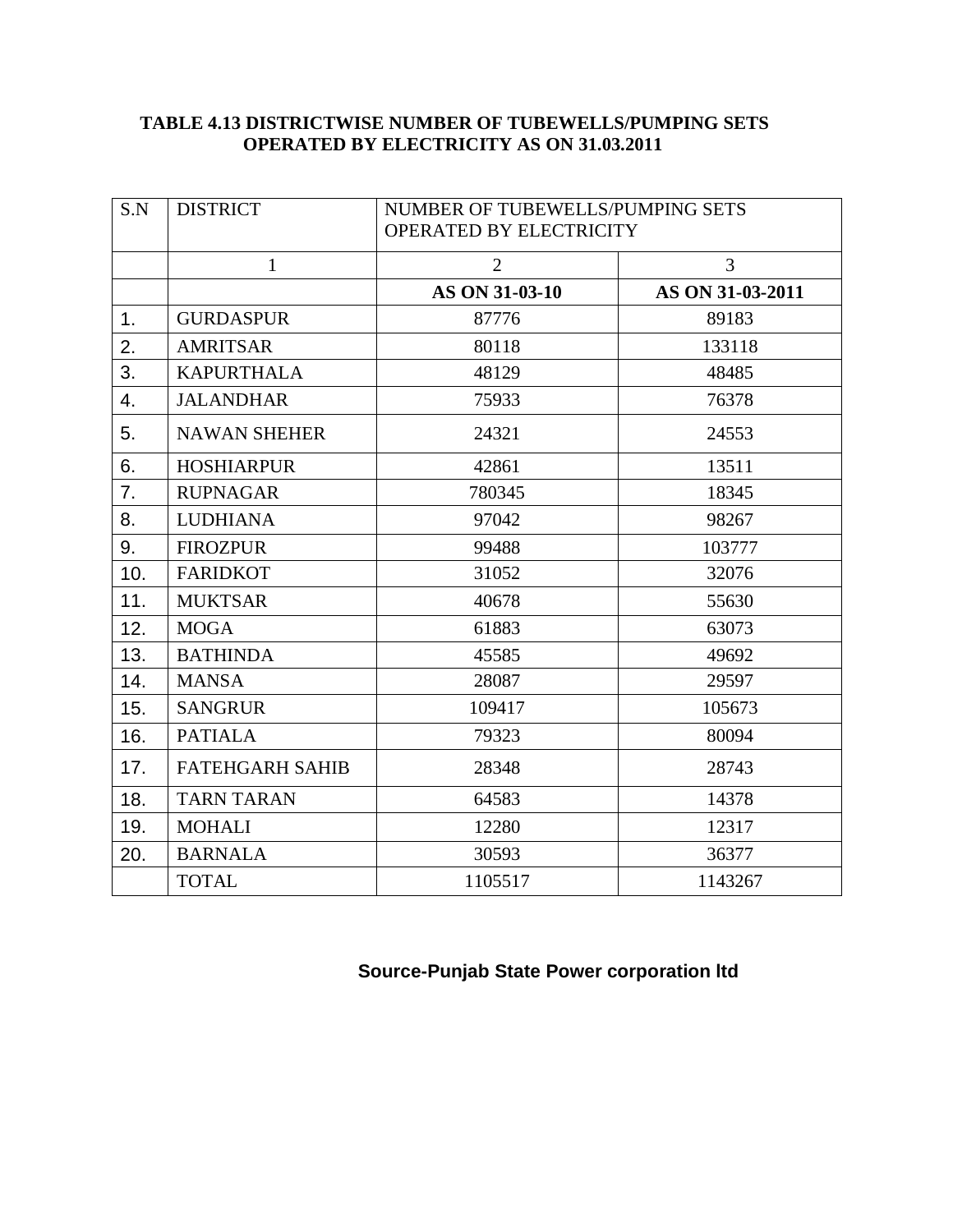### **TABLE 4.14 QUARTERLY REVIEW OF PENDING APPLICATIONS & TEST REPORTS FOR NEW CONNECTIONS DISTRICTWISE DETAILS**

| S.N | <b>DISTRICT</b>                               |                | PENDING APPLICATIONS |                   |                  |                          |                |                |                  |              |                  |
|-----|-----------------------------------------------|----------------|----------------------|-------------------|------------------|--------------------------|----------------|----------------|------------------|--------------|------------------|
|     | <b>NAME</b>                                   | G.S.C          |                      | <b>INDUSTRIAL</b> |                  | AGRICUL-<br><b>TURAL</b> |                | <b>OTHER</b>   |                  | <b>TOTAL</b> |                  |
|     |                                               | G.C            | S.C                  | G.C               | S.C              | G.C                      | S.C            | G.C            | S.C              | G.C          | S.C              |
|     |                                               |                |                      |                   |                  |                          |                |                |                  |              |                  |
|     | $\mathbf{1}$                                  | $\overline{2}$ | $\overline{3}$       | $\overline{4}$    | 5                | 6                        | $\overline{7}$ | 8              | 9                | 10           | 11               |
| 1.  | <b>GURDASPUR</b>                              | 24             | $\overline{0}$       | 68                | $\overline{0}$   | 28030                    | 5              | $\overline{0}$ | $\overline{0}$   | 29020        | 5                |
| 2.  | <b>AMRITSAR</b>                               | 1239           | $\Omega$             | 138               | $\overline{0}$   | 26529                    | $\Omega$       | 20             | $\mathbf{0}$     | 27926        | $\overline{0}$   |
| 3.  | <b>TARNTARAN</b>                              | 79             | $\boldsymbol{0}$     | 50                | $\overline{0}$   | 20716                    | 20             | $\Omega$       | $\mathbf{0}$     | 20845        | 20               |
| 4.  | <b>KAPURTHALA</b>                             | 181            | $\theta$             | 48                | $\mathbf{0}$     | 13647                    | 3              | 10             | $\overline{0}$   | 13886        | 3                |
| 5.  | <b>JALANDHAR</b>                              | 419            | $\overline{0}$       | 218               | $\mathbf{0}$     | 16806                    | $\overline{0}$ | 78             | $\mathbf{0}$     | 17519        | $\overline{0}$   |
| 6.  | <b>S.B.S NAGAR</b>                            | 24             | $\overline{0}$       | 21                | $\boldsymbol{0}$ | 8341                     | $\overline{0}$ | $\overline{0}$ | $\boldsymbol{0}$ | 8386         | $\overline{0}$   |
| 7.  | <b>HOSHIARPUR</b>                             | 126            | $\overline{0}$       | 42                | $\overline{0}$   | 15642                    | $\Omega$       | 5              | $\mathbf{0}$     | 15815        | $\boldsymbol{0}$ |
| 8.  | <b>RUPNAGAR</b>                               | 11             | $\overline{0}$       | 21                | $\overline{0}$   | 6324                     | $\overline{0}$ | $\overline{3}$ | $\overline{0}$   | 5359         | $\overline{0}$   |
| 9.  | <b>S.A.S NAGAR</b>                            | 988            | $\mathbf{0}$         | 131               | $\overline{0}$   | 4175                     | $\overline{0}$ | 10             | $\mathbf{0}$     | 5304         | $\mathbf{0}$     |
| 10. | <b>LUDHIANA</b>                               | 110            | $\mathbf{1}$         | 1732              | $\mathbf{0}$     | 26588                    | 18             | 100            | $\mathbf{0}$     | 28530        | 19               |
| 11. | <b>FIROZPUR</b>                               | 604            | $\overline{0}$       | 80                | $\overline{0}$   | 39552                    | 109            | $\overline{2}$ | $\overline{0}$   | 40315        | 100              |
| 12. | <b>FARIDKOT</b>                               | 5              | $\overline{0}$       | 28                | $\overline{0}$   | 21260                    | $\mathbf{0}$   | $\overline{2}$ | $\mathbf{0}$     | 21295        | $\overline{0}$   |
| 13. | <b>SHRI</b><br><b>MUKTSAR</b><br><b>SAHIB</b> | 63             | $\Omega$             | 50                | $\overline{0}$   | 14132                    | $\Omega$       | $\mathbf{1}$   | $\mathbf{0}$     | 14246        | $\overline{0}$   |
| 14. | <b>MOGA</b>                                   | 21             | $\overline{0}$       | 23                | $\mathbf{0}$     | 18569                    | $\overline{0}$ | $\overline{0}$ | $\overline{0}$   | 18613        | $\overline{0}$   |
| 15. | <b>BATHINDA</b>                               | 93             | 10                   | 98                | $\overline{0}$   | 29094                    | 32             | $\overline{0}$ | $\mathbf{0}$     | 29255        | 42               |
| 16. | <b>MANSA</b>                                  | 47             | 8                    | 57                | $\boldsymbol{0}$ | 18850                    | 74             | $\mathbf{1}$   | $\boldsymbol{0}$ | 18955        | 82               |
| 17. | <b>SANGRUR</b>                                | 156            | $\overline{4}$       | 111               | $\overline{0}$   | 27272                    | $\mathbf{0}$   | $\overline{2}$ | $\boldsymbol{0}$ | 27541        | $\overline{4}$   |
| 18. | <b>BARNALA</b>                                | 21             | $\mathbf{0}$         | 21                | $\overline{0}$   | 13516                    | $\overline{0}$ | $\mathbf{1}$   | $\mathbf{0}$     | 13559        | $\mathbf{1}$     |
| 19. | <b>PATIALA</b>                                | 620            | 537                  | 109               | $\overline{0}$   | 20937                    | $\overline{0}$ | 18             | $\mathbf{0}$     | 21684        | 537              |
| 20. | <b>FATEHGARH</b><br><b>SAHIB</b>              | $\overline{0}$ | $\overline{0}$       | 97                | $\overline{0}$   | 8129                     | $\theta$       | $\overline{0}$ | $\overline{0}$   | 8226         | $\overline{0}$   |
|     | <b>G.TOTAL</b>                                | 4828           | $\overline{0}$       | 3089              | $\overline{0}$   | 378009                   | 261            | 253            | $\mathbf{0}$     | 386279       | 822              |

**'GC' STANDS FOR GENERAL CATEGORY 'SC' STANDS FOR SCHEDULED CATEGORY**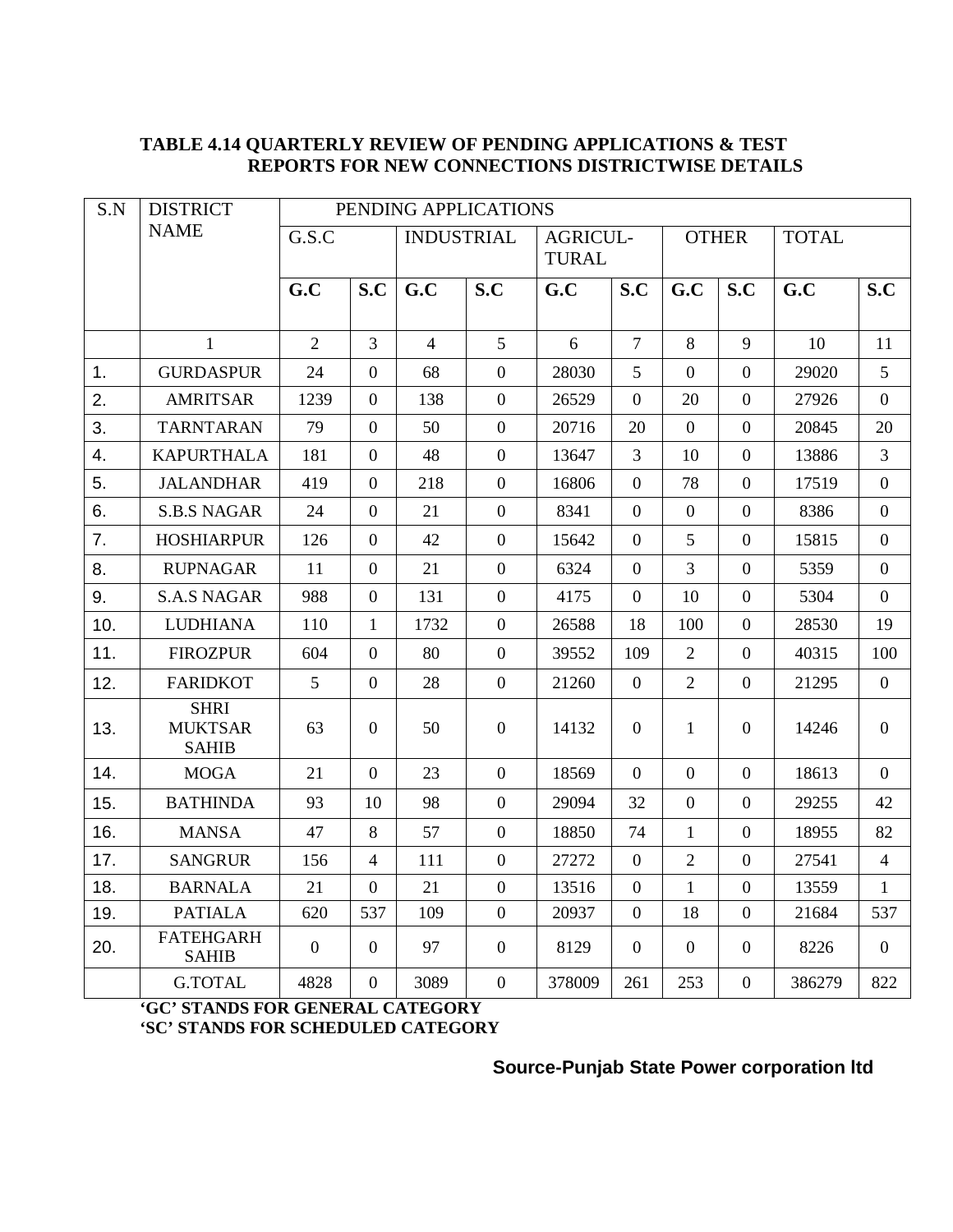### **TABLE 4.14 (CONTINUED) QUARTERLY REVIEW OF PENDING APPLICATIONS &TEST REPORTS FOR NEW CONNECTIONS DISTRICTWISE DETAILS**

| S. N | <b>DISTRICT</b>                     | PENDING TEST REPORTS |                |                               |                  |                          |                |                |                  |              |                |
|------|-------------------------------------|----------------------|----------------|-------------------------------|------------------|--------------------------|----------------|----------------|------------------|--------------|----------------|
|      | <b>NAME</b>                         | G.S.C                |                | <b>INDUST-</b><br><b>RIAL</b> |                  | AGRICUL-<br><b>TURAL</b> |                | <b>OTHERS</b>  |                  | <b>TOTAL</b> |                |
|      |                                     | G.C                  | S.C            | G.C                           | S.C              | G.C                      | S.C            | G.C            | S.C              | G.C          | S.C            |
|      |                                     |                      |                |                               |                  |                          |                |                |                  |              |                |
|      | $\mathbf{1}$                        | 12                   | 13             | 14                            | 115              | 16                       | 17             | 18             | 19               | 20           | 21             |
| 1.   | <b>GURDASPUR</b>                    | 25                   | $\overline{0}$ | $\mathbf{1}$                  | $\overline{0}$   | 1570                     | $\overline{0}$ | 5 <sup>5</sup> | $\theta$         | 1610         | $\overline{0}$ |
| 2.   | <b>AMRITSAR</b>                     | 1237                 | $\overline{0}$ | 30                            | $\overline{0}$   | 809                      | $\overline{0}$ | $\theta$       | $\theta$         | 2076         | $\overline{0}$ |
| 3.   | <b>TARNTARAN</b>                    | 79                   | 20             | $\overline{7}$                | $\overline{0}$   | 1189                     | $\overline{2}$ | $\theta$       | $\overline{0}$   | 1275         | 2              |
| 4.   | <b>KAPURTHALA</b>                   | 52                   | 2              | $\mathbf{1}$                  | $\overline{0}$   | 247                      | $\overline{0}$ | $\overline{7}$ | $\overline{0}$   | 307          | 2              |
| 5.   | <b>JALANDHAR</b>                    | 328                  | $\mathbf{1}$   | 55                            | $\overline{0}$   | 557                      | $\overline{0}$ | 30             | $\overline{0}$   | 970          | $\mathbf{1}$   |
| 6.   | <b>S.B.S NAGAR</b>                  | 24                   | $\overline{0}$ | 9                             | $\overline{0}$   | 451                      | $\overline{0}$ | $\theta$       | $\overline{0}$   | 484          | $\overline{0}$ |
| 7.   | <b>HOSHIARPUR</b>                   | 126                  | $\overline{0}$ | 6                             | $\mathbf{0}$     | 1222                     | $\overline{0}$ | $\theta$       | $\overline{0}$   | 1380         | $\overline{0}$ |
| 8.   | <b>RUPANAGAR</b>                    | 11                   | $\overline{0}$ | $\overline{7}$                | $\overline{0}$   | 531                      | $\overline{0}$ | $\theta$       | $\overline{0}$   | 546          | 539            |
| 9.   | <b>S.A.S NAGAR</b>                  | 985                  | $\overline{0}$ | 36                            | $\overline{0}$   | 563                      | $\overline{0}$ | 1              | $\overline{0}$   | 1585         | $\overline{0}$ |
| 10.  | <b>LUDHIANA</b>                     | 124                  | 19             | 449                           | $\overline{0}$   | 3245                     | 3              | 17             | $\overline{0}$   | 3835         | $\overline{4}$ |
| 11.  | <b>FIROZPUR</b>                     | 685                  | 100            | 16                            | $\overline{0}$   | 5884                     | $\overline{0}$ | $\overline{0}$ | $\overline{0}$   | 6565         | $\overline{0}$ |
| 12.  | <b>FARIDKOT</b>                     | $\tau$               | $\overline{0}$ | $\overline{4}$                | $\overline{0}$   | 1338                     | $\overline{0}$ | $\overline{0}$ | $\mathbf{0}$     | 1349         | $\overline{0}$ |
| 13.  | <b>SHRI MUKTSAR</b><br><b>SAHIB</b> | 37                   | $\overline{0}$ | 9                             | $\overline{0}$   | 4800                     | $\overline{0}$ | $\theta$       | $\theta$         | 4846         | $\overline{0}$ |
| 14.  | <b>MOGA</b>                         | 21                   | $\overline{0}$ | 6                             | $\overline{0}$   | 1709                     | $\overline{0}$ | $\overline{0}$ | $\overline{0}$   | 1736         | $\overline{0}$ |
| 15.  | <b>BATHINDA</b>                     | 95                   | 42             | 21                            | $\overline{0}$   | 949                      | $\overline{2}$ | $\overline{0}$ | $\boldsymbol{0}$ | 1065         | $\overline{0}$ |
| 16.  | <b>MANSA</b>                        | 47                   | 82             | 16                            | $\overline{0}$   | 782                      | $\overline{3}$ | $\overline{0}$ | $\mathbf{0}$     | 845          | 12             |
| 17.  | <b>SANGRUR</b>                      | 156                  | $\overline{4}$ | 23                            | $\overline{0}$   | 1056                     | $\overline{0}$ | $\overline{2}$ | $\mathbf{0}$     | 1237         | 11             |
| 18.  | <b>BARNALA</b>                      | 12                   | 1              | 12                            | $\boldsymbol{0}$ | 755                      | $\mathbf{0}$   |                | $\boldsymbol{0}$ | 780          | $\mathbf{1}$   |
| 19.  | <b>PATIALA</b>                      | 629                  | 537            | 32                            | 2                | 838                      | $\overline{0}$ | 14             | $\mathbf{0}$     | 1504         | $\overline{0}$ |
| 20.  | <b>FATEHGARH</b><br><b>SAHIB</b>    | 184                  | $\overline{0}$ | 18                            | $\boldsymbol{0}$ | 656                      | $\overline{0}$ | 6              | $\boldsymbol{0}$ | 858          | $\overline{4}$ |
|      | <b>G.TOTAL</b>                      | 4835                 | 822            | 758                           | $\overline{2}$   | 29160                    | 10             | 77             | $\overline{0}$   | 34830        | 576            |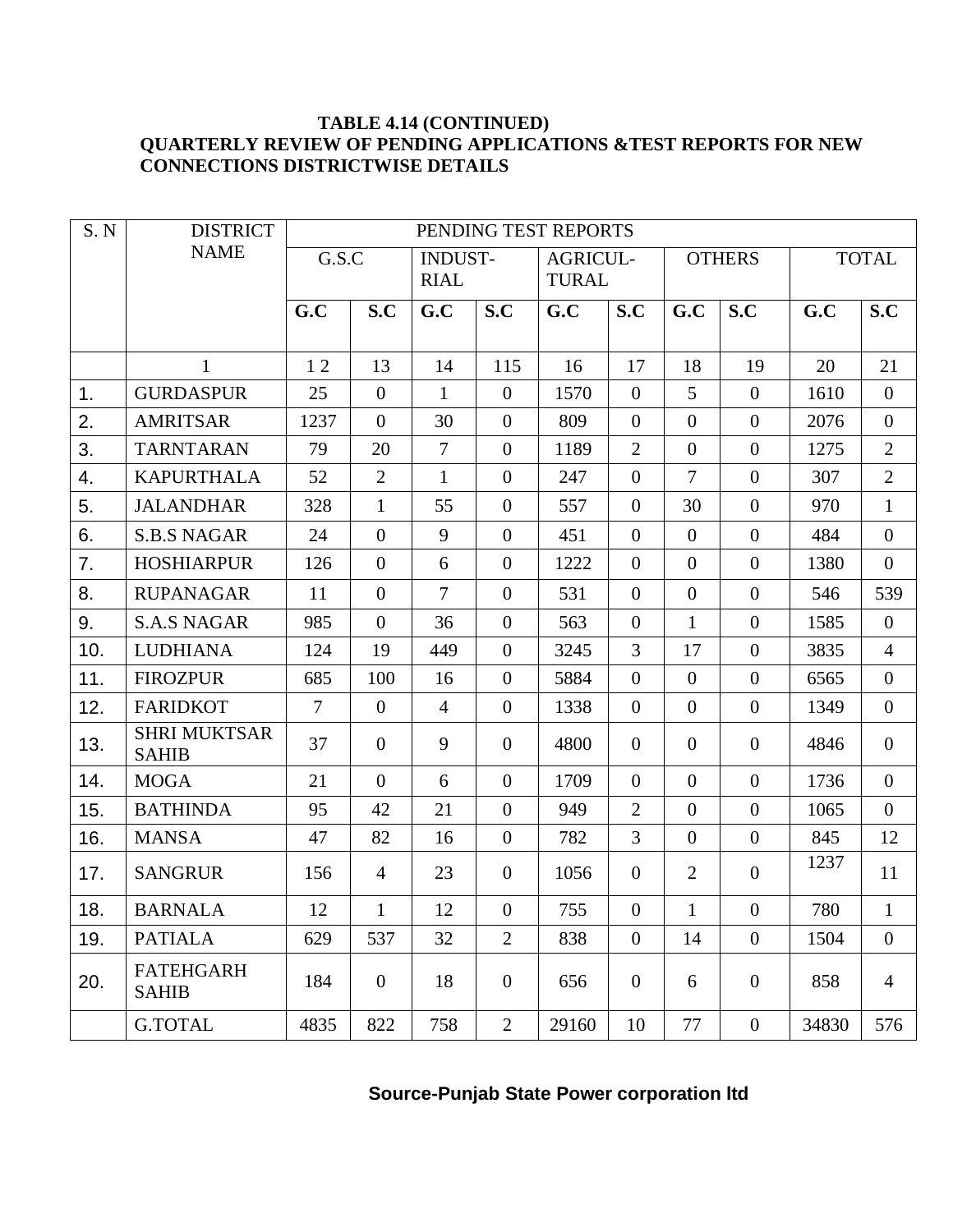| <b>TELECOMMUNICATION</b>                           |
|----------------------------------------------------|
| <b>TELECOMMUNICATION- CONTENTS</b>                 |
| FIXED PHONECONNECTION AND MOBILE PHONE             |
| CONNECTIONS OF PUNJAB CIRCLE AS ON 31-03-2011      |
| DISTRICT WISE POST OFFICES AND TELEPHONE EXCHANGES |
| IN PUNJAB DURING 2009-10                           |
|                                                    |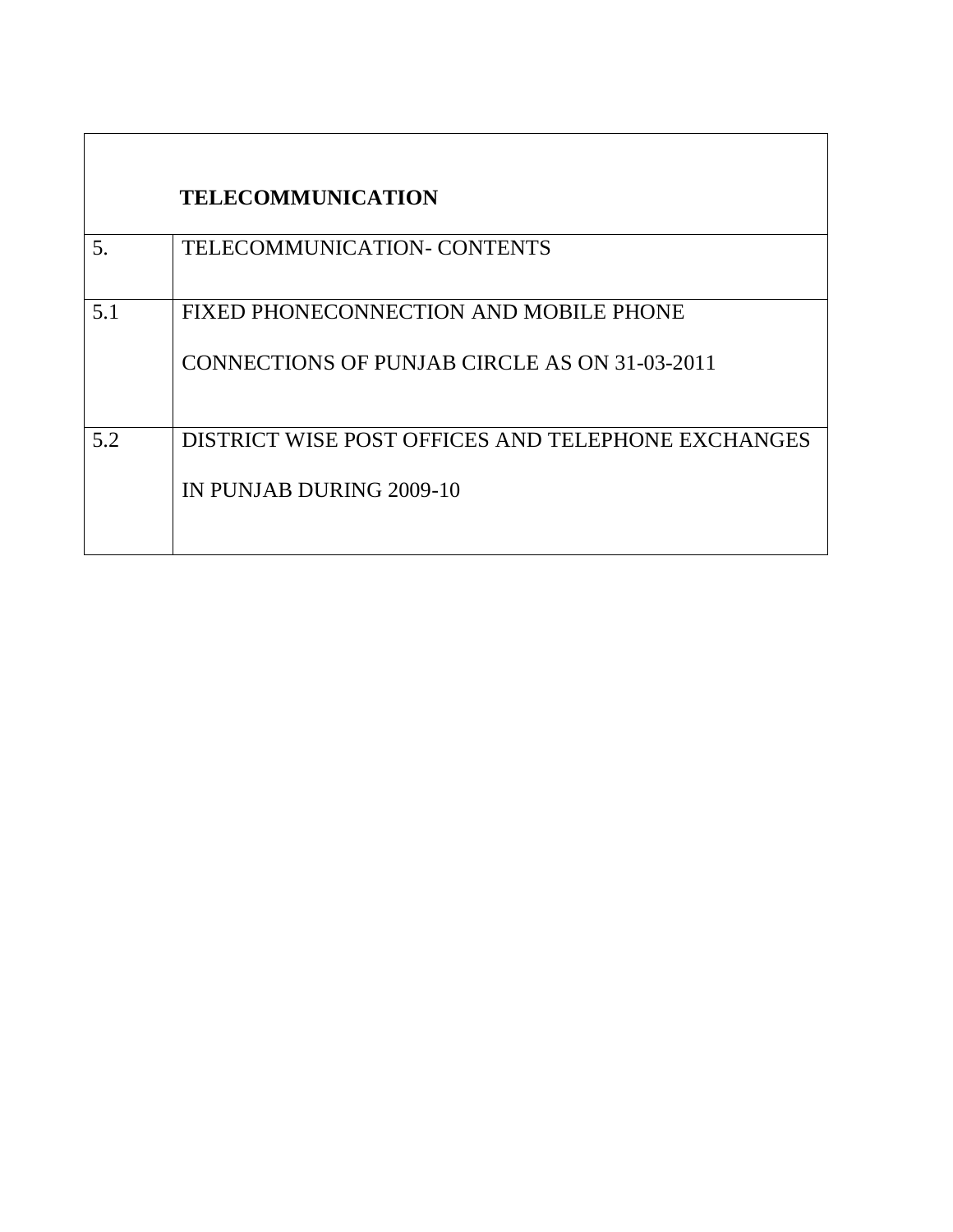### **TABLE 5.1 BSNL FIXED PHONE CONNECTIONS AND MOBILE PHONE CONNECTIONS OF PUNJAB CIRCLE AS ON 31-10-2011**

| S.N            | <b>NAME OF DIVISON</b> | CONNECTION(L/L) | MOBILE CONNECTION |
|----------------|------------------------|-----------------|-------------------|
|                | $\mathbf{1}$           | $\overline{2}$  | 3                 |
| 1              | <b>AMRITSAR</b>        | 80273           | 310495            |
| $\overline{2}$ | <b>BATHINDA</b>        | 59867           | 439034            |
| 3              | <b>CHANDIGARH</b>      | 113101          | 192616            |
| $\overline{4}$ | <b>FIROZPUR</b>        | 149421          | 854347            |
| 5              | <b>HOSHIARPUR</b>      | 96658           | 458187            |
| 6              | <b>JALANDHAR</b>       | 205077          | 525113            |
| 7              | <b>LUDHIANA</b>        | 151137          | 606337            |
| 8              | <b>PATIALA</b>         | 87242           | 386502            |
| 9              | <b>PATHANKOT</b>       | 60327           | 303623            |
| 10             | <b>RUPNAGAR</b>        | 35851           | 194989            |
| 11             | <b>SANGRUR</b>         | 105219          | 407922            |
| 12             | <b>TOTAL</b>           | 1153973         | 4657145           |

 **Source-Chief General Manager Punjab Telecom circle, Bharat Sanchar Nigam ltd.**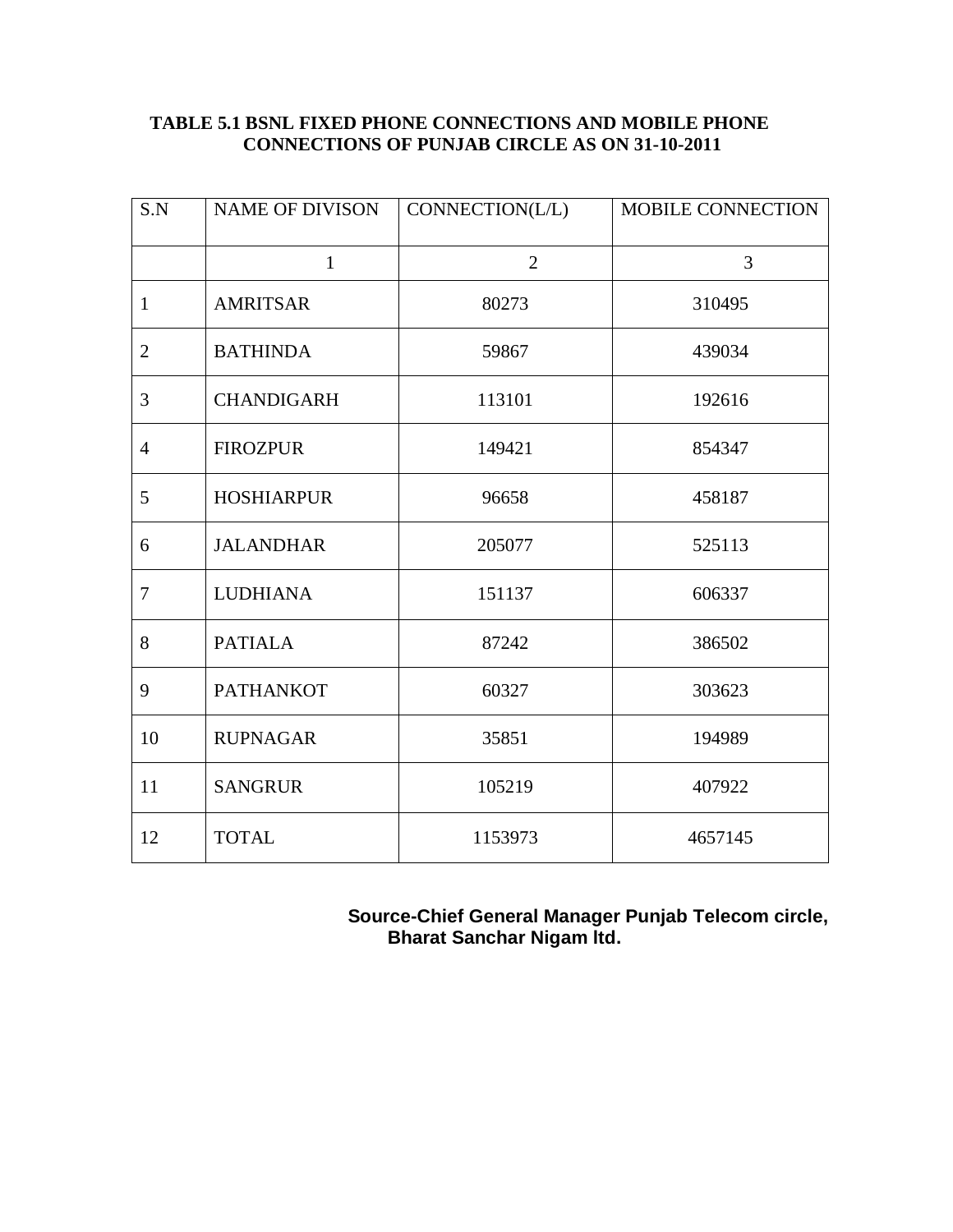#### **TABLE 5.2 DISTRICTWISE POST OFFICES AND TELEPHONE EXCHANGES IN PUNJAB DURING 2009-2010**

| S.N              | <b>DISTRICT</b>    | <b>NUMBER</b>  | <b>NUMBER OF</b> | <b>NUMBER OF</b> | <b>NUMBER</b>    | <b>NUMBER OF</b> |
|------------------|--------------------|----------------|------------------|------------------|------------------|------------------|
|                  | <b>NAME</b>        | OF POST        | <b>TELEGRAPH</b> | <b>TELEPHONE</b> | <b>OF PUBLIC</b> | <b>TELEPHONE</b> |
|                  |                    | <b>OFFICES</b> | <b>OFFICES</b>   | <b>EXCHANGES</b> | <b>CALL</b>      | <b>CONNEC-</b>   |
|                  |                    |                |                  |                  | <b>OFFICES</b>   | <b>TIONS</b>     |
|                  |                    | $\overline{2}$ | 3                | $\overline{4}$   | 5                | 6                |
| 1.               | <b>GURDASPUR</b>   | 280            | $\overline{2}$   | 125              | 2194             | 71498            |
| $\overline{2}$ . | <b>AMRITSAR</b>    | 291            | $\mathbf{1}$     | 84               | 1007             | 77743            |
| $\overline{3}$ . | <b>TARN TARAN</b>  | 187            | $\overline{0}$   | 63               | 256              | 12199            |
| $\overline{4}$ . | <b>KAPURTHALA</b>  | 292            | $\mathbf{1}$     | 55               | 467              | 42976            |
| 5.               | <b>JALANDHAR</b>   | 206            | $\overline{2}$   | 124              | 1884             | 136589           |
| 6.               | <b>S.B.S NAGAR</b> | 121            | $\mathbf{1}$     | 34               | 451              | 36010            |
| 7.               | <b>HOSHIARPUR</b>  | 405            | $\mathbf{1}$     | 102              | 2132             | 107032           |
| 8.               | <b>RUPNAGAR</b>    | 116            | $\overline{2}$   | 55               | 1120             | 29546            |
| 9.               | <b>S.A.S NAGAR</b> | 96             | $\overline{0}$   | 10               | 179              | 25319            |
| 10.              | <b>LUDHIANA</b>    | 393            | $\overline{2}$   | 136              | 2410             | 186029           |
| 11.              | <b>FIROZPUR</b>    | 265            | $\mathbf{1}$     | 119              | 829              | 65552            |
| 12.              | <b>FARIDKOT</b>    | 73             | $\mathbf{1}$     | 35               | 489              | 28224            |
|                  | <b>SHRI</b>        |                |                  |                  |                  |                  |
| 13.              | <b>MUKTSAR</b>     | 134            | 1                | 55               | 420              | 32503            |
|                  | <b>SAHIB</b>       |                |                  |                  |                  |                  |
| 14.              | <b>MOGA</b>        | 167            | $\mathbf{1}$     | 57               | 898              | 41992            |
| 15.              | <b>BATHINDA</b>    | 158            | $\mathbf{1}$     | 78               | 633              | 51071            |
| 16.              | <b>MANSA</b>       | 100            | $\mathbf{1}$     | 54               | 350              | 19598            |
| 17.              | <b>SANGRUR</b>     | 194            | $\mathbf{1}$     | 105              | 1444             | 79681            |
| 18.              | <b>BARNALA</b>     | 74             | $\mathbf{1}$     | 37               | 545              | 32324            |
| 19.              | <b>PATIALA</b>     | 201            | $\overline{3}$   | 117              | 1083             | 80550            |
|                  | <b>FATEHGARH</b>   |                |                  |                  |                  |                  |
| 20.              | <b>SAHIB</b>       | 76             | $\boldsymbol{0}$ | 32               | 209              | 19276            |
|                  | <b>TOTAL</b>       | 3829           | 23               | 1477             | 19000            | 1175712          |
| 21.              | <b>CHANDIGARH</b>  | 48             | $\overline{1}$   | 30               | 482              | 73455            |

### **Source-1.Post Master General, Punjab**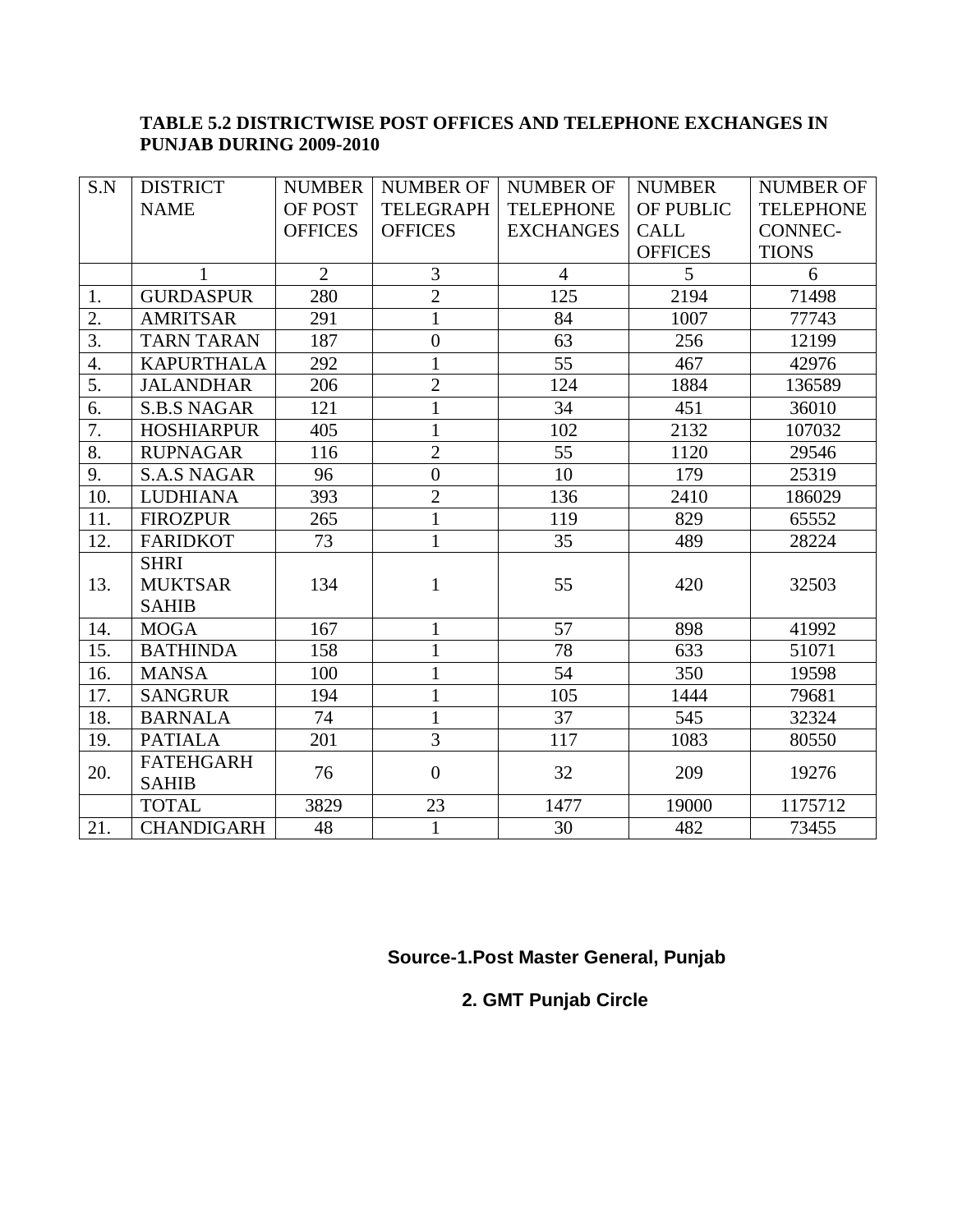|     | <b>POST OFFICES</b>                                                                                                             |
|-----|---------------------------------------------------------------------------------------------------------------------------------|
| 6   | POST OFFICES-CONTENTS                                                                                                           |
| 6.1 | DIVISON WISE NUMBER OF POST OFFICES(TOTAL)<br><b>POS IN URBAN AREA</b><br>$\overline{111}$ )<br><b>POS IN RURAL AREA</b><br>iv) |
| 6.2 | DIVISON WISE MDG(MUKHYA DAAK GHAR)                                                                                              |
| 6.3 | DIVISON WISE PSSKs (PANCHAYAT SANCHAR SEVA<br><b>KENDRA</b> )                                                                   |
| 6.4 | NUMBER OF POST OFFICES AND AVERAGE POPULATION<br>SERVED BY A POST OFFICE IN 2010-11                                             |
| 6.5 | NUMBER OF POST OFFICES AND AVERAGE AREA SERVED<br>BY A POST OFFICE DURING 2010-11                                               |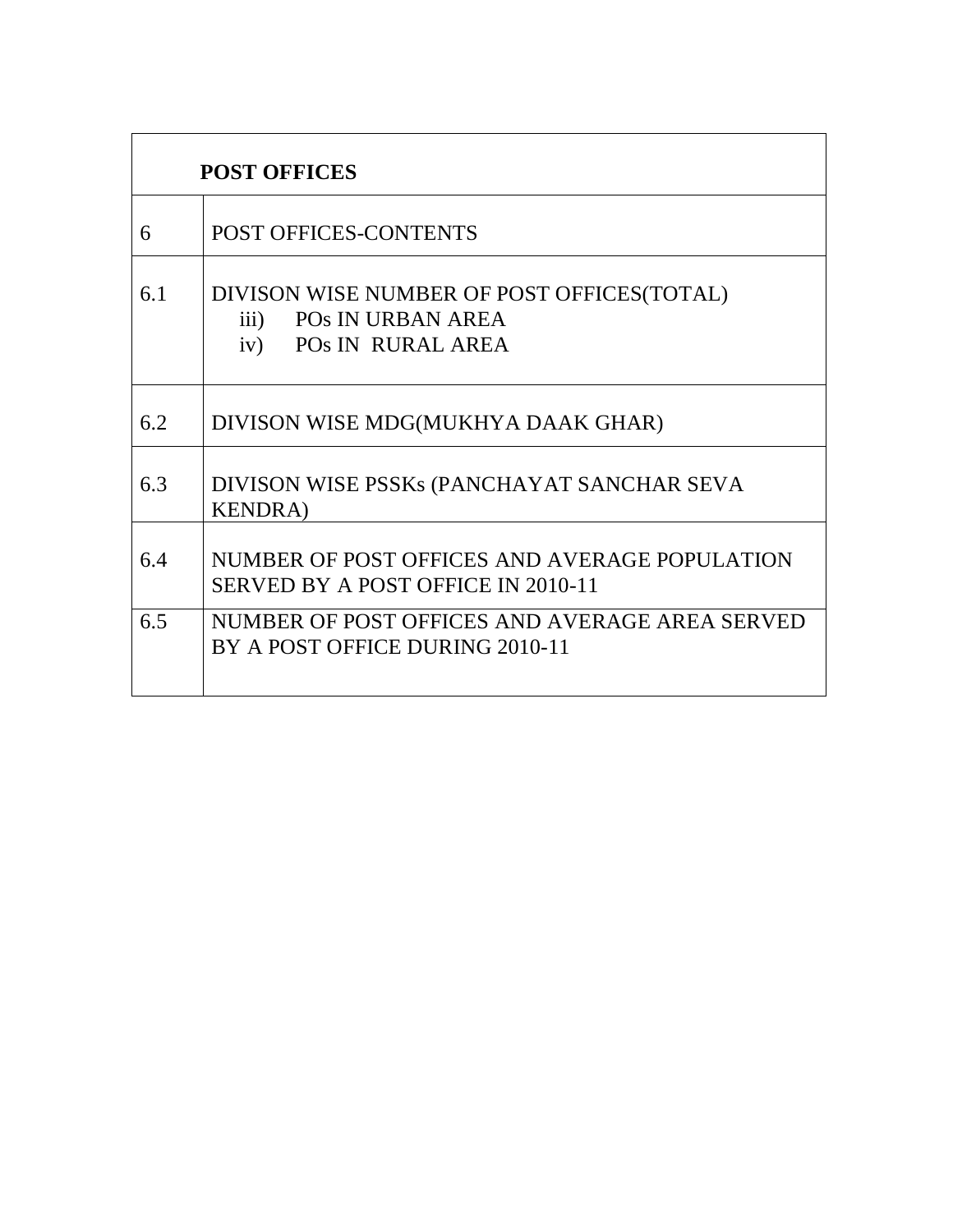| S.N | <b>NAME OF THE</b><br><b>DIVISON</b> | PO <sub>s</sub> IN URBAN<br><b>AREA</b> | POs IN RURAL<br><b>AREA</b> | <b>TOTAL</b>   |
|-----|--------------------------------------|-----------------------------------------|-----------------------------|----------------|
|     | $\mathbf{1}$                         | $\overline{2}$                          | $\overline{3}$              | $\overline{4}$ |
| 1.  | <b>AMRITSAR</b>                      | 50                                      | 424                         | 474            |
| 2.  | <b>BATHINDA</b>                      | 26                                      | 229                         | 255            |
| 3.  | <b>FARIDKOT</b>                      | 17                                      | 321                         | 338            |
| 4.  | <b>FIROZPUR</b>                      | 21                                      | 278                         | 299            |
| 5.  | <b>GURDASPUR</b>                     | 24                                      | 253                         | 277            |
| 6.  | <b>HOSHIARPUR</b>                    | 23                                      | 382                         | 405            |
| 7.  | <b>JALANDHAR</b>                     | 68                                      | 255                         | 323            |
| 8.  | <b>KAPURTHALA</b>                    | 22                                      | 269                         | 291            |
| 9.  | <b>LUDHIANA CITY</b>                 | 44                                      | 11                          | 55             |
| 10. | LUDHIANA (M)                         | 17                                      | 319                         | 336            |
| 11. | <b>PATIALA</b>                       | 40                                      | 234                         | 274            |
| 12. | <b>SANGRUR</b>                       | 30                                      | 236                         | 266            |
| 13. | <b>REST OF</b><br><b>CHANDIGARH</b>  | 29                                      | 182                         | 211            |
| 14. | UT CHANDIGARH                        | 41                                      | 08                          | 49             |
|     | <b>TOTAL</b>                         | 452                                     | 3401                        | 3853           |

### **TABLE 6.1 DIVISON WISE NUMBER OF POST OFFICES IN PUNJAB TOTAL, URBAN, RURAL (YEAR 2010-11)**

**Source-1.Post Master General, Punjab**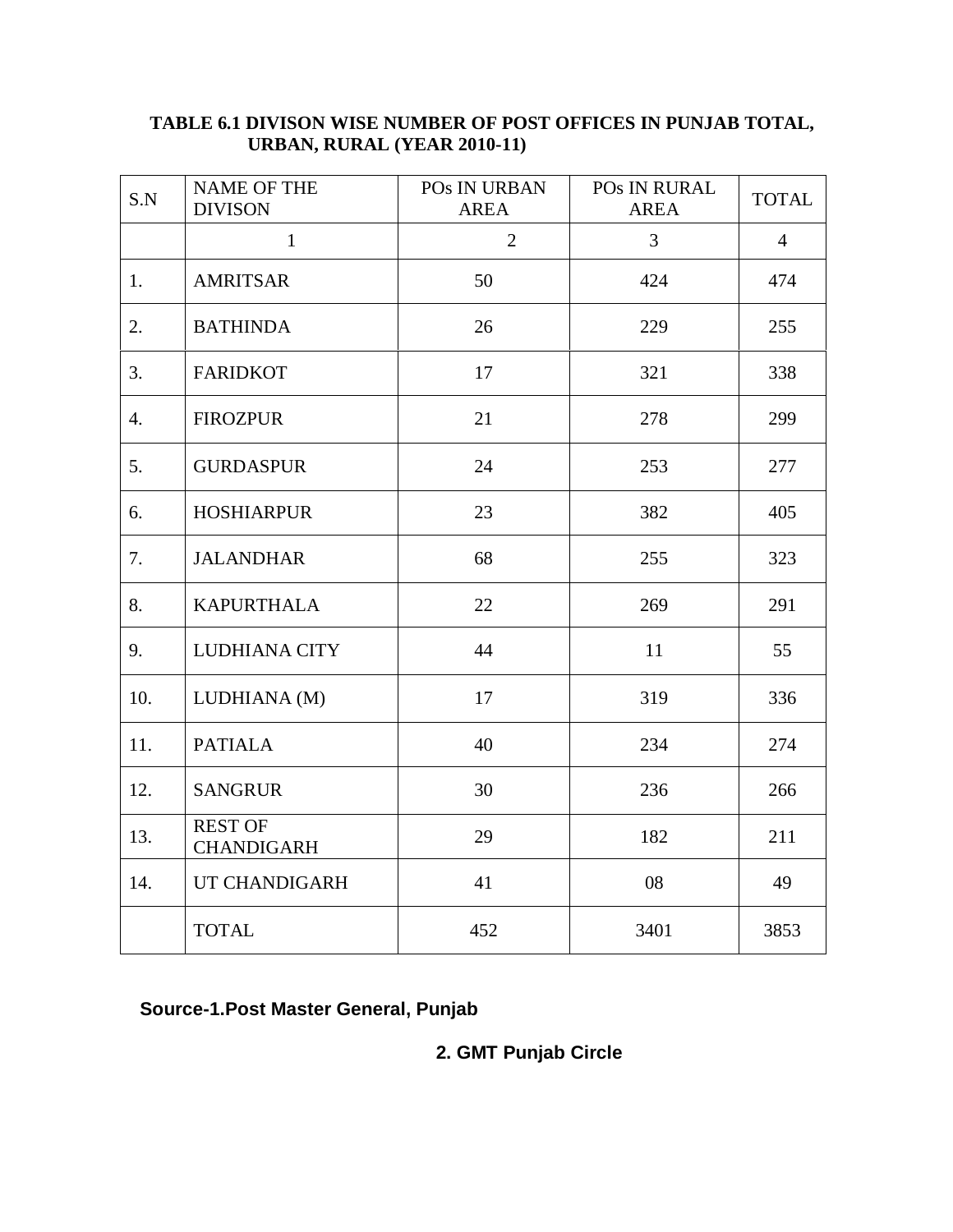### **TABLE 6.2 DIVISON WISE MUKHYA DAAK GHAR (YEAR 2010-11)**

| S. N | <b>DIVISON</b>                                  | <b>MDGs</b>    |
|------|-------------------------------------------------|----------------|
|      |                                                 |                |
|      | 1                                               | $\overline{2}$ |
| 1.   | <b>CHANDIGARH DN.</b><br>(SECTOR -55.SAS NAGAR) | 01             |
| 2.   | PATIALA DN.<br>(SIRHIND)                        | 01             |
| 3.   | <b>GURDASPUR DN.</b><br>(PATHANKOT)             | 01             |
| 4.   | <b>BATHINDA DN.(MANSA)</b>                      | 01             |
| 5.   | FARIDKOT DN.<br>(MUKTSAR)                       | 01             |
| 6.   | <b>JALANDHAR DN.</b><br>(NAWANSHAHAR)           | 01             |

**Source-1.Post Master General, Punjab**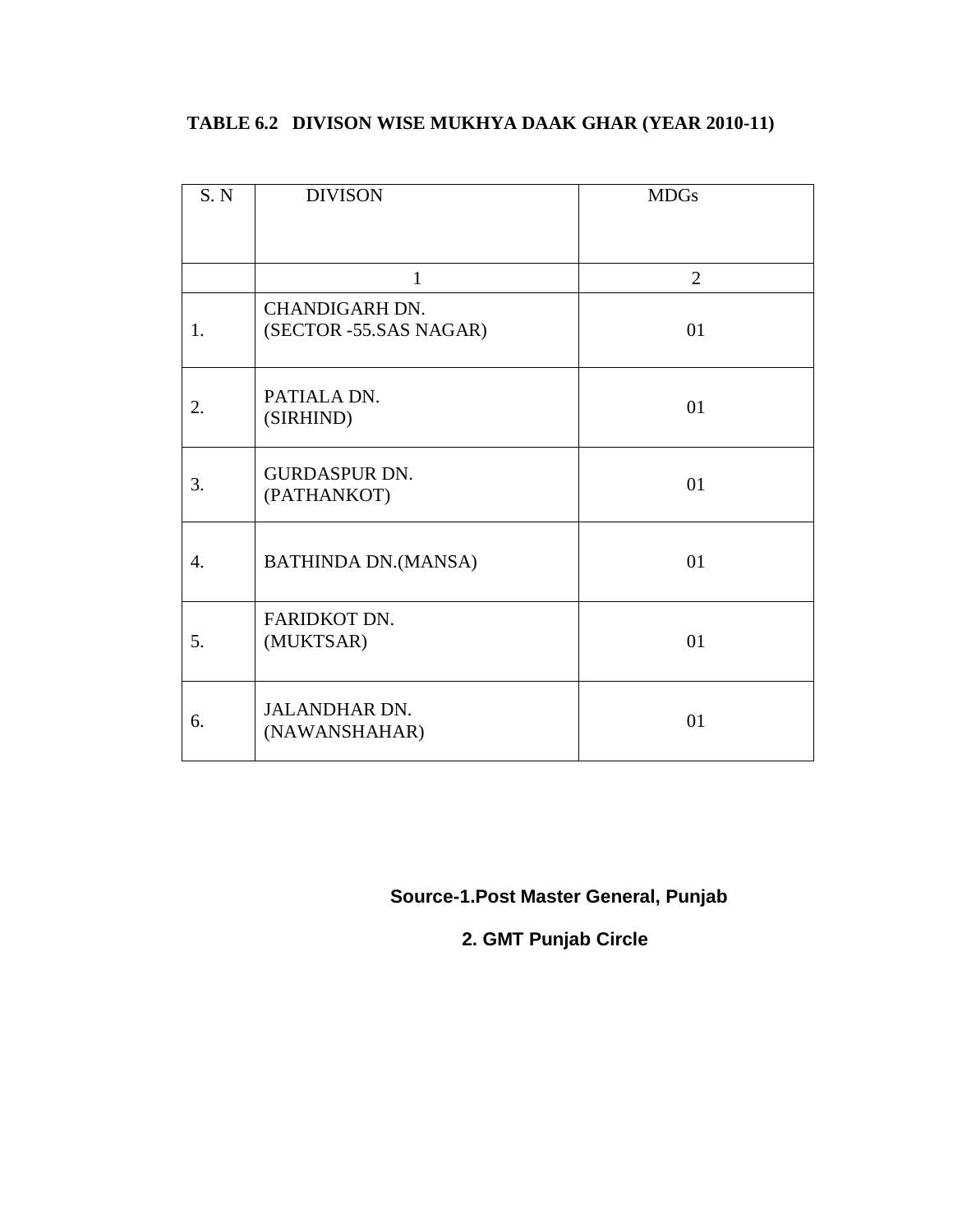### **TABLE 6.3 DIVISON WISE PANCHAYAT SEWA SANCHAR KENDAR (YEAR 2010-11)**

| S.N              | <b>DIVISON</b> | <b>PSSK</b>    |
|------------------|----------------|----------------|
|                  | $\mathbf{1}$   | $\overline{2}$ |
| 1.               | CHANDIGARH DN. | 01             |
| 2.               | PATIALA DN.    | 02             |
| 3.               | FARIDKOT DN.   | 02             |
| $\overline{4}$ . | FIROZPUR DN.   | 02             |

### **Source- 1.Post Master General, Punjab**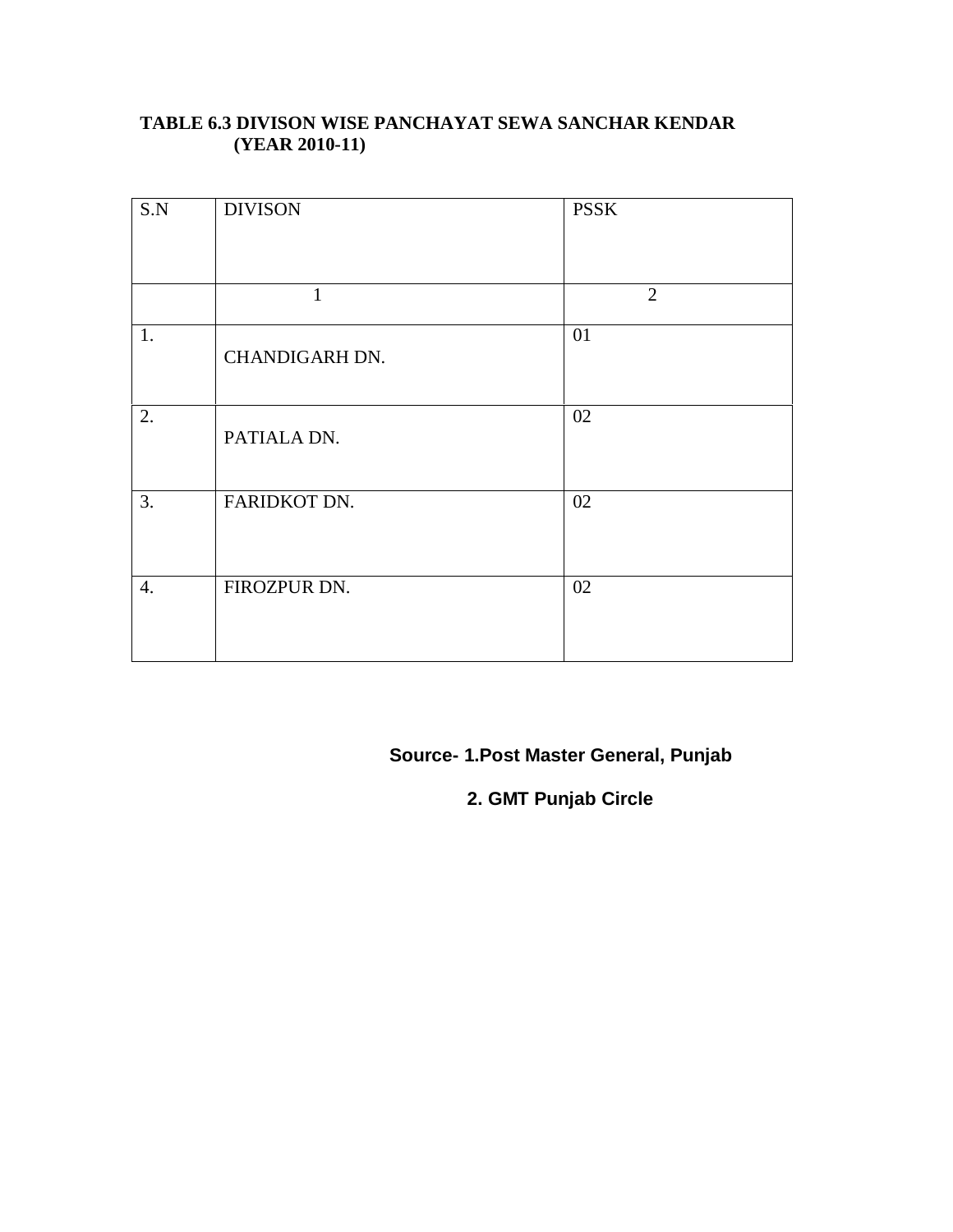### **TABLE 6.4 NO. OF POST OFFICES AND AVERAGE POPULATION SERVED BY A POST OFFICE (YEAR 2010-11)**

| S.N | <b>NAME OF</b><br><b>STATE</b> | <b>POPULATION</b><br>(CENSUS-<br>2001) | <b>AREA</b><br>(IN)<br>000Sq. | POST OFFICES   |              | <b>POPULA</b><br><b>TION</b><br><b>SERVED</b> |                                      |
|-----|--------------------------------|----------------------------------------|-------------------------------|----------------|--------------|-----------------------------------------------|--------------------------------------|
|     |                                |                                        | $Km.$ )                       | <b>URBAN</b>   | <b>RURAL</b> | <b>TOTAL</b>                                  | BY A<br><b>POST</b><br><b>OFFICE</b> |
|     | $\mathbf{1}$                   | $\overline{2}$                         | 3                             | $\overline{4}$ | 5            | 6                                             | $\tau$                               |
| 1.  | <b>PUNJAB STATE</b>            | 2,43,58,999                            | 50362                         | 411            | 3393         | 3804                                          | 6403                                 |
| 2.  | <b>CHANDIGARH</b>              | 9,00,635                               | 114                           | 41             | 08           | 49                                            | 18380                                |
|     | <b>TOTAL</b>                   | 2,52,59,634                            | 50476                         | 452            | 3401         | 3853                                          | 6556                                 |

 **Source-1.Post Master General, Punjab**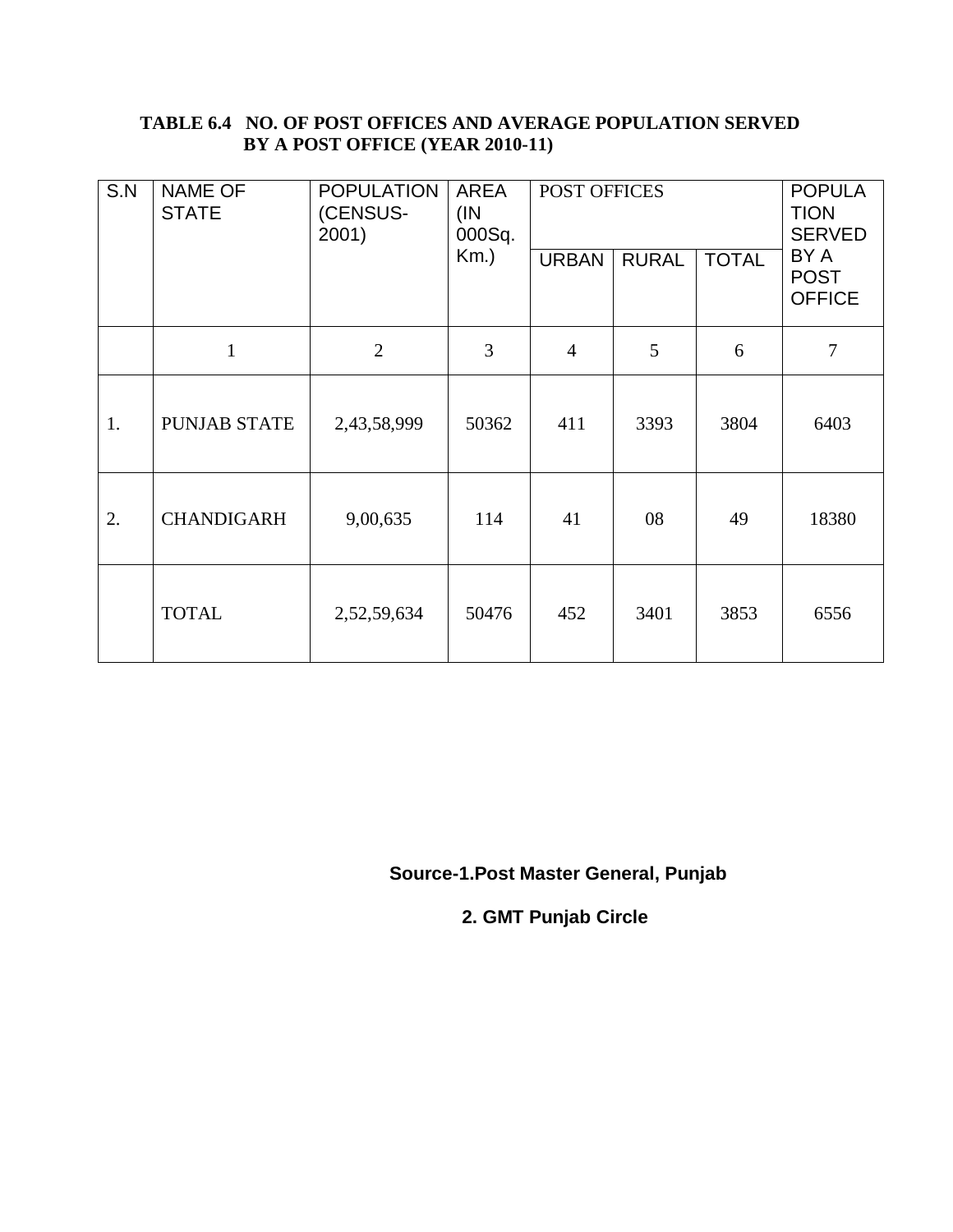# **TABLE 6.5 NO. OF POST OFFICES AND AVERAGE AREA SERVED BY A POST OFFICE (YEAR 2010-11)**

| S.N | <b>NAME OF</b><br><b>STATE</b> | <b>POPULATION</b><br>(CENSUS-<br>2001) | <b>AREA</b><br>(IN)<br>000Sq. | POST OFFICES   |              | <b>AREA</b><br><b>SERVED</b><br>BY A |                                        |
|-----|--------------------------------|----------------------------------------|-------------------------------|----------------|--------------|--------------------------------------|----------------------------------------|
|     |                                |                                        | $Km.$ )                       | <b>URBAN</b>   | <b>RURAL</b> | <b>TOTAL</b>                         | <b>POST</b><br><b>OFFICE</b><br>Sq/km. |
|     | $\mathbf{1}$                   | $\overline{2}$                         | 3                             | $\overline{4}$ | 5            | 6                                    | 7                                      |
| 1.  | <b>PUNJAB</b><br><b>STATE</b>  | 2,43,58,999                            | 50362                         | 411            | 3393         | 3804                                 | 13.23                                  |
| 2.  | <b>CHANDIGARH</b>              | 9,00,635                               | 114                           | 41             | 08           | 49                                   | 2.32                                   |
|     | <b>TOTAL</b>                   | 2,52,59,634                            | 50476                         | 452            | 3401         | 3853                                 | 13.10                                  |

### **Source-1.Post Master General, Punjab**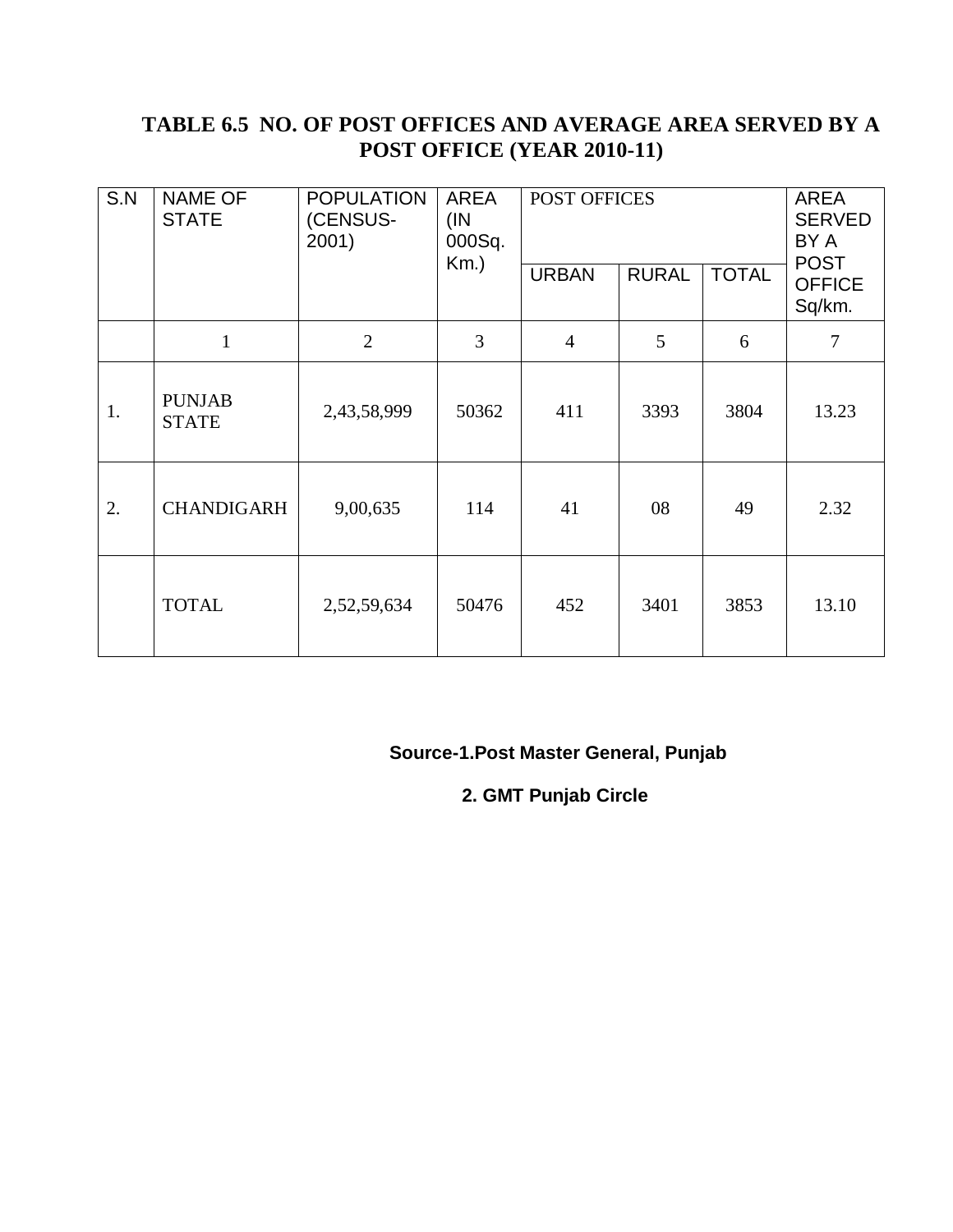|     | <b>IRRIGATION</b>                                             |
|-----|---------------------------------------------------------------|
| 7.  | <b>IRRIGATION-CONTENTS</b>                                    |
| 7.1 | NET IRRIGATED AREA IN PUNJAB BY SOURCE                        |
| 7.2 | GROSS CROPPED AND IRRIGATED AREA IN PUNJAB                    |
| 7.3 | <b>TUBEWELLS IN PUNJAB</b>                                    |
| 7.4 | <b>MAIN CANALS IN PUNJAB</b>                                  |
| 7.5 | NET IRRIGATED AREA IN PUNJAB YEARWISE                         |
| 7.6 | GROSS CROPPED AND IRRIGATED AREA IN PUNJAB<br><b>YEARWISE</b> |
| 7.7 | CROPWISE GROSS IRRIGATED AREA IN PUNJAB                       |
| 7.8 | PRE MONSOON AND POST MONSOON GROUND LEVEL IN<br><b>PUNJAB</b> |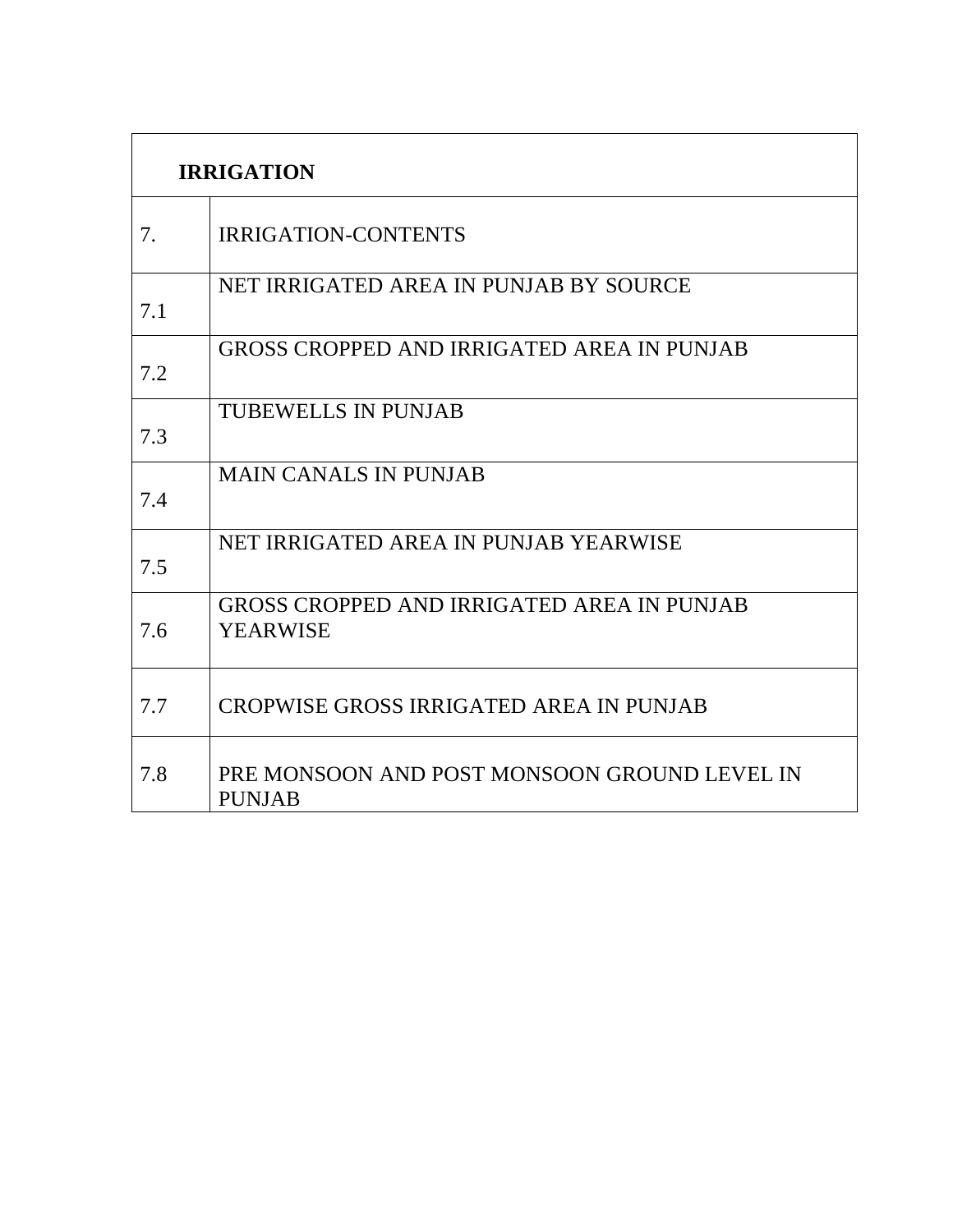# **TABLE 7.1 NET IRRIGATED AREA IN PUNJAB BY SOURCE (YEAR 2010-11)**

# **(000 Hectare)**

| S.N              | <b>DISTRICT NAME</b>                | BY<br><b>GOVERNMENT</b><br><b>CANALS</b> | <b>PRIVATE</b><br><b>CANALS</b> | <b>TUBE</b><br><b>WELLS</b><br><b>AND</b> | <b>OTHER</b><br><b>SOURCE</b> | <b>TOTAL</b> |
|------------------|-------------------------------------|------------------------------------------|---------------------------------|-------------------------------------------|-------------------------------|--------------|
|                  |                                     |                                          |                                 | <b>WELLS</b>                              |                               |              |
|                  | $\mathbf{1}$                        | $\overline{2}$                           | $\overline{3}$                  | $\overline{4}$                            | 5                             | 6            |
| 1.               | <b>GURDASPUR</b>                    | 51                                       | $\overline{3}$                  | 194                                       |                               | 248          |
| 2.               | <b>AMRITSAR</b>                     | 54                                       | $\overline{a}$                  | 163                                       | $\overline{\phantom{a}}$      | 217          |
| 3.               | <b>TARN TARAN</b>                   | 114                                      | $\overline{\phantom{a}}$        | 104                                       | $\overline{\phantom{a}}$      | 218          |
| $\overline{4}$ . | <b>KAPURTHALA</b>                   | $\mathbf{1}$                             |                                 | 133                                       |                               | 134          |
| 5.               | <b>JALANDHAR</b>                    | $\overline{4}$                           | $\overline{\phantom{a}}$        | 232                                       | $\overline{\phantom{a}}$      | 236          |
| 6.               | <b>S.B.S NAGAR</b>                  | $\overline{0}$                           | $\equiv$                        | 88                                        | $\equiv$                      | 88           |
| 7.               | <b>HOSHIARPUR</b>                   | 21                                       | $\overline{\phantom{a}}$        | 164                                       | $\overline{\phantom{a}}$      | 185          |
| 8.               | <b>RUPNAGAR</b>                     | $\overline{4}$                           | $\overline{\phantom{0}}$        | 66                                        | $\frac{1}{2}$                 | 70           |
| 9.               | <b>S.A.S NAGAR</b>                  | $\overline{\phantom{0}}$                 | $\overline{\phantom{0}}$        | 69                                        | $\overline{\phantom{0}}$      | 69           |
| 10.              | <b>LUDHIANA</b>                     | 10                                       | $\qquad \qquad -$               | 291                                       | $\overline{\phantom{a}}$      | 301          |
| 11.              | <b>FIROZPUR</b>                     | 162                                      | $\overline{a}$                  | 308                                       | $\overline{a}$                | 470          |
| 12.              | <b>FARIDKOT</b>                     | 108                                      | $\overline{\phantom{a}}$        | 18                                        | $\overline{\phantom{a}}$      | 126          |
| 13.              | <b>SHRI MUKTSAR</b><br><b>SAHIB</b> | 200                                      |                                 | 25                                        |                               | 225          |
| 14.              | <b>MOGA</b>                         | 06                                       | $\overline{a}$                  | 192                                       |                               | 198          |
| 15.              | <b>BATHINDA</b>                     | 219                                      | $\overline{\phantom{0}}$        | 76                                        | $\blacksquare$                | 295          |
| 16.              | <b>MANSA</b>                        | 96                                       | $\overline{\phantom{0}}$        | 92                                        | $\overline{\phantom{a}}$      | 188          |
| 17.              | <b>SANGRUR</b>                      | 19                                       |                                 | 294                                       | $\overline{a}$                | 313          |
| 18.              | <b>BARNALA</b>                      | 27                                       | $\qquad \qquad -$               | 97                                        | $\overline{\phantom{a}}$      | 124          |
| 19.              | <b>PATIALA</b>                      | 06                                       | $\overline{\phantom{0}}$        | 257                                       | $\overline{\phantom{0}}$      | 263          |
| 20.              | <b>FATEHGARH</b><br><b>SAHIB</b>    | 11                                       | $\overline{\phantom{0}}$        | 91                                        | $\overline{a}$                | 102          |
|                  | <b>TOTAL</b>                        | 1113                                     | $\overline{3}$                  | 2954                                      | $\blacksquare$                | 4070         |

 **Source-Director of Land Records, Punjab**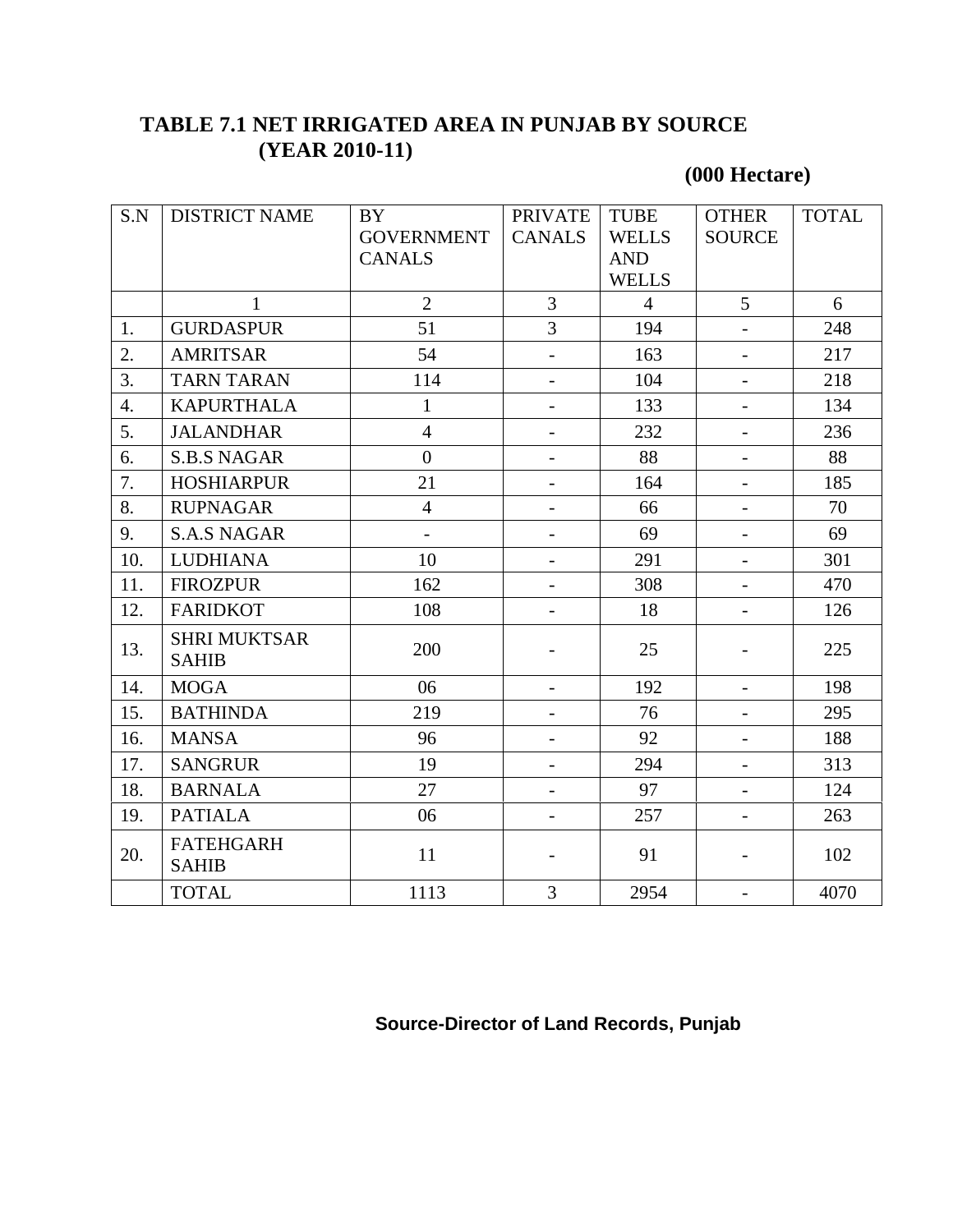# **TABLE 7.2 NET IRRIGATED AREA IN PUNJAB BY SOURCE (Year 2009-10)**

# **(000 Hectare)**

| S.N              | <b>DISTRICT NAME</b>                | <b>BY</b><br><b>GOVERNMENT</b> | <b>PRIVATE</b><br><b>CANALS</b> | <b>TUBE</b><br><b>WELLS</b> | <b>OTHER</b><br><b>SOURCE</b> | <b>TOTAL</b> |
|------------------|-------------------------------------|--------------------------------|---------------------------------|-----------------------------|-------------------------------|--------------|
|                  |                                     | <b>CANALS</b>                  |                                 | <b>AND</b><br><b>WELLS</b>  |                               |              |
|                  | $\mathbf{1}$                        | $\overline{2}$                 | $\overline{3}$                  | $\overline{4}$              | 5                             | 6            |
| 1.               | <b>GURDASPUR</b>                    | 51                             | $\overline{3}$                  | 190                         |                               | 248          |
| 2.               | <b>AMRITSAR</b>                     | 54                             | $\overline{\phantom{a}}$        | 163                         | $\overline{\phantom{a}}$      | 217          |
| 3.               | <b>TARN TARAN</b>                   | 114                            | $-$                             | 104                         | $\blacksquare$                | 218          |
| $\overline{4}$ . | <b>KAPURTHALA</b>                   | $\mathbf{1}$                   | $\overline{\phantom{a}}$        | 134                         | $\overline{\phantom{0}}$      | 134          |
| 5.               | <b>JALANDHAR</b>                    | $\overline{4}$                 | $\blacksquare$                  | 232                         | $\overline{a}$                | 236          |
| 6.               | <b>S.B.S NAGAR</b>                  | $\overline{0}$                 | $\overline{\phantom{a}}$        | 86                          | $\overline{\phantom{a}}$      | 88           |
| 7.               | <b>HOSHIARPUR</b>                   | 21                             | $\overline{\phantom{a}}$        | 86                          | $\overline{\phantom{0}}$      | 185          |
| 8.               | <b>RUPNAGAR</b>                     | $\overline{4}$                 |                                 | 67                          | $\blacksquare$                | 70           |
| 9.               | <b>S.A.S NAGAR</b>                  | $\overline{a}$                 | $\overline{\phantom{a}}$        | 68                          | $\overline{2}$                | 69           |
| 10.              | <b>LUDHIANA</b>                     | 10                             | $-$                             | 291                         | $\blacksquare$                | 301          |
| 11.              | <b>FIROZPUR</b>                     | 162                            | $\overline{\phantom{0}}$        | 311                         | $\overline{a}$                | 470          |
| 12.              | <b>FARIDKOT</b>                     | 108                            | $\blacksquare$                  | 20                          | $\overline{a}$                | 126          |
| 13.              | <b>SHRI MUKTSAR</b><br><b>SAHIB</b> | 200                            |                                 | 25                          |                               | 225          |
| 14.              | <b>MOGA</b>                         | 06                             | $\overline{\phantom{a}}$        | 192                         | $\overline{a}$                | 198          |
| 15.              | <b>BATHINDA</b>                     | 218                            | $\overline{\phantom{0}}$        | 78                          | $\overline{\phantom{0}}$      | 295          |
| 16.              | <b>MANSA</b>                        | 95                             | $\overline{\phantom{a}}$        | 93                          | $\overline{\phantom{0}}$      | 188          |
| 17.              | <b>SANGRUR</b>                      | 19                             | $\blacksquare$                  | 293                         | $\overline{\phantom{0}}$      | 313          |
| 18.              | <b>BARNALA</b>                      | 27                             | $\overline{\phantom{a}}$        | 97                          | $\qquad \qquad -$             | 124          |
| 19.              | <b>PATIALA</b>                      | 05                             | $\overline{\phantom{a}}$        | 255                         | $\overline{\phantom{a}}$      | 263          |
| 20.              | <b>FATEHGARH</b><br><b>SAHIB</b>    | 11                             | $\overline{\phantom{0}}$        | 91                          |                               | 102          |
|                  | <b>TOTAL</b>                        | 1110                           | $\overline{3}$                  | 2955                        | $\overline{2}$                | 4070         |

 **Source-Director of Land Records, Punjab**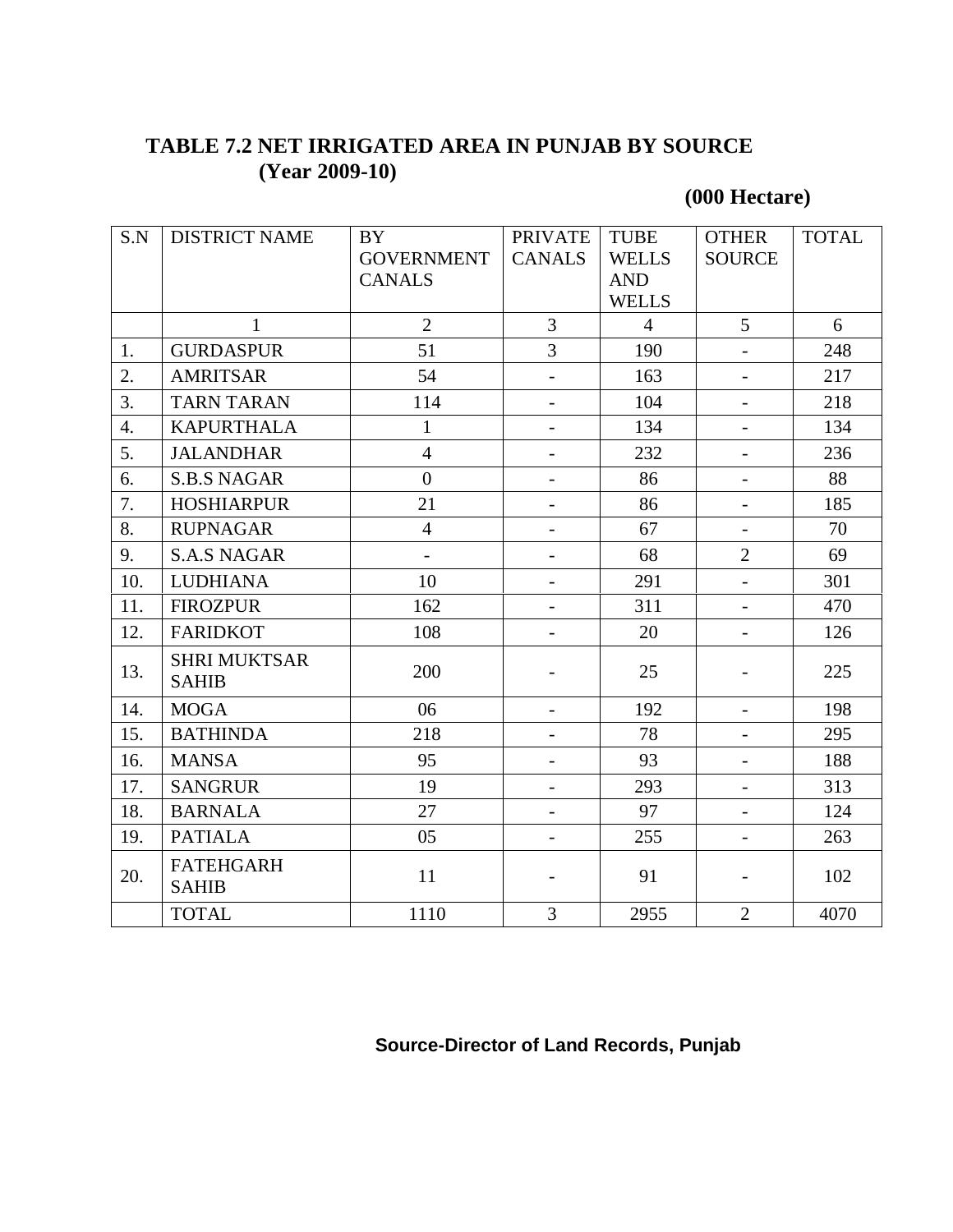# **TABLE 7.2 GROSS CROPPED AND IRRIGATED AREA IN PUNJAB (YEAR 2010-11)**

|                  |                           |                |                  | (000 Hectare)         |
|------------------|---------------------------|----------------|------------------|-----------------------|
| S.N              | <b>DISTRICT NAME</b>      | <b>GROSS</b>   | <b>GROSS</b>     | %age OF GROSS         |
|                  |                           | <b>CROPPED</b> | <b>IRRIGATED</b> | <b>IRRIGATED AREA</b> |
|                  |                           | <b>AREA</b>    | <b>AREA</b>      | TO GROSS CROPPED      |
|                  |                           |                |                  | <b>AREA</b>           |
|                  | $\mathbf{1}$              | $\overline{2}$ | $\overline{3}$   | $\overline{4}$        |
| 1.               | <b>GURDASPUR</b>          | 503            | 444              | 88.3                  |
| 2.               | <b>AMRITSAR</b>           | 424            | 424              | 100.0                 |
| 3.               | <b>TARN TARAN</b>         | 396            | 396              | 100.0                 |
| $\overline{4}$ . | <b>KAPURTHALA</b>         | 270            | 270              | 100.0                 |
| 5.               | <b>JALANDHAR</b>          | 407            | 407              | 100.0                 |
| 6.               | <b>S.B.S NAGAR</b>        | 183            | 174              | 94.9                  |
| 7.               | <b>HOSHIARPUR</b>         | 357            | 317              | 88.9                  |
| 8.               | <b>RUPNAGAR</b>           | 146            | 125              | 85.5                  |
| 9.               | <b>S.A.S NAGAR</b>        | 127            | 111              | 87.2                  |
| 10.              | <b>LUDHIANA</b>           | 599            | 598              | 100.0                 |
| 11.              | <b>FIROZPUR</b>           | 888            | 885              | 99.6                  |
| 12.              | <b>FARIDKOT</b>           | 254            | 251              | 98.7                  |
| 13.              | <b>SHRI MUKTSAR SAHIB</b> | 436            | 434              | 99.6                  |
| 14.              | <b>MOGA</b>               | 383            | 383              | 100.0                 |
| 15.              | <b>BATHINDA</b>           | 556            | 555              | 99.8                  |
| 16.              | <b>MANSA</b>              | 366            | 364              | 99.3                  |
| 17.              | <b>SANGRUR</b>            | 620            | 620              | 100.0                 |
| 18.              | <b>BARNALA</b>            | 261            | 261              | 100.0                 |
| 19.              | <b>PATIALA</b>            | 519            | 518              | 99.7                  |
| 20.              | <b>FATEHGARH SAHIB</b>    | 187            | 187              | 100.0                 |
|                  | <b>TOTAL</b>              | 7882           | 7724             | 98.0                  |

**Source- Director of Land Records, Punjab**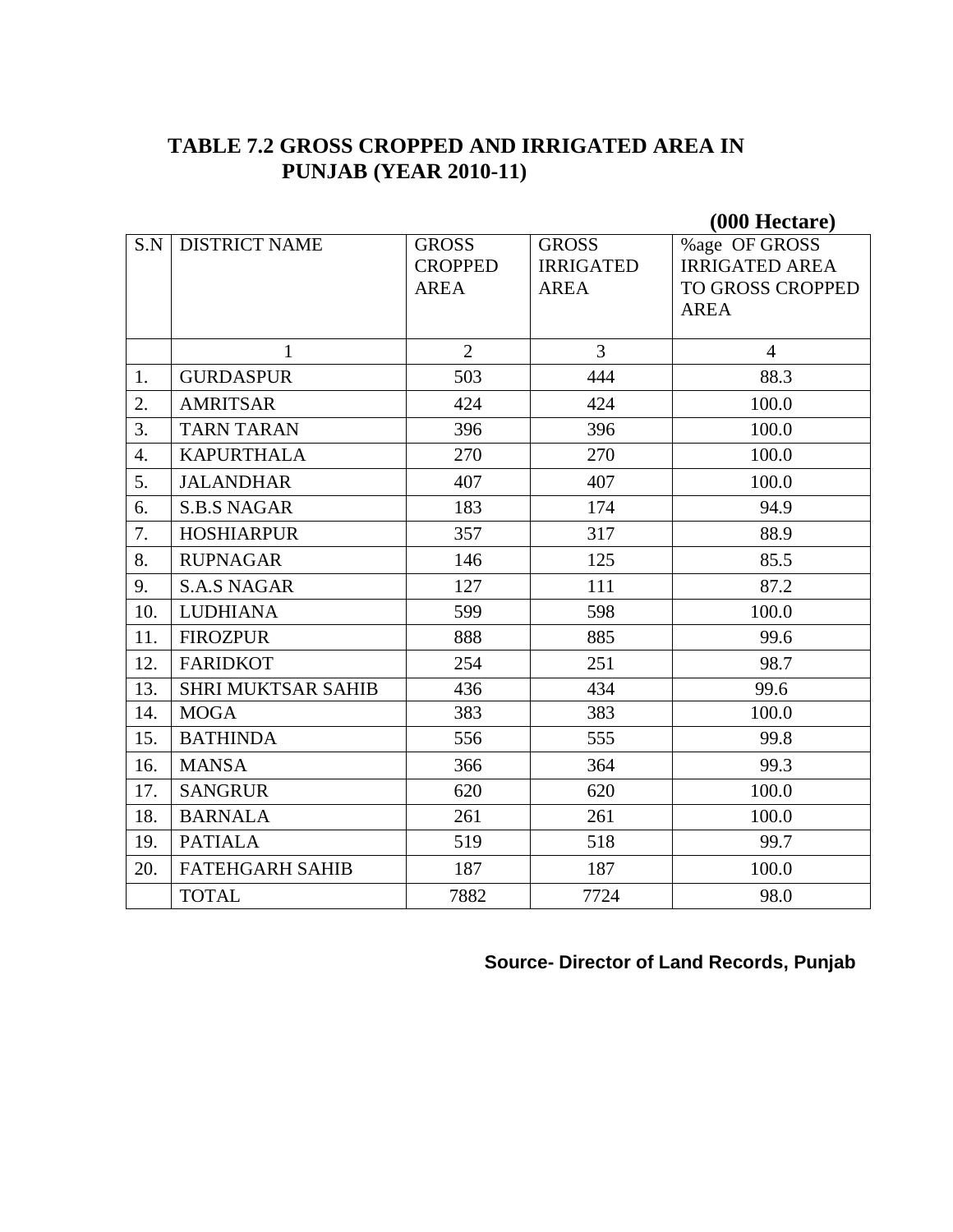# **TABLE 7.2 GROSS CROPPED AND IRRIGATED AREA IN PUNJAB (YEAR 2009-10)**

|                  |                                     |                                     |                                                 | (000 Hectare)                                                             |
|------------------|-------------------------------------|-------------------------------------|-------------------------------------------------|---------------------------------------------------------------------------|
| S.N              | <b>DISTRICT NAME</b>                | <b>GROSS CROPPED</b><br><b>AREA</b> | <b>GROSS</b><br><b>IRRIGATED</b><br><b>AREA</b> | %age OF GROSS<br><b>IRRIGATED AREA</b><br>TO GROSS CROPPED<br><b>AREA</b> |
|                  | $\mathbf{1}$                        | $\overline{2}$                      | $\overline{3}$                                  | $\overline{4}$                                                            |
| 1.               | <b>GURDASPUR</b>                    | 507                                 | 442.6                                           | 87.3                                                                      |
| 2.               | <b>AMRITSAR</b>                     | 418                                 | 418                                             | 100.0                                                                     |
| 3.               | <b>TARN TARAN</b>                   | 401                                 | 400.4                                           | 99.9                                                                      |
| $\overline{4}$ . | <b>KAPURTHALA</b>                   | 273                                 | 273                                             | 100.0                                                                     |
| 5.               | <b>JALANDHAR</b>                    | 418                                 | 418                                             | 99.9                                                                      |
| 6.               | <b>S.B.S NAGAR</b>                  | 185                                 | 175.1                                           | 94.6                                                                      |
| 7.               | <b>HOSHIARPUR</b>                   | 359                                 | 324.3                                           | 90.3                                                                      |
| 8.               | <b>RUPNAGAR</b>                     | 141                                 | 114.6                                           | 81.3                                                                      |
| 9.               | <b>S.A.S NAGAR</b>                  | 120                                 | 103.6                                           | 86.3                                                                      |
| 10.              | <b>LUDHIANA</b>                     | 597                                 | 597                                             | 100.0                                                                     |
| 11.              | <b>FIROZPUR</b>                     | 879                                 | 878.5                                           | 99.9                                                                      |
| 12.              | <b>FARIDKOT</b>                     | 250                                 | 249.5                                           | 99.8                                                                      |
| 13.              | <b>SHRI MUKTSAR</b><br><b>SAHIB</b> | 445                                 | 441.6                                           | 99.2                                                                      |
| 14.              | <b>MOGA</b>                         | 383                                 | 382.9                                           | 100.0                                                                     |
| 15.              | <b>BATHINDA</b>                     | 554                                 | 553.0                                           | 99.8                                                                      |
| 16.              | <b>MANSA</b>                        | 366                                 | 364.1                                           | 99.5                                                                      |
| 17.              | <b>SANGRUR</b>                      | 621                                 | 620.9                                           | 100.0                                                                     |
| 18.              | <b>BARNALA</b>                      | 249                                 | 249.0                                           | 100.0                                                                     |
| 19.              | <b>PATIALA</b>                      | 516                                 | 512.9                                           | 99.4                                                                      |
| 20.              | <b>FATEHGARH</b><br><b>SAHIB</b>    | 194                                 | 194                                             | 100.0                                                                     |
|                  | <b>TOTAL</b>                        | 7876                                | 7713                                            | 97.9                                                                      |

# **Source- Director of Land Records, Punjab**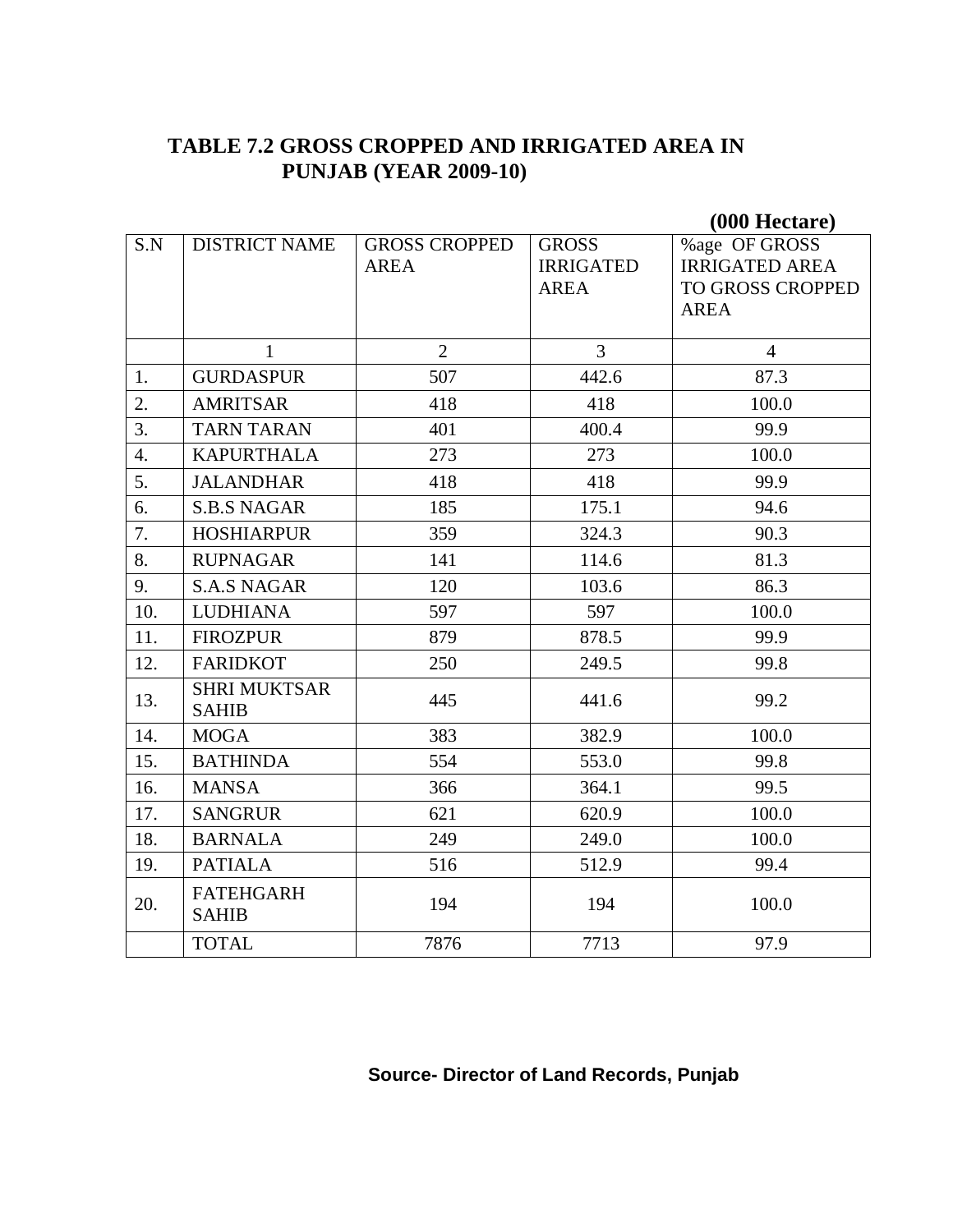### **TABLE 7.3 TUBE WELLS IN PUNJAB (IN LAKH)**

| S.N              | <b>YEAR</b>  | <b>DISEL OPERATED</b> | <b>ELECTRIC</b><br><b>OPERATED</b> | <b>TOTAL</b>   |
|------------------|--------------|-----------------------|------------------------------------|----------------|
|                  | $\mathbf{1}$ | $\overline{2}$        | 3                                  | $\overline{4}$ |
| 1.               | 1980-81      | 3.20                  | 2.80                               | 6.00           |
| 2.               | 1990-91      | 2.00                  | 6.00                               | 8.00           |
| 3.               | 2000-01      | 2.85                  | 7.88                               | 10.73          |
| $\overline{4}$ . | 2006-07      | 2.80                  | 9.52                               | 12.32          |
| 5.               | 2007-08      | 2.75                  | 9.71                               | 12.46          |
| 6.               | 2008-09      | 2.71                  | 10.05                              | 12.76          |
| 7.               | 2009-10      | 2.70                  | 11.06                              | 13.76          |
| 8.               | 2010-11      | 2.40                  | 11.42                              | 13.82          |

 **Source- Director, Agriculture, Punjab**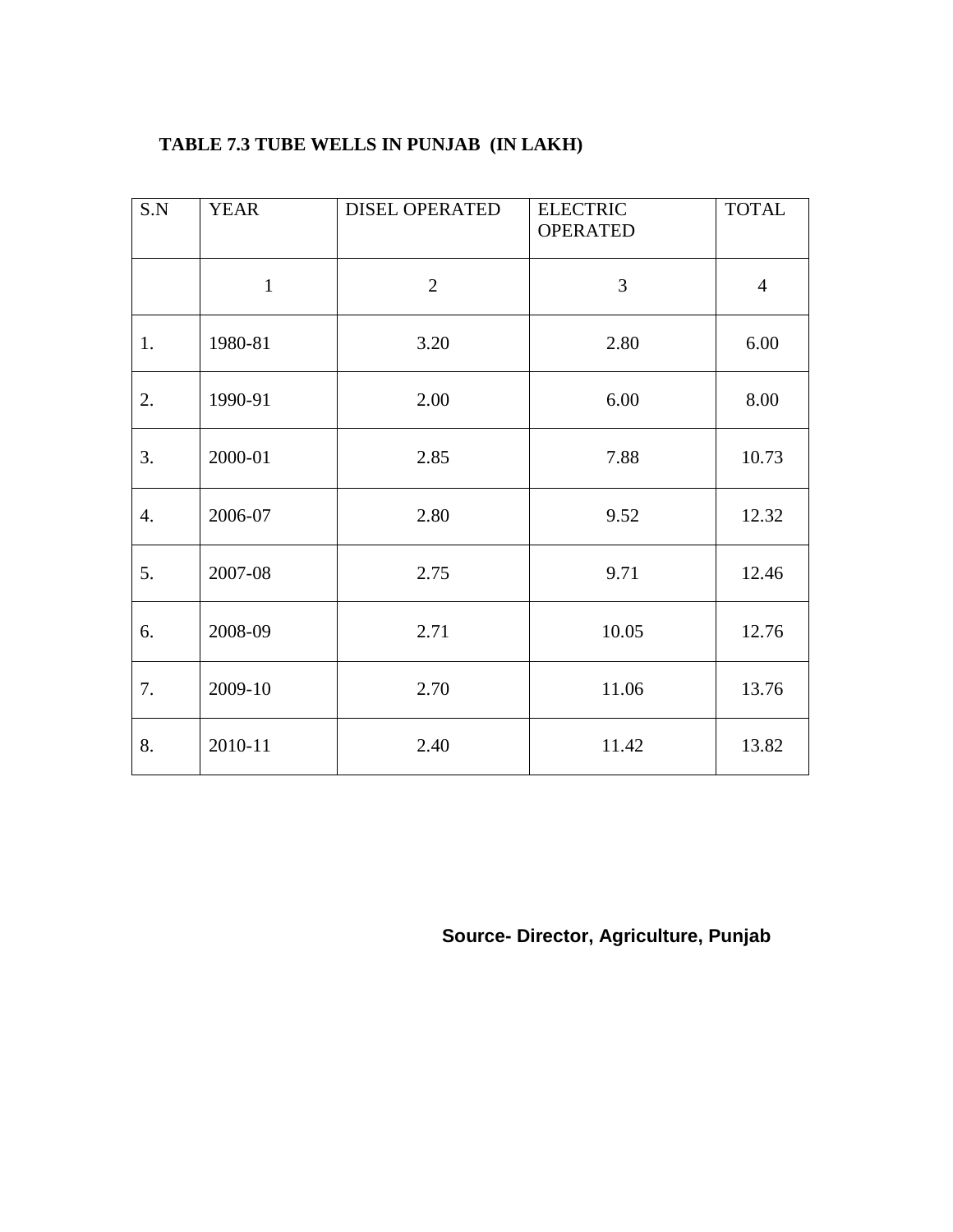# **TABLE 7.4 MAIN CANALS IN PUNJAB (2009-10)**

| S.N | <b>NAME OF CANAL</b>       | <b>DISCHARGE IN</b><br><b>CUSECS</b> | LENTH IN KM. |
|-----|----------------------------|--------------------------------------|--------------|
|     | $\mathbf{1}$               | $\overline{2}$                       | 3            |
| 1.  | <b>SIRHIND CANAL</b>       | 12622                                | 59.44        |
| 2.  | NANGAL HYDEL CHANNELS      | 14500                                | 20.12        |
| 3.  | <b>COMBINED BRANCH</b>     | 7635                                 | 3.22         |
| 4.  | <b>SIDHWAN BRANCH</b>      | 1751                                 | 88.01        |
| 5.  | <b>ABOHAR BRANCH</b>       | 3029                                 | 109.75       |
| 6.  | <b>BATHINDA BRANCH</b>     | 2890                                 | 152.40       |
| 7.  | <b>FIROZPUR BRANCH</b>     | 11192                                | 51.42        |
| 8.  | <b>SIRHIND FEEDER</b>      | 5264                                 | 136.53       |
| 9.  | <b>RAJASTHAN FEEDER</b>    | 18500                                | 149.43       |
| 10. | <b>ABOHAR BRANCH LOWER</b> | 1692.50                              | 46.37        |
| 11. | <b>BIKANER CANAL</b>       | 2720/3027                            | 112.01       |
| 12. | <b>EASTERN CANAL</b>       | 3929                                 | 8.02         |

**Source- Director of Land Records, Punjab**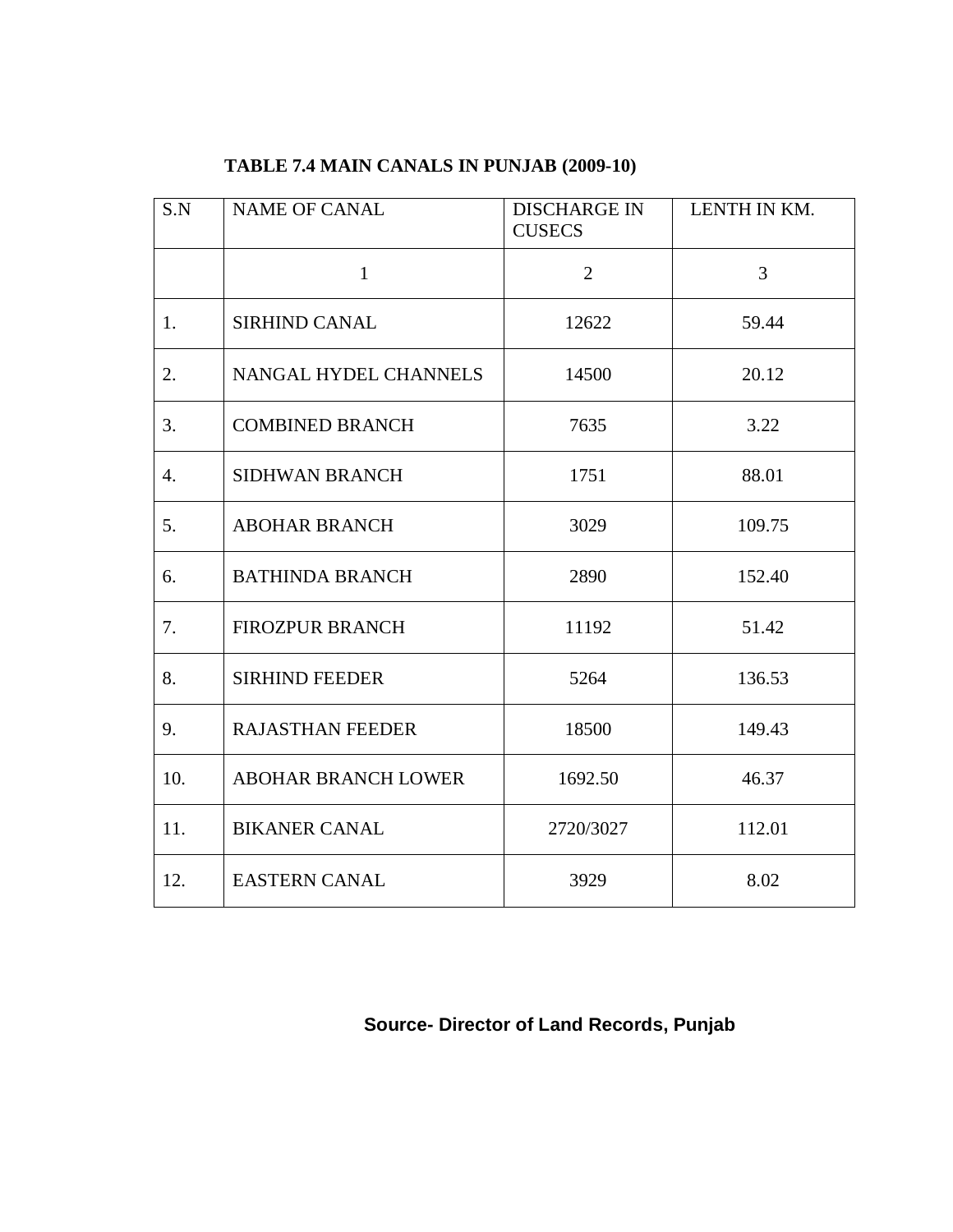#### **TABLE 7.5 NET IRRIGATED AREA IN PUNJAB BY SOURCE YEARWISE**

#### **(000 Hectare)**

| S.N              | <b>YEAR</b>  | GOVT.          | <b>PRIVATE</b>           | <b>TUBEWELLS</b> | <b>OTHER</b>   | <b>TOTAL</b> |
|------------------|--------------|----------------|--------------------------|------------------|----------------|--------------|
|                  |              | <b>CANALS</b>  | <b>CANALS</b>            | <b>AND WELLS</b> | <b>SOURCES</b> |              |
|                  |              |                |                          |                  |                |              |
|                  | $\mathbf{1}$ | $\overline{2}$ | 3                        | $\overline{4}$   | 5              | 6            |
| 1.               | 1980-81      | 1430           | $\overline{\phantom{a}}$ | 1939             | 13             | 3382         |
| 2.               | 1990-91      | 1660           | 9                        | 2233             | 07             | 3909         |
| 3.               | 2000-01      | 962            |                          | 3074             | 02             | 4038         |
| $\overline{4}$ . | 2006-07      | 1148           |                          | 2878             | 46             | 4072         |
| 5.               | 2007-08      | 1142           |                          | 2922             | 04             | 4068         |
| 6.               | 2008-09      | 1110           | $\mathfrak{Z}$           | 2950             | 01             | 4064         |
| 7.               | 2009-10      | 1111           | $\mathfrak{Z}$           | 2955             | 02             | 4071         |
| 8.               | 2010-11      | 1113           | 3                        | 2954             |                | 4070         |

# **Source- Director of Land Records, Punjab**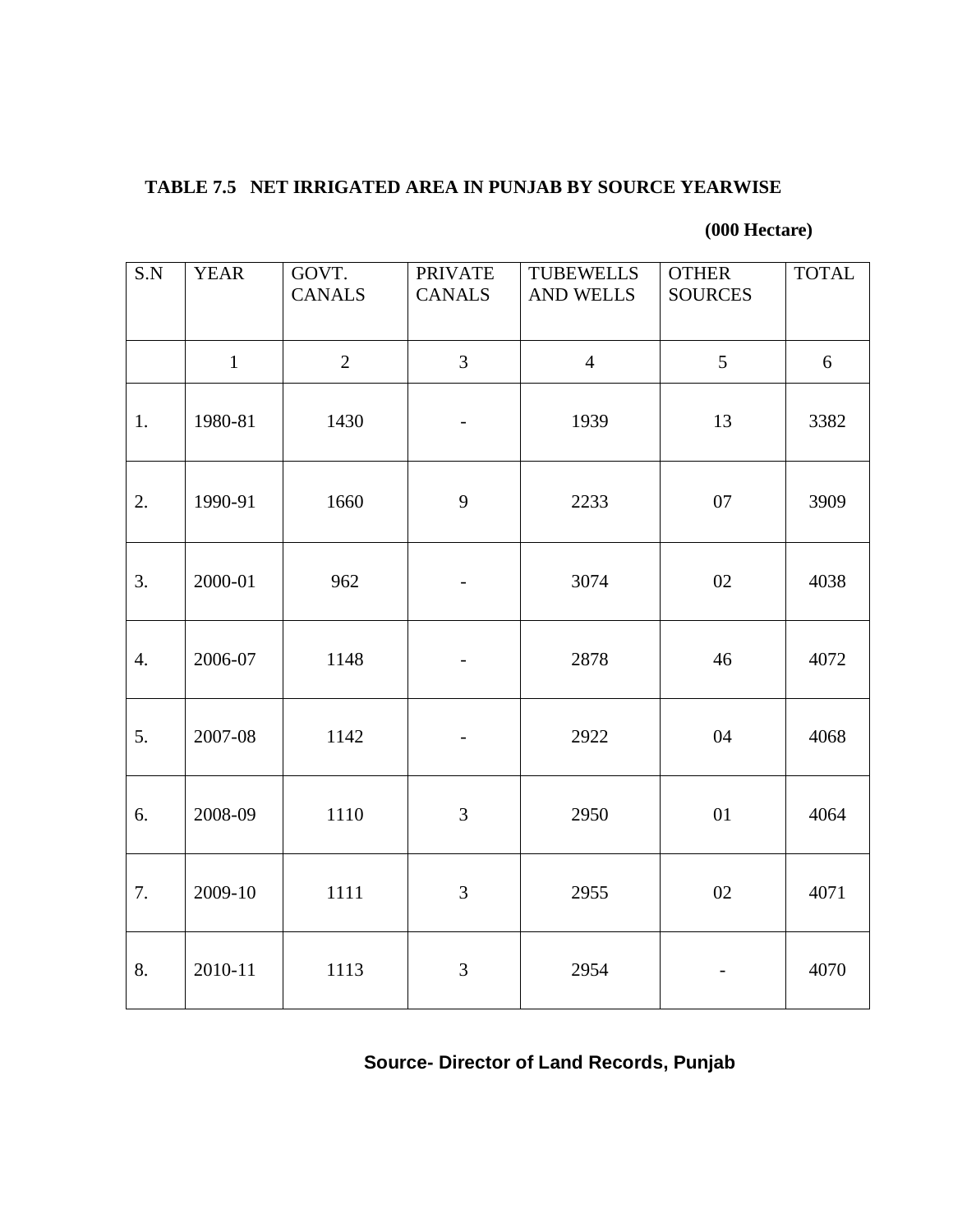## **TABLE 7.6 GROSS CROPPED AND IRRIGATED AREA IN PUNJAB YEARWISE**

#### **(000 Hectare)**

| S.N | <b>YEAR</b>  | <b>GROSS CROPPED</b><br><b>AREA</b> | <b>GROSS IRRIGATED</b><br><b>AREA</b> | %age OF GROSS<br><b>IRRIGATED AREA</b><br>TO CROPPED AREA |
|-----|--------------|-------------------------------------|---------------------------------------|-----------------------------------------------------------|
|     | $\mathbf{1}$ | $\overline{2}$                      | 3                                     | $\overline{4}$                                            |
| 1.  | 1980-81      | 6763                                | 5781                                  | 85.4                                                      |
| 2.  | 1990-91      | 7502                                | 7055                                  | 94.0                                                      |
| 3.  | 2000-01      | 7941                                | 7664                                  | 96.5                                                      |
| 4.  | 2006-07      | 7861                                | 7666                                  | 97.5                                                      |
| 5.  | 2007-08      | 7870                                | 7689                                  | 97.7                                                      |
| 6.  | 2008-09      | 7912                                | 7724                                  | 97.6                                                      |
| 7.  | 2009-10      | 7876                                | 7714                                  | 97.9                                                      |
| 8.  | 2010-11      | 7882                                | 7724                                  | 98.0                                                      |

 **Source- Director of Land Records, Punjab**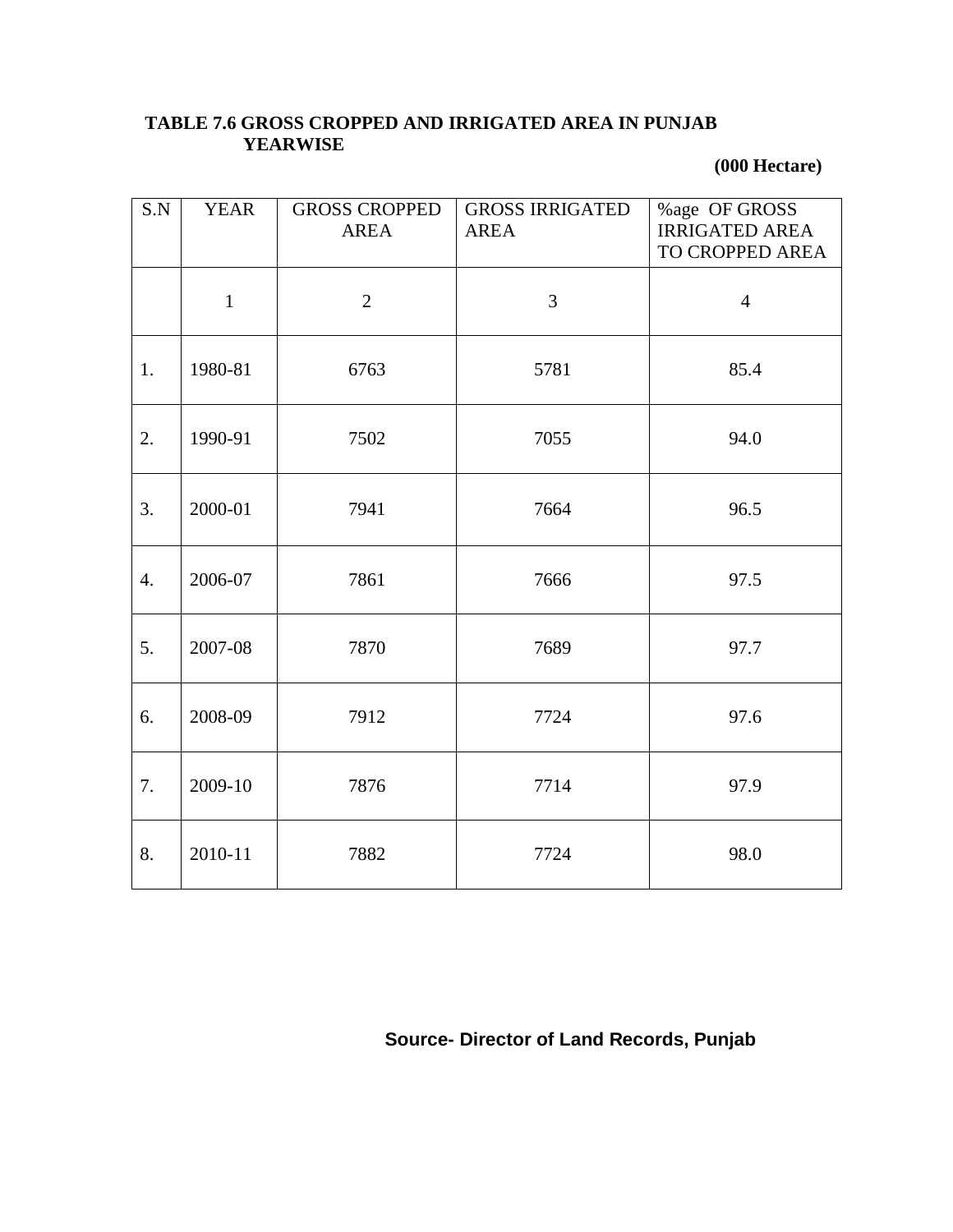## CROPWISE GROSS IRRIGATED AREA IN PUNJAB(YEAR 2009-10)

(000 HECTARE)

|                 |                                  |             |                          |                          |              |                          |              | <b>OTHER</b><br><b>CERELS</b> |                          |                               |                | OTHER FOOD<br>CROPS(INCLUD       |                       | OTH                     |
|-----------------|----------------------------------|-------------|--------------------------|--------------------------|--------------|--------------------------|--------------|-------------------------------|--------------------------|-------------------------------|----------------|----------------------------------|-----------------------|-------------------------|
|                 |                                  |             |                          |                          |              |                          |              | <b>AND</b>                    |                          |                               | SU-            | <b>ING</b>                       |                       | <b>NC</b>               |
| S.N             | <b>DISTRICT</b>                  | <b>RICE</b> | <b>JOWAR</b>             | <b>BAJRA</b>             | <b>WHEAT</b> | <b>BARLEY</b>            | <b>MAIZE</b> | MILL-<br><b>ETS</b>           | <b>GRAM</b>              | <b>OTHER</b><br><b>PULSES</b> | GAR<br>CANE    | <b>CONDIMENTS</b><br>AND SPICES) | COTTO<br>$\mathsf{N}$ | <b>FO</b><br><b>CRO</b> |
|                 | <b>GURDASPUR</b>                 | 192.4       | $\overline{\phantom{a}}$ |                          | 199.9        | $\overline{\phantom{a}}$ | 1.3          | $\blacksquare$                | 0.1                      | 0.6                           | 16.6           | 0.4                              | 0.8                   | 28                      |
| 2               | <b>AMRITSAR</b>                  | 185.2       | $\blacksquare$           | $\blacksquare$           | 185.1        | $\blacksquare$           | 1.0          | $\blacksquare$                |                          | 1.8                           | 3.4            | 6.9                              |                       | 34                      |
| 3               | <b>TARN TARAN</b>                | 172.3       | $\omega$                 | $\overline{a}$           | 185.9        | $\omega$                 | 0.7          | $\omega$                      | 0.1                      | 2.0                           | 0.4            | 4.0                              | 0.8                   | 34                      |
| 4               | <b>KAPURTHALA</b>                | 150.3       | $\overline{\phantom{a}}$ | $\overline{\phantom{a}}$ | 110.6        | $\overline{\phantom{a}}$ |              | $\overline{\phantom{a}}$      | $\overline{\phantom{a}}$ | 0.2                           | 2.6            | 21.6                             |                       | 19                      |
| 5               | <b>JALANDHAR</b>                 | 160.9       | $\omega$                 | $\overline{\phantom{a}}$ | 170.4        | $\overline{\phantom{a}}$ | 10.5         | $\overline{\phantom{a}}$      | $\overline{\phantom{a}}$ | 1.7                           | 7.4            | 18.7                             | 0.1                   | 48                      |
| 6               | S.B.S NAGAR                      | 55.9        | $\overline{\phantom{a}}$ | $\blacksquare$           | 74.4         | $\overline{\phantom{a}}$ | 14.7         | $\blacksquare$                | $\overline{\phantom{a}}$ | 0.1                           | 4.7            | 7.0                              | $\blacksquare$        | 18                      |
| 7               | <b>HOSHIARPUR</b>                | 70.2        | $\blacksquare$           |                          | 142.7        | $\overline{a}$           | 58.1         | $\overline{\phantom{a}}$      | $\overline{a}$           | 0.5                           | 14.2           | 6.4                              | $\blacksquare$        | 32                      |
| 8               | <b>RUPNAGAR</b>                  | 37.5        | $\blacksquare$           | 0.1                      | 60.5         | 0.1                      | 2.7          | $\blacksquare$                | $\overline{\phantom{a}}$ | 0.2                           | 2.1            | 0.9                              | $\blacksquare$        | 10                      |
| 9               | S.A.S NAGAR                      | 30.0        | $\overline{\phantom{a}}$ | $\overline{\phantom{a}}$ | 50.9         | 0.1                      | 2.7          | $\overline{\phantom{a}}$      | $\overline{\phantom{a}}$ | 0.1                           | 0.9            | 3.7                              | $\blacksquare$        | 15                      |
| 10 <sup>1</sup> | LUDHIANA                         | 256.5       | $\omega$                 | $\blacksquare$           | 258.4        | 1.5                      | 2.7          | $\overline{\phantom{a}}$      | $\blacksquare$           | 2.7                           | 1.0            | 15.7                             | 1.7                   | 57                      |
| 11              | <b>FIROZPUR</b>                  | 262.1       | 0.1                      | 0.3                      | 395.2        | 4.0                      | 2.2          | $\blacksquare$                | 1.1                      | 1.5                           | 0.5            | 26.5                             | 125.6                 | 61                      |
| 12              | <b>FARIDKOT</b>                  | 97.8        | $\blacksquare$           |                          | 116.7        | 0.1                      | 0.3          | $\blacksquare$                |                          | 0.6                           | 0.1            | 1.5                              | 17.8                  | 14                      |
| 13              | <b>MUKTSAR</b>                   | 100.0       | $\overline{\phantom{a}}$ | 0.1                      | 205.1        | 1.2                      | 0.1          | $\blacksquare$                | 0.1                      | 0.5                           | 0.1            | 10.5                             | 96.1                  | 27                      |
| 14              | <b>MOGA</b>                      | 172.1       | $\blacksquare$           | 0.1                      | 176.8        | 0.3                      | $\omega$     | $\blacksquare$                | 0.1                      | 0.9                           | $\overline{a}$ | 6.5                              | 3.9                   | 22                      |
| 15              | <b>BATHINDA</b>                  | 103.8       | $\overline{\phantom{a}}$ | 0.2                      | 251.1        | 1.6                      | 0.1          | $\overline{\phantom{a}}$      | 0.2                      | 0.4                           |                | 9.8                              | 149.9                 | 35                      |
| 16              | <b>MANSA</b>                     | 77.1        | $\overline{\phantom{a}}$ | 0.8                      | 169.9        | 1.1                      | 0.1          | $\overline{\phantom{a}}$      | 0.2                      | 0.2                           |                | 2.0                              | 88.6                  | 24                      |
| 17              | SANGRUR                          | 270.7       | $\blacksquare$           | 0.6                      | 286.6        | 2.0                      | 0.3          | $\blacksquare$                | 0.1                      | 1.2                           | 1.1            | 4.5                              | 12.8                  | 41                      |
| 18              | <b>BARNALA</b>                   | 103.5       | $\mathbf{r}$             | $\overline{a}$           | 114.3        | 0.7                      | 0.1          | $\overline{\phantom{a}}$      | 0.3                      | 0.6                           | 0.1            | 2.0                              | 11.0                  | 16                      |
| 19              | <b>PATIALA</b>                   | 234.0       | $\blacksquare$           | $\blacksquare$           | 235.0        | 0.7                      | 1.1          | $\overline{\phantom{a}}$      | $\overline{\phantom{a}}$ | 0.4                           | 1.4            | 8.8                              | 0.5                   | 31                      |
| 20              | <b>FATEHGARH</b><br><b>SAHIB</b> | 86.2        |                          | 1.2                      | 84.5         | 0.3                      | 0.5          |                               |                          | 0.1                           | 1.7            | 5.4                              |                       | 14                      |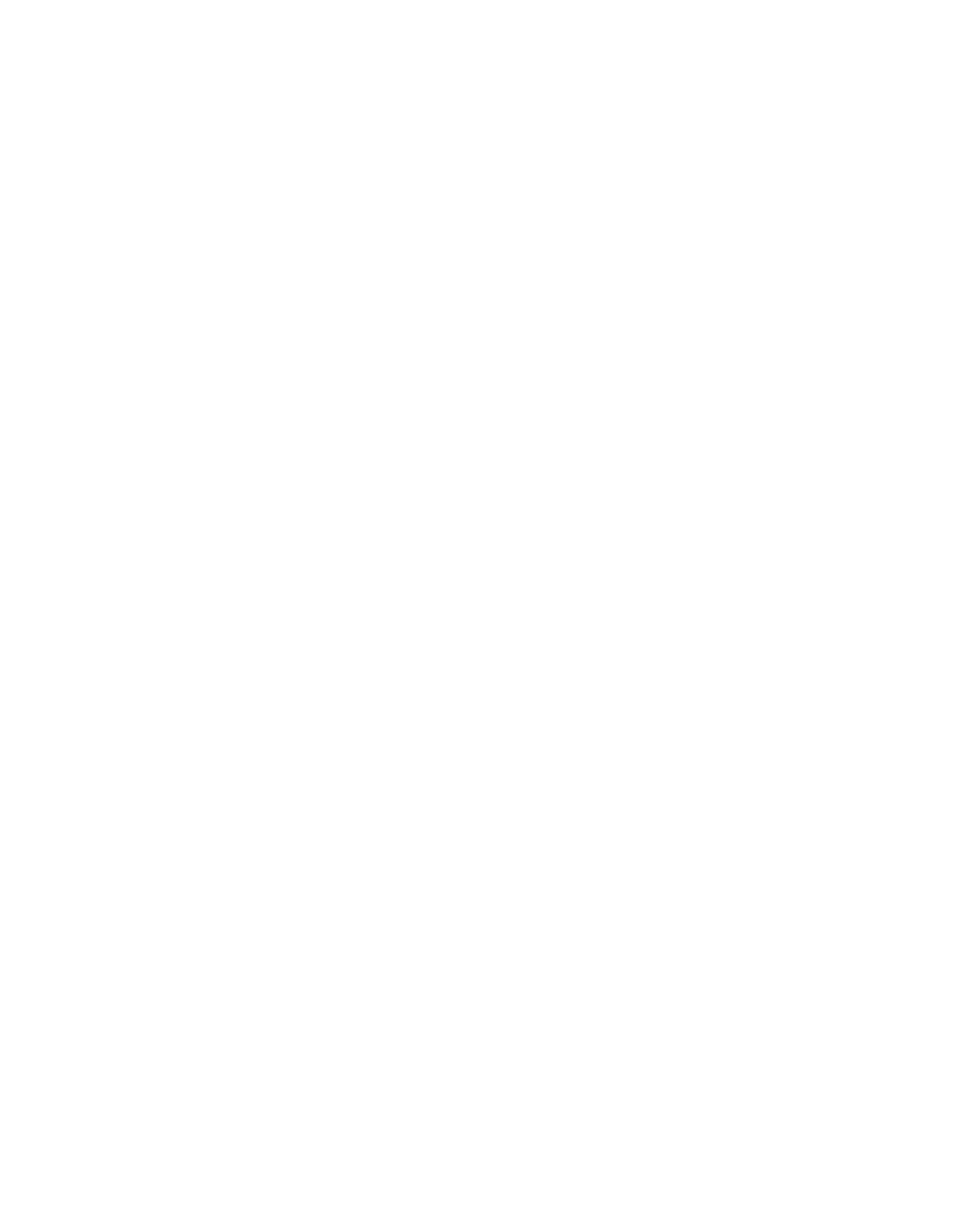## **TABLE 7.7 CROPWISE GROSS IRRIGATED AREA IN PUNJAB(YEAR 2009-10)**

 **(000 HECTARE)**

|                |                                  |             |                          |                          |              |               |              | <b>OTHER</b><br><b>CERELS</b><br><b>AND</b><br>MILL- |                          | <b>OTHER</b>  | SU-<br>GAR     | OTHER FOOD<br>CROPS(INCLUDING<br><b>CONDIMENTS</b> |                | <b>OTHER</b><br>NON-<br><b>FOOD</b> |              |
|----------------|----------------------------------|-------------|--------------------------|--------------------------|--------------|---------------|--------------|------------------------------------------------------|--------------------------|---------------|----------------|----------------------------------------------------|----------------|-------------------------------------|--------------|
| S.N            | <b>DISTRICT</b>                  | <b>RICE</b> | <b>JOWAR</b>             | <b>BAJRA</b>             | <b>WHEAT</b> | <b>BARLEY</b> | <b>MAIZE</b> | ETS                                                  | <b>GRAM</b>              | <b>PULSES</b> | CANE           | <b>AND SPICES)</b>                                 | COTTON         | <b>CROPS</b>                        | <b>TOTAL</b> |
|                | <b>GURDASPUR</b>                 | 192.4       | ÷.                       | $\overline{\phantom{a}}$ | 199.9        |               | 1.3          | $\overline{\phantom{a}}$                             | 0.1                      | 0.6           | 16.6           | 0.4                                                | 0.8            | 28.3                                | 442.6        |
| $\overline{2}$ | <b>AMRITSAR</b>                  | 185.2       | $\overline{\phantom{a}}$ |                          | 185.1        |               | 1.0          |                                                      |                          | 1.8           | 3.4            | 6.9                                                |                | 34.7                                | 418.1        |
| $\mathbf{3}$   | <b>TARN TARAN</b>                | 172.3       | $\overline{\phantom{a}}$ |                          | 185.9        |               | 0.7          |                                                      | 0.1                      | 2.0           | 0.4            | 4.0                                                | 0.8            | 34.2                                | 400.4        |
| 4              | <b>KAPURTHALA</b>                | 150.3       |                          |                          | 110.6        |               |              |                                                      |                          | 0.2           | 2.6            | 21.6                                               |                | 19.8                                | 305.1        |
| 5              | <b>JALANDHAR</b>                 | 160.9       | ÷,                       |                          | 170.4        |               | 10.5         |                                                      |                          | 1.7           | 7.4            | 18.7                                               | 0.1            | 48.5                                | 418.2        |
| 6              | S.B.S NAGAR                      | 55.9        |                          |                          | 74.4         |               | 14.7         |                                                      |                          | 0.1           | 4.7            | 7.0                                                |                | 18.3                                | 175.1        |
| $\overline{7}$ | <b>HOSHIARPUR</b>                | 70.2        | ÷,                       |                          | 142.7        |               | 58.1         |                                                      | $\overline{\phantom{0}}$ | 0.5           | 14.2           | 6.4                                                | $\blacksquare$ | 32.2                                | 324.3        |
| 8              | <b>RUPNAGAR</b>                  | 37.5        | $\overline{a}$           | 0.1                      | 60.5         | 0.1           | 2.7          |                                                      |                          | 0.2           | 2.1            | 0.9                                                | $\overline{a}$ | 10.5                                | 114.6        |
| 9              | S.A.S NAGAR                      | 30.0        |                          |                          | 50.9         | 0.1           | 2.7          |                                                      | $\overline{a}$           | 0.1           | 0.9            | 3.7                                                |                | 15.2                                | 103.6        |
| 10             | LUDHIANA                         | 256.5       |                          |                          | 258.4        | 1.5           | 2.7          |                                                      |                          | 2.7           | 1.0            | 15.7                                               | 1.7            | 57.5                                | 597.2        |
| 11             | <b>FIROZPUR</b>                  | 262.1       | 0.1                      | 0.3                      | 395.2        | 4.0           | 2.2          |                                                      | 1.1                      | 1.5           | 0.5            | 26.5                                               | 125.6          | 61.3                                | 880.4        |
| 12             | <b>FARIDKOT</b>                  | 97.8        |                          |                          | 116.7        | 0.1           | 0.3          |                                                      |                          | 0.6           | 0.1            | 1.5                                                | 17.8           | 14.8                                | 249.5        |
| 13             | <b>MUKTSAR</b>                   | 100.0       | $\overline{a}$           | 0.1                      | 205.1        | 1.2           | 0.1          |                                                      | 0.1                      | 0.5           | 0.1            | 10.5                                               | 96.1           | 27.9                                | 441.6        |
| 14             | <b>MOGA</b>                      | 172.1       | $\overline{a}$           | 0.1                      | 176.8        | 0.3           |              | $\sim$                                               | 0.1                      | 0.9           | $\mathbf{r}$   | 6.5                                                | 3.9            | 22.1                                | 382.8        |
| 15             | <b>BATHINDA</b>                  | 103.8       | $\overline{\phantom{a}}$ | 0.2                      | 251.1        | 1.6           | 0.1          |                                                      | 0.2                      | 0.4           | $\blacksquare$ | 9.8                                                | 149.9          | 35.8                                | 552.9        |
| 16             | <b>MANSA</b>                     | 77.1        | $\overline{a}$           | 0.8                      | 169.9        | 1.1           | 0.1          |                                                      | 0.2                      | 0.2           | $\mathbf{r}$   | 2.0                                                | 88.6           | 24.1                                | 364.1        |
| 17             | <b>SANGRUR</b>                   | 270.7       | $\mathbb{L}^+$           | 0.6                      | 286.6        | 2.0           | 0.3          |                                                      | 0.1                      | 1.2           | 1.1            | 4.5                                                | 12.8           | 41.1                                | 620.9        |
| 18             | <b>BARNALA</b>                   | 103.5       | $\overline{\phantom{a}}$ |                          | 114.3        | 0.7           | 0.1          |                                                      | 0.3                      | 0.6           | 0.1            | 2.0                                                | 11.0           | 16.4                                | 249.0        |
| 19             | <b>PATIALA</b>                   | 234.0       | $\blacksquare$           | $\blacksquare$           | 235.0        | 0.7           | 1.1          |                                                      | $\blacksquare$           | 0.4           | 1.4            | 8.8                                                | 0.5            | 31.0                                | 512.9        |
| 20             | <b>FATEHGARH</b><br><b>SAHIB</b> | 86.2        |                          | 1.2                      | 84.5         | 0.3           | 0.5          |                                                      |                          | 0.1           | 1.7            | 5.4                                                |                | 14.4                                | 194.3        |

 **Source**- **Director, Agriculture, Punjab**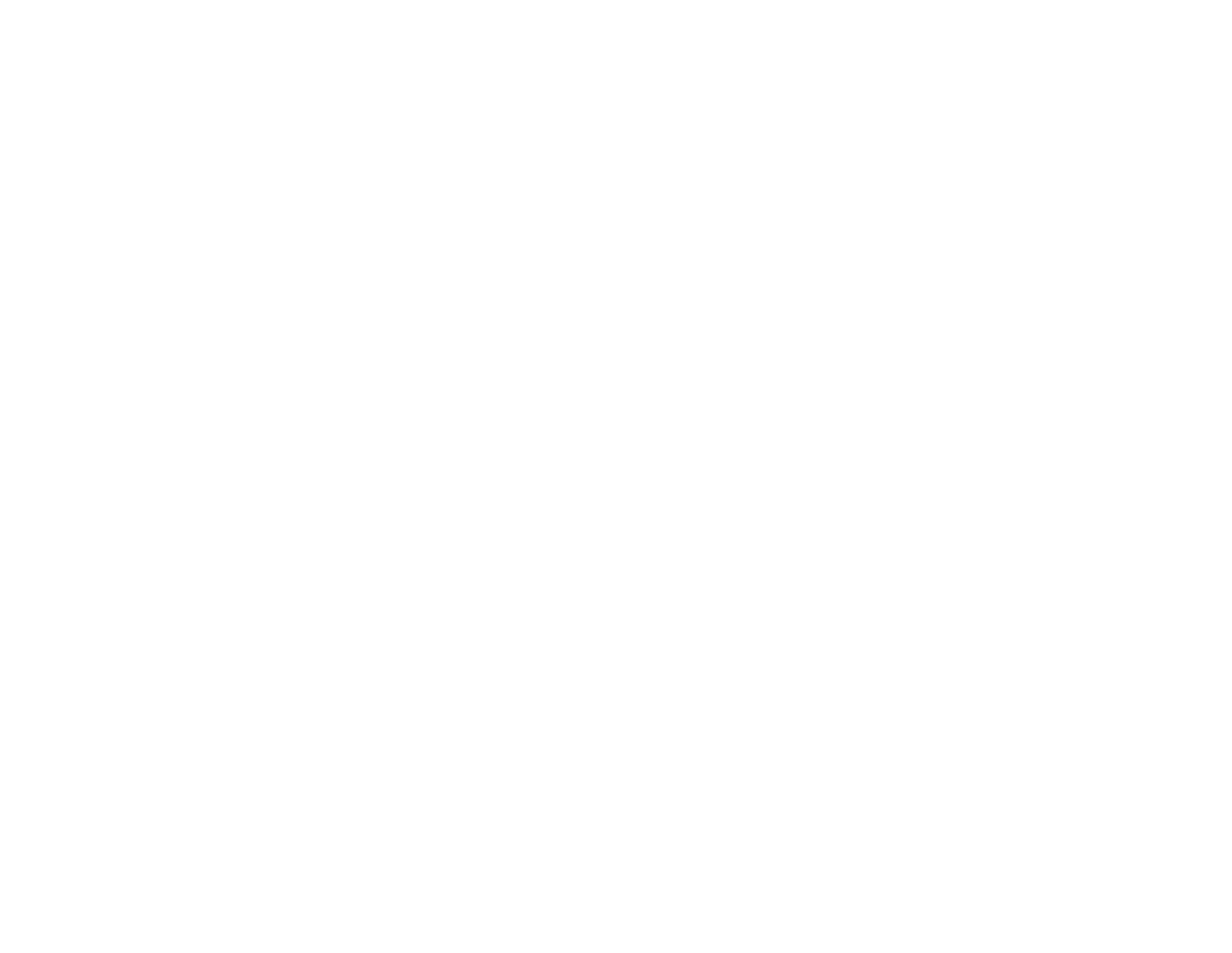# **TABLE 7.8 PRE MONSOON AND POST MONSOON GROUND LEVEL IN PUNJAB (IN METERS)**

| SN  | <b>DISTRICT</b>                               | PRE MONSOON                 |                             | POST MONSOON   |                  |                             |             |                |                             |
|-----|-----------------------------------------------|-----------------------------|-----------------------------|----------------|------------------|-----------------------------|-------------|----------------|-----------------------------|
|     | <b>NAME</b>                                   | <b>JUNE 2000</b>            |                             |                | <b>JUNE 2010</b> | <b>OCT 2000</b>             |             |                | <b>OCT. 2010</b>            |
|     |                                               | $\mathbf{1}$                | $\overline{2}$              | $\overline{3}$ | $\overline{4}$   | 5                           | 6           | $\overline{7}$ | 8                           |
|     |                                               | <b>MINI</b>                 | <b>MAXI</b>                 | <b>MINI</b>    | <b>MAXI</b>      | <b>MINI</b>                 | <b>MAXI</b> | <b>MINI</b>    | <b>MAXI</b>                 |
|     |                                               | $\mathop{\rm MUM}\nolimits$ | $\boldsymbol{\mathrm{MUM}}$ | MUM            | <b>MUM</b>       | $\boldsymbol{\mathrm{MUM}}$ | <b>MUM</b>  | <b>MUM</b>     | $\mathop{\rm MUM}\nolimits$ |
| 1.  | <b>GURDASPUR</b>                              | 3.10                        | 17.56                       | 3.35           | 21.47            | 1.50                        | 16.78       | 1.80           | 18.47                       |
| 2.  | <b>AMRITSAR</b>                               | 5.35                        | 17.17                       | 7.56           | 25.70            | 3.85                        | 17.50       | 12.06          | 23.28                       |
| 3.  | <b>TARN TARAN</b>                             | 4.10                        | 16.80                       | 8.05           | 19.24            | 2.99                        | 18.04       | 6.20           | 19.00                       |
| 4.  | <b>KAPURTHALA</b>                             | 3.34                        | 17.56                       | 5.01           | 23.79            | 3.03                        | 13.41       | 3.80           | 28.70                       |
| 5.  | <b>JALANDHAR</b>                              | 3.38                        | 20.55                       | 6.65           | 31.05            | 2.40                        | 17.32       | 5.60           | 28.65                       |
| 6.  | <b>S.B.S NAGAR</b>                            | 2.62                        | 48.73                       | 9.90           | 32.50            | 2.20                        | 47.18       | 7.00           | 34.80                       |
| 7.  | <b>HOSHIARPUR</b>                             | 1.30                        | 64.39                       | 4.41           | 22.48            | 0.73                        | 64.14       | 2.53           | 21.30                       |
| 8.  | <b>RUPNAGAR</b>                               | 1.00                        | 26.40                       | 1.75           | 28.09            | 0.96                        | 24.75       | 0.90           | 27.80                       |
| 9.  | <b>S.A.S NAGAR</b>                            | 3.65                        | 23.75                       | 4.95           | 14.80            | 2.50                        | 23.65       | 3.00           | 11.50                       |
| 10. | <b>LUDHIANA</b>                               | 1.71                        | 17.63                       | 3.95           | 29.95            | 1.93                        | 17.96       | 2.96           | 29.89                       |
| 11. | <b>FIROZPUR</b>                               | 0.80                        | 10.25                       | 2.17           | 9.30             | 0.70                        | 13.70       | 1.97           | 9.20                        |
| 12. | <b>FARIDKOT</b>                               | 2.30                        | 8.92                        | 1.80           | 16.00            | 2.00                        | 9.52        | 1.65           | 17.10                       |
| 13. | <b>SHRI</b><br><b>MUKTSAR</b><br><b>SAHIB</b> | 0.80                        | 9.03                        | 0.95           | 7.13             | 0.70                        | 8.81        | 0.38           | 6.13                        |
| 14. | <b>MOGA</b>                                   | 6.00                        | 19.65                       | 14.48          | 32.50            | 6.00                        | 20.35       | 14.78          | 26.60                       |
| 15. | <b>BATHINDA</b>                               | 1.55                        | 11.40                       | 3.90           | 21.20            | 1.80                        | 11.25       | 3.50           | 20.80                       |
| 16. | <b>MANSA</b>                                  | 1.75                        | 8.27                        | 6.10           | 18.90            | 2.40                        | 9.27        | 5.52           | 19.05                       |
| 17. | <b>SANGRUR</b>                                | 7.0                         | 20.55                       | 14.80          | 27.60            | 6.80                        | 20.80       | 14.80          | 27.80                       |
| 18. | <b>BARNALA</b>                                | 7.75                        | 19.45                       | 16.70          | 23.50            | 7.70                        | 19.60       | 17.40          | 25.10                       |
| 19. | <b>PATIALA</b>                                | 2.80                        | 18.96                       | 2.46           | 33.75            | 2.04                        | 17.08       | 0.71           | 32.29                       |
| 20. | <b>FATEHGARH</b><br><b>SAHIB</b>              | 5.54                        | 20.24                       | 5.60           | 32.50            | 5.40                        | 19.59       | 3.95           | 32.80                       |

## **Source**- **Director, Agriculture, Punjab**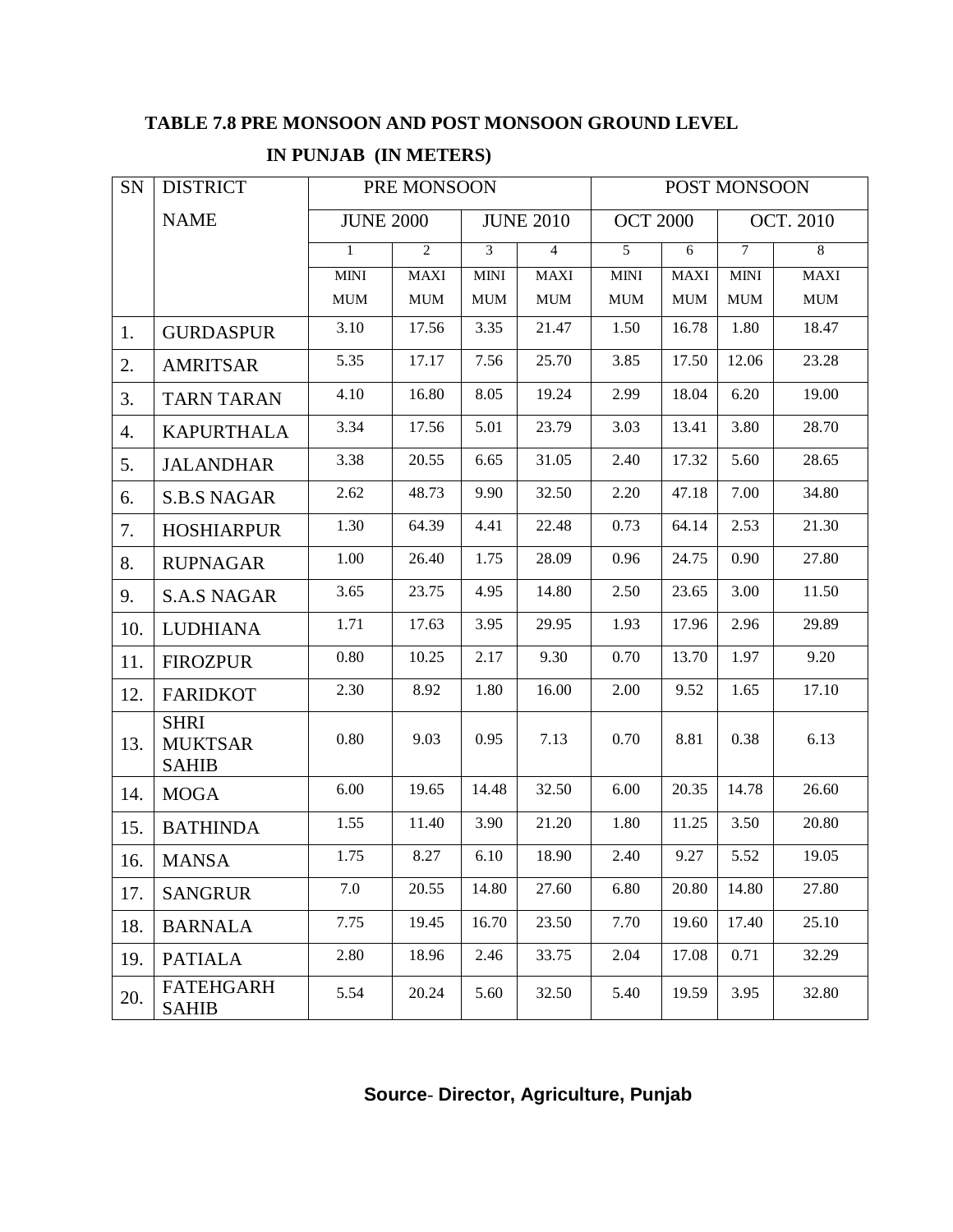|     | <b>WATER SUPPLY</b>                                                                                     |
|-----|---------------------------------------------------------------------------------------------------------|
| 8   | <b>WATER SUPPLY -CONTENTS</b>                                                                           |
| 8.1 | DISTRICT WISE NUMBER OF VILLAGES HAVING ACCESS TO<br>TAP WATER FACILITIES PER 1000 VILLAGES DURING 2010 |
| 8.2 | DISTRICTWISE EXPENDITURE ON WATER SUPPLY<br><b>PROGRAMMES</b>                                           |
| 8.3 | VILLAGES COVERED UNDER RURAL DRINKING WATER<br>SUPPLY SCHEMES IN PUNJAB DURING (2009-10)                |
| 8.4 | URBAN WATER SUPPLY IN PUNJAB(2008-09)                                                                   |
| 8.5 | YEARWISE VILLAGES COVERED UNDER RURAL DRINKING<br>WATER SUPPLY SCHEMES IN PUNJAB                        |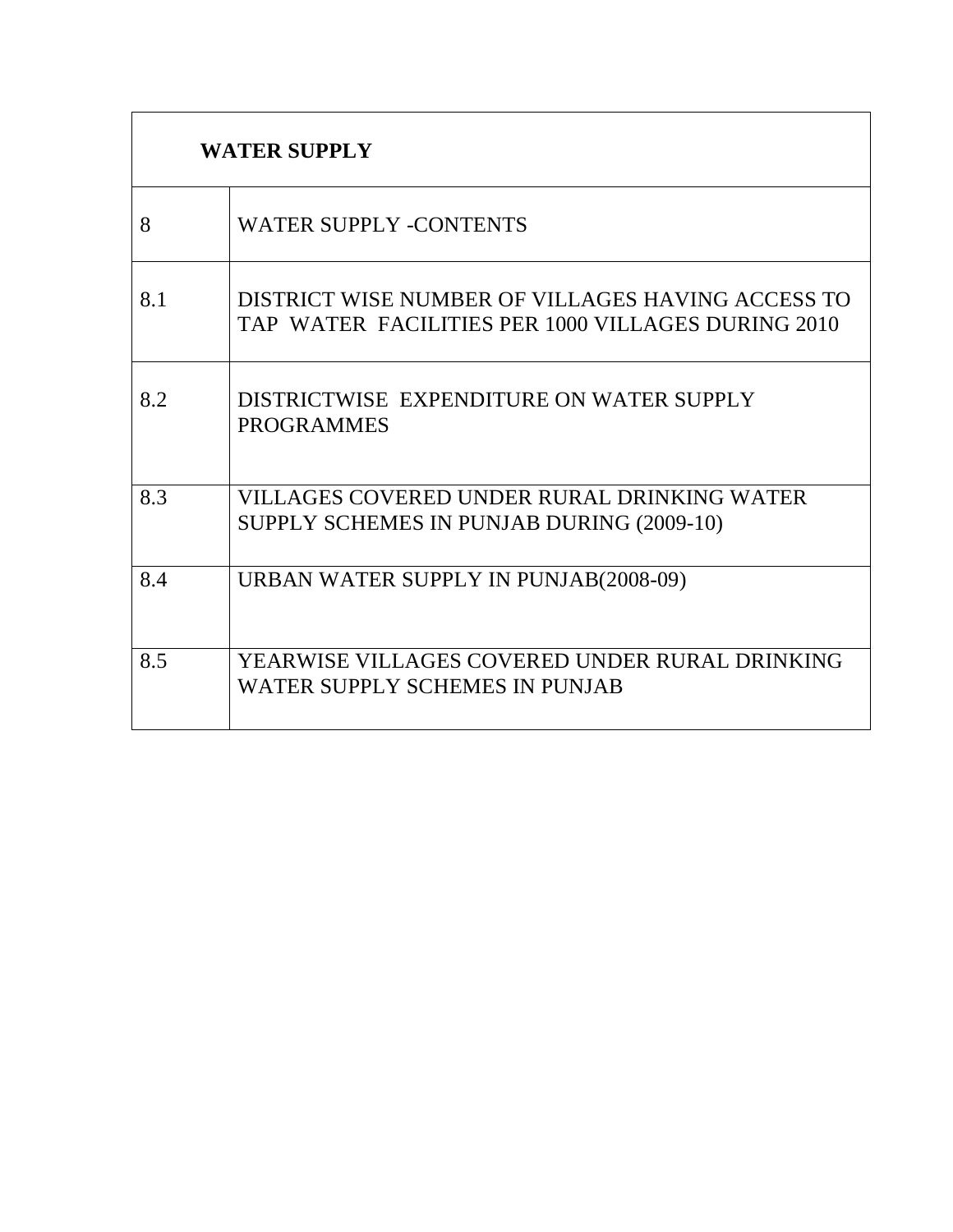#### **TABLE 8.1 VILLAGES HAVING DRINKING WATER ACCESS PER 1000 VILLAGES DURING 2010**

| S.N             | <b>DISTRICT NAME</b>                          | <b>TOTAL</b>    | <b>VILLAGES WITH</b> | <b>ACCESS TO WATER</b> |
|-----------------|-----------------------------------------------|-----------------|----------------------|------------------------|
|                 |                                               | <b>VILLAGES</b> | <b>WATER SUPPLY</b>  | <b>SUPPLY PER 1000</b> |
|                 |                                               |                 |                      | <b>VILLAGES</b>        |
|                 | $\mathbf{1}$                                  | $\overline{2}$  | $\overline{3}$       | $\overline{4}$         |
| $\mathbf{1}$    | <b>GURDASPUR</b>                              | 1539            | 1176                 | 764                    |
| $\overline{2}$  | <b>AMRITSAR</b>                               | 669             | 553                  | 827                    |
| $\overline{3}$  | <b>TARN TARAN</b>                             | 515             | 482                  | 936                    |
| $\overline{4}$  | <b>KAPURTHALA</b>                             | 619             | 407                  | 658                    |
| $5\overline{)}$ | <b>JALANDHAR</b>                              | 940             | 645                  | 686                    |
| 6               | <b>S.B.S NAGAR</b>                            | 465             | 401                  | 862                    |
| $\tau$          | <b>HOSHIARPUR</b>                             | 1389            | 1213                 | 873                    |
| 8               | <b>RUPNAGAR</b>                               | 598             | 512                  | 856                    |
| 9               | <b>S.A.S NAGAR</b>                            | 399             | 394                  | 987                    |
| 10              | <b>LUDHIANA</b>                               | 896             | 788                  | 879                    |
| 11              | <b>FIROZPUR</b>                               | 967             | 582                  | 602                    |
| 12              | <b>FARIDKOT</b>                               | 164             | 164                  | 1000                   |
| 13              | <b>MUKTSAR</b><br><b>SHRI</b><br><b>SAHIB</b> | 234             | 227                  | 970                    |
| 14              | <b>MOGA</b>                                   | 323             | 315                  | 975                    |
| 15              | <b>BATHINDA</b>                               | 281             | 279                  | 993                    |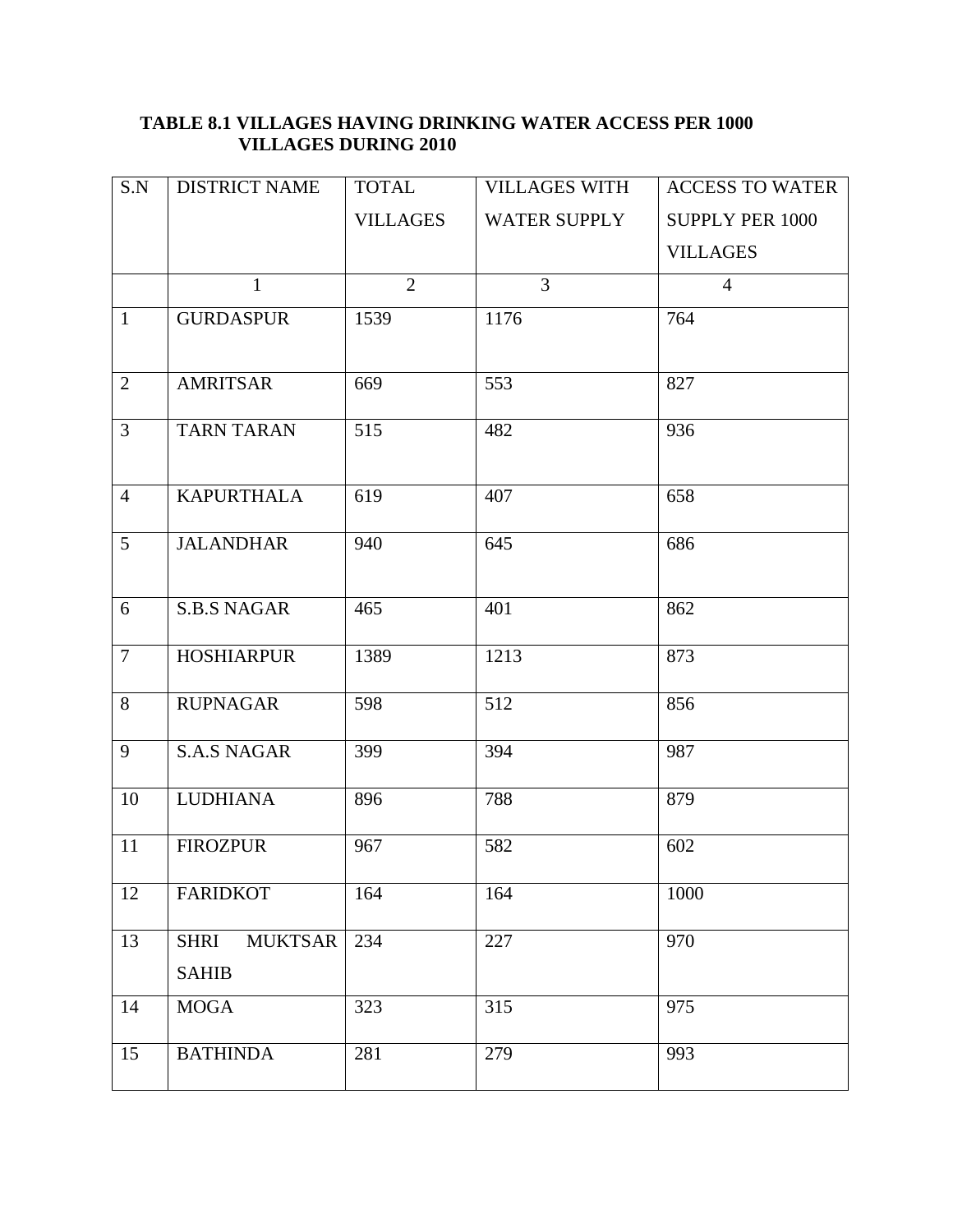| 16 | <b>MANSA</b>                     | 238   | 235   | 987 |
|----|----------------------------------|-------|-------|-----|
| 17 | <b>SANGRUR</b>                   | 568   | 383   | 674 |
| 18 | <b>BARNALA</b>                   | 124   | 117   | 944 |
| 19 | <b>PATIALA</b>                   | 924   | 915   | 990 |
| 20 | <b>FATEHGARH</b><br><b>SAHIB</b> | 443   | 364   | 822 |
|    | <b>TOTAL</b>                     | 12295 | 10152 | 864 |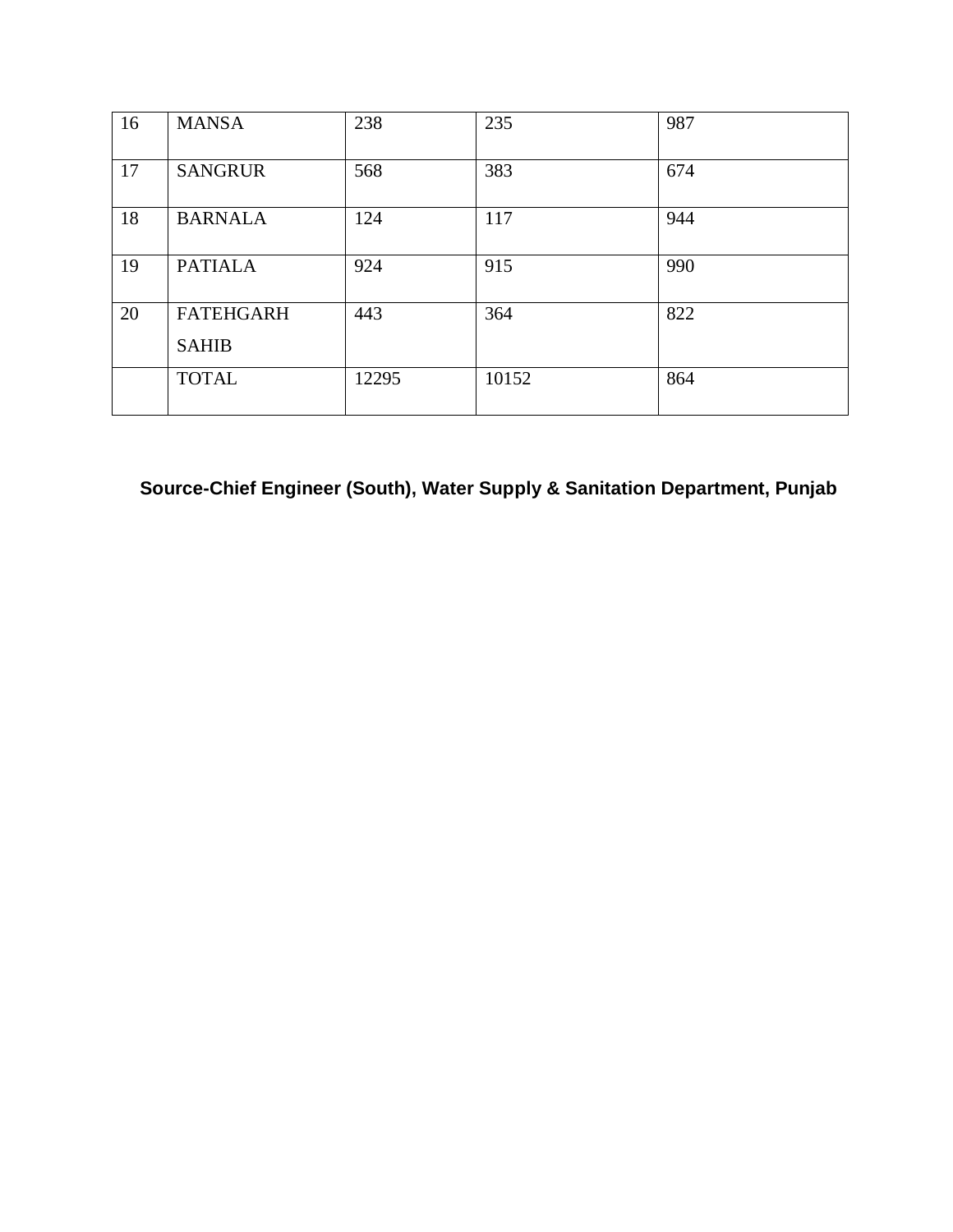#### **TABLE 8.2 YEARWISE VILLAGES COVERED UNDER RURAL DRINKING WATER SUPPLY SCHEMES IN PUNJAB**

| S.N              | <b>YEAR</b> | NO.OF<br><b>INHABI-</b><br><b>TED</b><br>VILLA-<br><b>GES</b> | <b>IDENT-</b><br><b>IFIED</b><br><b>WATER</b><br><b>SCARCITY</b><br><b>VILLAGES</b> | <b>WATER</b><br><b>SCARCITY</b><br><b>VILLAGES</b><br><b>WHERE</b><br><b>WATER</b><br><b>SUPPLY</b><br><b>SCHEMES</b><br><b>COMMISSI-</b><br><b>ONED</b> | <b>BALANCE OF</b><br><b>SCARCITY VILLAGES</b><br><b>WHERE WATER</b><br><b>SUPPLY SCHEMES</b><br><b>STILL TO BE</b><br><b>INITIATED</b> | %age OF<br><b>VILLAGES</b><br><b>WHERE WATER</b><br><b>SUPPLY</b><br><b>SCHEMES</b><br><b>COMMISSIONED</b> |
|------------------|-------------|---------------------------------------------------------------|-------------------------------------------------------------------------------------|----------------------------------------------------------------------------------------------------------------------------------------------------------|----------------------------------------------------------------------------------------------------------------------------------------|------------------------------------------------------------------------------------------------------------|
|                  | 1           | $\overline{2}$                                                | 3                                                                                   | $\overline{4}$                                                                                                                                           | 5                                                                                                                                      | 6                                                                                                          |
| 1.               | 1980        | 12188                                                         | 3712                                                                                | 1945                                                                                                                                                     | 1767                                                                                                                                   | 52.4                                                                                                       |
| 2.               | 1990        | 12342                                                         | 6287                                                                                | 3898                                                                                                                                                     | 2389                                                                                                                                   | 62.0                                                                                                       |
| 3.               | 2000        | 12428                                                         | 8518                                                                                | 7092                                                                                                                                                     | 1426                                                                                                                                   | 83.3                                                                                                       |
| $\overline{4}$ . | 2007        | 12267                                                         | 11879                                                                               | 9001                                                                                                                                                     | 2878                                                                                                                                   | 76.0                                                                                                       |
| 5.               | 2008        | 12267                                                         | 12267                                                                               | 9689                                                                                                                                                     | 2578                                                                                                                                   | 79.0                                                                                                       |
| 6.               | 2009        | 12295                                                         | 12295                                                                               | 10152                                                                                                                                                    | 2143                                                                                                                                   | 82.6                                                                                                       |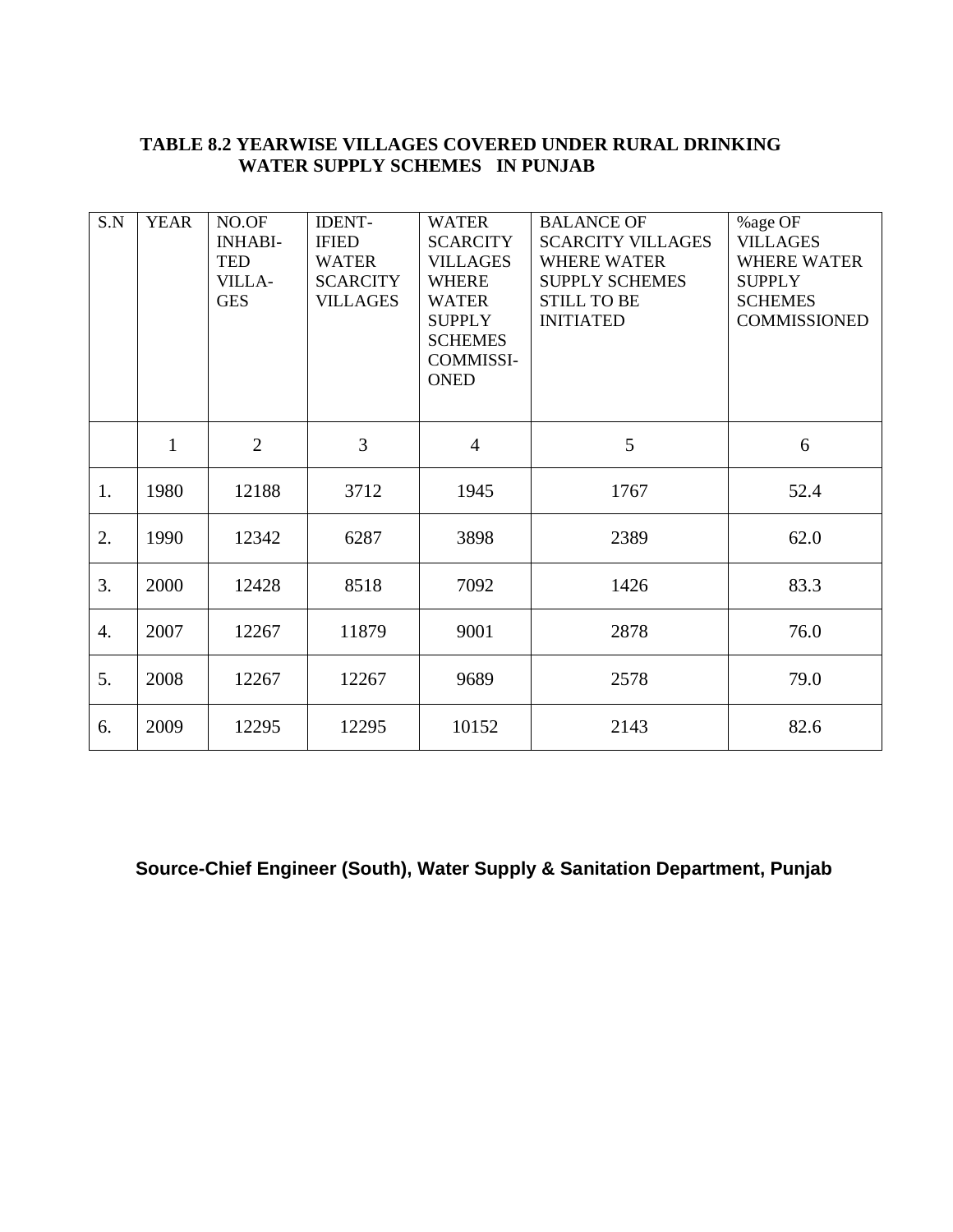| S.N            | <b>DISTRICT NAME</b>   | <b>SCHEME</b>      | <b>TOTAL VILLAGES</b>  |
|----------------|------------------------|--------------------|------------------------|
|                |                        | <b>EXPENDITURE</b> | IN DISTRICTS           |
|                |                        | (IN LAKH RS.)      | <b>HAVING ACESS TO</b> |
|                |                        |                    | <b>TAP WATER</b>       |
|                |                        |                    | <b>FACILITIES</b>      |
|                | $\mathbf{1}$           | $\overline{2}$     | $\overline{3}$         |
| $\mathbf{1}$   | <b>GURDASPUR</b>       | 2348.57            | 1539                   |
| 2              | <b>AMRITSAR</b>        | 1998.98            | 669                    |
| 3              | <b>TARN TARAN</b>      | 723.74             | 515                    |
| $\overline{4}$ | <b>KAPURTHALA</b>      | 1261.12            | 619                    |
| 5              | <b>JALANDHAR</b>       | 1142.71            | 940                    |
| 6              | <b>S.B.S NAGAR</b>     | 764.52             | 465                    |
| $\overline{7}$ | <b>HOSHIARPUR</b>      | 1720.26            | 1389                   |
| 8              | <b>RUPNAGAR</b>        | 878.33             | 598                    |
| 9              | <b>S.A.S NAGAR</b>     | 1463.81            | 399                    |
| 10             | <b>LUDHIANA</b>        | 2531.56            | 896                    |
| 11             | <b>FIROZPUR</b>        | 2895.84            | 967                    |
| 12             | <b>FARIDKOT</b>        | 990.53             | 164                    |
| 13             | <b>SHRI MUKTSAR</b>    | 1665.60            | 234                    |
|                | <b>SAHIB</b>           |                    |                        |
| 14             | <b>MOGA</b>            | 1088.91            | 323                    |
| 15             | <b>BATHINDA</b>        | 1861.63            | 281                    |
| 16             | <b>MANSA</b>           | 1265.38            | 238                    |
| 17             | <b>SANGRUR</b>         | 1139.98            | 568                    |
| 18             | <b>BARNALA</b>         | 330.74             | 124                    |
| 19             | <b>PATIALA</b>         | 1343.92            | 924                    |
| 20             | <b>FATEHGARH SAHIB</b> | 422.00             | 443                    |
|                | <b>TOTAL</b>           | 27838.13           | 12295                  |

### **TABLE 8.3 DISTRICTWISE EXPENDITURE ON WATER SUPPLY PROGRAMMES DURING 2010**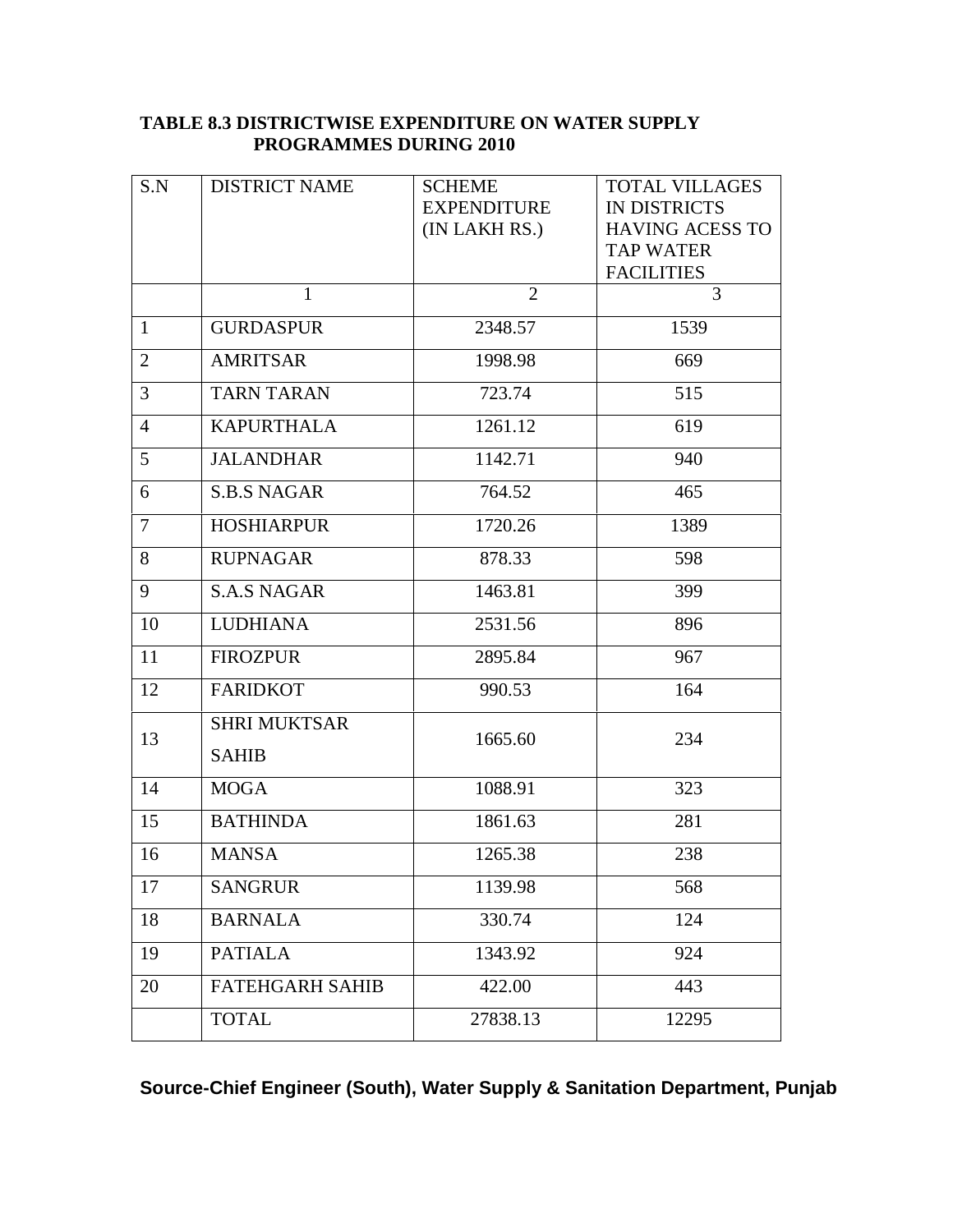## **TABLE 8.4 URBAN WATER SUPPLY IN PUNJAB (2008-09) (000 LITERES)**

| S.N | <b>DISTRICT NAME</b>            |                       | DAILY AVERAGE FILTERED |                  | DAILY AVERAGE UNFILTERED |                  |                  |  |
|-----|---------------------------------|-----------------------|------------------------|------------------|--------------------------|------------------|------------------|--|
|     |                                 | <b>WATER CONSUMED</b> |                        |                  | <b>WATER CONSUMED</b>    |                  |                  |  |
|     | $\mathbf{1}$                    | $\overline{2}$        | 3                      | $\overline{4}$   | 5                        | 6                | $\overline{7}$   |  |
|     |                                 | <b>DOMES-</b>         | <b>INDUS-</b>          | <b>OTHERS</b>    | <b>DOMES-</b>            | <b>INDUS-</b>    | <b>OTHERS</b>    |  |
|     |                                 | <b>TIC</b>            | <b>TRIAL</b>           |                  | <b>TIC</b>               | <b>TRIAL</b>     |                  |  |
| 1.  | <b>KAPURTHALA</b>               |                       |                        |                  |                          |                  |                  |  |
|     | <b>KAPURTHALA</b>               | 883660                | $\overline{0}$         | $\overline{0}$   | $\overline{0}$           | $\boldsymbol{0}$ | $\boldsymbol{0}$ |  |
|     | <b>PHAGWARA</b>                 | 26950                 | 1810                   | $\mathbf{0}$     | $\mathbf{0}$             | $\overline{0}$   | $\boldsymbol{0}$ |  |
|     | <b>SULTANPUR</b>                | 8910                  | 260                    | 275              | $\overline{0}$           | $\overline{0}$   | $\boldsymbol{0}$ |  |
|     | <b>LODHI</b>                    |                       |                        |                  |                          |                  |                  |  |
|     | <b>DHILWAN</b>                  | 770                   | $\overline{0}$         | $\overline{0}$   | $\overline{0}$           | $\overline{0}$   | $\overline{0}$   |  |
|     | <b>BEGOWAL</b>                  | 450                   | $\overline{0}$         | $\theta$         | $\overline{0}$           | $\theta$         | $\overline{0}$   |  |
|     | <b>BHULATH</b>                  | 615                   | $\boldsymbol{0}$       | $\boldsymbol{0}$ | $\boldsymbol{0}$         | $\boldsymbol{0}$ | $\boldsymbol{0}$ |  |
|     | <b>SUB TOTAL</b>                | 921355                | 2070                   | 275              | $\overline{0}$           | $\overline{0}$   | $\boldsymbol{0}$ |  |
| 2.  | <b>FATEHGARH SAHIB</b>          |                       |                        |                  |                          |                  |                  |  |
|     | <b>AMLOH</b>                    | 710                   | $\overline{0}$         | $\overline{0}$   | $\overline{0}$           | $\overline{0}$   | $\overline{0}$   |  |
|     | <b>SIRHIND</b>                  | 1000                  | 270                    | $\overline{0}$   | $\boldsymbol{0}$         | $\overline{0}$   | $\overline{0}$   |  |
|     | <b>GOBINDGARH</b>               | 2000                  | 3000                   | $\overline{0}$   | $\overline{0}$           | $\overline{0}$   | $\boldsymbol{0}$ |  |
|     | <b>BASSI PATHANA</b>            | 417                   | 55                     | $\overline{0}$   | $\overline{0}$           | $\overline{0}$   | $\boldsymbol{0}$ |  |
|     | <b>KHAMANO</b>                  | 288                   | $\overline{0}$         | $\boldsymbol{0}$ | $\boldsymbol{0}$         | $\overline{0}$   | $\boldsymbol{0}$ |  |
|     | <b>SUB TOTAL</b>                | 4415                  | 3325                   | $\overline{0}$   | $\overline{0}$           | $\overline{0}$   | $\overline{0}$   |  |
| 3.  | <b>MANSA</b>                    |                       |                        |                  |                          |                  |                  |  |
|     | <b>BARETTA</b>                  | 1020                  | $\overline{0}$         | $\boldsymbol{0}$ | $\overline{0}$           | $\overline{0}$   | $\boldsymbol{0}$ |  |
|     | <b>BUDHLADA</b>                 | 805                   | $\overline{0}$         | $\boldsymbol{0}$ | $\boldsymbol{0}$         | $\overline{0}$   | $\boldsymbol{0}$ |  |
|     | <b>MANSA</b>                    | 7250                  | 800                    | $\overline{0}$   | $\overline{0}$           | $\theta$         | $\overline{0}$   |  |
|     | <b>BHIKHI</b>                   | 100                   | $\overline{0}$         | $\boldsymbol{0}$ | $\boldsymbol{0}$         | $\overline{0}$   | $\overline{0}$   |  |
|     | <b>SARDULGARH</b>               | 700                   | $\overline{0}$         | $\boldsymbol{0}$ | $\mathbf{0}$             | $\overline{0}$   | $\boldsymbol{0}$ |  |
|     | <b>SUB TOTAL</b>                | 9875                  | 800                    | $\boldsymbol{0}$ | $\boldsymbol{0}$         | $\overline{0}$   | $\boldsymbol{0}$ |  |
| 4.  | <b>FIROZPUR</b>                 |                       |                        |                  |                          |                  |                  |  |
|     | <b>FIROZPUR</b>                 | 2445                  | $\overline{0}$         | $\boldsymbol{0}$ | $\overline{0}$           | $\overline{0}$   | $\boldsymbol{0}$ |  |
|     | <b>TALWANDI</b>                 | 200                   | 120                    | $\boldsymbol{0}$ | $\boldsymbol{0}$         | 45               | $\overline{0}$   |  |
|     | <b>BHAI</b>                     |                       |                        |                  |                          |                  |                  |  |
|     | <b>ZIRA</b>                     | 300                   | $\overline{0}$         | $\Omega$         | $\overline{0}$           | $\overline{0}$   | $\overline{0}$   |  |
|     | <b>ABOHAR</b>                   | 350                   | 1020                   | $\boldsymbol{0}$ | $\boldsymbol{0}$         | $\boldsymbol{0}$ | $\boldsymbol{0}$ |  |
|     | <b>FAZILKA</b>                  | 800                   | $\overline{0}$         | $\boldsymbol{0}$ | $\boldsymbol{0}$         | $\overline{0}$   | $\boldsymbol{0}$ |  |
|     | <b>JALALABAD</b>                | 560                   | $\overline{0}$         | $\overline{0}$   | $\overline{0}$           | $\overline{0}$   | $\overline{0}$   |  |
|     | <b>GURU HAR</b><br><b>SAHAI</b> | 810                   | $\overline{0}$         |                  |                          | $\overline{0}$   | $\overline{0}$   |  |
|     | <b>MAKHU</b>                    | 200                   | $\overline{0}$         | 6                | $\overline{0}$           | $\overline{0}$   | $\overline{0}$   |  |
|     | <b>SUB TOTAL</b>                | 5665                  | 1140                   | 6                | $\overline{0}$           | 45               | $\overline{0}$   |  |
| 5.  |                                 |                       |                        |                  |                          |                  |                  |  |
|     | <b>LUDHIANA</b>                 |                       |                        |                  |                          |                  |                  |  |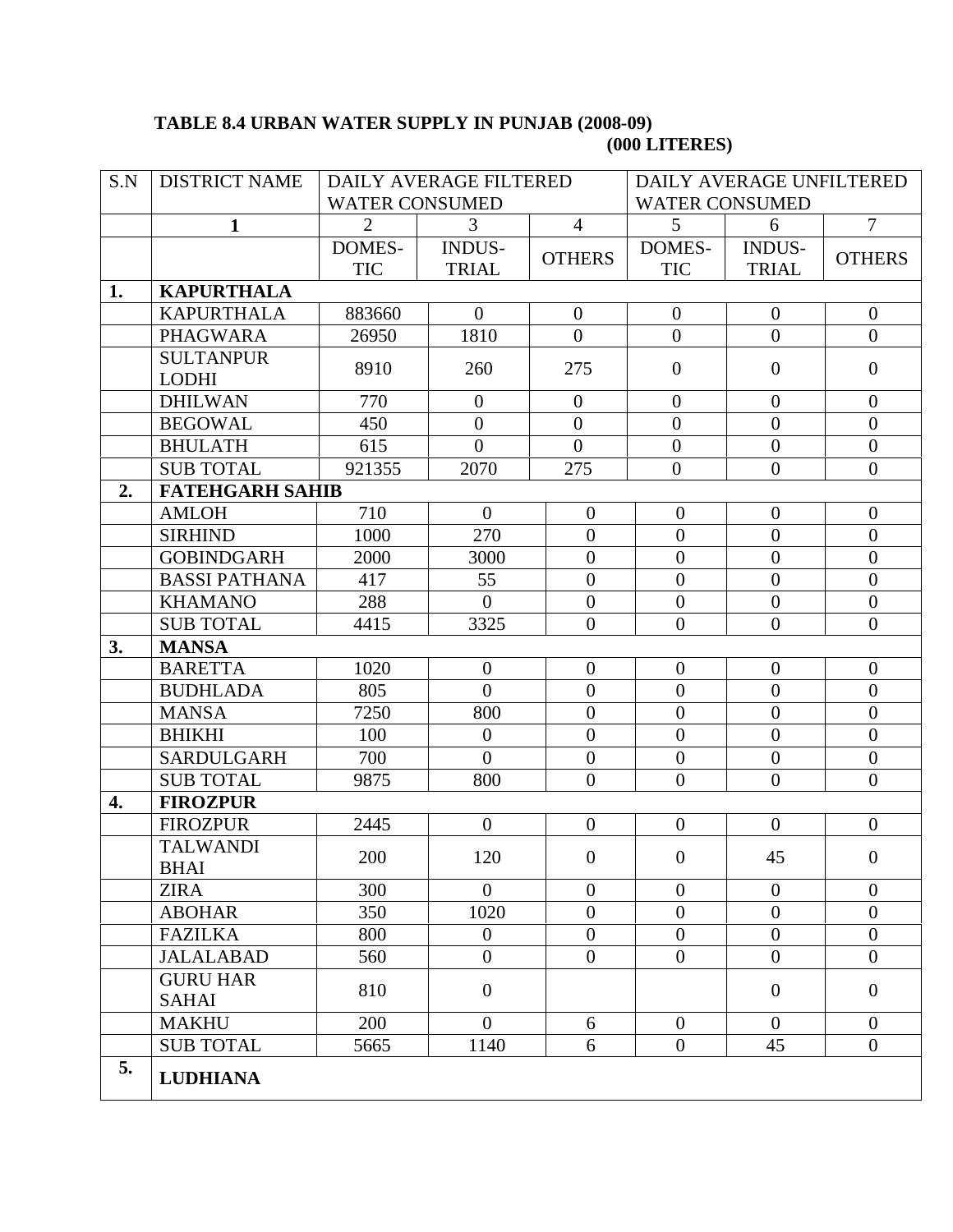|    | <b>LUDHIANA</b>   | 269925         | 69890            | 33735          | $\overline{0}$ | $\theta$         | $\overline{0}$   |
|----|-------------------|----------------|------------------|----------------|----------------|------------------|------------------|
|    | <b>SAMRALA</b>    | 3765           | 193              | $\overline{0}$ | $\overline{0}$ | $\overline{0}$   | $\overline{0}$   |
|    | <b>KHANNA</b>     | 90147          | 5865             | $\overline{0}$ | $\overline{0}$ | $\overline{0}$   | $\overline{0}$   |
|    | <b>DORAHA</b>     | 4027           | 1000             | $\mathbf{0}$   | $\overline{0}$ | $\boldsymbol{0}$ | $\overline{0}$   |
|    | <b>JAGRAON</b>    | 8090           | $\overline{0}$   | 434            | $\overline{0}$ | $\overline{0}$   | $\overline{0}$   |
|    | <b>RAIKOT</b>     | 6434           | $\overline{0}$   | $\overline{0}$ | $\overline{0}$ | $\overline{0}$   | $\overline{0}$   |
|    | <b>MULANPUR</b>   | 1743           | $\overline{0}$   | $\overline{0}$ | $\overline{0}$ | $\overline{0}$   | $\overline{0}$   |
|    | <b>PAYAL</b>      | 60000          | $\overline{0}$   | 10000          | $\overline{0}$ | $\overline{0}$   | $\overline{0}$   |
|    | <b>MACHHIWARA</b> | 4500           | $\overline{0}$   | $\overline{0}$ | $\overline{0}$ | $\overline{0}$   | $\overline{0}$   |
|    | <b>MALOUD</b>     | 34000          | $\overline{0}$   | $\overline{0}$ | $\overline{0}$ | $\overline{0}$   | $\overline{0}$   |
|    | <b>SAHNEWAL</b>   | $\theta$       | $\theta$         | $\overline{0}$ | $\overline{0}$ | $\mathbf{0}$     | $\overline{0}$   |
|    | <b>SUB TOTAL</b>  | 482631         | 76948            | 44169          | $\overline{0}$ | $\overline{0}$   | $\overline{0}$   |
| 6. | <b>PATIALA</b>    |                |                  |                |                |                  |                  |
|    | <b>GHAGGA</b>     | 240            | $\boldsymbol{0}$ | $\mathbf{0}$   | $\overline{0}$ | $\boldsymbol{0}$ | $\overline{0}$   |
|    | <b>BANUR</b>      | 1915           | $\overline{0}$   | 26             | $\overline{0}$ | $\mathbf{0}$     | $\overline{0}$   |
|    | <b>GHANAUR</b>    | 450            | $\overline{0}$   | $\mathbf{0}$   | $\overline{0}$ | $\overline{0}$   | $\overline{0}$   |
|    | <b>NABHA</b>      | 5210           | $\overline{0}$   | $\theta$       | $\overline{0}$ | $\overline{0}$   | $\overline{0}$   |
|    | <b>PATIALA</b>    | 72950          | $\overline{0}$   | 35960          | $\overline{0}$ | $\mathbf{0}$     | $\overline{0}$   |
|    | <b>PATRAN</b>     | 5533           | $\overline{0}$   | $\overline{0}$ | $\overline{0}$ | $\overline{0}$   | $\overline{0}$   |
|    | <b>RAJPURA</b>    | 3456           | 192              | $\mathbf{0}$   | $\overline{0}$ | $\overline{0}$   | $\boldsymbol{0}$ |
|    | <b>SAMANA</b>     | 7543           | $\overline{0}$   | $\overline{0}$ | $\overline{0}$ | $\overline{0}$   | $\overline{0}$   |
|    | <b>SANAUR</b>     | 40             | $\overline{0}$   | $\overline{0}$ | $\overline{0}$ | $\mathbf{0}$     | $\overline{0}$   |
|    | <b>SUB TOTAL</b>  | 97337          | 192              | 35986          | $\overline{0}$ | $\overline{0}$   | $\overline{0}$   |
| 7. | <b>AMRITSAR</b>   |                |                  |                |                |                  |                  |
|    | <b>AMRITSAR</b>   | 79400          | 7320             | $\overline{0}$ | $\mathbf{0}$   | $\overline{0}$   | $\overline{0}$   |
|    | <b>JANDIALA</b>   | 4450           | $\boldsymbol{0}$ | $\overline{0}$ | $\overline{0}$ | $\overline{0}$   | $\overline{0}$   |
|    | <b>RAMDAS</b>     | $\overline{0}$ | $\overline{0}$   | $\overline{0}$ | $\overline{0}$ | $\mathbf{0}$     | $\overline{0}$   |
|    | <b>MAJITHA</b>    | 5040           | $\overline{0}$   | $\theta$       | $\overline{0}$ | $\boldsymbol{0}$ | $\overline{0}$   |
|    | <b>RAYYA</b>      | 1100           | $\overline{0}$   | $\overline{0}$ | $\overline{0}$ | $\overline{0}$   | $\overline{0}$   |
|    | <b>RAJA SANSI</b> | 2112           | $\overline{0}$   | $\overline{0}$ | $\overline{0}$ | $\overline{0}$   | $\overline{0}$   |
|    | <b>AJNALA</b>     | 1300           | $\overline{0}$   | $\theta$       | $\overline{0}$ | $\boldsymbol{0}$ | $\boldsymbol{0}$ |
|    | <b>SUB TOTAL</b>  | 93402          | 7320             | $\overline{0}$ | $\overline{0}$ | $\overline{0}$   | $\overline{0}$   |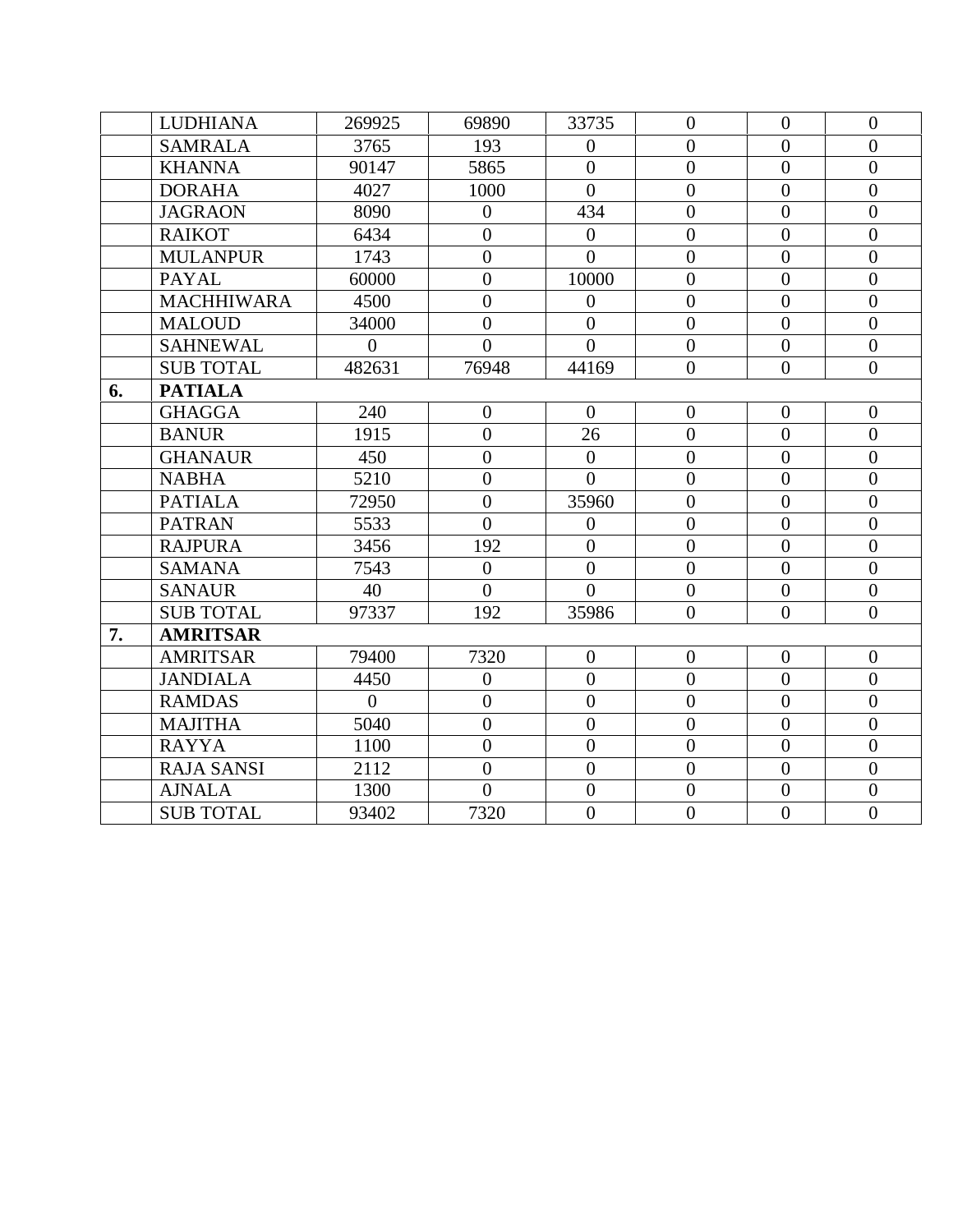| 8.  | <b>TARN TARAN</b>                                      |          |                  |                  |                  |                  |                  |
|-----|--------------------------------------------------------|----------|------------------|------------------|------------------|------------------|------------------|
|     | <b>TARN TARAN</b>                                      | 1040     | $\overline{0}$   | $\overline{0}$   | 300              | $\overline{0}$   | $\overline{0}$   |
|     | <b>PATTI</b>                                           | 29682    | 718              | $\boldsymbol{0}$ | $\overline{0}$   | $\overline{0}$   | $\boldsymbol{0}$ |
|     | <b>KHEMKARAN</b>                                       | $\Omega$ | $\Omega$         | $\overline{0}$   | $\overline{0}$   | $\overline{0}$   | $\overline{0}$   |
|     | <b>SUB TOTAL</b>                                       | 30722    | 718              | $\boldsymbol{0}$ | 300              | $\overline{0}$   | $\overline{0}$   |
| 9.  | <b>HOSHIARPUR</b>                                      |          |                  |                  |                  |                  |                  |
|     | <b>DASUYA</b>                                          | 7213     | $\overline{0}$   | $\boldsymbol{0}$ | $\boldsymbol{0}$ | $\overline{0}$   | $\overline{0}$   |
|     | <b>MUKERIAN</b>                                        | 9034     | 5408             | 115              | $\overline{0}$   | $\overline{0}$   | $\overline{0}$   |
|     | <b>TANDA</b>                                           | 7805     | $\boldsymbol{0}$ | $\overline{0}$   | $\boldsymbol{0}$ | $\overline{0}$   | $\overline{0}$   |
|     | <b>GARDIWALA</b>                                       | 972      | $\overline{0}$   | 397              | $\overline{0}$   | $\overline{0}$   | $\boldsymbol{0}$ |
|     | <b>HAIANA</b>                                          | 965      | $\overline{0}$   | $\overline{0}$   | $\overline{0}$   | $\overline{0}$   | $\overline{0}$   |
|     | <b>SHAM</b><br><b>CHAURASI</b>                         | 1400     | $\overline{0}$   | $\overline{0}$   | $\overline{0}$   | $\overline{0}$   | $\overline{0}$   |
|     | <b>HOSHIARPUR</b>                                      | 41282    | 21470            | 10953            | $\overline{0}$   | $\overline{0}$   | $\overline{0}$   |
|     | <b>GARHSHANKA</b>                                      | 7047     | 812              | 594              | $\overline{0}$   | $\overline{0}$   | $\overline{0}$   |
|     | $\mathbf R$                                            |          |                  |                  |                  |                  |                  |
|     | <b>MAHILPUR</b>                                        | 1164     | $\Omega$         | 15               | $\boldsymbol{0}$ | $\overline{0}$   | $\overline{0}$   |
|     | <b>SUB TOTAL</b>                                       | 76882    | 27690            | 12074            | $\overline{0}$   | $\overline{0}$   | $\overline{0}$   |
| 10. | <b>SAHEED BHAGAT SINGH NAGAR</b><br><b>S.B.S NAGAR</b> | 80000    | $\overline{0}$   | 3500             | $\overline{0}$   | $\overline{0}$   | $\overline{0}$   |
|     | <b>BANGA</b>                                           | 8600     | $\overline{0}$   | $\overline{0}$   | $\overline{0}$   | $\overline{0}$   | $\mathbf{0}$     |
|     | <b>BALACHAUR</b>                                       | 1800     | $\overline{0}$   | $\overline{0}$   | $\overline{0}$   | $\overline{0}$   | $\overline{0}$   |
|     | <b>RAHON</b>                                           | 600      | 150              | $\overline{0}$   | $\overline{0}$   | $\boldsymbol{0}$ | $\overline{0}$   |
|     | <b>SUB TOTAL</b>                                       | 91000    | 150              | 3500             | $\overline{0}$   | $\overline{0}$   | $\overline{0}$   |
| 11. | <b>GURDASPUR</b>                                       |          |                  |                  |                  |                  |                  |
|     | <b>QADIAN</b>                                          | 500      | $\overline{0}$   | $\overline{0}$   | 285              | $\overline{0}$   | $\overline{0}$   |
|     | <b>SHRI</b>                                            |          |                  |                  |                  |                  |                  |
|     | <b>HARGOBINDPUR</b>                                    | 435      | $\overline{0}$   | $\overline{0}$   | $\overline{0}$   | $\overline{0}$   | $\overline{0}$   |
|     | <b>SUJANPUR</b>                                        | 220      | $\boldsymbol{0}$ | $\overline{0}$   | 107              | 31               | $\overline{0}$   |
|     | <b>DINA NAGAR</b>                                      | 860      | $\boldsymbol{0}$ | $\boldsymbol{0}$ | 1018             | 330              | $\overline{0}$   |
|     | <b>BATALA</b>                                          | 3726     | $\boldsymbol{0}$ | $\overline{0}$   | 3850             | 280              | $\boldsymbol{0}$ |
|     | <b>DHARIWAL</b>                                        | 80       | $\overline{0}$   |                  | 1180             | 1098             | $\overline{0}$   |
|     | <b>PATHANKOT</b>                                       | 788      | $\overline{0}$   |                  | 2580             | 1092             | $\overline{0}$   |
|     | <b>DERA BABA</b><br><b>NANAK</b>                       | 95       | $\overline{0}$   | $\mathbf{1}$     | 272              | 72               | $\overline{0}$   |
|     | <b>GURDASPUR</b>                                       | 2590     | $\overline{0}$   | $\mathbf{0}$     | 1650             | 650              | $\mathbf{0}$     |
|     | <b>FATEHGARH</b><br><b>CHURIAN</b>                     | 345      | $\overline{0}$   | $\mathbf{0}$     | 340              | 85               | $\overline{0}$   |
|     | <b>SUB TOTAL</b>                                       | 9639     | $\boldsymbol{0}$ | $\mathbf{1}$     | 11282            | 3638             | $\overline{0}$   |
| 12. | <b>FARIDKOT</b>                                        |          |                  |                  |                  |                  |                  |
|     | <b>FARIDKOT</b>                                        | 17800    | $\Omega$         | $\mathbf{0}$     | $\boldsymbol{0}$ | $\overline{0}$   | $\overline{0}$   |
|     | <b>KOTKPURA</b>                                        | 14560    | 1266             | $\boldsymbol{0}$ | $\overline{0}$   | $\overline{0}$   | $\mathbf{0}$     |
|     | <b>JAITU</b>                                           | 4352     | $\overline{0}$   | $\overline{0}$   | $\overline{0}$   | $\overline{0}$   | $\mathbf{0}$     |
|     | <b>SUB TOTAL</b>                                       | 36712    | 1266             | $\overline{0}$   | $\overline{0}$   | $\overline{0}$   | $\overline{0}$   |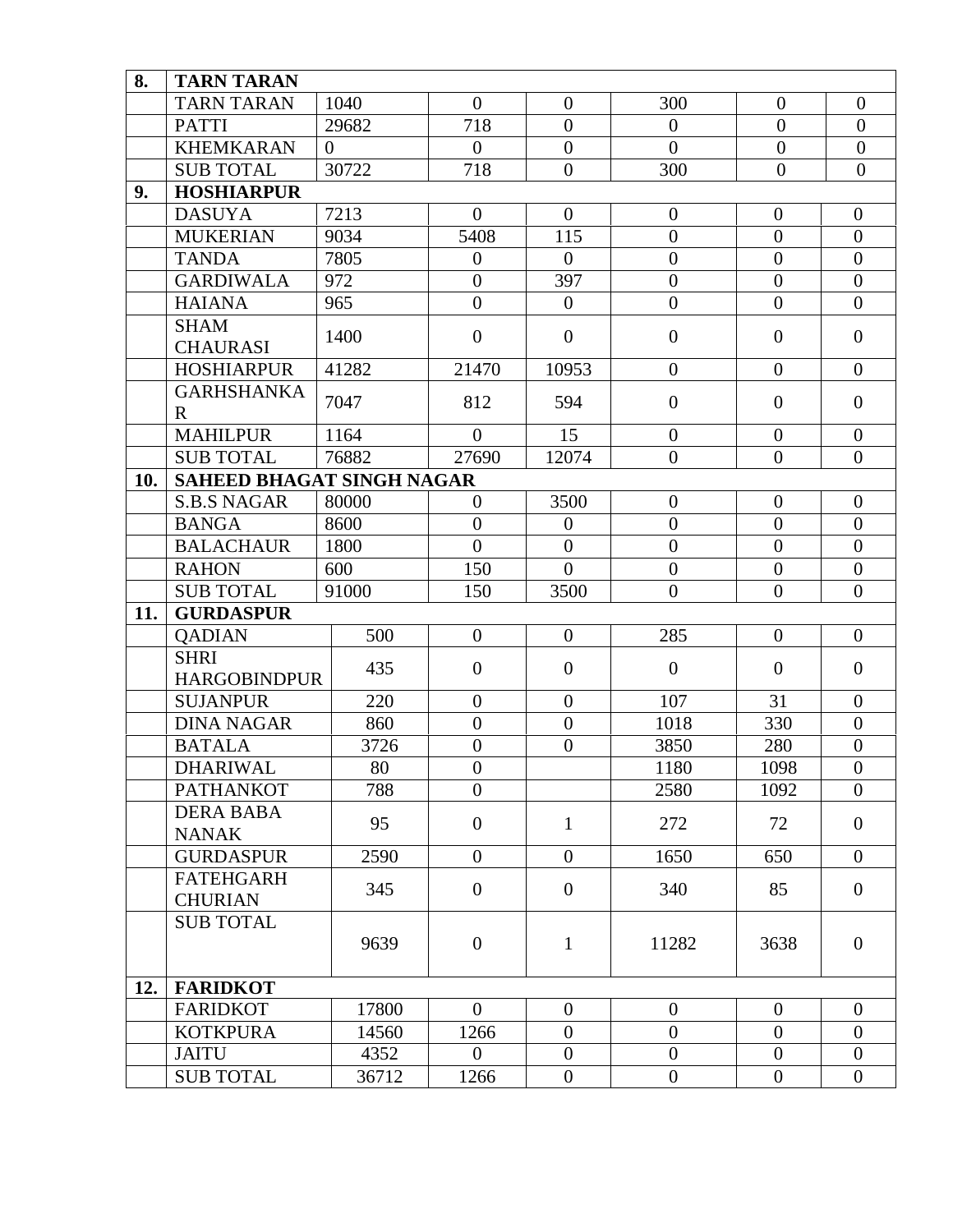| 13. | <b>MUKTSAR</b>                 |                  |                  |                  |                  |                  |                  |
|-----|--------------------------------|------------------|------------------|------------------|------------------|------------------|------------------|
|     | <b>MUKTSAR</b>                 | 30000            | $\boldsymbol{0}$ | $\boldsymbol{0}$ | $\overline{0}$   | $\boldsymbol{0}$ | $\overline{0}$   |
|     | <b>MALOUT</b>                  | 24000            | $\overline{0}$   | $\overline{0}$   | 28000            | $\overline{0}$   | $\overline{0}$   |
|     | <b>GIDDERBAHA</b>              | 8000             | $\overline{0}$   | $\overline{0}$   | $\overline{0}$   | $\overline{0}$   | $\overline{0}$   |
|     | <b>BARIWALA</b>                | 95000            | $\overline{0}$   | $\boldsymbol{0}$ | $\overline{0}$   | $\overline{0}$   | $\overline{0}$   |
|     | <b>SUB TOTAL</b>               | 157000           | $\overline{0}$   | $\boldsymbol{0}$ | 28000            | $\overline{0}$   | $\overline{0}$   |
| 14. | <b>MOGA</b>                    |                  |                  |                  |                  |                  |                  |
|     | <b>DHARAMKOT</b>               | $\overline{0}$   | $\boldsymbol{0}$ | $\boldsymbol{0}$ | 4803             | $\boldsymbol{0}$ | $\mathbf{0}$     |
|     | <b>BADNI KALAN</b>             | $\overline{0}$   | $\overline{0}$   | $\overline{0}$   | $\overline{0}$   | $\overline{0}$   | $\overline{0}$   |
|     | <b>BAGHA</b><br><b>PURANA</b>  | $\overline{0}$   | $\overline{0}$   | $\overline{0}$   | 1300             | $\overline{0}$   | 176              |
|     | <b>MOGA</b>                    | $\overline{0}$   | $\overline{0}$   | $\boldsymbol{0}$ | 2824             | $\overline{0}$   | $\overline{0}$   |
|     | <b>SUB TOTAL</b>               | $\overline{0}$   | $\overline{0}$   | $\boldsymbol{0}$ | 8927             | $\overline{0}$   | 176              |
| 15. | <b>RUPNAGAR</b>                |                  |                  |                  |                  |                  |                  |
|     | <b>RUPANAGAR</b>               | 1560             | $\boldsymbol{0}$ | 60               | $\overline{0}$   | $\boldsymbol{0}$ | $\boldsymbol{0}$ |
|     | <b>MORINDA</b>                 | 5250             | $\overline{0}$   | $\overline{0}$   | $\overline{0}$   | $\overline{0}$   | $\overline{0}$   |
|     | <b>ANANDPUR</b>                |                  |                  |                  |                  |                  |                  |
|     | <b>SAHIB</b>                   | 3000             | $\overline{0}$   | $\boldsymbol{0}$ |                  |                  |                  |
|     | <b>NANGAL</b>                  | 3180             | 57               | $\boldsymbol{0}$ |                  |                  |                  |
|     | <b>SUB TOTAL</b>               | 12990            | 57               | 60               | $\overline{0}$   | $\overline{0}$   | $\boldsymbol{0}$ |
| 16. | SAHIBZADA AJIT SINGH NAGAR     |                  |                  |                  |                  |                  |                  |
|     | <b>S.A.S NAGAR</b>             | 45000            | 1066             | 142              | $\overline{0}$   | $\boldsymbol{0}$ | $\boldsymbol{0}$ |
|     | <b>KURALI</b>                  | 3650             | $\overline{0}$   | 230              | $\overline{0}$   | $\overline{0}$   | $\overline{0}$   |
|     | <b>KHARAR</b>                  | 3863             | 320              | $\overline{0}$   | $\overline{0}$   | $\overline{0}$   | $\overline{0}$   |
|     | <b>DERA BASSI</b>              | 3032             | 550              | 7002             | $\overline{0}$   | $\overline{0}$   | $\overline{0}$   |
|     | <b>ZIRAKPUR</b>                | $\boldsymbol{0}$ | $\boldsymbol{0}$ | $\overline{0}$   | $\overline{0}$   | $\boldsymbol{0}$ | $\overline{0}$   |
|     | NAYA-GAON                      | $\overline{0}$   | $\overline{0}$   | $\overline{0}$   | $\overline{0}$   | $\boldsymbol{0}$ | $\overline{0}$   |
| 17. | <b>BATHINDA</b>                | 55545            | 1936             | 7374             | $\overline{0}$   | $\boldsymbol{0}$ | $\overline{0}$   |
|     | <b>BATHINDA</b>                | 26091            | 7000             | 305              | $\overline{0}$   | $\overline{0}$   | $\overline{0}$   |
|     | <b>BHUCHO</b>                  | 647              | $\overline{0}$   | $\overline{0}$   | $\overline{0}$   | $\boldsymbol{0}$ | $\boldsymbol{0}$ |
|     | <b>GONIANA</b>                 | 1785             | $\overline{0}$   | $\overline{0}$   | $\overline{0}$   | $\overline{0}$   | $\overline{0}$   |
|     | <b>KOT FATTAH</b>              | 500              | $\overline{0}$   | $\boldsymbol{0}$ | $\boldsymbol{0}$ | $\boldsymbol{0}$ | $\boldsymbol{0}$ |
|     | <b>MAUR</b>                    | 4900             | 26               | $\overline{0}$   | $\overline{0}$   | $\overline{0}$   | $\overline{0}$   |
|     | <b>RAMA</b>                    | 2500             | 40               | $\boldsymbol{0}$ | $\overline{0}$   | $\boldsymbol{0}$ | $\overline{0}$   |
|     | <b>RAMPURA</b><br><b>PHOOL</b> | 5500             | $\boldsymbol{0}$ | $\overline{0}$   | $\overline{0}$   | $\overline{0}$   | $\overline{0}$   |
|     | <b>SANGAT</b>                  | 1350             | $\overline{0}$   | $\overline{0}$   | $\boldsymbol{0}$ | $\boldsymbol{0}$ | $\boldsymbol{0}$ |
|     | <b>SUB TOTAL</b>               | 43273            | 7066             | 305              | $\overline{0}$   | $\overline{0}$   | $\overline{0}$   |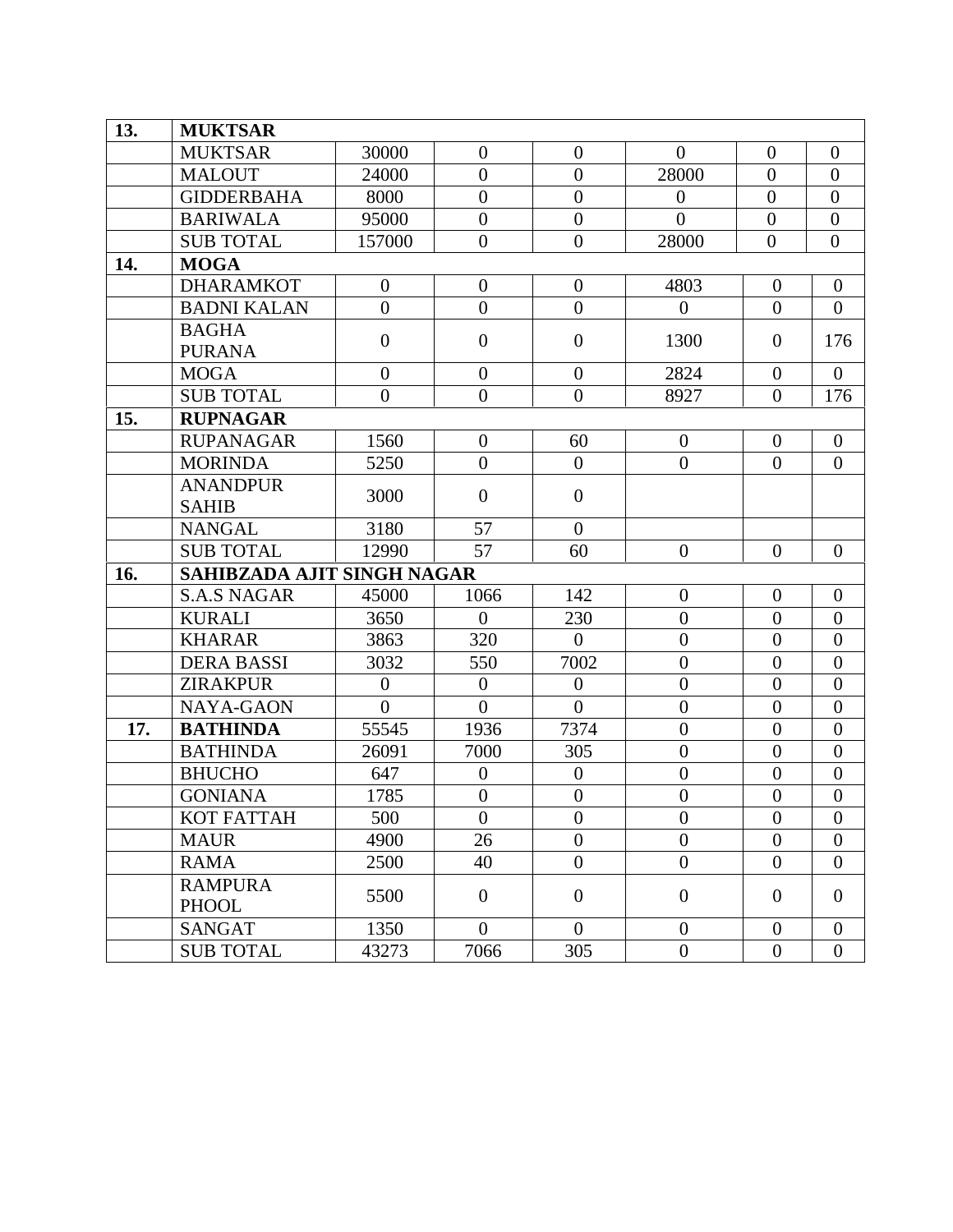| 18. | <b>JALANDHAR</b>   |          |                  |                  |                  |                  |                  |
|-----|--------------------|----------|------------------|------------------|------------------|------------------|------------------|
|     | <b>ADAMPUR</b>     | 16800    | $\overline{0}$   | 15358            | $\overline{0}$   | $\overline{0}$   | $\overline{0}$   |
|     | <b>ALAWALPUR</b>   | 1706     | $\theta$         | $\Omega$         | $\boldsymbol{0}$ | $\theta$         | $\overline{0}$   |
|     | <b>JALANDHAR</b>   | 9670630  | 316810           | 16500            | $\boldsymbol{0}$ | $\overline{0}$   | $\overline{0}$   |
|     | <b>KARTARPUR</b>   | 490320   | $\boldsymbol{0}$ | $\overline{0}$   | $\overline{0}$   | $\overline{0}$   | $\overline{0}$   |
|     | <b>NAKODAR</b>     | 8056     | 710              | $\overline{0}$   | $\overline{0}$   | $\overline{0}$   | $\boldsymbol{0}$ |
|     | <b>NOOR MAHAL</b>  | 4250     | $\overline{0}$   | 225              | $\overline{0}$   | $\overline{0}$   | $\overline{0}$   |
|     | <b>PHILAUR</b>     | 2727     | 578              | $\boldsymbol{0}$ | $\overline{0}$   | $\overline{0}$   | $\overline{0}$   |
|     | <b>SHAHKOT</b>     | 78000    | $\overline{0}$   | $\overline{0}$   | $\overline{0}$   | $\overline{0}$   | $\overline{0}$   |
|     | <b>GORAYA</b>      | 4900     | 670              | $\overline{0}$   | $\overline{0}$   | $\overline{0}$   | $\overline{0}$   |
|     | <b>BHOGPUR</b>     | 8000     | 3                | 200              | $\overline{0}$   | $\theta$         | $\overline{0}$   |
|     | <b>LOHIAN KHAS</b> | $\Omega$ | $\theta$         | $\Omega$         | $\overline{0}$   | $\overline{0}$   | $\overline{0}$   |
|     | <b>SUB TOTAL</b>   | 10285389 | 318771           | 32283            | $\boldsymbol{0}$ | $\overline{0}$   | $\overline{0}$   |
| 19. | <b>SANGRUR</b>     |          |                  |                  |                  |                  |                  |
|     | <b>MALERKOTLA</b>  | 17517    | 1218             | $\mathbf{0}$     | $\mathbf{0}$     | $\overline{0}$   | $\overline{0}$   |
|     | <b>SANGRUR</b>     | 9910     | $\boldsymbol{0}$ | 120              | $\overline{0}$   | $\overline{0}$   | $\overline{0}$   |
|     | <b>SUNAM</b>       | 7149     | 110              | $\overline{0}$   | $\overline{0}$   | $\overline{0}$   | $\overline{0}$   |
|     | <b>DHURI</b>       | 5615     | $\overline{0}$   | $\overline{0}$   | $\overline{0}$   | $\overline{0}$   | $\overline{0}$   |
|     | <b>LONGOWAL</b>    | 650      | 15               | 12               | $\overline{0}$   | $\overline{0}$   | $\overline{0}$   |
|     | <b>AHMEDGARH</b>   | 3240     | $\overline{0}$   | $\overline{0}$   | $\overline{0}$   | $\overline{0}$   | $\overline{0}$   |
|     | <b>LEHRAGAGA</b>   | 2400     | $\overline{0}$   | $\overline{0}$   | $\overline{0}$   | $\overline{0}$   | $\overline{0}$   |
|     | <b>BHIWANIGARH</b> | 2932     | 100              | $\overline{0}$   | $\overline{0}$   | $\overline{0}$   | $\overline{0}$   |
|     | <b>KHANAURI</b>    | 1310     | $\overline{0}$   | 30               | $\overline{0}$   | $\overline{0}$   | $\overline{0}$   |
|     | <b>CHEEMA</b>      | 1324     | $\overline{0}$   | $\overline{0}$   | $\overline{0}$   | $\overline{0}$   | $\overline{0}$   |
|     | <b>DIRBA</b>       | 2518     | $\overline{0}$   | $\overline{0}$   | $\overline{0}$   | $\overline{0}$   | $\overline{0}$   |
|     | <b>MOONAK</b>      | 154      | $\overline{0}$   | $\overline{0}$   | $\boldsymbol{0}$ | $\overline{0}$   | $\overline{0}$   |
| 20. | <b>BARNALA</b>     | 54719    | 1443             | 162              | $\boldsymbol{0}$ | $\overline{0}$   | $\overline{0}$   |
|     | <b>BARNALA</b>     | 16136    | 468              | 2731             | $\overline{0}$   | $\boldsymbol{0}$ | $\overline{0}$   |
|     | <b>TAPA</b>        | 2895     | $\boldsymbol{0}$ | 257              | $\overline{0}$   | $\overline{0}$   | $\overline{0}$   |
|     | <b>BHADAUR</b>     | 2893     | $\overline{0}$   | $\overline{76}$  | $\overline{0}$   | $\overline{0}$   | $\overline{0}$   |
|     | <b>DHANOULA</b>    | 3868     | 190              | 377              | $\overline{0}$   | $\overline{0}$   | $\overline{0}$   |
|     | <b>HANDIAYA</b>    | 89       | $\boldsymbol{0}$ | $\overline{0}$   | $\boldsymbol{0}$ | $\theta$         | $\overline{0}$   |
|     | <b>SUB TOTAL</b>   | 25881    | 658              | 3441             | $\overline{0}$   | $\overline{0}$   | $\overline{0}$   |
|     | <b>GRAND TOTAL</b> | 12494432 | 451552           | 139636           | 48509            | 3683             | 176              |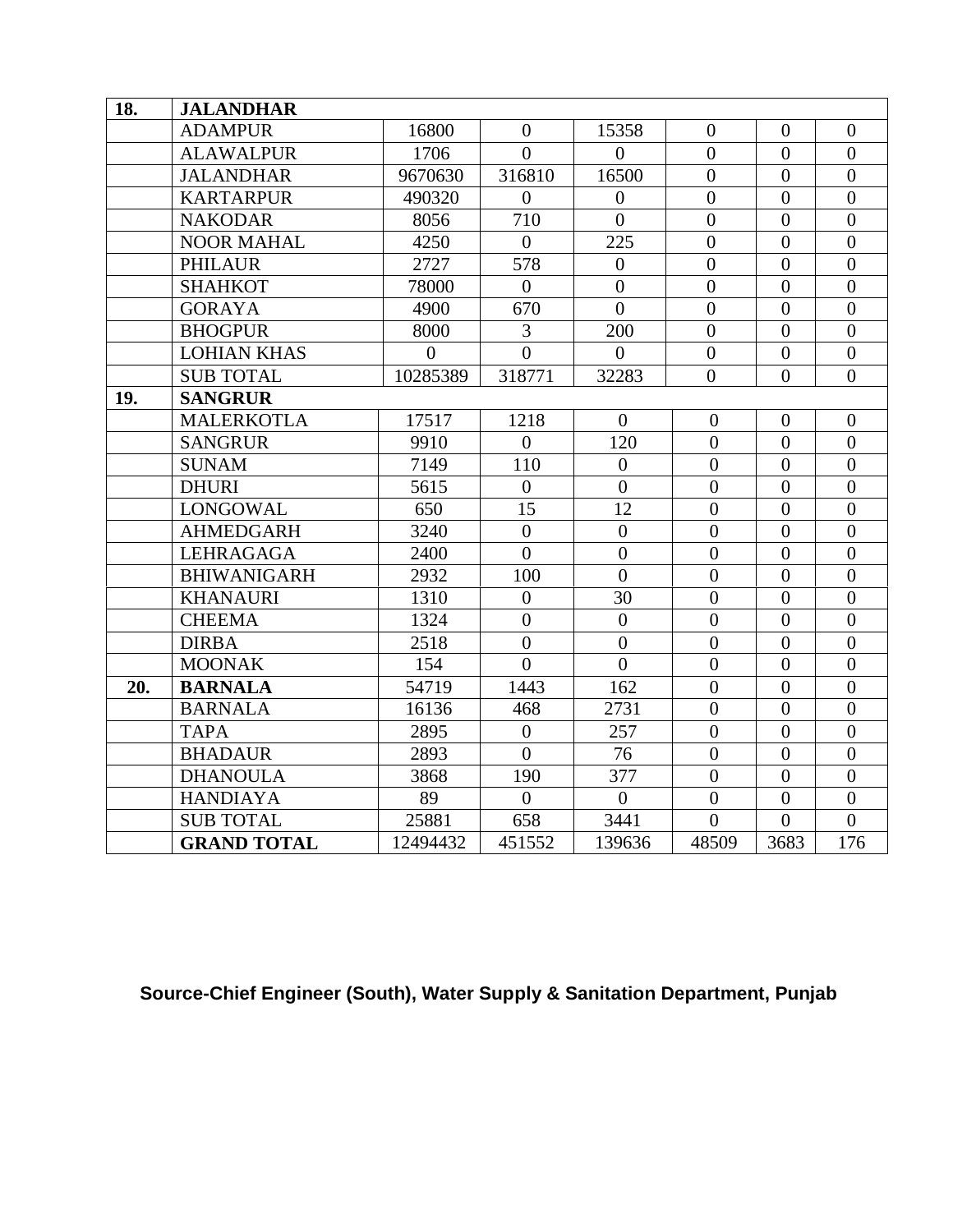#### **TABLE 8.5 VILLAGES COVERED UNDER RURAL DRINKING WATER SUPPLY SCHEMES IN PUNJAB (2008-09)**

| S.N | <b>DISTRICT</b>                               | NO.OF<br><b>INHABI-</b><br><b>TED</b><br>VILLA-<br><b>GES</b> | <b>IDENTIFIED</b><br><b>WATER</b><br><b>SCARCITY</b><br><b>VILLAGES</b> | <b>WATER</b><br><b>SCARCITY</b><br><b>VILLAGES</b><br><b>WHERE WATER</b><br><b>SUPPLY</b><br><b>SCHEMES</b><br><b>COMMISSIONED</b> | <b>BALANCE</b><br><b>OF</b><br><b>SCARCITY</b><br><b>VILLAGES</b><br><b>WHERE</b><br><b>WATER</b><br><b>SUPPLY</b><br><b>SCHEMES</b><br><b>STILL TO</b><br><b>BE</b><br><b>INITIATED</b> | %age  |
|-----|-----------------------------------------------|---------------------------------------------------------------|-------------------------------------------------------------------------|------------------------------------------------------------------------------------------------------------------------------------|------------------------------------------------------------------------------------------------------------------------------------------------------------------------------------------|-------|
|     | $\mathbf{1}$                                  | $\overline{2}$                                                | $\overline{3}$                                                          | $\overline{4}$                                                                                                                     | $\overline{5}$                                                                                                                                                                           | 6     |
| 1.  | <b>GURDASPUR</b>                              | 1539                                                          | 1539                                                                    | 1176                                                                                                                               | 363                                                                                                                                                                                      | 76.4  |
| 2.  | <b>AMRITSAR</b>                               | 669                                                           | 669                                                                     | 553                                                                                                                                | 116                                                                                                                                                                                      | 82.7  |
| 3.  | <b>TARN TARAN</b>                             | 515                                                           | 515                                                                     | 482                                                                                                                                | 33                                                                                                                                                                                       | 93.6  |
| 4.  | <b>KAPURTHALA</b>                             | 619                                                           | 619                                                                     | 407                                                                                                                                | 212                                                                                                                                                                                      | 65.8  |
| 5.  | <b>JALANDHAR</b>                              | 940                                                           | 940                                                                     | 645                                                                                                                                | 295                                                                                                                                                                                      | 68.6  |
| 6.  | <b>S.B.S NAGAR</b>                            | 465                                                           | 465                                                                     | 401                                                                                                                                | 64                                                                                                                                                                                       | 86.2  |
| 7.  | <b>HOSHIARPUR</b>                             | 1389                                                          | 1389                                                                    | 1213                                                                                                                               | 176                                                                                                                                                                                      | 87.3  |
| 8.  | <b>RUPNAGAR</b>                               | 598                                                           | 598                                                                     | 512                                                                                                                                | 86                                                                                                                                                                                       | 85.6  |
| 9.  | <b>S.A.S NAGAR</b>                            | 399                                                           | 399                                                                     | 394                                                                                                                                | 5                                                                                                                                                                                        | 98.7  |
| 10. | <b>LUDHIANA</b>                               | 896                                                           | 896                                                                     | 788                                                                                                                                | 108                                                                                                                                                                                      | 87.9  |
| 11. | <b>FIROZPUR</b>                               | 967                                                           | 967                                                                     | 582                                                                                                                                | 385                                                                                                                                                                                      | 60.2  |
| 12. | <b>FARIDKOT</b>                               | 164                                                           | 164                                                                     | 164                                                                                                                                |                                                                                                                                                                                          | 100.0 |
| 13. | <b>SHRI</b><br><b>MUKTSAR</b><br><b>SAHIB</b> | 234                                                           | 234                                                                     | 227                                                                                                                                | $\overline{7}$                                                                                                                                                                           | 97.0  |
| 14. | <b>MOGA</b>                                   | 323                                                           | 323                                                                     | 315                                                                                                                                | 8                                                                                                                                                                                        | 97.5  |
| 15. | <b>BATHINDA</b>                               | 281                                                           | 281                                                                     | 279                                                                                                                                | $\overline{2}$                                                                                                                                                                           | 99.3  |
| 16. | <b>MANSA</b>                                  | 238                                                           | 238                                                                     | 235                                                                                                                                | $\overline{3}$                                                                                                                                                                           | 98.7  |
| 17. | <b>SANGRUR</b>                                | 568                                                           | 568                                                                     | 383                                                                                                                                | 185                                                                                                                                                                                      | 67.4  |
| 18. | <b>BARNALA</b>                                | 124                                                           | 124                                                                     | 117                                                                                                                                | $\overline{7}$                                                                                                                                                                           | 94.4  |
| 19. | <b>PATIALA</b>                                | 924                                                           | 924                                                                     | 915                                                                                                                                | 9                                                                                                                                                                                        | 99.0  |
| 20. | <b>FATEHGARH</b><br><b>SAHIB</b>              | 443                                                           | 443                                                                     | 364                                                                                                                                | 79                                                                                                                                                                                       | 82.2  |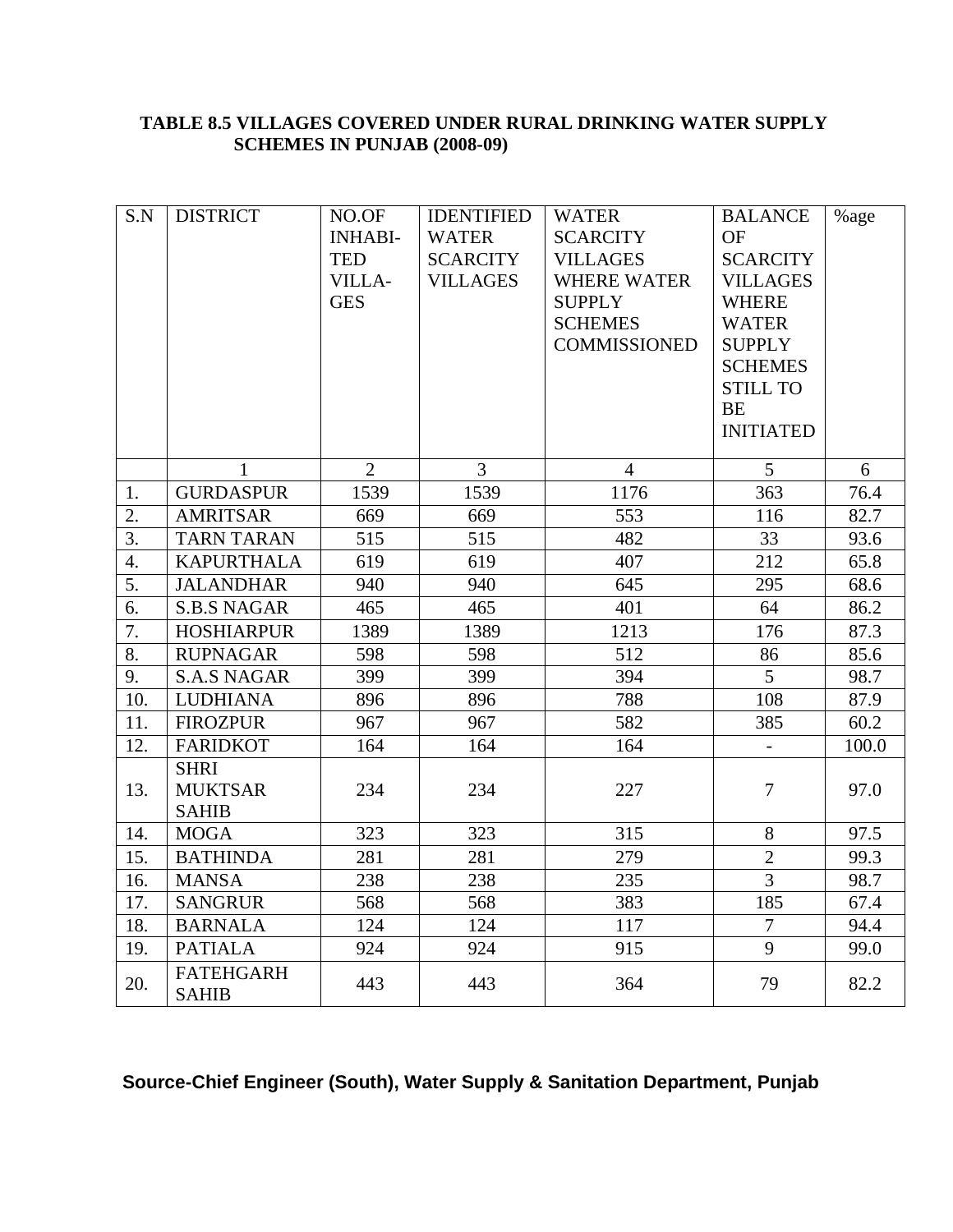|     | <b>SANITATION</b>                                                                                             |
|-----|---------------------------------------------------------------------------------------------------------------|
| 9   | <b>SANITATION -CONTENTS</b>                                                                                   |
| 9.1 | DISTRICT WISE NUMBER OF HOUSEHOLDS HAVING<br><b>ACCESS TO TOILET FACILITIES PER 1000</b><br><b>HOUSEHOLDS</b> |
| 9.2 | DISTRICT WISE RURAL HOUSEHOLDS HAVING<br>ACCESS TO TOILET FACILITIES AS ON 31 <sup>ST</sup> MARCH             |
| 9.3 | DISTRICTWISE EXPENDITURE ON SANITATION<br><b>PROGRAMME</b>                                                    |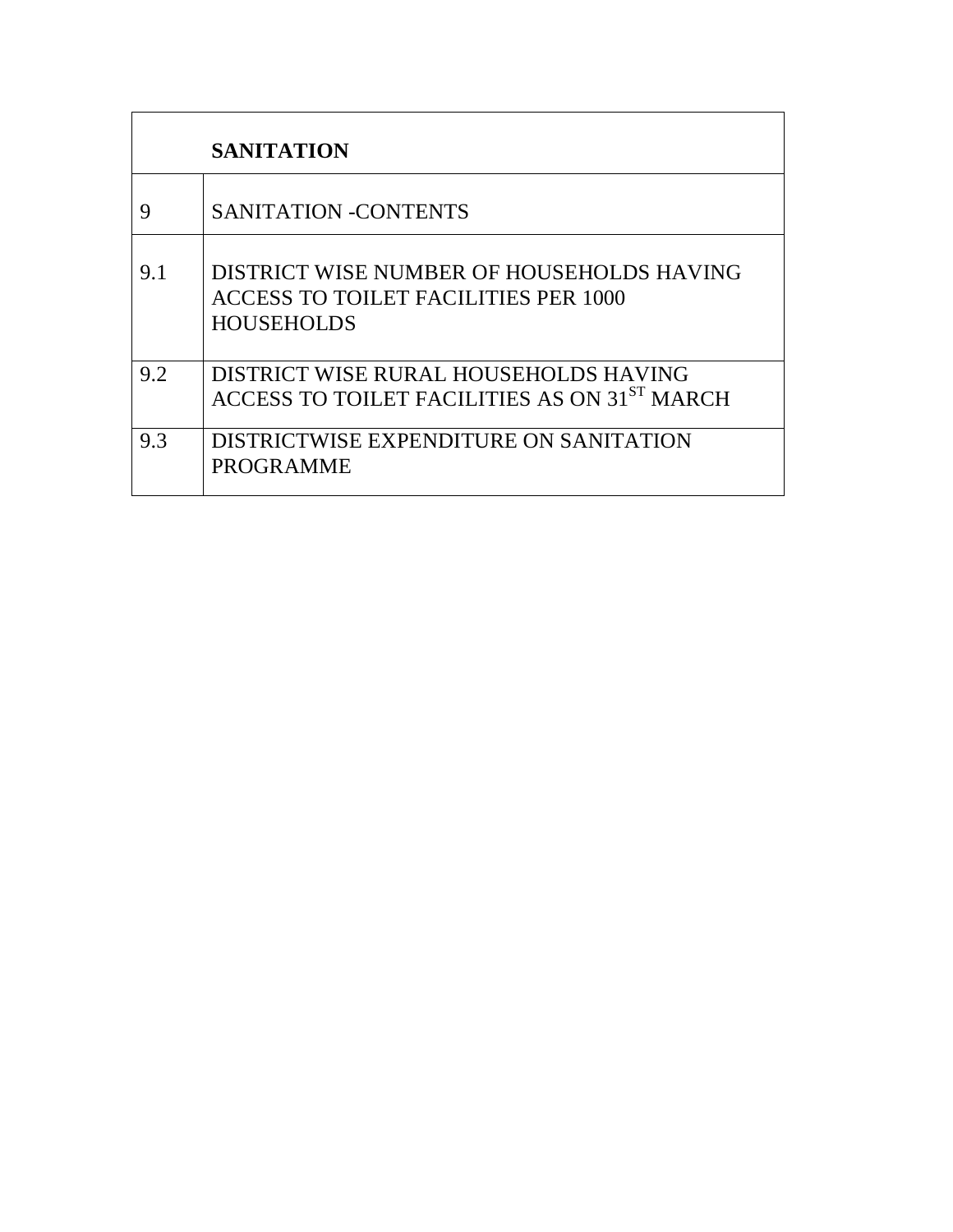#### **TABLE 9.1 DISTRICTWISE NUMBER OF HOUSEHOLDS HAVING ACCESS TO TOILET FACILITIES PER 1000 HOUSEHOLDS**

| S.N            | <b>DISTRICT NAME</b>                | <b>TOTAL HH</b> | <b>HH WITH</b><br><b>TOILET</b> | <b>ACCESS TO</b><br><b>TOILET PER 1000</b> |
|----------------|-------------------------------------|-----------------|---------------------------------|--------------------------------------------|
|                |                                     |                 |                                 | HH                                         |
|                | $\mathbf{1}$                        | $\overline{2}$  | 3                               | $\overline{4}$                             |
| $\mathbf{1}$   | <b>GURDASPUR</b>                    | 262697          | 45188                           | 172                                        |
| $\overline{2}$ | <b>AMRITSAR</b>                     | 318074          | 72468                           | 228                                        |
| $\overline{3}$ | <b>TARN TARAN</b>                   | 132397          | 132397                          | 1000                                       |
| $\overline{4}$ | <b>KAPURTHALA</b>                   | 89242           | 32110                           | 360                                        |
| 5              | <b>JALANDHAR</b>                    | 186698          | 81468                           | 436                                        |
| 6              | <b>S.B.S NAGAR</b>                  | 92562           | 32080                           | 347                                        |
| $\tau$         | <b>HOSHIARPUR</b>                   | 219545          | 54289                           | 247                                        |
| 8              | <b>RUPNAGAR</b>                     | 130279          | 36816                           | 283                                        |
| 9              | <b>S.A.S NAGAR</b>                  | 74022           | 30350                           | 410                                        |
| 10             | <b>LUDHIANA</b>                     | 234680          | 150787                          | 643                                        |
| 11             | <b>FIROZPUR</b>                     | 218349          | 85588                           | 392                                        |
| 12             | <b>FARIDKOT</b>                     | 61865           | 32349                           | 523                                        |
| 13             | <b>SHRI MUKTSAR</b><br><b>SAHIB</b> | 100676          | 59750                           | 593                                        |
| 14             | <b>MOGA</b>                         | 121818          | 75232                           | 618                                        |
| 15             | <b>BATHINDA</b>                     | 136966          | 102816                          | 751                                        |
| 16             | <b>MANSA</b>                        | 93729           | 42458                           | 453                                        |
| 17             | <b>SANGRUR</b>                      | 242490          | 124746                          | 514                                        |
| 18             | <b>BARNALA</b>                      | 74819           | 60002                           | 801                                        |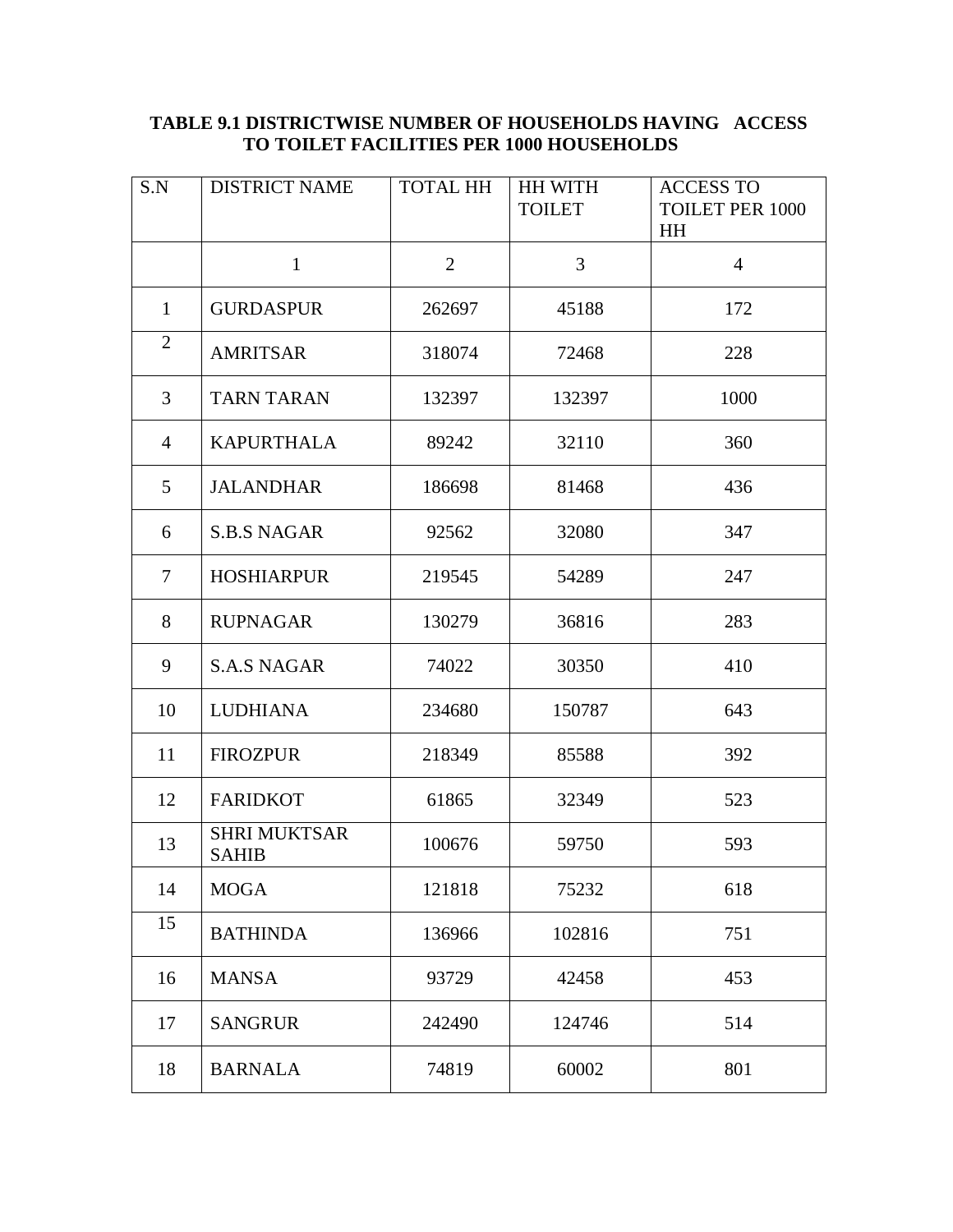| 19 | <b>PATIALA</b>                   | 201550  | 75960   | 377 |
|----|----------------------------------|---------|---------|-----|
| 20 | <b>FATEHGARH</b><br><b>SAHIB</b> | 64242   | 31421   | 489 |
|    | <b>TOTAL</b>                     | 2881205 | 1298273 | 442 |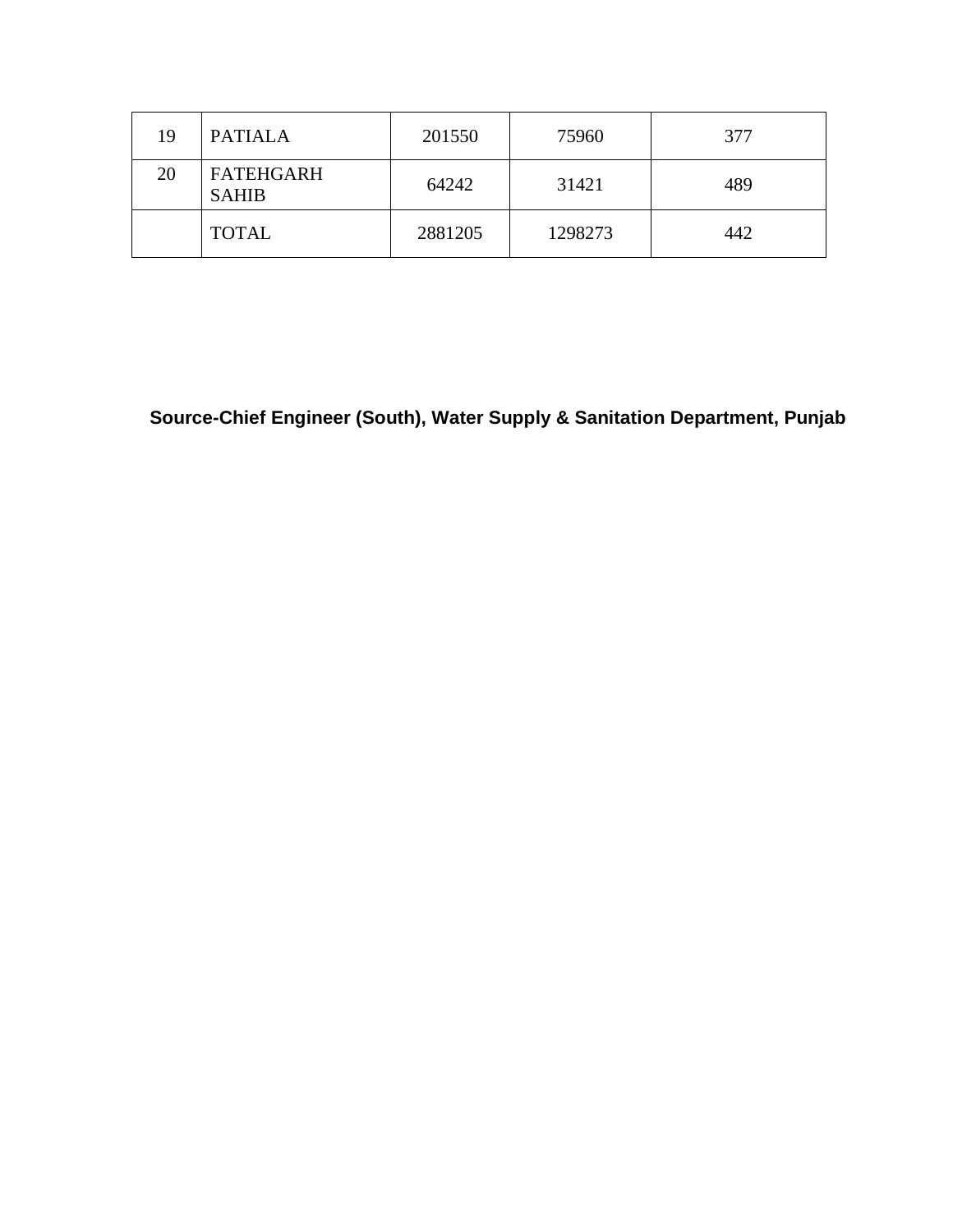### **TABLE 9.3 DISTRICTWISE EXPENDITURE ON SANITATION PROGRAMMES (2010-11)**

| S.N            | <b>DISTRICT NAME</b>                | <b>SCHEME</b><br><b>EXPENDITURE</b><br>(IN LAKH RS.) | <b>NUMBER OF</b><br>HOUSEHOLDS HAVING<br><b>ACESS TO TOILET</b><br><b>FACILITIES</b> |
|----------------|-------------------------------------|------------------------------------------------------|--------------------------------------------------------------------------------------|
|                | $\mathbf{1}$                        | $\overline{2}$                                       | $\overline{3}$                                                                       |
| 1              | <b>GURDASPUR</b>                    | 12.45                                                | 262697                                                                               |
| $\overline{2}$ | <b>AMRITSAR</b>                     | 113.35                                               | 318074                                                                               |
| 3              | <b>TARN TARAN</b>                   | 0.00                                                 | 132377                                                                               |
| $\overline{4}$ | <b>KAPURTHALA</b>                   | 0.32                                                 | 89242                                                                                |
| 5              | <b>JALANDHAR</b>                    | 27.02                                                | 186698                                                                               |
| 6              | <b>S.B.S NAGAR</b>                  | 35.72                                                | 92729                                                                                |
| $\tau$         | <b>HOSHIARPUR</b>                   | 1.56                                                 | 219545                                                                               |
| 8              | <b>RUPNAGAR</b>                     | 28.39                                                | 130279                                                                               |
| 9              | <b>S.A.S NAGAR</b>                  | 0.86                                                 | 74022                                                                                |
| 10             | <b>LUDHIANA</b>                     | 168.03                                               | 234680                                                                               |
| 11             | <b>FIROZPUR</b>                     | 133.62                                               | 218349                                                                               |
| 12             | <b>FARIDKOT</b>                     | 28.41                                                | 61865                                                                                |
| 13             | <b>SHRI MUKTSAR</b><br><b>SAHIB</b> | 281.59                                               | 100676                                                                               |
| 14             | <b>MOGA</b>                         | 0.00                                                 | 121818                                                                               |
| 15             | <b>BATHINDA</b>                     | 59.60                                                | 136466                                                                               |
| 16             | <b>MANSA</b>                        | 45.15                                                | 93729                                                                                |
| 17             | <b>SANGRUR</b>                      | 88.71                                                | 242490                                                                               |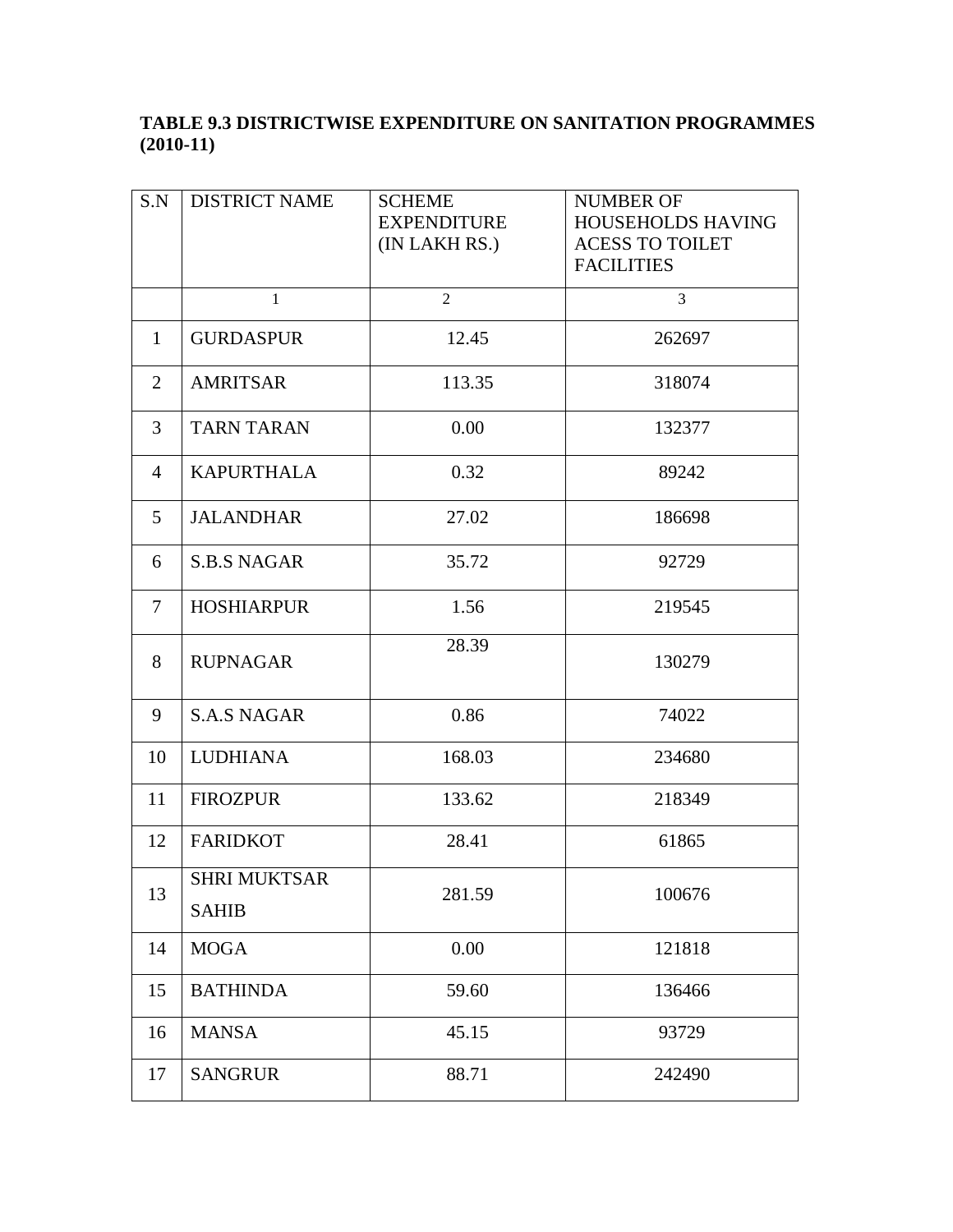| 18 | <b>BARNALA</b>                   | 4.82    | 60002   |
|----|----------------------------------|---------|---------|
| 19 | <b>PATIALA</b>                   | 4.23    | 201550  |
| 20 | <b>FATEHGARH</b><br><b>SAHIB</b> | 6.12    | 64242   |
|    | <b>TOTAL</b>                     | 1039.95 | 2881205 |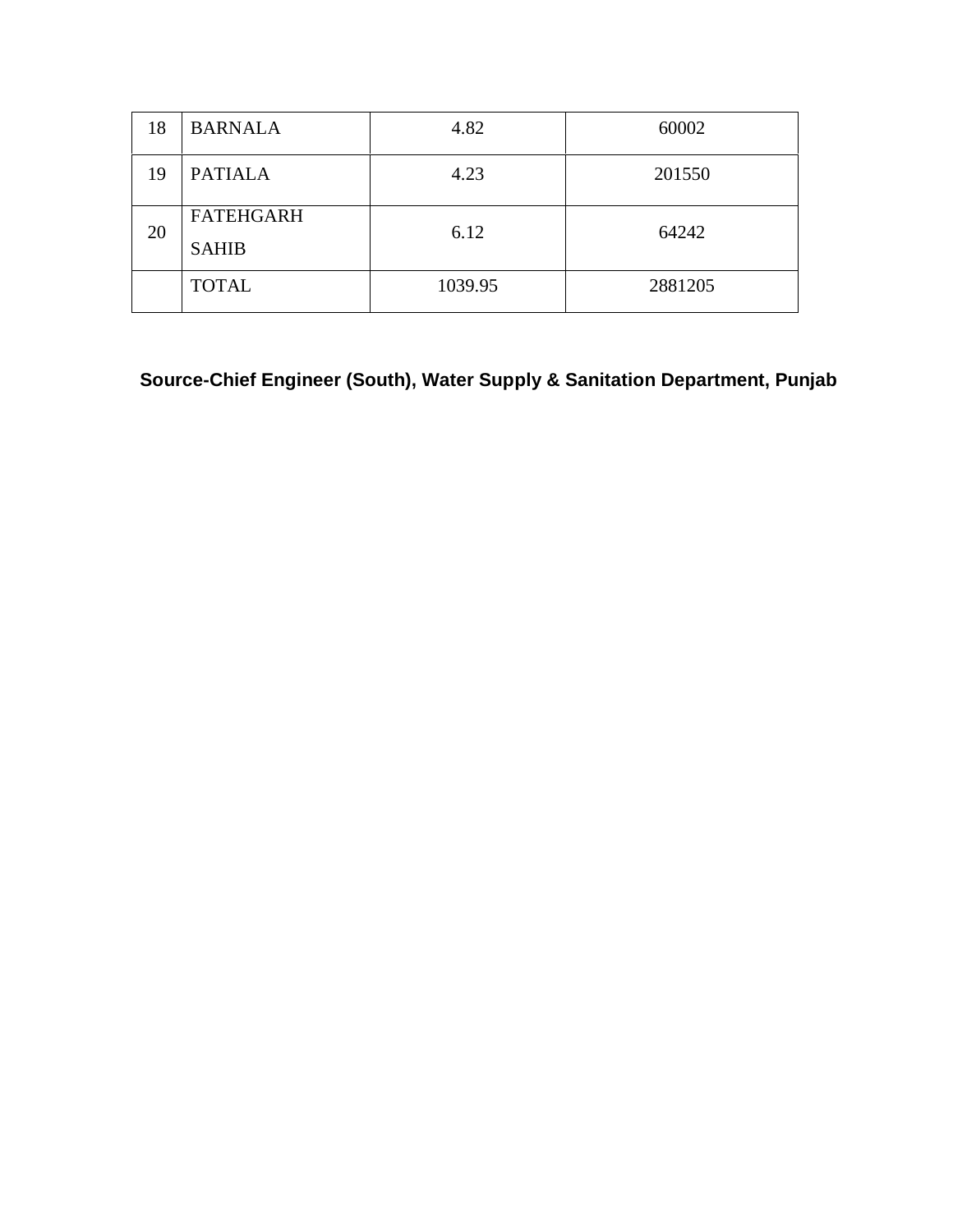#### **TABLE 9.2 DISTRICT WISE RURAL HOUSEHOLDS HAVING ACCESS TO TOILET FACILITIES AS ON 31ST MARCH**

| $\overline{S.N}$ | <b>DISTRICT NAME</b>                | <b>TOTAL</b><br>HH | HH<br><b>WITH</b><br><b>TOILET</b> | $\overline{HH}$<br><b>WITH</b><br><b>OUT</b><br><b>TOILET</b> | % OF<br>ACH. (AT<br>CANSUS) | $2004 -$<br>05<br>$(\mathbb{N}\%)$ | 2005-06<br>$(\mathbb{N}\%)$ | 2006-07<br>$(\mathbb{N}\% )$ | 2007-08<br>$(\mathbb{N}\%)$ | 2008-09<br>$(\mathbb{N}\%)$ | 2009-<br>10<br>$(\mathbb{N})$<br>$%$ ) |
|------------------|-------------------------------------|--------------------|------------------------------------|---------------------------------------------------------------|-----------------------------|------------------------------------|-----------------------------|------------------------------|-----------------------------|-----------------------------|----------------------------------------|
|                  | $\mathbf{1}$                        | $\overline{2}$     | $\overline{3}$                     | $\overline{4}$                                                | $\overline{5}$              | 6                                  | $\overline{7}$              | 8                            | $\overline{9}$              | 10                          | $\overline{11}$                        |
| $\mathbf{1}$     | <b>GURDASPUR</b>                    | 262697             | 45188                              | 217509                                                        | 17.2                        | 17.2                               | 17.2                        | 17.2                         | 17.2                        | 17.2                        | 17.2                                   |
| 2                | <b>AMRITSAR</b>                     | 318074             | 72468                              | 245606                                                        | 22.78                       | 22.78                              | 22.78                       | 22.78                        | 22.78                       | 22.78                       | 22.78                                  |
| 3                | <b>TARN TARAN</b>                   | 132397             | 132397                             | $\overline{0}$                                                | 100                         | 100                                | 100                         | 100                          | 100                         | 100                         | 100                                    |
| $\overline{4}$   | <b>KAPURTHALA</b>                   | 89242              | 32110                              | 57132                                                         | 35.98                       | 35.98                              | 35.98                       | 35.98                        | 35.98                       | 35.98                       | 35.98                                  |
| 5                | <b>JALANDHAR</b>                    | 186698             | 81468                              | 105230                                                        | 43.64                       | 43.64                              | 43.64                       | 43.64                        | 43.64                       | 43.64                       | 43.64                                  |
| 6                | <b>S.B.S NAGAR</b>                  | 92562              | 32080                              | 60482                                                         | 34.66                       | 34.66                              | 34.66                       | 34.66                        | 34.66                       | 34.66                       | 34.66                                  |
| $\tau$           | <b>HOSHIARPUR</b>                   | 219545             | 54289                              | 165256                                                        | 24.73                       | 24.73                              | 24.73                       | 24.73                        | 24.73                       | 24.73                       | 24.73                                  |
| 8                | <b>RUPNAGAR</b>                     | 130279             | 36816                              | 93463                                                         | 28.26                       | 28.26                              | 28.26                       | 28.26                        | 28.26                       | 28.26                       | 28.26                                  |
| 9                | S.A.S NAGAR                         | 74022              | 30350                              | 43672                                                         | 41.00                       | 41.00                              | 41.00                       | 41.00                        | 41.00                       | 41.00                       | 41.00                                  |
| 10               | <b>LUDHIANA</b>                     | 234680             | 150787                             | 83893                                                         | 64.25                       | 64.25                              | 64.25                       | 64.25                        | 64.25                       | 64.25                       | 64.25                                  |
| 11               | <b>FIROZPUR</b>                     | 218349             | 85588                              | 132761                                                        | 39.2                        | 39.2                               | 39.2                        | 39.2                         | 39.2                        | 39.2                        | 39.2                                   |
| 12               | <b>FARIDKOT</b>                     | 61865              | 32349                              | 29516                                                         | 52.29                       | 52.29                              | 52.29                       | 52.29                        | 52.29                       | 52.29                       | 52.29                                  |
| 13               | <b>SHRI MUKTSAR</b><br><b>SAHIB</b> | 100676             | 59750                              | 40926                                                         | 59.35                       | 66.13                              | 73.35                       | 73.35                        | 73.35                       | 73.35                       | 73.35                                  |
| <sup>14</sup>    | <b>MOGA</b>                         | 121818             | 75232                              | 46586                                                         | 61.76                       | 61.76                              | 61.76                       | 61.76                        | 61.76                       | 61.76                       | 61.76                                  |
| 15               | <b>BATHINDA</b>                     | 136966             | 102816                             | 34150                                                         | 75.07                       | 75.07                              | 80.91                       | 80.91                        | 80.91                       | 80.91                       | 80.91                                  |
| 16               | <b>MANSA</b>                        | 93729              | 42458                              | 51271                                                         | 45.3                        | 45.3                               | 45.3                        | 45.3                         | 45.3                        | 45.3                        | 45.3                                   |
| 17               | <b>SANGRUR</b>                      | 242490             | 124746                             | 117744                                                        | 51.44                       | 51.44                              | 51.44                       | 52.44                        | 52.44                       | 52.44                       | 52.44                                  |
| 18               | <b>BARNALA</b>                      | 74819              | 60002                              | 14817                                                         | 80.19                       | 80.19                              | 80.19                       | 80.19                        | 80.19                       | 80.19                       | 80.19                                  |
| 19               | <b>PATIALA</b>                      | 201550             | 75960                              | 125590                                                        | 37.69                       | 37.69                              | 37.69                       | 37.69                        | 37.69                       | 37.71                       | 37.71                                  |
| 20               | <b>FATEHGARH</b><br><b>SAHIB</b>    | 63937              | 31421                              | 32516                                                         | 48.91                       | 48.91                              | 48.91                       | 48.91                        | 48.91                       | 48.91                       | 48.91                                  |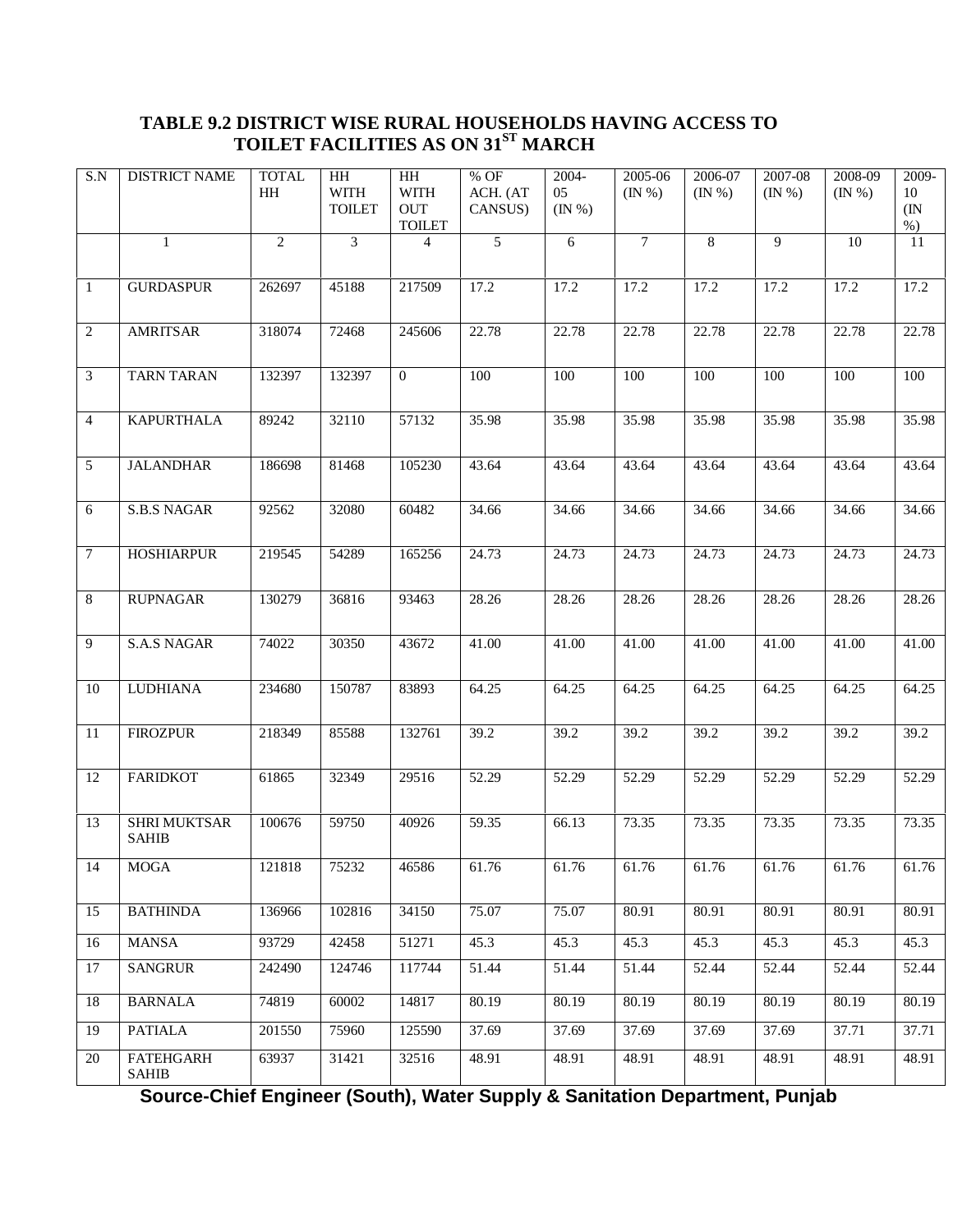|      | <b>STORAGE</b>                                         |
|------|--------------------------------------------------------|
| 10   | STORAGE-CONTENTS                                       |
| 10.1 | CENTERWISE STORAGE CAPACITY                            |
| 10.2 | THE STATEMENT SHOWING DISTRICTWISE WORKING YEAR        |
|      | NUMBER OF COLD STORAGES & THEIR CAPACITY FOR THE 2010- |
|      | <b>11 IN PUNJAB STATE</b>                              |
|      |                                                        |
| 10.3 | DISTRICTWISE AND SECTORWISE DISTRIBUTION OF COLD       |
|      | STORAGES AS ON 31-03-2011                              |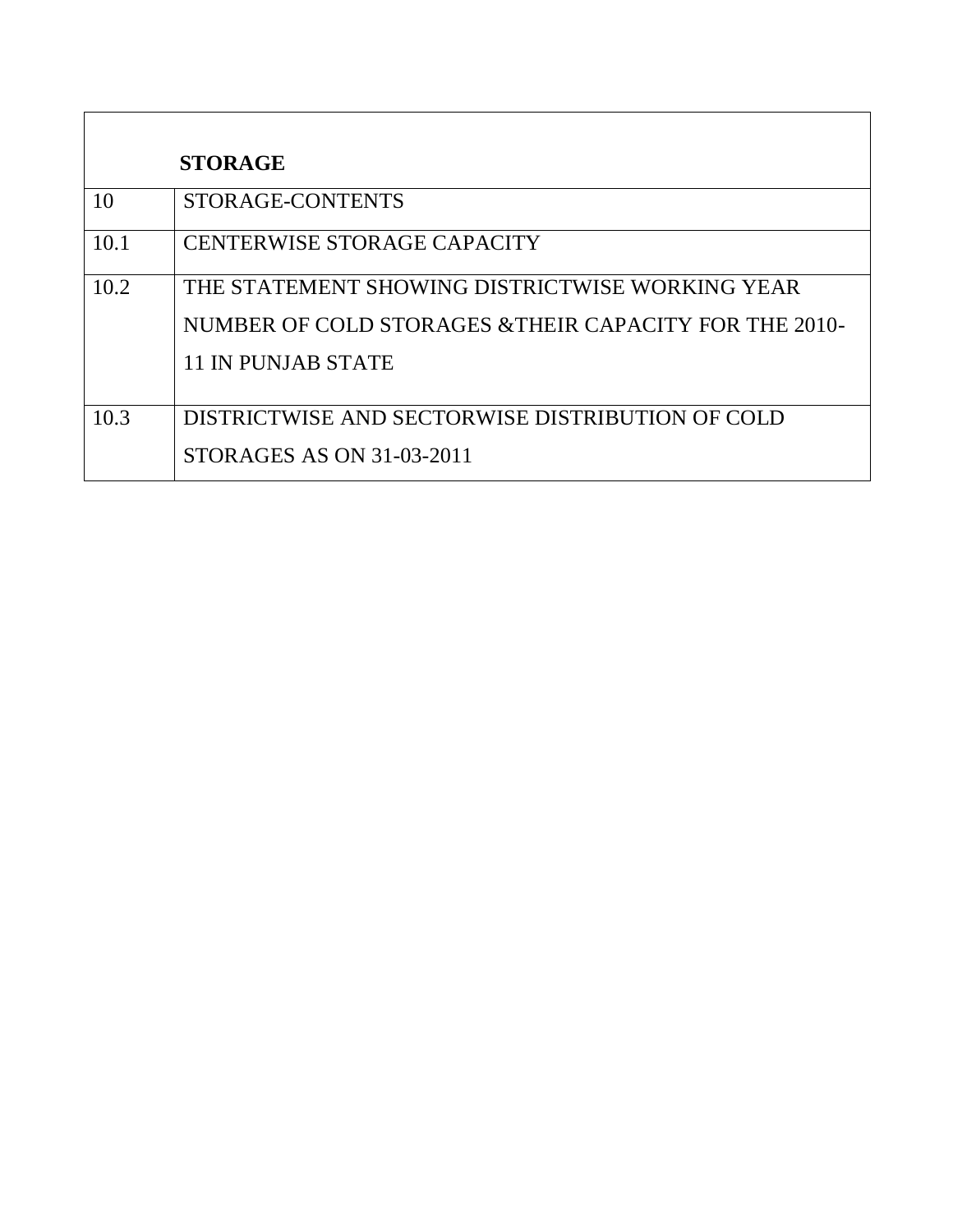#### **TABLE 10.1 DISTRICT WISE AND SECTOR WISE DISTRIBUTION OF COLD STORAGES AS ON 31-03-2011**

| S.N              | <b>DISTRICT</b>                     | <b>PRIVATE</b> | <b>COOPERATIVE</b>       | <b>PUBLIC</b>            | <b>TOTAL</b>   | <b>TOTAL</b>    |
|------------------|-------------------------------------|----------------|--------------------------|--------------------------|----------------|-----------------|
|                  | <b>NAME</b>                         | <b>SECTOR</b>  | <b>SECTOR</b>            | <b>SECTOR</b>            |                | <b>CAPACITY</b> |
|                  |                                     |                |                          |                          |                | (IN METRIC      |
|                  |                                     |                |                          |                          |                | TONN)           |
|                  | 1                                   | $\overline{2}$ | 3                        | $\overline{4}$           | 5              | 6               |
| 1.               | <b>GURDASPUR</b>                    | 8              | $\mathbf{1}$             | $\qquad \qquad -$        | 9              | 16040           |
| 2.               | <b>AMRITSAR</b>                     | 20             | $\mathbf{1}$             |                          | 21             | 60479           |
| $\overline{3}$ . | <b>TARN TARAN</b>                   | $\overline{4}$ | $\overline{\phantom{0}}$ | $\qquad \qquad -$        | $\overline{4}$ | 11450           |
| 4.               | <b>KAPURTHALA</b>                   | 36             | $\overline{\phantom{0}}$ |                          | 36             | 151931          |
| 5.               | <b>JALANDHAR</b>                    | 155            | $\blacksquare$           | $\overline{\phantom{0}}$ | 155            | 626301          |
| 6.               | <b>S.B.S NAGAR</b>                  | 14             | $\overline{\phantom{0}}$ | $\qquad \qquad -$        | 14             | 14100           |
| 7.               | <b>HOSHIARPUR</b>                   | 41             |                          |                          | 41             | 91498           |
| 8.               | <b>RUPNAGAR</b>                     | 5              | $\overline{\phantom{0}}$ |                          | 5              | 10250           |
| 9.               | <b>S.A.S NAGAR</b>                  | $\overline{7}$ | $\mathbf 1$              | $\overline{\phantom{0}}$ | $\overline{8}$ | 18262           |
| 10.              | <b>LUDHIANA</b>                     | 44             | -                        | $\mathbf{1}$             | 45             | 167485          |
| 11.              | <b>FIROZPUR</b>                     | 13             |                          | -                        | 13             | 81720           |
| 12.              | <b>FARIDKOT</b>                     | $\overline{7}$ | $\overline{\phantom{0}}$ | $\overline{\phantom{0}}$ | $\overline{7}$ | 17800           |
| 13.              | <b>SHRI MUKTSAR</b><br><b>SAHIB</b> | 3              |                          |                          | 3              | 70000           |
| 14.              | <b>MOGA</b>                         | 26             | $\overline{\phantom{0}}$ | -                        | 26             | 72080           |
| 15.              | <b>BATHINDA</b>                     | 30             | $\overline{\phantom{0}}$ | $\overline{\phantom{0}}$ | 30             | 115760          |
| 16.              | <b>MANSA</b>                        | $\overline{4}$ | $\overline{\phantom{0}}$ | $\overline{\phantom{0}}$ | $\overline{4}$ | 10850           |
| 17.              | <b>SANGRUR</b>                      | 19             | $\overline{\phantom{0}}$ | $\qquad \qquad -$        | 19             | 52400           |
| 18.              | <b>BARNALA</b>                      | 6              | $\overline{\phantom{0}}$ |                          | 6              | 18080           |
| 19.              | <b>PATIALA</b>                      | 29             | $\overline{\phantom{0}}$ |                          | 29             | 127000          |
| 20.              | <b>FATEHGARH</b><br><b>SAHIB</b>    | 16             |                          |                          | 16             | 45430           |
|                  | <b>TOTAL</b>                        | 487            | 3                        | $\mathbf{1}$             | 491            | 1778916         |

## **Source-Director Horticulture Department, Punjab**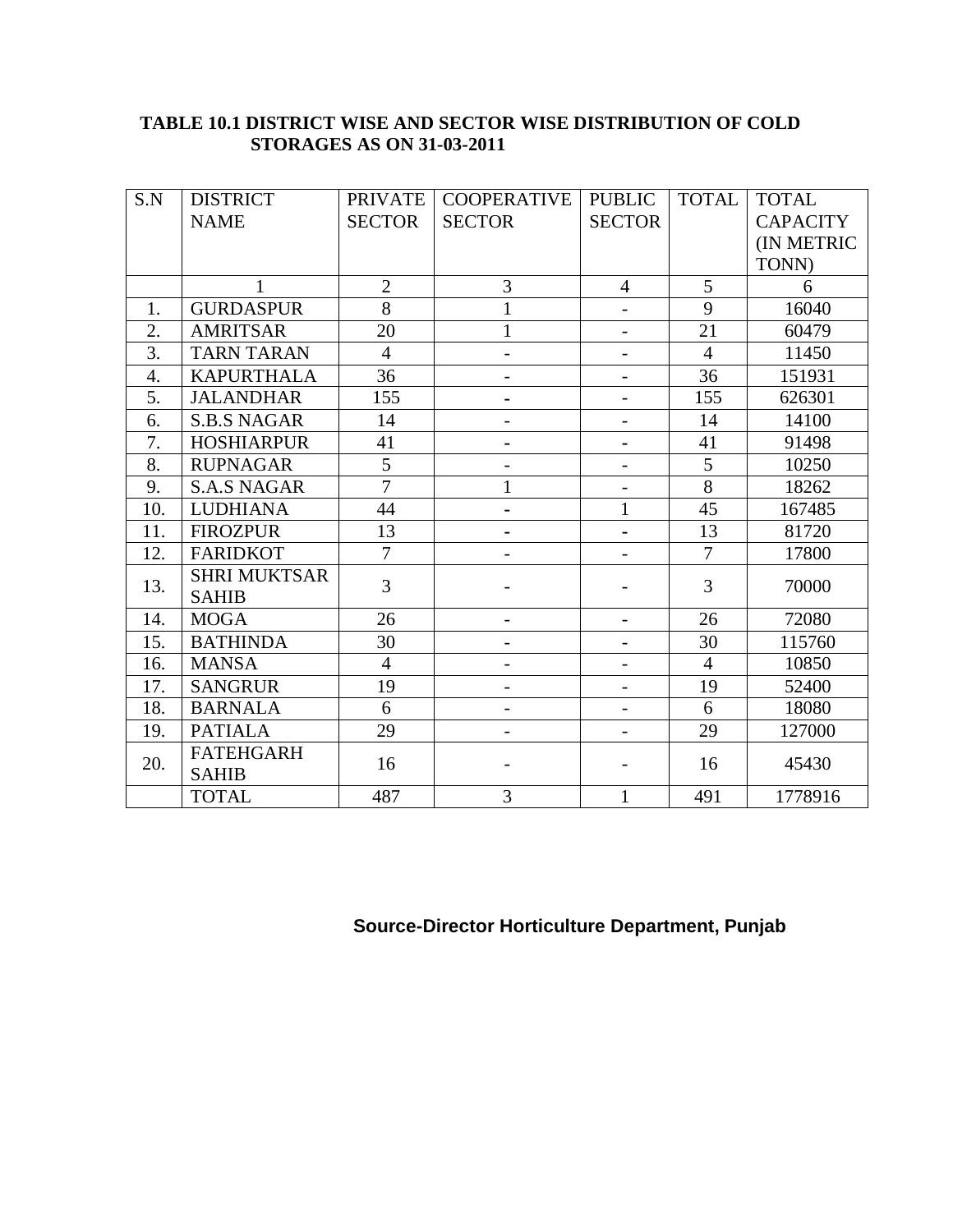#### **TABLE 10.2 THE STATEMENT SHOWING DISTRICT WISE WORKING NUMBER OF COLD STORAGES & THEIR CAPACITY FOR THE YEAR 2010-11 IN PUNJAB STATE**

| S.N            | <b>NAME OF DISTRICT</b>   | <b>NUMBER</b>  | CAPACITY IN MT.     |
|----------------|---------------------------|----------------|---------------------|
|                |                           |                | IN WORKING POSITION |
|                |                           | $\overline{2}$ | 3                   |
| 1              | <b>GURDASPUR</b>          | 9              | 16040               |
| $\overline{2}$ | <b>AMRITSAR</b>           | 21             | 60479               |
| 3              | <b>TARN TARAN</b>         | $\overline{4}$ | 11450               |
| $\overline{4}$ | <b>KAPURTHALA</b>         | 36             | 151931              |
| 5              | <b>JALANDHAR</b>          | 155            | 626301              |
| 6              | <b>S.B.S NAGAR</b>        | 14             | 14100               |
| 7              | <b>HOSHIARPUR</b>         | 41             | 91498               |
| 8              | <b>RUPNAGAR</b>           | 5              | 10250               |
| 9              | <b>S.A.S NAGAR</b>        | 8              | 18262               |
| 10             | <b>LUDHIANA</b>           | 45             | 167485              |
| 11             | <b>FIROZPUR</b>           | 13             | 81720               |
| 12             | <b>FARIDKOT</b>           | $\overline{7}$ | 17800               |
| 13             | <b>SHRI MUKTSAR SAHIB</b> | 3              | 70000               |
| 14             | <b>MOGA</b>               | 26             | 72080               |
| 15             | <b>BATHINDA</b>           | 30             | 115760              |
| 16             | <b>MANSA</b>              | $\overline{4}$ | 10850               |
| 17             | <b>SANGRUR</b>            | 19             | 52400               |
| 18             | <b>BARNALA</b>            | 6              | 18080               |
| 19             | <b>PATIALA</b>            | 29             | 127000              |
| 20             | <b>FATEHGARH SAHIB</b>    | 16             | 45430               |
|                | <b>TOTAL</b>              | 491            | 1778916             |

**Source-Director Horticulture Department, Punjab**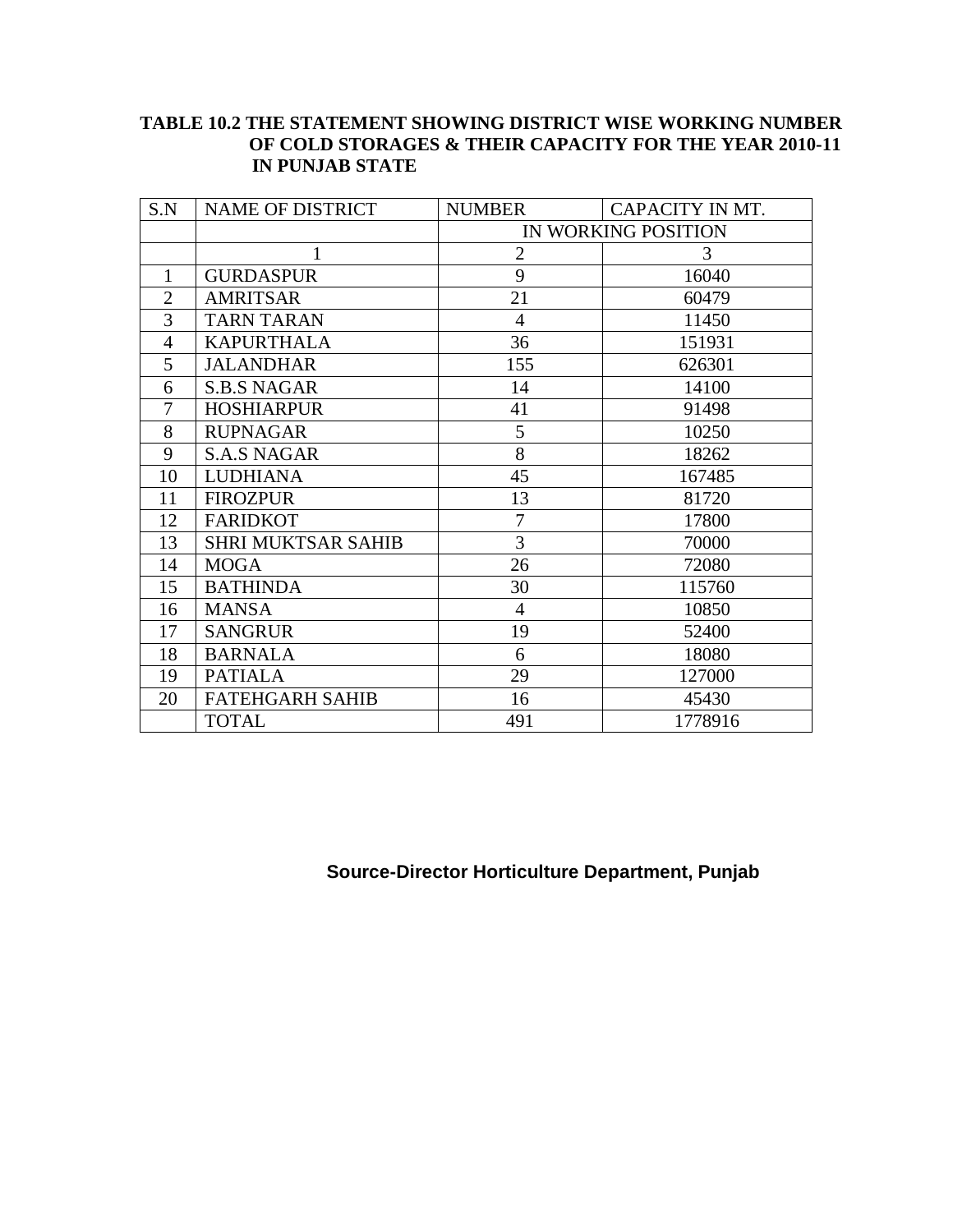| S.N            | <b>NAME OF THE</b>               | <b>OWNED CAPACITY</b> |                  | <b>OWNED</b>       |                  | <b>HIRED CAPACITY</b> |                  |
|----------------|----------------------------------|-----------------------|------------------|--------------------|------------------|-----------------------|------------------|
|                | <b>CENTRE</b>                    |                       |                  | <b>UTILIZATION</b> |                  |                       |                  |
|                |                                  | <b>COV</b>            | <b>OPEN</b>      | <b>COV</b>         | <b>OPEN</b>      | <b>COV</b>            | <b>OPEN</b>      |
|                | 1                                | $\overline{2}$        | 3                | $\overline{4}$     | 5                | 6                     | $\overline{7}$   |
|                | DISTRICT AMRITSAR AND TARN TARAN |                       |                  |                    |                  |                       |                  |
| $\mathbf{1}$   | <b>BHIKHIWIND</b>                | 40800                 | $\overline{0}$   | 40460              | $\mathbf{0}$     | $\mathbf{0}$          | 21000            |
| $\overline{2}$ | CHHEHRETTA-1                     | 52050                 | $\Omega$         | 42964              | $\Omega$         | $\overline{0}$        | $\overline{0}$   |
| 3              | CHHEHRETTA-2                     | 32850                 | 25200            | 32850              | 20198            | $\overline{0}$        | $\overline{0}$   |
| $\overline{4}$ | <b>GEHRI MANDI</b>               | 7200                  | $\overline{0}$   | 7200               | $\overline{0}$   | $\overline{0}$        | 12740            |
| $\overline{5}$ | <b>RAYYA</b>                     | 12600                 | $\overline{0}$   | 10755              | $\overline{0}$   | $\overline{0}$        | $\overline{0}$   |
| 6              | <b>PATTI</b>                     | 32100                 | $\overline{0}$   | 28653              | $\overline{0}$   | $\overline{0}$        | $\overline{0}$   |
| $\overline{7}$ | <b>TARN TARAN</b>                | 27600                 | $\overline{0}$   | 26423              | $\boldsymbol{0}$ | 16800                 | 25100            |
|                | <b>TOTAL</b>                     | 205200                | 25200            | 189305             | 20198            | 16800                 | 58840            |
|                | <b>DISTRICT BATHINDA</b>         |                       |                  |                    |                  |                       |                  |
| $\mathbf{1}$   | <b>BATHINDA</b>                  | 49060                 | 4500             | 42114              | $\theta$         | $\overline{0}$        | $\boldsymbol{0}$ |
| $\overline{2}$ | <b>BHUCHO</b>                    | 14400                 | $\overline{0}$   | 14501              | 294              | 20000                 | $\overline{0}$   |
| $\overline{3}$ | <b>GONIANA</b>                   | 18900                 | $\Omega$         | 17489              | $\overline{0}$   | 20000                 | $\overline{0}$   |
| $\overline{4}$ | <b>RAMAN</b>                     | 18000                 | 1500             | 18127              | 1814             | $\overline{0}$        | $\overline{0}$   |
| $\overline{5}$ | R.P PHULL.1                      | $\overline{0}$        | $\overline{0}$   | $\boldsymbol{0}$   | $\boldsymbol{0}$ | 86053                 | $\overline{0}$   |
| $\overline{6}$ | R.P. PHULL.2                     | 17400                 | $\overline{0}$   | 17137              | $\overline{0}$   | 54850                 | 8100             |
| $\overline{7}$ | <b>MAUR</b>                      | $\boldsymbol{0}$      | $\overline{0}$   | $\overline{0}$     | $\overline{0}$   | 31600                 | 18900            |
| 8              | <b>BHAGTA BHAI</b>               | 21750                 | $\boldsymbol{0}$ | 16092              | $\boldsymbol{0}$ | $\overline{0}$        | $\mathbf{0}$     |
|                | KA                               |                       |                  |                    |                  |                       |                  |
|                | <b>TOTAL</b>                     | 139510                | 6000             | 125460             | 2108             | 212500                | 208824           |
|                | <b>DISTRICT MANSA</b>            |                       |                  |                    |                  |                       |                  |
| $\mathbf{1}$   | <b>BUDHLADA</b>                  | 25200                 | $\overline{0}$   | 20862              | $\overline{0}$   | 74750                 | 8250             |
| $\overline{2}$ | <b>BARRETA</b>                   | 20400                 | $\overline{0}$   | 19479              | $\overline{0}$   | 19900                 | $\overline{0}$   |
| $\overline{3}$ | <b>BHIKHI</b>                    | 18450                 | $\overline{0}$   | 12978              | $\overline{0}$   | 25000                 | 13650            |
| $\overline{4}$ | <b>MANSA</b>                     | 57750                 | $\overline{0}$   | 50837              | $\overline{0}$   | 55000                 | 9300             |
|                | <b>TOTAL</b>                     | 121800                | $\overline{0}$   | 104156             | $\overline{0}$   | 174650                | 31200            |
|                | <b>DISTRICT FARIDKOT</b>         |                       |                  |                    |                  |                       |                  |
| $\mathbf{1}$   | <b>FARIDKOT</b>                  | 27450                 | $\overline{0}$   | 25667              | $\overline{0}$   | 80000                 | 11224            |
| $\overline{2}$ | <b>KOTKPURA</b>                  | 13050                 | $\overline{0}$   | 6227               | $\boldsymbol{0}$ | 31050                 | 15000            |
| $\overline{3}$ | <b>JAITU</b>                     | 15300                 | $\overline{0}$   | 11268              | $\overline{0}$   | 50000                 | 16800            |
|                | <b>TOTAL</b>                     | 55800                 | $\overline{0}$   | 43162              | $\overline{0}$   | 161050                | 43024            |

## TABLE 10.3 CENTRE WISE STORAGE CAPACITY (2009-10) In MT's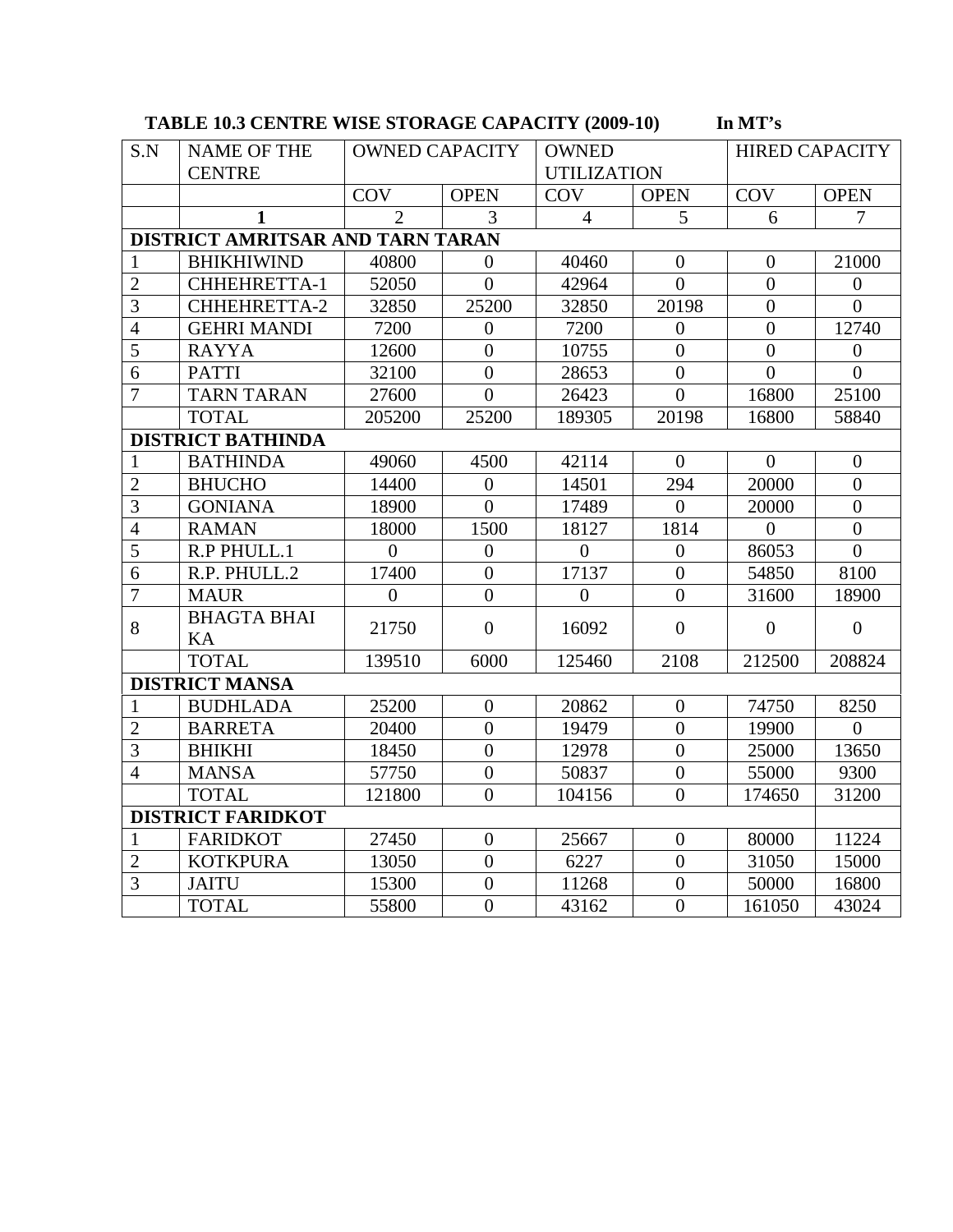## **TABLE 10.3 (CONTINUED)**

| <b>HIRED UTILIZATION</b> |                  | <b>TOTAL</b>    | <b>TOTAL</b>       | %age             |
|--------------------------|------------------|-----------------|--------------------|------------------|
|                          |                  | <b>CAPACITY</b> | <b>UTILIZATION</b> | <b>OCCUPANCY</b> |
| 8                        | 9                | 10              | 11                 | 12               |
| <b>COV</b>               | <b>OPEN</b>      |                 |                    |                  |
| $\overline{0}$           | 11290            | 61800           | 51750              | 84               |
| $\overline{0}$           | $\overline{0}$   | 52050           | 42964              | $\overline{83}$  |
| $\boldsymbol{0}$         | $\boldsymbol{0}$ | 58050           | 53048              | 91               |
| $\overline{0}$           | $\overline{0}$   | 19940           | 7200               | $\overline{36}$  |
| $\overline{0}$           | $\overline{0}$   | 12600           | 20755              | 85               |
| $\theta$                 | $\overline{0}$   | 32100           | 28653              | 89               |
| 16800                    | 20484            | 69500           | 63707              | 92               |
| 16800                    | 31774            | 306040          | 258077             | 84               |
|                          |                  |                 |                    |                  |
| $\overline{0}$           | $\boldsymbol{0}$ | 53560           | 42114              | 79               |
| 20000                    | $\overline{0}$   | 34400           | 34795              | 101              |
| 20000                    | $\overline{0}$   | 38900           | 37489              | 96               |
| $\overline{0}$           | $\overline{0}$   | 19500           | 19941              | 102              |
| 86303                    | $\overline{0}$   | 86050           | 86303              | 100              |
| 50921                    | 5880             | 80350           | 73938              | 92               |
| 31600                    | 13415            | 50500           | 45015              | 89               |
| $\overline{0}$           | $\overline{0}$   | 21750           | 16092              | 74               |
| 208824                   | 19295            | 385010          | 355687             | 92               |
|                          |                  |                 |                    |                  |
| 74750                    | 8118             | 108200          | 103730             | 96               |
| 19900                    | $\theta$         | 40300           | 39379              | 98               |
| 25000                    | 13537            | 57100           | 51515              | 90               |
| 55000                    | 9185             | 122050          | 115022             | 94               |
| 174650                   | 30840            | 327650          | 309646             | 95               |
|                          |                  |                 |                    |                  |
| 82531                    | 11224            | 118674          | 119422             | 101              |
| 31050                    | 8592             | 59100           | 45869              | 78               |
| 50000                    | 16866            | 82100           | 78134              | 95               |
| 163581                   | 36682            | 259874          | 243425             | 94               |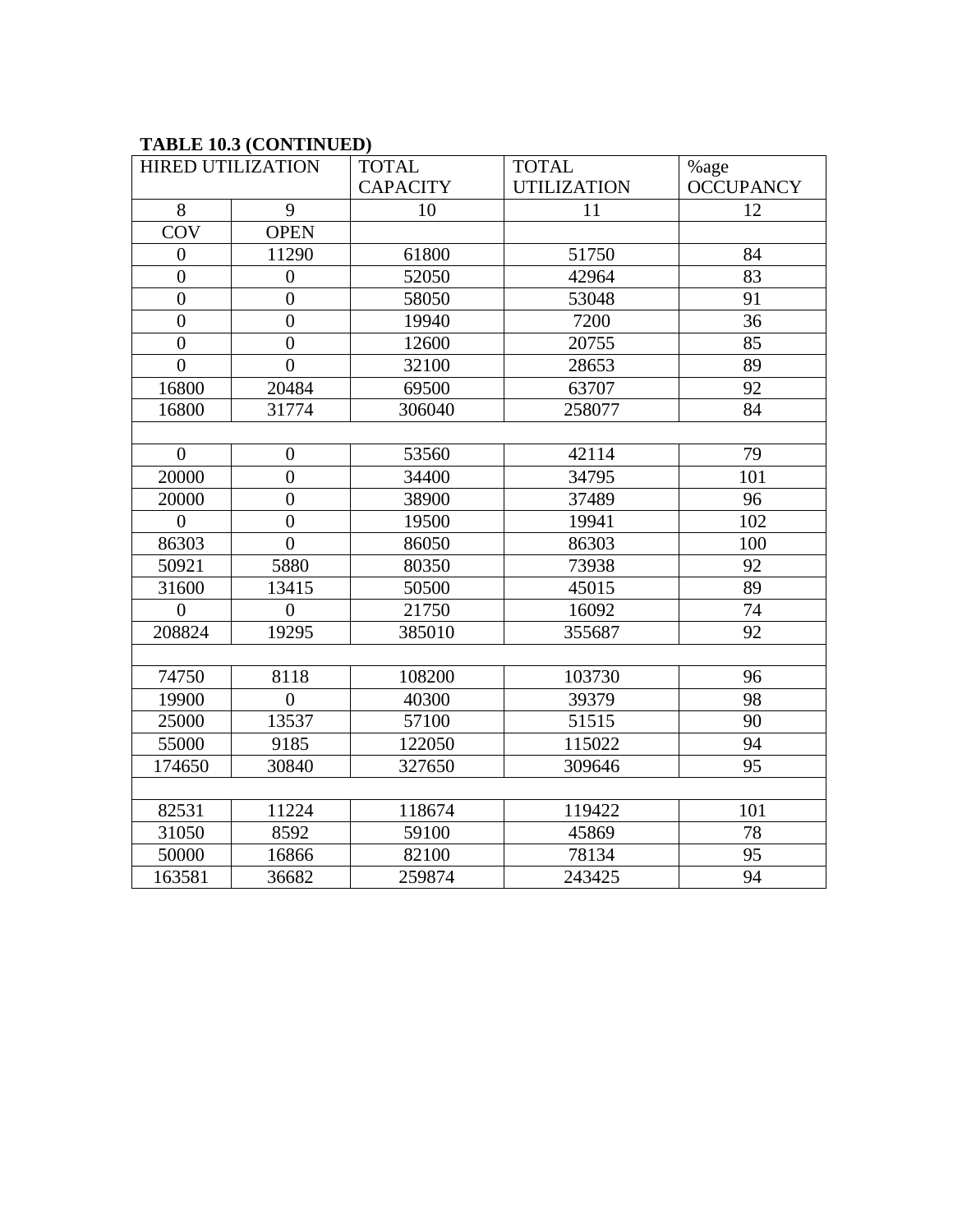|                          | <b>DISTRICT SHRI MUKTSAR SAHIB</b> |                |  |                  |                |                  |                |                  |
|--------------------------|------------------------------------|----------------|--|------------------|----------------|------------------|----------------|------------------|
|                          |                                    | $\overline{2}$ |  | 3                | $\overline{4}$ | 5                | 6              | $\overline{7}$   |
| 1                        | <b>BALAMGARH</b>                   | $\overline{0}$ |  | $\overline{0}$   | $\overline{0}$ | $\overline{0}$   | 112950         | 27600            |
| $\overline{2}$           | <b>BARRIWALA</b>                   | 8100           |  | 9000             | 8212           | 7772             | $\theta$       | 5624             |
| $\overline{3}$           | <b>GIDDERBAHA</b>                  | 25650          |  | $\overline{0}$   | 18751          | $\overline{0}$   | 21600          | 11400            |
| $\overline{4}$           | <b>MALOUT</b>                      | 34500          |  | $\overline{0}$   | 31106          | $\overline{0}$   | 10350          | 18450            |
| 5                        | <b>KILLANWALI</b>                  | 25650          |  | $\overline{0}$   | 27345          | $\overline{0}$   | $\Omega$       | $\overline{0}$   |
|                          | <b>TOTAL</b>                       | 93450          |  | 9000             | 85414          | 7772             | 144900         | 63074            |
|                          | <b>DISTRICT MOGA</b>               |                |  |                  |                |                  |                |                  |
| 1                        | <b>BADNI KALAN</b>                 | 14400          |  | $\overline{0}$   | 15356          | $\overline{0}$   | 9900           | 3600             |
| $\overline{2}$           | <b>BAGHA PURANA</b>                | 17100          |  | $\overline{0}$   | 16875          | $\overline{0}$   | 73800          | 19500            |
| 3                        | N.S. WALA                          | 16350          |  | $\overline{0}$   | 12152          | $\overline{0}$   | 20250          | 12600            |
| $\overline{4}$           | <b>MOGA</b>                        | $\overline{0}$ |  | $\overline{0}$   | $\overline{0}$ | $\overline{0}$   | 88650          | 21300            |
| 5                        | <b>KOT ISE KHAN</b>                | 10800          |  | 4350             | 9750           | 331              | $\theta$       | 31200            |
| 6                        | <b>AJITWAL</b>                     | $\overline{0}$ |  | $\overline{0}$   | $\Omega$       | $\overline{0}$   | 19800          | $\overline{0}$   |
|                          | <b>TOTAL</b>                       | 58650          |  | 4350             | 54133          | 331              | 212400         | 88200            |
| <b>DISTRICT FIROZPUR</b> |                                    |                |  |                  |                |                  |                |                  |
| 1                        | <b>FIROZPUR CITY</b>               | 35850          |  | $\overline{0}$   | 32201          | $\overline{0}$   | 5400           | $\boldsymbol{0}$ |
| $\overline{2}$           | FIROZPUR CANTT.                    | 22650          |  | $\overline{0}$   | 22122          | $\overline{0}$   | 91350          | 4915             |
| 3                        | <b>GURU HAR SAHAI</b>              | 27450          |  | $\overline{0}$   | 26404          | $\overline{0}$   | 63150          | $\boldsymbol{0}$ |
| $\overline{\mathcal{A}}$ | <b>JALALABAD</b>                   | 33450          |  | $\overline{0}$   | 22340          | $\overline{0}$   | 127350         | $\boldsymbol{0}$ |
| 5                        | <b>TALWANDI BHAI</b>               | 53100          |  | $\overline{0}$   | 53100          | $\overline{0}$   | 56700          | $\boldsymbol{0}$ |
| 6                        | <b>MAKHU</b>                       | 18450          |  | $\overline{0}$   | 14502          | $\overline{0}$   | 10800          | 684              |
| $\overline{7}$           | <b>ZIRA</b>                        | 36450          |  | $\overline{0}$   | 29190          | $\overline{0}$   | 15150          | $\overline{0}$   |
| 8                        | <b>MUDKI</b>                       | 5400           |  | 9000             | 5400           | $\overline{0}$   | 21600          | $\boldsymbol{0}$ |
| 9                        | <b>FAZILKA</b>                     | $\overline{0}$ |  | $\overline{0}$   | $\overline{0}$ | $\overline{0}$   | 52950          | 4950             |
| 10                       | <b>ABOHAR</b>                      | $\overline{0}$ |  | $\theta$         | $\overline{0}$ | $\boldsymbol{0}$ | 10800          | 24729            |
| 11                       | <b>MAMDOT</b>                      | 14850          |  | $\overline{0}$   | 8480           | $\overline{0}$   | $\overline{0}$ | $\overline{0}$   |
|                          | <b>TOTAL</b>                       | 247650         |  | 9000             | 213739         | $\overline{0}$   | 455250         | 35278            |
|                          | <b>DISTRICT GURDASPUR</b>          |                |  |                  |                |                  |                |                  |
| 1                        | <b>AUJLA</b>                       | 14850          |  | 1800             | 14050          | 1545             | 10800          | 15493            |
| $\mathbf{z}$             | <b>BATALA</b>                      | 35300          |  | $\boldsymbol{0}$ | 34732          | $\boldsymbol{0}$ | 24800          | 8982             |
| 3                        | <b>DHARIWAL</b>                    | 16200          |  | $\overline{0}$   | 15096          | $\overline{0}$   | 17550          | $\theta$         |
| $\overline{4}$           | <b>DINA NAGAR</b>                  | $\overline{0}$ |  | $\boldsymbol{0}$ | $\overline{0}$ | $\overline{0}$   | 5400           | 9                |
| 5                        | <b>FATEHGARH</b><br><b>SAHIB</b>   | 19800          |  | $\overline{0}$   | 19082          | $\overline{0}$   | $\overline{0}$ | $\overline{0}$   |
| 6                        | <b>QADIAN</b>                      | 13950          |  | $\boldsymbol{0}$ | 11202          | $\overline{0}$   | $\overline{0}$ | $\overline{0}$   |
|                          | <b>TOTAL</b>                       | 100100         |  | 1800             | 94162          | 1545             | 58550          | 24484            |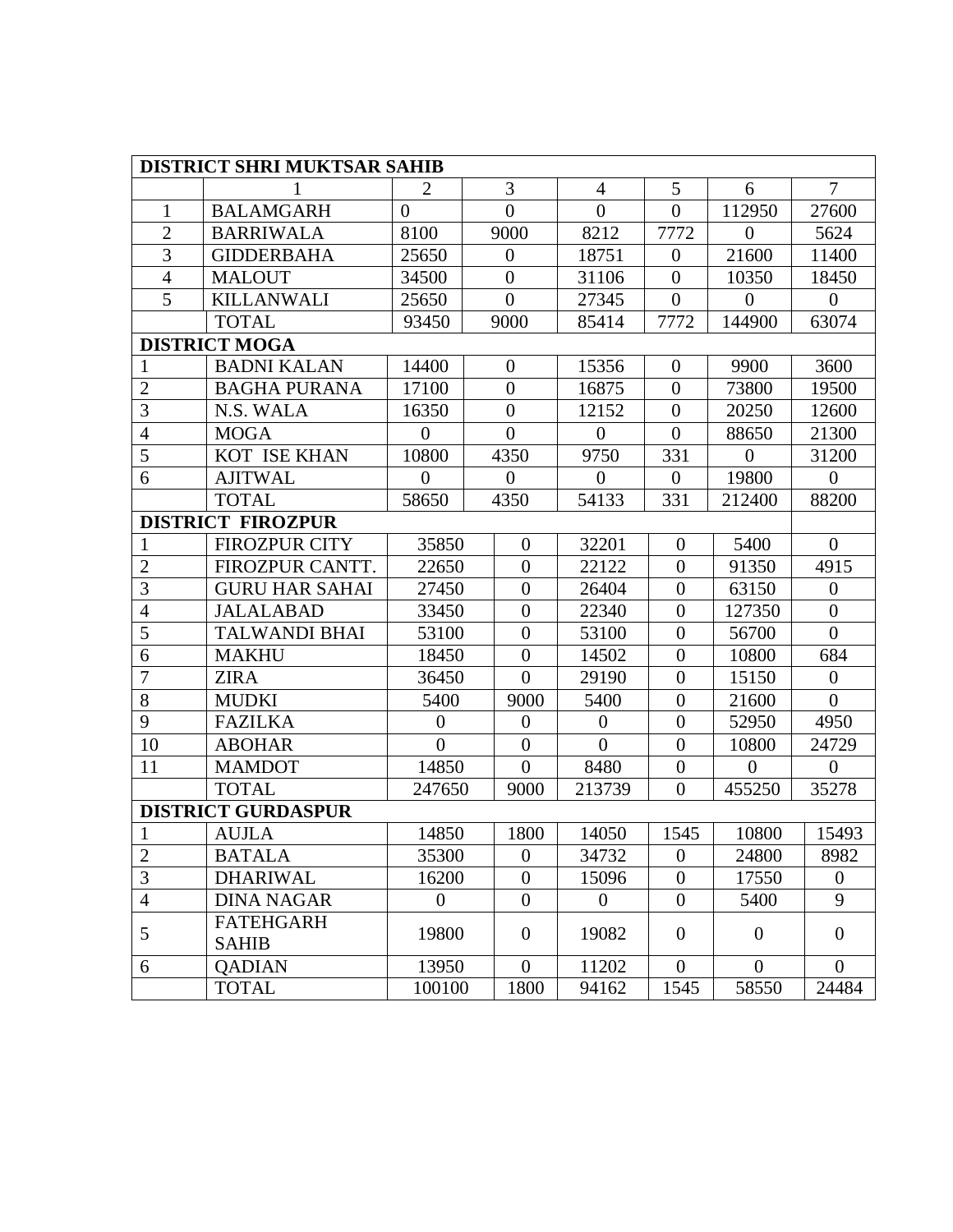### **TABLE 10.3 (CONTINUED)**

| <b>HIRED UTILIZATION</b> |                  | <b>TOTAL</b>    | <b>TOTAL</b>       | %age             |
|--------------------------|------------------|-----------------|--------------------|------------------|
|                          |                  | <b>CAPACITY</b> | <b>UTILIZATION</b> | <b>OCCUPANCY</b> |
| 8                        | 9                | 10              | 11                 | 12               |
| <b>COV</b>               | <b>OPEN</b>      |                 |                    |                  |
| 115372                   | 19388            | 140550          | 134760             | 96               |
| $\overline{0}$           | 5624             | 22724           | 21608              | 95               |
| 21600                    | 9654             | 58650           | 50005              | 85               |
| 10359                    | 11357            | 63300           | 52822              | 83               |
| $\overline{0}$           | $\overline{0}$   | 27345           | 25200              | 92               |
| 147331                   | 46023            | 310424          | 286540             | 92               |
|                          |                  |                 |                    |                  |
| 10111                    | 2242             | 27900           | 27709              | 99               |
| 73872                    | 13819            | 110400          | 104566             | 95               |
| 20191                    | 9823             | 49200           | 42166              | 86               |
| 88769                    | 11335            | 109950          | 100104             | 91               |
| $\overline{0}$           | 16324            | 46350           | 26405              | 57               |
| 20307                    | $\overline{0}$   | 19800           | 20307              | 103              |
| 213250                   | 53543            | 363600          | 321257             | 88               |
|                          |                  |                 |                    |                  |
| 5508                     | $\mathbf{0}$     | 41250           | 37709              | 91               |
| 91344                    | 4915             | 118915          | 118381             | 100              |
| 63150                    | $\overline{0}$   | 90600           | 89554              | 99               |
| 113368                   | $\boldsymbol{0}$ | 160800          | 135708             | 84               |
| 56135                    | $\theta$         | 109800          | 109235             | 99               |
| 10800                    | 684              | 29934           | 25986              | 87               |
| 15150                    | $\mathbf{0}$     | 51600           | 44340              | 86               |
| 21600                    | $\mathbf{0}$     | 36000           | 27000              | 75               |
| 47378                    | 4913             | 57900           | 52291              | 90               |
| 10800                    | 19953            | 35529           | 30753              | 87               |
| $\overline{0}$           | $\theta$         | 14850           | 8480               | 57               |
| 435233                   | 30465            | 747178          | 679437             | 91               |
|                          |                  |                 |                    |                  |
| 10000                    | 15274            | 42943           | 40869              | 95               |
| 26651                    | 2962             | 69082           | 64345              | 93               |
| 17814                    | $\overline{0}$   | 33750           | 32910              | 98               |
| 2405                     | $\boldsymbol{0}$ | 5409            | 2405               | 44               |
| $\overline{0}$           | $\overline{0}$   | 19800           | 19082              | 96               |
| $\theta$                 | $\theta$         | 13950           | 11202              | 80               |
| 56870                    | 18236            | 184934          | 170813             | 92               |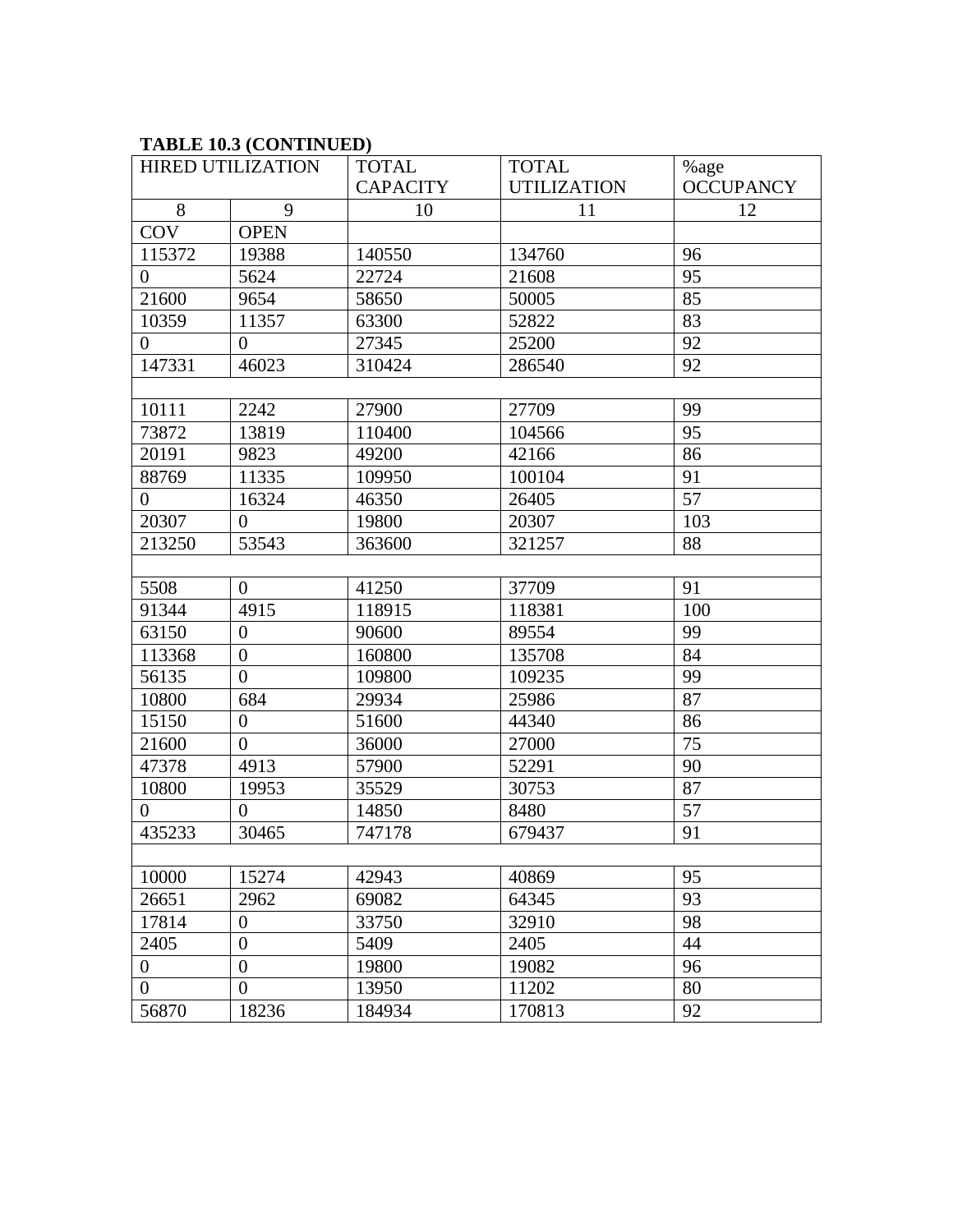| <b>DISTRICT RUPNAGAR/SAS NAGAR</b> |                                     |                |                |                |                |                |                  |
|------------------------------------|-------------------------------------|----------------|----------------|----------------|----------------|----------------|------------------|
|                                    | 1                                   | $\overline{2}$ | $\overline{3}$ | $\overline{4}$ | 5              | 6              | $\overline{7}$   |
| $\mathbf{1}$                       | <b>KURALI</b>                       | 9000           | $\overline{0}$ | 4386           | $\overline{0}$ | $\overline{0}$ | $\overline{0}$   |
| $\overline{2}$                     | <b>MORINDA</b>                      | 10350          | $\overline{0}$ | 1611           |                | $\overline{0}$ | 3300             |
| $\overline{3}$                     | <b>CHAMKAUR</b>                     | $\overline{0}$ | $\overline{0}$ | $\Omega$       | $\overline{0}$ | 10000          | 6000             |
|                                    | <b>SAHIB</b>                        |                |                |                |                |                |                  |
| $\overline{4}$                     | <b>KHARAR</b>                       | $\theta$       | $\overline{0}$ | $\Omega$       | $\theta$       | 9900           | $\theta$         |
|                                    | <b>TOTAL</b>                        | 19350          | $\overline{0}$ | 5997           | $\overline{0}$ | 19900          | 9300             |
| <b>DISTRICT HOSHIARPUR</b>         |                                     |                |                |                |                |                |                  |
| $\mathbf{1}$                       | <b>MUKERIAN</b>                     | 3600           | 4950           | 1848           | 23             | 14900          | $\overline{0}$   |
| $\overline{2}$                     | <b>NALOHIAN</b>                     | $\theta$       | $\overline{0}$ | $\theta$       | $\theta$       | 10530          | $\overline{0}$   |
| $\overline{3}$                     | <b>DASUYA</b>                       | 12600          | $\theta$       | 12976          | 448            | 22400          | $\overline{0}$   |
|                                    | <b>TOTAL</b>                        | 16200          | 4950           | 14824          | 471            | 47830          | $\overline{0}$   |
| <b>DISTRICT KAPURTHALA</b>         |                                     |                |                |                |                |                |                  |
| $\mathbf{1}$                       | <b>KAPURTHALA</b>                   | 52200          | 2550           | 51322          | 2604           | 28350          | $\overline{0}$   |
| $\overline{2}$                     | <b>PHAGWARA</b>                     | 57150          | $\Omega$       | 55711          | $\theta$       | $\theta$       | $\overline{0}$   |
| 3                                  | <b>S.PUR LODHI</b>                  | 694450         | $\overline{0}$ | 69772          | $\overline{0}$ | $\overline{0}$ | $\overline{0}$   |
| $\overline{4}$                     | <b>BHULATH</b>                      | 15300          | $\overline{0}$ | 15150          | $\overline{0}$ | $\overline{0}$ | $\boldsymbol{0}$ |
|                                    | <b>TOTAL</b>                        | 194100         | 2550           | 191955         | 2604           | 28350          | $\overline{0}$   |
| <b>DISTRICT JALANDHAR</b>          |                                     |                |                |                |                |                |                  |
| $\mathbf{1}$                       | <b>JALANDHAR</b>                    | 35700          | $\overline{0}$ | 37900          | $\overline{0}$ | $\overline{0}$ | $\boldsymbol{0}$ |
| $\overline{2}$                     | <b>KARTARPUR</b>                    | 19350          | $\overline{0}$ | 19774          | $\overline{0}$ | $\overline{0}$ | $\overline{0}$   |
| 3                                  | <b>NAKODAR</b>                      | 22950          | 22050          | 24425          | 23194          | $\overline{0}$ | $\overline{0}$   |
| $\overline{4}$                     | <b>NOORMAHAL</b>                    | 19500          | $\overline{0}$ | 19921          | 3094           | $\overline{0}$ | $\overline{0}$   |
| $\overline{5}$                     | <b>PHILLAUR</b>                     | 22800          | $\overline{0}$ | 20772          | $\overline{0}$ | 10800          | $\overline{0}$   |
| 6                                  | <b>SHAHKOT</b>                      | 44550          | $\Omega$       | 45165          | $\theta$       | $\overline{0}$ | 16177            |
|                                    | <b>TOTAL</b>                        | 164850         | 22050          | 167957         | 26288          | 10800          | 16177            |
| <b>DISTRICT S.B.S NAGAR</b>        |                                     |                |                |                |                |                |                  |
| $\mathbf{1}$                       | <b>BANGA</b>                        | 28200          | $\Omega$       | 28074          | $\overline{0}$ | $\overline{0}$ | $\overline{0}$   |
| $\overline{2}$                     | SHAHID BHAGAT<br><b>SINGH NAGAR</b> | 16200          | 13200          | 16706          | 8055           | $\theta$       | $\overline{0}$   |
|                                    | <b>TOTAL</b>                        | 44400          | 13200          | 44780          | 8055           | $\overline{0}$ | $\overline{0}$   |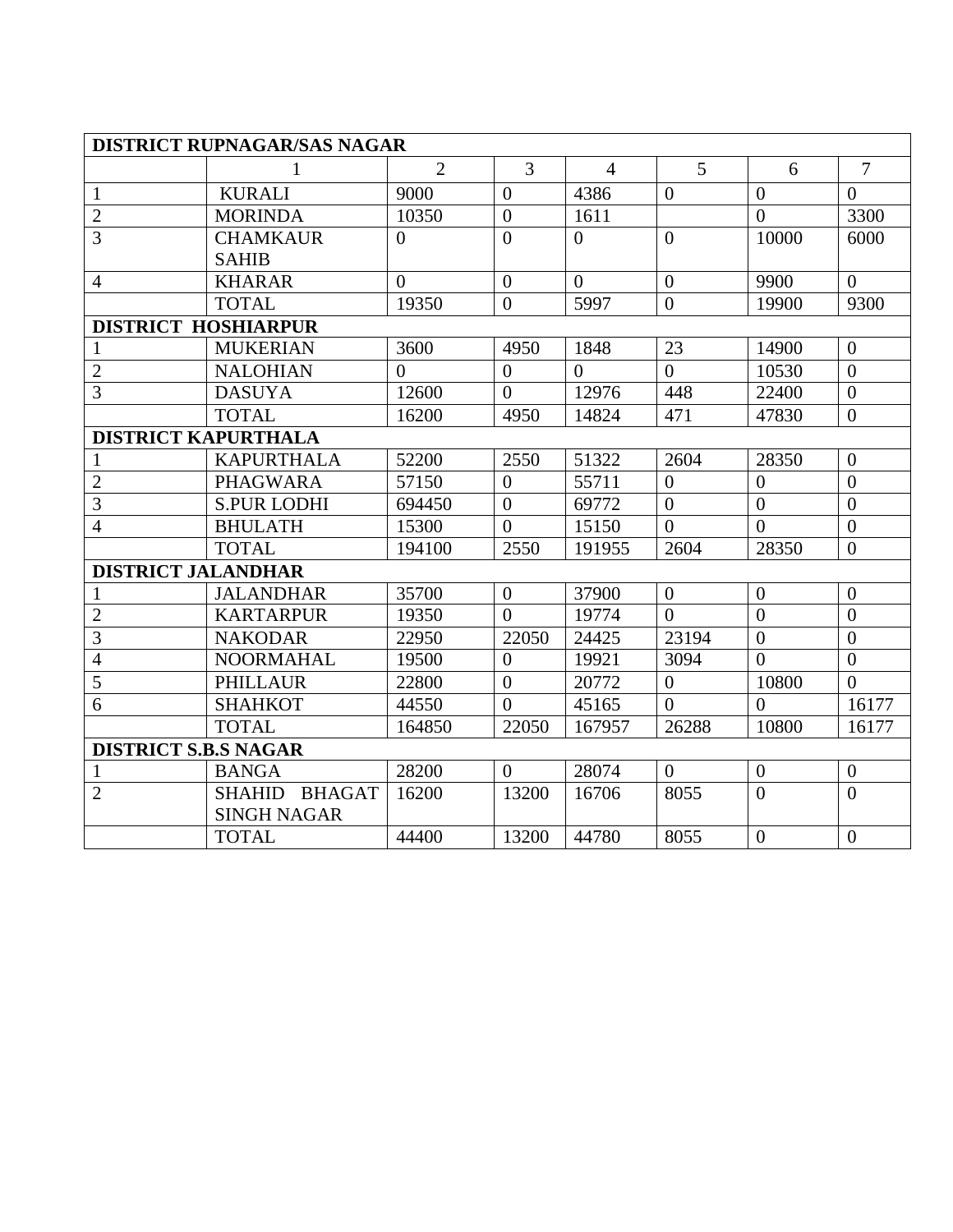## **TABLE 10.3(CONTINUED)**

| <b>HIRED UTILIZATION</b> |                  | <b>TOTAL</b>    | <b>TOTAL</b>       | %age             |
|--------------------------|------------------|-----------------|--------------------|------------------|
|                          |                  | <b>CAPACITY</b> | <b>UTILIZATION</b> | <b>OCCUPANCY</b> |
| 8                        | 9                | 10              | 11                 | 12               |
| <b>COV</b>               | <b>OPEN</b>      |                 |                    |                  |
| $\overline{0}$           | $\overline{0}$   | 9000            | 4386               | 49               |
| $\overline{0}$           | $\overline{0}$   | 13650           | 1611               | 12               |
| 10000                    | 3026             | 16000           | 13026              | 81               |
| 9900                     | $\overline{0}$   | 9900            | 9900               | 100              |
| 19900                    | 3026             | 48550           | 28923              | 60               |
|                          |                  |                 |                    |                  |
| 16036                    | $\overline{0}$   | 23450           | 17907              | 76               |
| 3214                     | $\overline{0}$   | 10530           | 3214               | 31               |
| 22400                    | $\overline{0}$   | 35000           | 35824              | 102              |
| 41650                    | $\overline{0}$   | 68980           | 56945              | 83               |
|                          |                  |                 |                    |                  |
| 25705                    | $\boldsymbol{0}$ | 83100           | 79631              | 96               |
| $\boldsymbol{0}$         | $\boldsymbol{0}$ | 57150           | 55711              | 97               |
| $\overline{0}$           | $\overline{0}$   | 69450           | 69772              | 100              |
| $\overline{0}$           | $\overline{0}$   | 15300           | 15150              | 99               |
| 25705                    | $\overline{0}$   | 225000          | 220264             | 98               |
|                          |                  |                 |                    |                  |
| $\boldsymbol{0}$         | $\boldsymbol{0}$ | 35700           | 37900              | 106              |
| $\overline{0}$           | $\overline{0}$   | 19350           | 19774              | 102              |
| $\overline{0}$           | $\overline{0}$   | 45000           | 47619              | 106              |
| $\overline{0}$           | $\overline{0}$   | 19500           | 23015              | 118              |
| 10800                    | $\overline{0}$   | 33600           | 31572              | 94               |
| $\theta$                 | 16177            | 64200           | 61342              | 96               |
| 10800                    | 16177            | 217350          | 221222             | 102              |
|                          |                  |                 |                    |                  |
| $\overline{0}$           | $\overline{0}$   | 28200           | 28070              | 100              |
| $\boldsymbol{0}$         | $\boldsymbol{0}$ | 29400           | 24761              | 84               |
| $\overline{0}$           | $\overline{0}$   | 57600           | 52835              | 92               |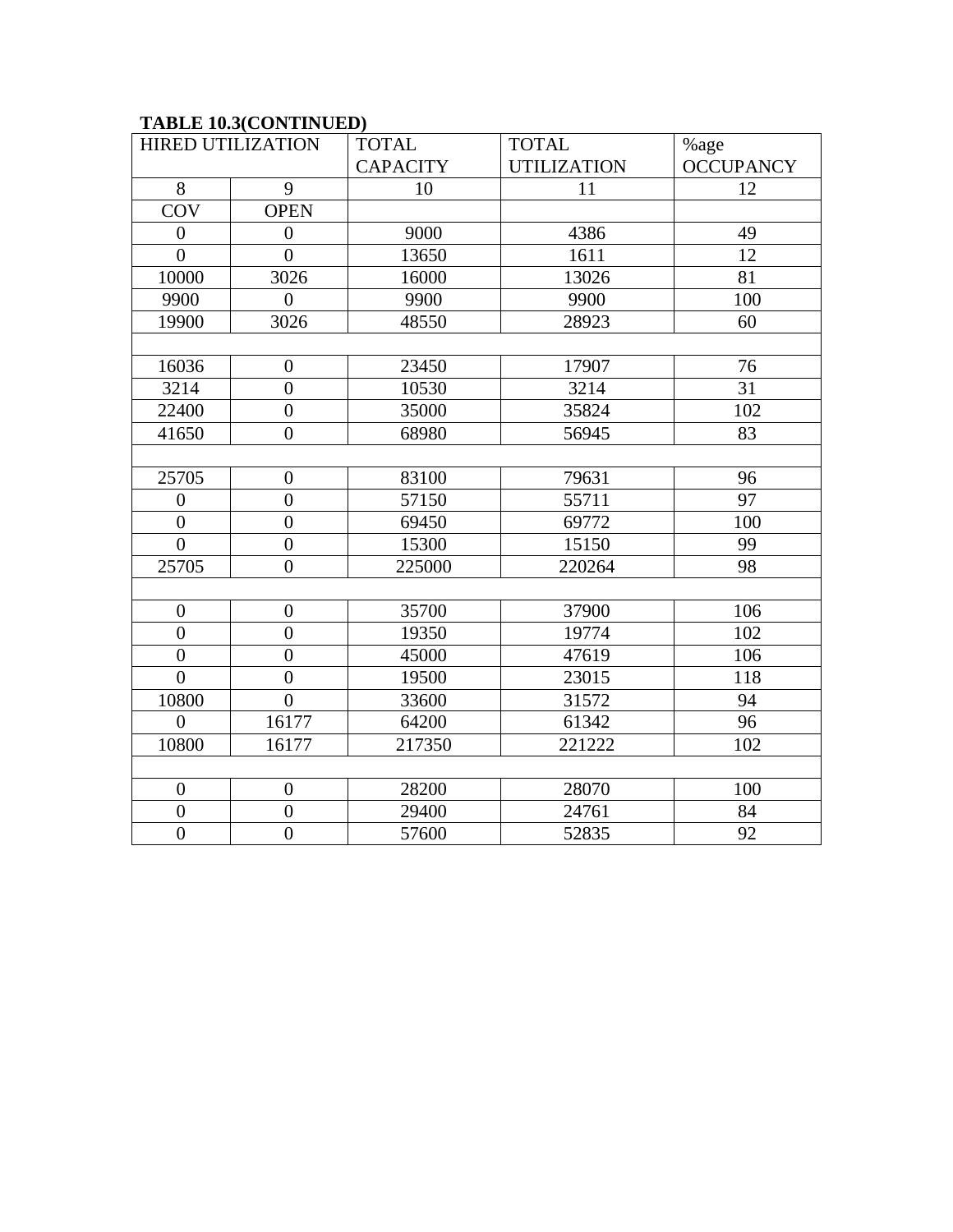| <b>DISTRICT LUDHIANA</b> |                                 |                  |                  |                  |                  |                  |                  |
|--------------------------|---------------------------------|------------------|------------------|------------------|------------------|------------------|------------------|
|                          |                                 | $\overline{2}$   | 3                | $\overline{4}$   | 5                | 6                | $\overline{7}$   |
| $\mathbf{1}$             | <b>DORAHA</b>                   | 9600             | $\theta$         | 5503             | $\Omega$         | 13950            | $\Omega$         |
| $\overline{2}$           | <b>JAGRAON</b>                  | 20250            | $\overline{0}$   | 20250            | $\Omega$         | 95868            | 27000            |
| 3                        | <b>KHANNA-I</b>                 | 18150            | $\overline{0}$   | 16696            | $\Omega$         | 55650            | $\overline{0}$   |
| $\overline{4}$           | <b>KHANNA-II</b>                | 43200            | $\overline{0}$   | 43154            | 2681             | 35100            | $\overline{0}$   |
| 5                        | <b>KHANNA-III</b>               | 43200            | $\boldsymbol{0}$ | 41678            | 3343             | 44150            | $\overline{0}$   |
| 6                        | LUDHIANA-I                      | 53880            | $\boldsymbol{0}$ | 48859            | $\overline{0}$   | $\boldsymbol{0}$ | $\overline{0}$   |
| 7                        | LUDHIANA-II                     | 20250            | 10350            | 18183            | 10656            | $\overline{0}$   | $\boldsymbol{0}$ |
| 8                        | <b>MALAUD</b>                   | 17550            | $\boldsymbol{0}$ | 12344            | 4326             | $\overline{0}$   | $\boldsymbol{0}$ |
| $\overline{9}$           | <b>MACHIWALA</b>                | 24450            | $\overline{0}$   | 24450            | $\overline{0}$   | 10800            | $\overline{0}$   |
| 10                       | <b>RAIKOT</b>                   | 19800            | $\overline{0}$   | 17759            | $\overline{0}$   | 21150            | 5194             |
| 11                       | <b>SAHNEWAL</b>                 | 11250            | $\overline{0}$   | 2593             | $\overline{0}$   | $\overline{0}$   | $\overline{0}$   |
| 12                       | <b>SAMRALA</b>                  | 13800            | $\overline{0}$   | $\overline{0}$   | $\overline{0}$   | 11700            | 626              |
|                          | <b>KILLA RAIPUR</b>             | 9150             | $\overline{0}$   | 9150             | $\overline{0}$   | 15750            | $\overline{0}$   |
|                          | <b>TOTAL</b>                    | 304530           | 10350            | 260619           | 21006            | 304118           | 32820            |
|                          | <b>DISTRICT PATIALA</b>         |                  |                  |                  |                  |                  |                  |
| $\mathbf{1}$             | <b>BHADSON</b>                  | 13500            | 10950            | 11424            | 302              | $\boldsymbol{0}$ | $\overline{0}$   |
| $\overline{2}$           | PATIALA-1                       | 4850             | 900              | 3900             | $\Omega$         | 70650            | $\overline{0}$   |
| $\overline{3}$           | PATIALA-11                      | 4500             | $\overline{0}$   | 623              | $\overline{0}$   | 73350            | $\overline{0}$   |
| $\overline{4}$           | <b>PAHARPUR</b>                 | $\overline{0}$   | $\overline{0}$   | $\Omega$         | $\overline{0}$   | 77250            | 7257             |
| $\overline{5}$           | <b>RAJPURA</b>                  | 107826           | $\overline{0}$   | 109083           | $\overline{0}$   | 20250            | $\overline{0}$   |
| 6                        | <b>DAPPAR</b>                   | 5400             | 3405             | 5400             | 3095             | $\overline{0}$   | $\overline{0}$   |
| $\tau$                   | <b>SAMANA</b>                   | 23400            | $\mathbf{0}$     | 24538            | $\mathbf{0}$     | 79850            | $\overline{0}$   |
| 8                        | <b>PATRAN</b>                   | $\theta$         | $\overline{0}$   | $\Omega$         | $\Omega$         | 18750            | $\theta$         |
|                          | <b>TOTAL</b>                    | 159476           | 15255            | 154968           | 3397             | 340100           | 7257             |
|                          | <b>DISTRICT FATEHGARH SAHIB</b> |                  |                  |                  |                  |                  |                  |
| 1                        | <b>AMLOH</b>                    | 15300            | $\overline{0}$   | 14957            | $\boldsymbol{0}$ | 10350            | $\mathbf{0}$     |
| $\overline{2}$           | <b>BASSI PATHANA</b>            | 19800            | $\boldsymbol{0}$ | 18044            | $\overline{0}$   | 10000            | 7054             |
| $\overline{3}$           | <b>SHAMSHER</b>                 | $\boldsymbol{0}$ | $\boldsymbol{0}$ | $\boldsymbol{0}$ | $\boldsymbol{0}$ | $\overline{0}$   | $\boldsymbol{0}$ |
|                          | <b>GAR</b>                      |                  |                  |                  |                  |                  |                  |
| $\overline{4}$           | M.GOBINDGARH                    | $\overline{0}$   | $\overline{0}$   | $\overline{0}$   | $\theta$         | 10000            | $\theta$         |
| 5                        | <b>SANGHOL</b>                  | 10800            | 5400             | 8550             | $\mathbf{0}$     | $\boldsymbol{0}$ | $\overline{0}$   |
| 6                        | <b>CHANARTHAL</b>               | 39300            | $\overline{0}$   | 39300            | $\overline{0}$   | $\overline{0}$   | $\overline{0}$   |
|                          | <b>TOTAL</b>                    | 85200            | 5400             | 80851            | $\overline{0}$   | 30350            | 7054             |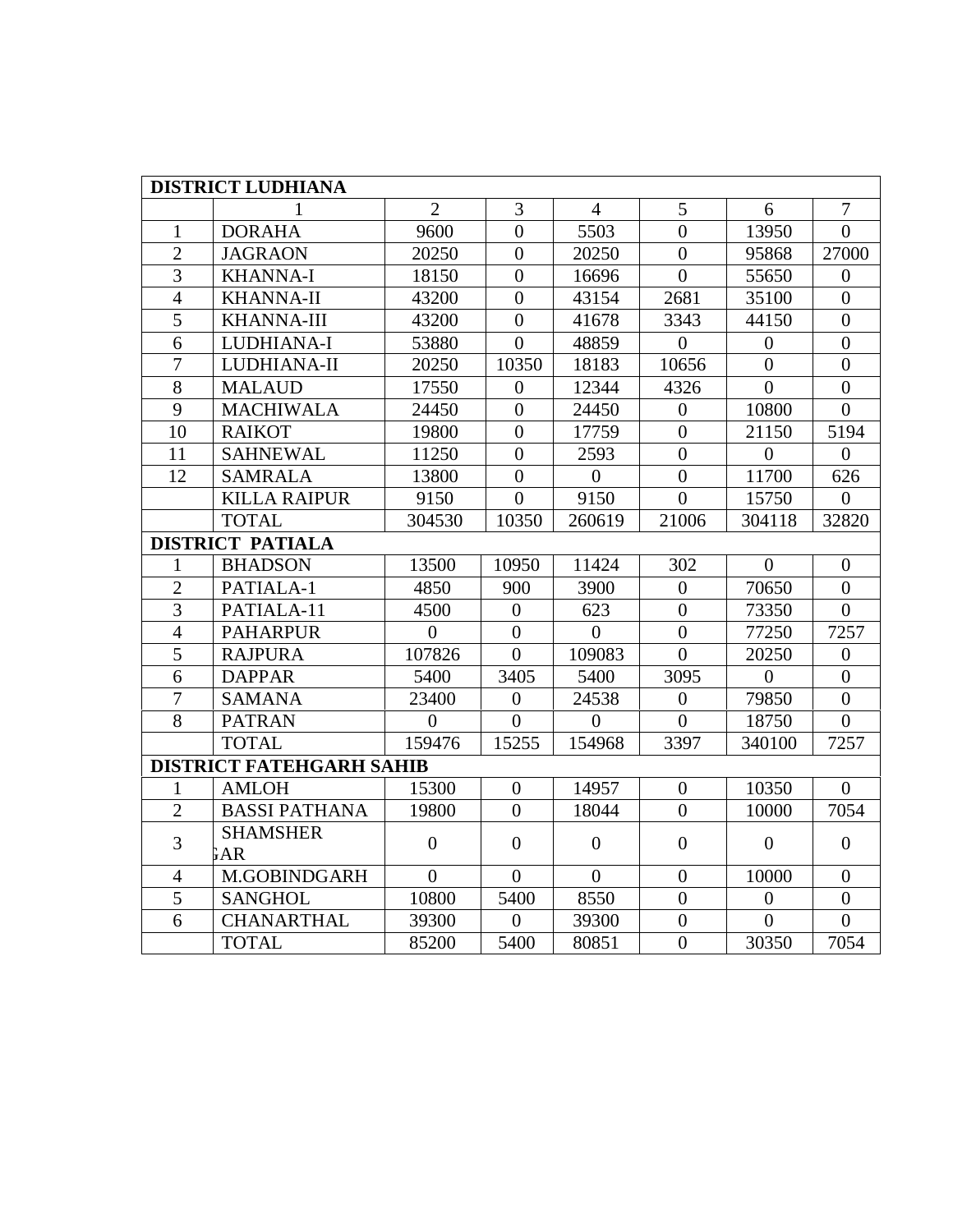## **TABLE 10.3(CONTINUED)**

| <b>HIRED UTILIZATION</b> |                  | <b>TOTAL</b>    | <b>TOTAL</b>       | %age             |
|--------------------------|------------------|-----------------|--------------------|------------------|
|                          |                  | <b>CAPACITY</b> | <b>UTILIZATION</b> | <b>OCCUPANCY</b> |
| 8                        | 9                | 10              | 11                 | 12               |
| <b>COV</b>               | <b>OPEN</b>      |                 |                    |                  |
| 13950                    |                  | 23550           | 19453              | 83               |
| 95868                    | 16260            | 143118          | 132378             | 92               |
| 55650                    |                  | 73800           | 72346              | 98               |
| 35100                    |                  | 78300           | 80935              | 103              |
| 47376                    |                  | 87350           | 92397              | 106              |
| $\overline{0}$           |                  | 53880           | 48859              | 91               |
|                          |                  | 30600           | 28839              | 94               |
|                          |                  | 17550           | 16670              | $\overline{95}$  |
| 11159                    | $\overline{0}$   | 35250           | 35609              | 101              |
| 22026                    | 6080             | 46144           | 45865              | 99               |
| $\boldsymbol{0}$         | $\overline{0}$   | 11250           | 2593               | 23               |
| 11700                    | 626              | 26126           | 12326              | 47               |
| 15750                    | $\overline{0}$   | 24900           | 24900              | 100              |
| 308579                   | 22966            | 651818          | 613170             | 94               |
|                          |                  |                 |                    |                  |
| $\overline{0}$           | $\boldsymbol{0}$ | 24450           | 11726              | 48               |
| 69280                    | $\overline{0}$   | 76400           | 73180              | 96               |
| 74611                    | $\overline{0}$   | 77850           | 75234              | 97               |
| 79577                    | 7257             | 84507           | 86834              | 103              |
| 20250                    | $\boldsymbol{0}$ | 128076          | 129333             | 101              |
| $\overline{0}$           | $\overline{0}$   | 8805            | 8495               | 96               |
| 74757                    | $\boldsymbol{0}$ | 103250          | 99295              | 96               |
| 20128                    | $\overline{0}$   | 18750           | 20128              | 107              |
| 338603                   | 7257             | 522088          | 504225             | 97               |
|                          |                  |                 |                    |                  |
| 10944                    | $\mathbf{0}$     | 25650           | 25901              | 101              |
| 10000                    | 7055             | 36854           | 35099              | 95               |
| $\theta$                 | $\theta$         | $\overline{0}$  | $\overline{0}$     | $\overline{0}$   |
| 10000                    | $\mathbf{0}$     | 10000           | 10000              | 100              |
| $\overline{0}$           | $\overline{0}$   | 16200           | 8550               | $\overline{53}$  |
| $\overline{0}$           | $\overline{0}$   | 39300           | 39300              | 100              |
| 30944                    | 7055             | 128004          | 118850             | 93               |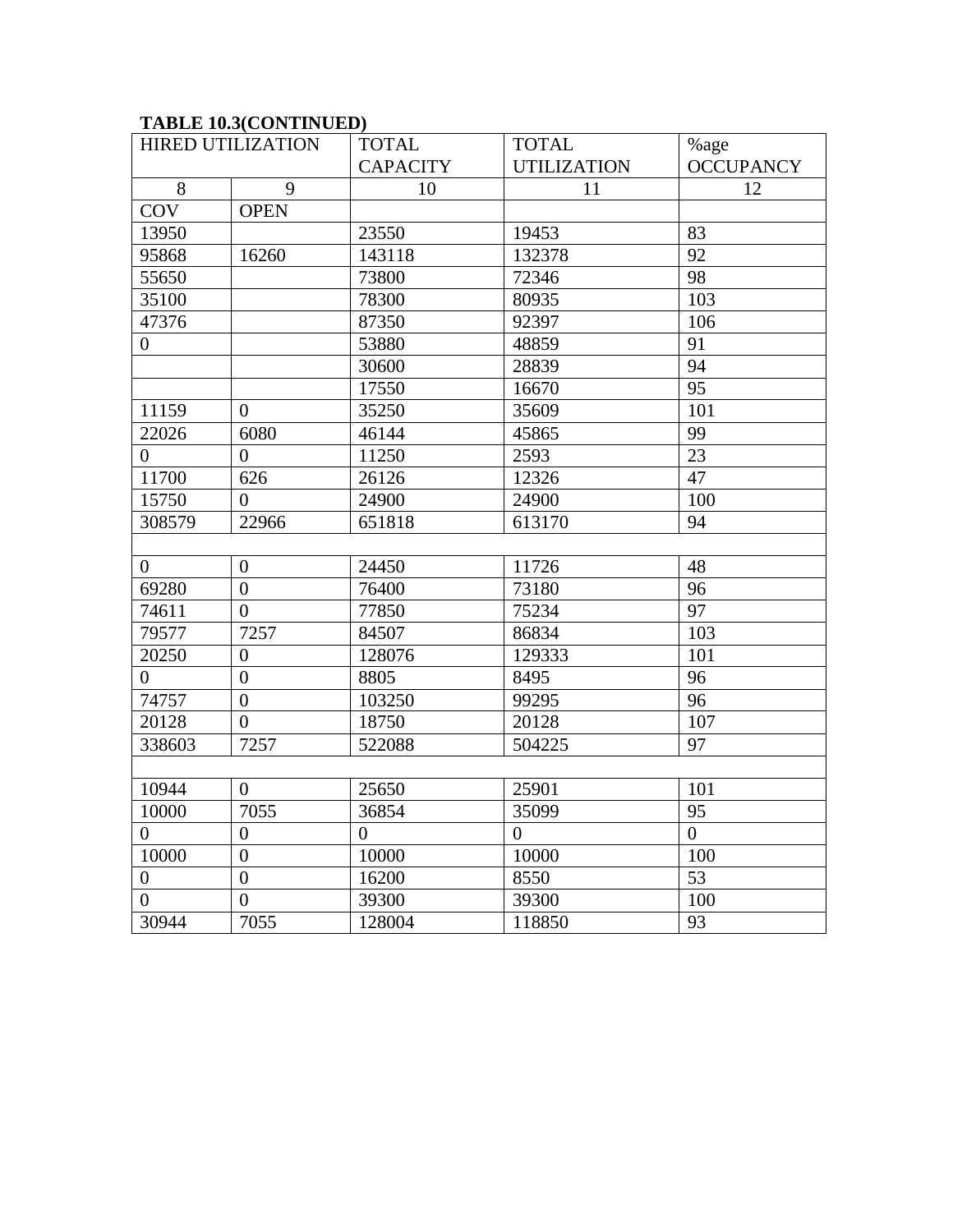| DISTRICT SANGRUR/BARNALA |                    |                |                |                |                |          |                |  |
|--------------------------|--------------------|----------------|----------------|----------------|----------------|----------|----------------|--|
|                          |                    | $\overline{2}$ | 3              | $\overline{4}$ | 5              | 6        | $\overline{7}$ |  |
| $\mathbf{1}$             | <b>AHMEDGARH</b>   | 53400          | 1350           | 52436          | $\overline{0}$ | $\theta$ | $\overline{0}$ |  |
| $\overline{2}$           | <b>AMARGARH</b>    | $\Omega$       | $\Omega$       | $\theta$       | $\overline{0}$ | 32389    | $\overline{0}$ |  |
| 3                        | <b>BARNALA-I</b>   | 35770          | $\overline{0}$ | 28152          | $\overline{0}$ | 97750    | $\overline{0}$ |  |
| $\overline{4}$           | <b>BARNALA-II</b>  | 55050          | $\theta$       | 54780          | $\theta$       | 31500    | $\overline{0}$ |  |
| 5                        | <b>BHADHAUR</b>    | 40950          | $\overline{0}$ | 39523          | $\overline{0}$ | $\Omega$ | $\overline{0}$ |  |
| 6                        | <b>BHAWANIGARH</b> | 16500          | $\overline{0}$ | 13324          | $\overline{0}$ | 32400    | $\overline{0}$ |  |
| 7                        | <b>DHANAULA</b>    | 14300          | $\overline{0}$ | 14413          | $\overline{0}$ | 29700    | $\overline{0}$ |  |
| 8                        | <b>DHURI</b>       | 26700          | $\overline{0}$ | 24700          | $\overline{0}$ | 90000    | 6892           |  |
| 9                        | <b>DIRBA</b>       | 10500          | $\overline{0}$ | 10500          | $\overline{0}$ | 21600    | $\overline{0}$ |  |
| 10                       | <b>KHANAURI</b>    | 13200          | $\overline{0}$ | 720            | $\overline{0}$ | $\Omega$ | $\theta$       |  |
| 11                       | <b>LEHRAGAGA</b>   | 9900           | $\overline{0}$ | 4078           | $\overline{0}$ | 74700    | 10200          |  |
| 12                       | <b>MALERKOTLA</b>  | 31500          | $\overline{0}$ | 30608          | $\Omega$       | 62550    | 11100          |  |
| 13                       | <b>MOONAK</b>      | 20700          | $\Omega$       | 20594          | 2105           | 12500    | 11835          |  |
| 14                       | <b>SANDHAUR</b>    | 10800          | 5400           | 9834           | $\overline{0}$ | $\theta$ | $\overline{0}$ |  |
| 15                       | <b>SUNAM-I</b>     | 45150          | $\overline{0}$ | 44712          | $\overline{0}$ | 62550    | 30000          |  |
| 16                       | <b>SUNAM-II</b>    | 22950          | $\overline{0}$ | 22950          | $\overline{0}$ | 85500    | $\overline{0}$ |  |
| 17                       | <b>SANGRUR-I</b>   | 15000          | $\overline{0}$ | 15760          | $\overline{0}$ | 30600    | $\overline{0}$ |  |
| 18                       | <b>SANGRUR-II</b>  | 46650          | $\overline{0}$ | 46957          | $\overline{0}$ | 49500    | $\overline{0}$ |  |
| 19                       | <b>TAPRA</b>       | 32850          | $\overline{0}$ | 32850          | $\overline{0}$ | 71550    | $\overline{0}$ |  |
|                          | <b>TOTAL</b>       | 501870         | 6750           | 466891         | 2105           | 786600   | 70027          |  |
|                          | <b>GRAND TOTAL</b> | 2512136        | 135855         | 2298373        | 95880          | 3004148  | 517208         |  |